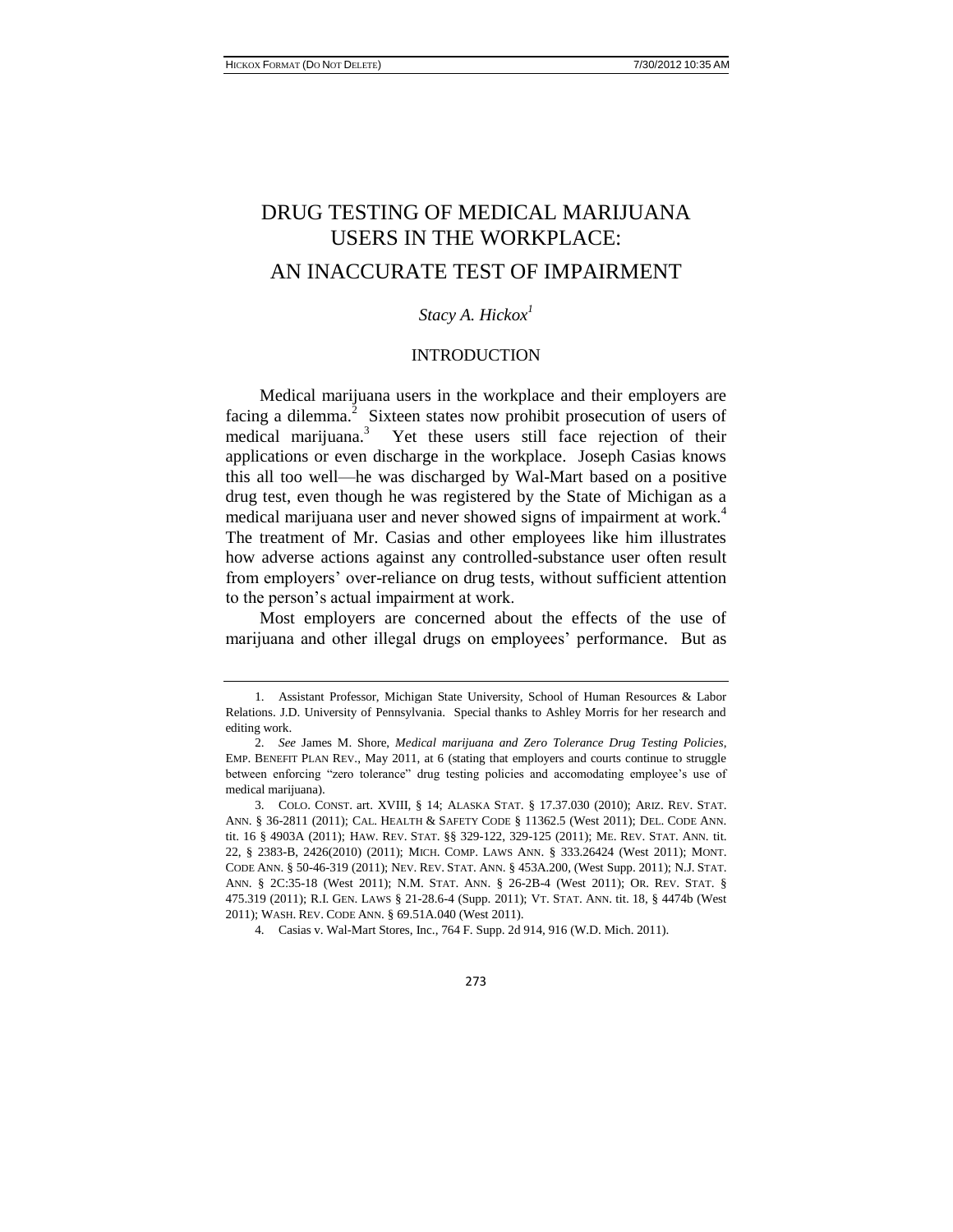Mr. Casias learned, a positive drug test can result in adverse consequences even if the employee is not under the influence or intoxicated by marijuana at work.<sup>5</sup> Marijuana use in particular can trigger a positive drug test for several weeks after actual use.<sup>6</sup> At the same time, medical marijuana users may be capable of performing their work despite or even because of their use of marijuana during off-duty time. This paper proposes a solution for this dilemma: employers should rely on evidence of actual impairment of the applicant or employee rather than a drug screen. With individualized assessment of impairment, employers can still promote safety and productivity in the workplace, while giving medical marijuana users an opportunity to continue working productively.

The discharge or rejection of medical marijuana users by employers illustrates the lack of a relationship between the drug testing used by so many employers and actual impairment on the job. Despite the inability of a drug test to demonstrate impairment, employers are often advised to maintain a zero tolerance policy despite the passage of statutes designed to allow marijuana use for medical purposes. One employment attorney has advised employers in medical marijuana states that their zero tolerance policies should "prohibit any detectable amount of illegal drugs in an applicant's or employee's system as opposed to using an 'under the influence' standard."<sup>7</sup> Another employer representative advises: "'When an employee comes to you with a medical marijuana card, you tell him that you have a zero-tolerance policy, that you will enforce it and that the result will be termination.<sup>"8</sup> In line with this type of advice, some employers even terminate an employee when a drug test turns up a legally prescribed drug used for pain relief.<sup>9</sup>

Other advisors of employers are taking a less absolute approach, recommending that employers focus on an impaired ability to perform the job requirements. $10$  Similarly, another expert has advised that

<sup>5.</sup> *See id.*

<sup>6.</sup> *See Basic Facts About Drugs: Marijuana*, AM. COUNSEL FOR DRUG EDUC., http://www.acde.org/health/Research.htm (last visited Mar. 25, 2012) (follow the "Marijuana" hyperlink) (highlighting that traces of THC can be picked up by sensitive blood tests up to four weeks after taking in marijuana).

<sup>7.</sup> Shore, *supra* note 2, at 7.

<sup>8.</sup> Dian[e Cadrain,](http://search.proquest.com.proxy1.cl.msu.edu/docview.lateralsearchlink:lateralsearch/sng/author/Cadrain,+Diane/$N?site=abicomplete&t:ac=761069823/130CC0767EB2D918BE3/14&t:cp=maintain/resultcitationblocks) *The Marijuana Exception*, HR MAG., Nov. 2010, at 41-42.

<sup>9.</sup> Stephen P. Prentice, *Drug Testing 2011 Now to Include Prescription Drugs in the Workplace?* AIRCRAFT MAINTENANCE TECH., Mar. 2011, at 48-49.

<sup>10.</sup> Beth Potter, *Weed in the Workplace Causes Concern*, N. COLO. BUS. REP. (Nov. 19, 2010), http://www.ncbr.com/article/20101119/INDUSTRY07/54700 ("'It's a matter of people not being impaired in the workplace,' Bierbaum said. 'If it impairs your ability to perform your duties, then the fact that you have a legal prescription doesn't change the job requirements.'").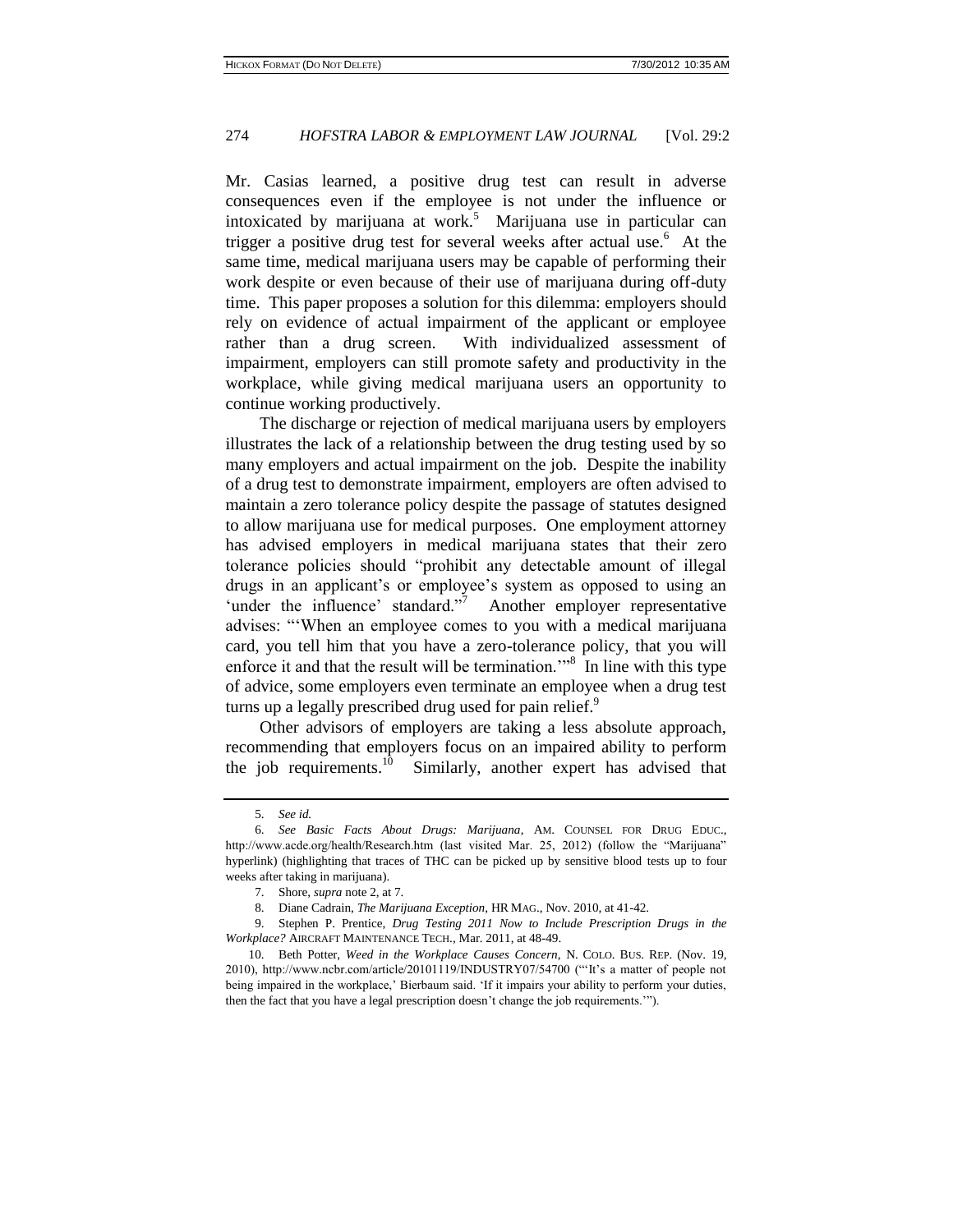"[c]ompany policy should include a clear statement that working in an impaired state, whether drugs are legal or illegal, will not be tolerated, and the consequences should also be clearly listed."<sup>11</sup> This disagreement, even among legal advisors for employers, demonstrates the need for a more structured approach toward employees who are legally using a substance for their health that may have no negative effects on their performance.

Part I of this article provides an overview of the sixteen existing medical marijuana statutes as well as the numerous bills pending across the United States. Most medical marijuana statutes do not provide direct protection against discrimination in hiring or discharge from employment. Yet most of these statutes do specify that an employer need not accommodate a medical marijuana user who uses at work or is intoxicated at work. This raises two important questions. First, does an employer have an obligation to accommodate a medical marijuana user who only uses outside of work, particularly if the person is protected against discrimination based on a disability? Employers have argued that the term "use" at work could include testing positive on a drug screen, $12$  even though an employee can test positive days or weeks after the ingestion of marijuana.<sup>13</sup> Yet the duty to accommodate could also mean that a medical marijuana user who does not ingest marijuana at work, and is not intoxicated or under the influence at work, should be entitled to accommodation like any other person with a disability.

The second difficult question raised by these provisions is how to determine if a medical marijuana user is intoxicated or under the influence at work. In Part II of this article, the research on the effects of marijuana use will be reviewed. Although the research points out qualities associated with marijuana use that may also affect job performance, these effects vary considerably across users depending on the frequency and level of use as well as the personal characteristics of the user. Moreover, this research does not provide clear guidance for employers or courts regarding when a medical marijuana user should be protected against discharge based on intoxication or impairment at

<sup>11.</sup> Catherine McGuire, Legal Drugs and Safety in the Workplace, Safety Compliance Letter, Oct. 2010, at 10.

<sup>12.</sup> *See* Johnson v. Columbia Falls Aluminum Co., No. DA 08-0358, 2009 WL 865308, at \*1 (Mont. Mar. 31, 2009) (discussing the defendant-employer's drug testing and alcohol policy which provided that an employee would be subject to discipline, including termination, for testing positive for marijuana even where medical marijuana was allowed by statute).

<sup>13.</sup> *See Basic Drug Facts: Marijuana*, *supra* note 6.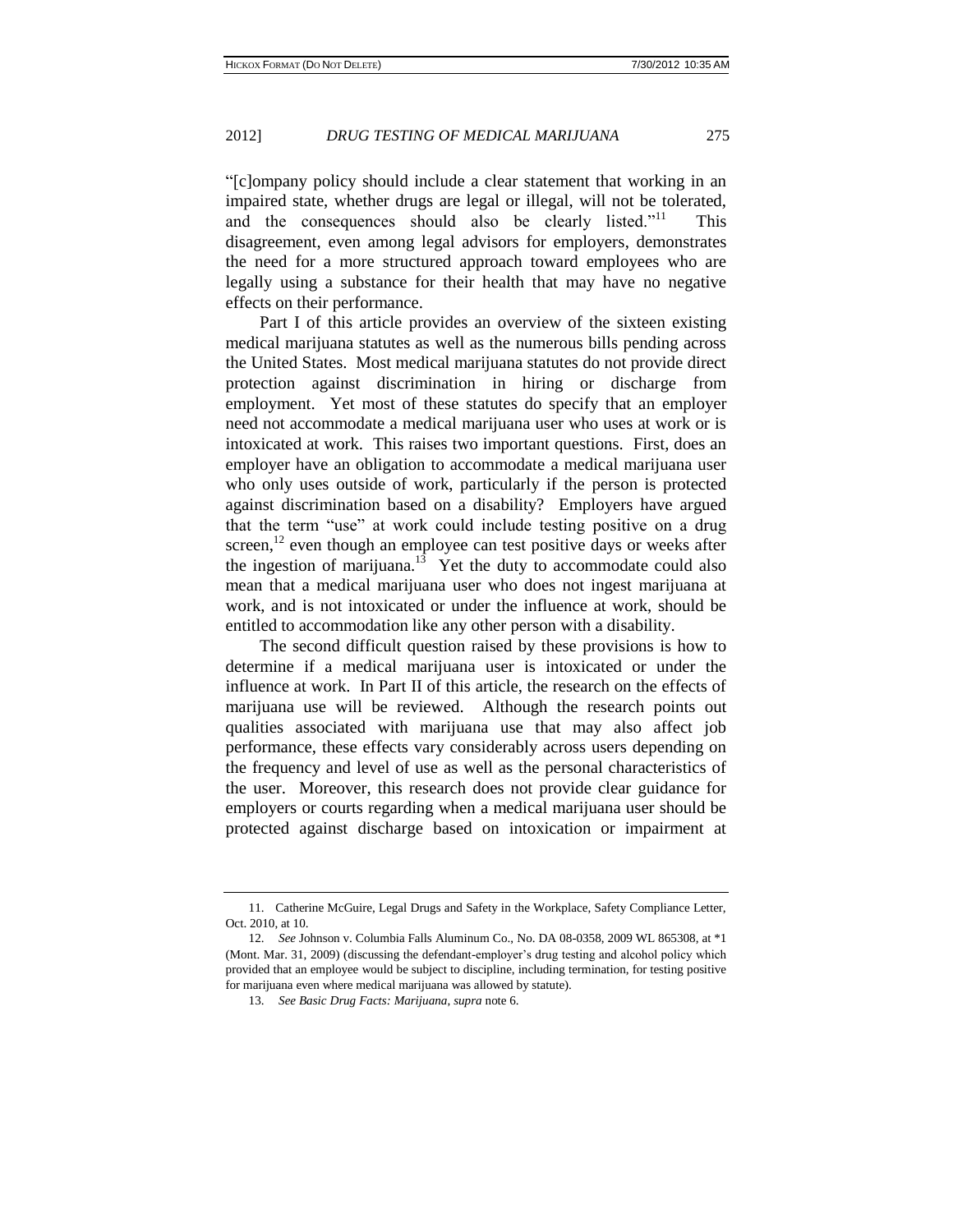work.<sup>14</sup>

Part III of this article considers whether drug testing should be used to determine when an employee or applicant is intoxicated or impaired. There are several reasons it should not, beginning with the lack of relationship between a positive drug test and actual impairment. In addition, many states lack requirements as to how drug tests should be administered, which allows for inaccurate and inappropriately interpreted results. As an alternative, impairment testing can give clearer indication of whether an employee is actually fit to work.

Parts IV and V of this article demonstrate how a standard for determining intoxication or impairment can be developed from both criminal law and workers' compensation law. These long-standing methods should assist both employers and courts in addressing the dilemma of what to do with a medical marijuana user who has not engaged in illegal activity, but faces discharge or rejection in the application process, even though he or she has never been under the influence of marijuana at a time when work would be affected.

Both employers and courts can look to guidance from criminal law and state workers' compensation programs to determine when a medical marijuana user should be protected against an adverse action. Employers should apply the principles from workers' compensation programs that typically exclude claims by employees who are intoxicated at the time of an injury at work. The case law interpreting these statutes provides a wealth of information on how employers can and should determine if a medical marijuana user should be accommodated, even if they test positive on a drug test. These statutes provide guidance on the reliability and meaning of drug test results in determining whether an employee was intoxicated. In addition, the opportunity for an employee to refute the presumption of intoxication demonstrates the importance of looking beyond drug test results and to the employee's actual behavior.

Both criminal and workers' compensation standards strongly suggest that a positive drug test alone is insufficient to establish that an employee is intoxicated or impaired.<sup>15</sup> Most states will allow an employer to rely on a drug test result to establish a presumption of intoxication or impairment.  $\frac{16}{6}$  But even if he or she tests positive, the

<sup>14.</sup> *See infra* notes 167-87 and accompanying text for a discussion of the limitations of drug tests as indicators of impairment.

<sup>15.</sup> *See infra* Parts IV, IV.B.

<sup>16.</sup> *See infra* p. 324.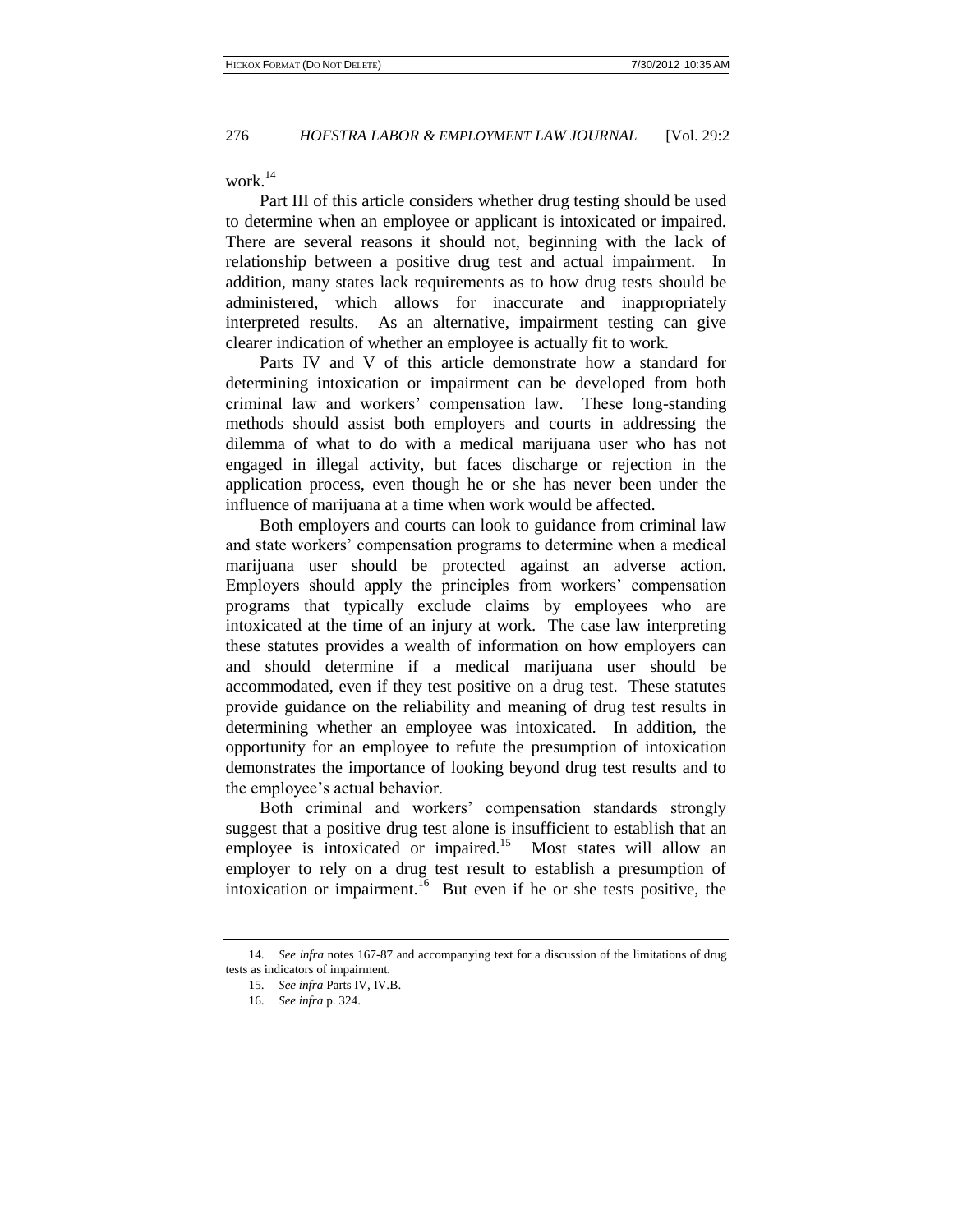defendant or employee is provided with an opportunity to present evidence that despite the positive test result, other evidence establishes that he or she was not under the influence of a controlled substance while operating a vehicle or at the time of the injury. This paper will explore state courts' interpretation of test results and the evidence that can be used by employees to establish their sobriety.

Employers are well advised to focus on concrete indications of a medical marijuana user's intoxication at work rather than making significant employment decisions based on a positive drug test result alone. Employers are concerned about safety and preventing destruction of property. These goals are best achieved by focusing on employees' actual impairment at work. First, focusing on impairment will promote these goals among all employees, not just medical marijuana users, including those on prescription drugs or suffering from fatigue. Second, focusing on impairment will encourage employees to reveal use of medical marijuana or other factors that might affect their performance, rather than encouraging secrecy. Once an employee reveals this information, an employer can monitor them for indications of impairment, or consider accommodations that would allow them to continue working while still recognizing the employer's interests in safety and performance. Lastly, focusing on impairment fulfills the goals of disability discrimination statutes: to protect applicants and employees with a disability who can perform successfully with reasonable accommodations by the employer.

# I. INTOXICATION & MEDICAL MARIJUANA

The definition of "intoxication" or "under the influence" plays an important role in the level of protections provided for medical marijuana users in the workplace. In three states that bar the prosecution of medical marijuana users, employers need not accommodate employees who are intoxicated or "under the influence" at work.<sup>17</sup> Similarly, the Vermont statute provides no protection against "prosecution for being under the influence of marijuana while . . . in a workplace or place of employment" or "smoking ... marijuana in ... a workplace or placement of employment."<sup>18</sup>

Several medical marijuana statutes do not protect medical

<sup>17.</sup> ARIZ. REV. STAT. ANN. § 36-2814(A)(3)(Supp. 2011); DEL. CODE ANN. tit. 16, § 4907A(a)(3) (West 2011); MICH. COMP. LAWS ANN. § 333.26427(c)(2) (West 2011).

<sup>18.</sup> VT. STAT. ANN. tit. 18, § 4474c(a) (West 2011).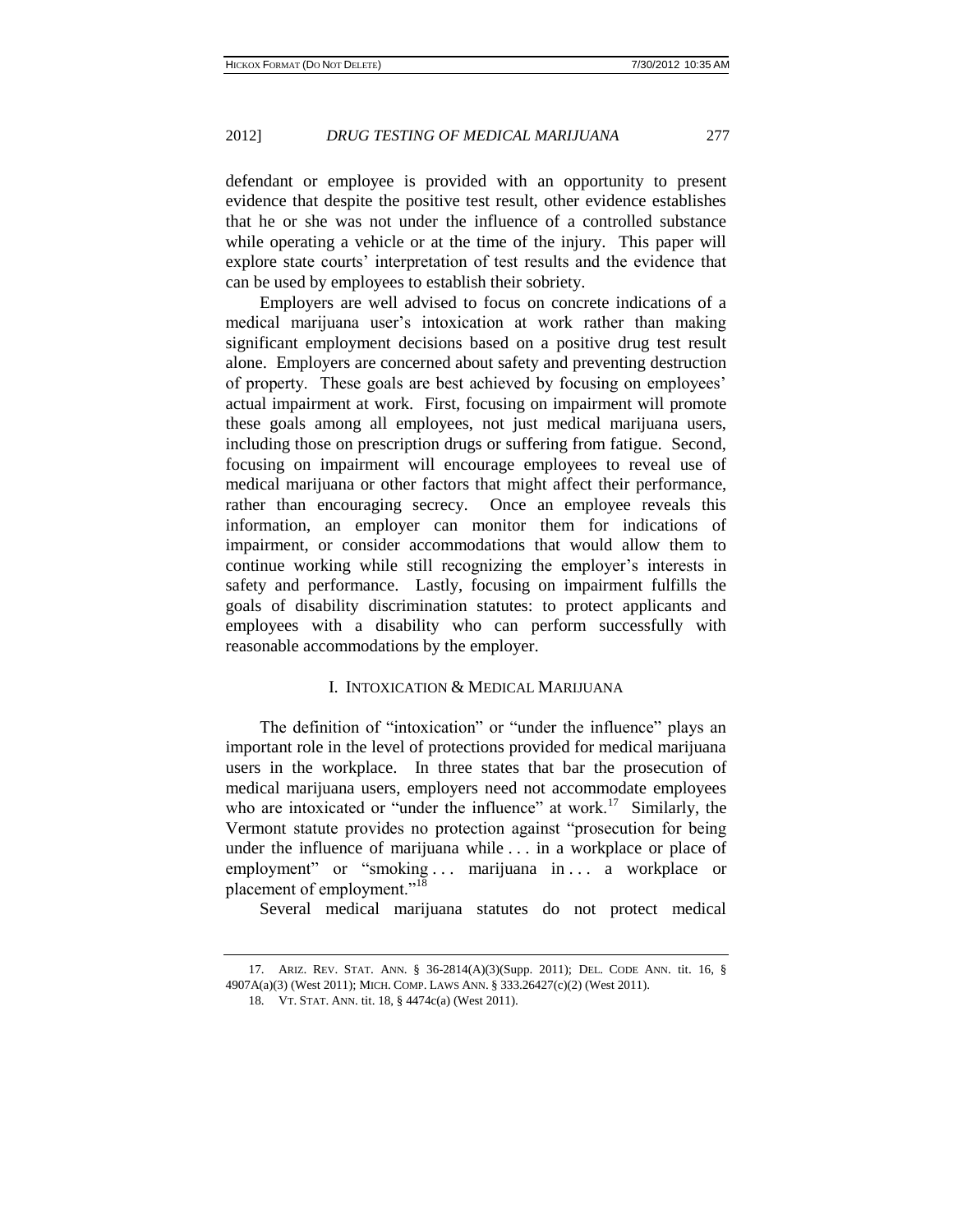marijuana users from prosecution for the operation of a motor vehicle while under the influence of marijuana. $19$  This means that employees whose work responsibilities include driving would not be qualified to work if they are under the influence at work. As demonstrated by these provisions of the various medical marijuana statutes, both employers and medical marijuana users need an understanding of what it means to be intoxicated or under the influence of marijuana.

Only the Arizona and Delaware statutes provide any insight into the meaning of the intoxication/impairment exclusion. In detailing employer protection from litigation, Arizona notes that a decrease or lessening of an employee's job performance abilities could be considered an impairment under the  $law.^{20}$ . It has been noted that this definition "provides relatively little practical guidance for employers facing difficult decisions concerning the employment of medical marijuana users."<sup>21</sup> Arizona's act also specifies that a medical marijuana user "shall not be considered to be under the influence of marijuana solely because of the presence of metabolites or components of marijuana that appear in insufficient concentration to cause impairment."<sup>22</sup> Arizona also allows employers to prevent employees from working in "safety-sensitive positions" based on a "good faith belief that the employee is engaged in the current use of any drug... [that] could cause an impairment or otherwise decrease or lessen" his or her ability to perform job duties. $^{23}$ 

Delaware's medical marijuana statute similarly states that "a registered qualifying patient shall not be considered to be under the influence of marijuana solely because of the presence of metabolites or components of marijuana" that appear in insufficient concentration to cause impairment. $^{24}$  Delaware specifically prohibits discrimination against medical marijuana-using employees, but provides an exception if the employee was "ingesting marijuana in the workplace or working while under the influence of marijuana."<sup>25</sup>

<sup>19.</sup> *See, e.g.*, ME. REV. STAT. ANN. § 2426(1)(D) (Supp. 2011); MICH. COMP. LAWS ANN. § 333.26427(b)(4) (West Supp. 2011); R.I. GEN. LAWS § 21-28.6-7(a)(3) (West Supp. 2011); VT. STAT. ANN. tit. 18, § 4474c(a)(1)(A) (West 2011); WASH. REV. CODE. ANN. § 69.51A.060(6) (West 2011).

<sup>20.</sup> *See* ARIZ. REV. STAT. ANN. § 23-493.06(A)(7) (Supp. 2011).

<sup>21.</sup> Michael D. Moberly & Charitie L. Hartsig, *Smoke – and Mirrors?: Employers and the Arizona Medical Marijuana Act*, ARIZ. ATT'Y, July-Aug. 2011, at 30, 30.

<sup>22.</sup> ARIZ. REV. STAT. ANN. § 36-2814(A)(3) (Supp. 2011).

<sup>23.</sup> ARIZ. REV. STAT. ANN. § 23-493.06(A)(7) (Supp. 2011).

<sup>24.</sup> DEL. CODE. ANN. tit. 16, § 4907A(a)(3) (West 2011).

<sup>25.</sup> *Id.*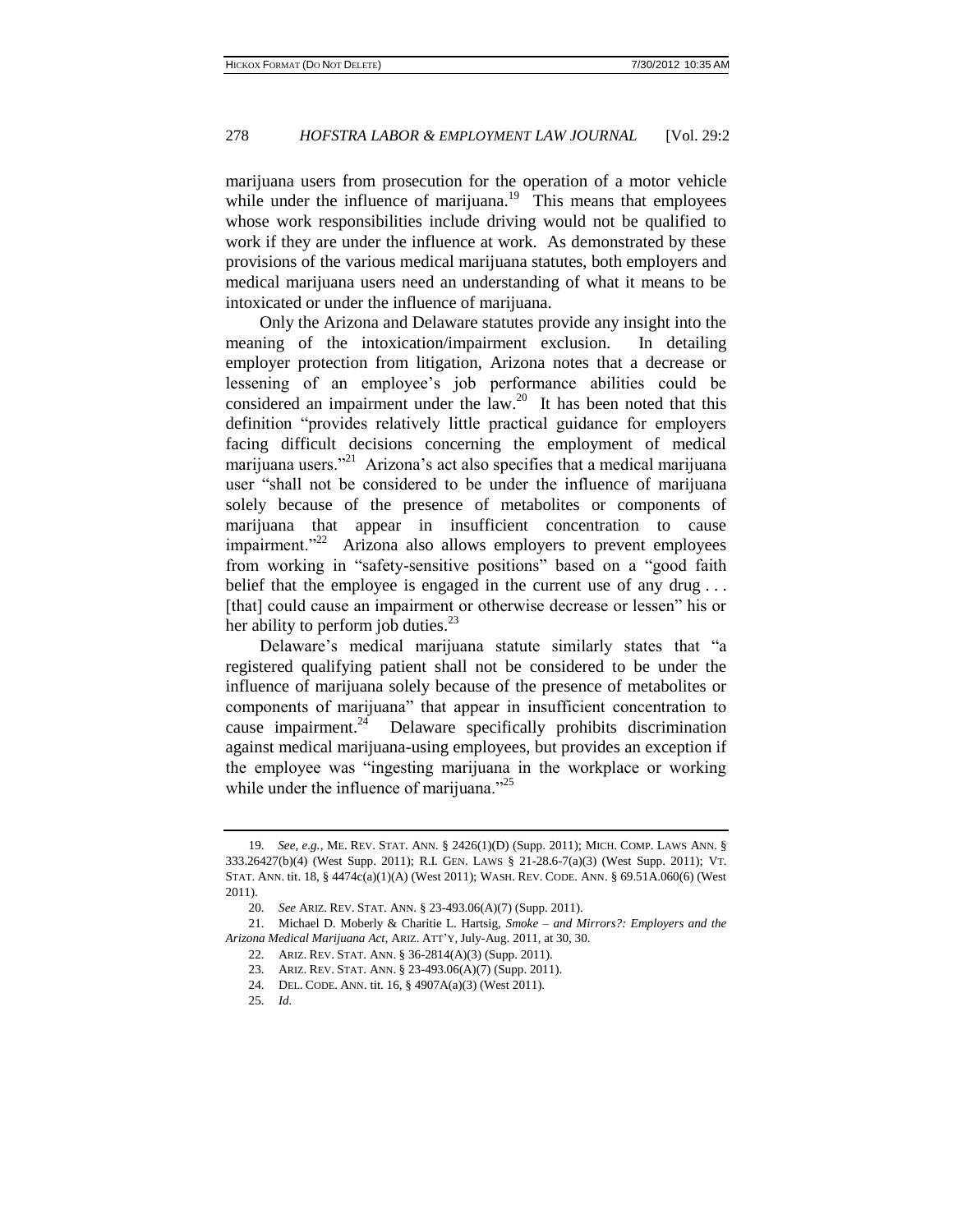Eight of the medical marijuana statutes do not link accommodation to an employee being "under the influence," but instead state that an employer is not required to accommodate use of marijuana "in the workplace."<sup>26</sup> Employers have argued that if an employee tests positive on a drug test for marijuana at work, then he or she has "used" marijuana in the workplace.<sup>27</sup> As will become clear in the discussion of drug testing, this broad definition is problematic in that an employee can test positive on a drug test based on metabolites in his or her system that have no effect on performance.<sup>28</sup>

As of 2012, twelve states have recently introduced legislation to legalize medical use of marijuana. $^{29}$  Some of these pending bills include protections for marijuana-using employees.<sup>30</sup> Many also contain statements that employers are not required to accommodate any employee working while under the influence of marijuana. $31$  The bill introduced in Ohio provides some insight as to the meaning of "under the influence" or "impaired," making it clear that a user should not be considered to be under the influence based on the presence of metabolites alone.<sup>32</sup> These medical marijuana statutes and bills raise questions for employers about the need to accommodate medical marijuana users.

#### *A. Judicial Interpretation of Medical Marijuana Statutes*

Several medical marijuana users have unsuccessfully asserted protections in the workplace under their states' medical marijuana

<sup>26.</sup> *See* COLO. CONST. art. XVIII, § 14(10)(b); ALASKA STAT. § 17.37.040(d)(1) (2010); ME. REV. STAT. ANN. tit. 22, § 2426(2)(B) (Supp. 2011); MICH. COMP. LAWS ANN. § 333.26427(c)(2) (West Supp. 2011); NEV. REV. STAT. ANN. § 453A.800(2) (West Supp. 2011); OR. REV. STAT. ANN. § 475.340(2) (West 2007); R.I. GEN. LAWS § 21-28.6-7(b)(2) (Supp. 2011); WASH. REV. CODE ANN. § 69.51A.060(4) (West 2007).

<sup>27.</sup> *See, e.g.*, Washburn v. Columbia Forest Products, Inc., 104 P.3d 609, 613-14 (Or. Ct. App. 2005), *rev'd on other grounds*, 134 P.3d 161 (Or. 2006) (court rejected employer argument that use in workplace included positive drug test, under MMA's definition of "medical use of marijuana" as the "production, possession, delivery, or administration of marijuana, or paraphernalia used to administer marijuana.").

<sup>28.</sup> *See infra* text accompamying notes 144-61 (discussing the limitations of drug tests as indicators of impairment).

<sup>29.</sup> *12 States with Pending Legislation to Legalize Medical Marijuana*, PROCON.ORG, http://medicalmarijuana.procon.org/view.resource.php?resourceID=002481 (last updated May 7, 2012) (providing links and summaries to pending bills).

<sup>30.</sup> *Id.*

<sup>31.</sup> *See, e.g.*, H.B. 25, 2012 Leg., Reg. Sess. (Ala. 2012); H.B. 0030, 2011 Leg., Reg. Sess. (Ill. 2011); H.B. 214, 129th Gen. Assemb., Reg. Sess. (Ohio 2011).

<sup>32.</sup> H.B. 214, 129th Gen. Assemb., Reg. Sess. (Ohio 2011).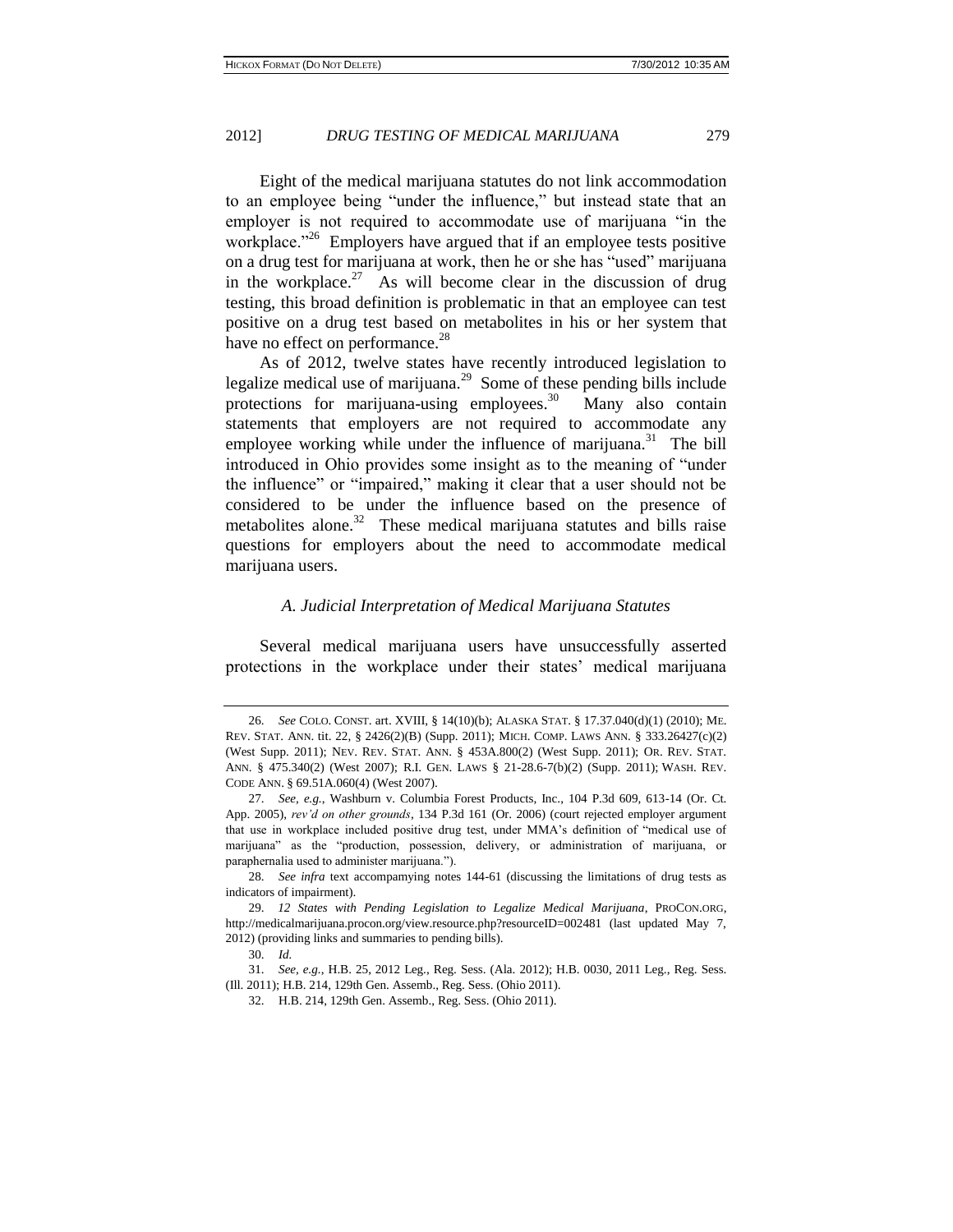statutes. A Michigan federal trial court held that Wal-Mart could discharge an employee who tested positive on a drug screen because Michigan's medical marijuana statute was not intended to prevent the discharge of employees who use medical marijuana. $33$  Courts in four other states with medical marijuana statutes have also failed to extend their protections to medical marijuana-using employees or applicants.<sup>34</sup> For example, Montana's Supreme Court held that its medical marijuana statute did not protect a medical marijuana-using employee against discharge based on a positive drug test, under the statute's language that an employer need not "'accommodate the medical use of marijuana in any workplace."<sup>35</sup> Yet none of these courts considered whether the medical marijuana users were still qualified to perform their work, either with or without an accommodation, and therefore the courts did not determine whether the employee's intoxication or impairment justified their treatment in the workplace.  $36$  Instead, these courts denied protection regardless of whether the employee or applicant was affected at work by their marijuana use. $37$ 

After the recent decision by the Washington Supreme Court that denied protection for a medical marijuana user in the workplace,  $38$  one commentator opined that employers there "should feel free to consistently apply zero-tolerance policies" and concluded that employers "can consistently discipline those who violate the policy and refuse to hire those applicants who fail drug screens, regardless of medical marijuana registry status."<sup>39</sup> Yet one editorial stated that "[i]f she didn't pose a danger to herself or others, and use of the medication didn't

<sup>33.</sup> *See* Casias v. Wal-Mart Stores, Inc., 764 F. Supp. 2d 914, 925-26 (W.D. Mich. 2011).

<sup>34.</sup> *See, e.g.*, Ross v. Ragingwire Telecomms., Inc., 174 P.3d 200, 204, 206-07 (Cal. 2008) (holding that California's Compassionate Use Act does not require employers to accommodate marijuana use); Emerald Steel Fabricators, Inc. v. Bureau of Labor & Indus., 230 P.3d 518, 535 (Or. 2010) (en banc) (holding that the protections of the Oregon medical marijuana statute did not apply to an employee who took marijuana without the supervision of a licensed health care professional); Roe v. Teletech Customer Care Mgmt., LLC, 257 P.3d 586, 592, 597 (Wash. 2011) (en banc) (holding that Washington's Medical Use of Marijuana Act "does not prohibit an employer from discharging an employee for marijuana use").

<sup>35.</sup> Johnson v. Columbia Falls Aluminum Co., No. DA 08-0358, 2009 WL 865308, at \*2 (Mont. Mar. 31, 2009) (citing MONT. CODE ANN. § 50-46-205(2)(b) (repealed 2004)).

<sup>36.</sup> *See Ross*, 174 P.3d at 203, 209; *Johnson*, 2009 WL 865308 at \*1; *Emerald Steel Fabricators*, 230 P.3d at 520; *Roe*, 257 P.3d at 593.

<sup>37.</sup> *See Ross*, 174 P.3d at 206-07; *Johnson*, 2009 WL 865308 at \*2; *Emerald Steel Fabricators*, 230 P.3d at 524; *Roe*, 257 P.3d at 597.

<sup>38.</sup> *Roe*, 257 P.3d at 597.

<sup>39.</sup> Rich [Meneghello,](http://search.proquest.com.proxy1.cl.msu.edu/docview.lateralsearchlink:lateralsearch/sng/author/Meneghello,+Rich/$N?site=abicomplete&t:ac=875000923/130CC13DD2B552A3A9F/16&t:cp=maintain/resultcitationblocks) *Northwest Employers Win Another Medical Marijuana Battle*, DAILY J. COM. (June 30, 2011, 8:58 AM), http://djcoregon.com/news/2011/06/30/northwest-employerswin-another-medical-marijuana-battle/.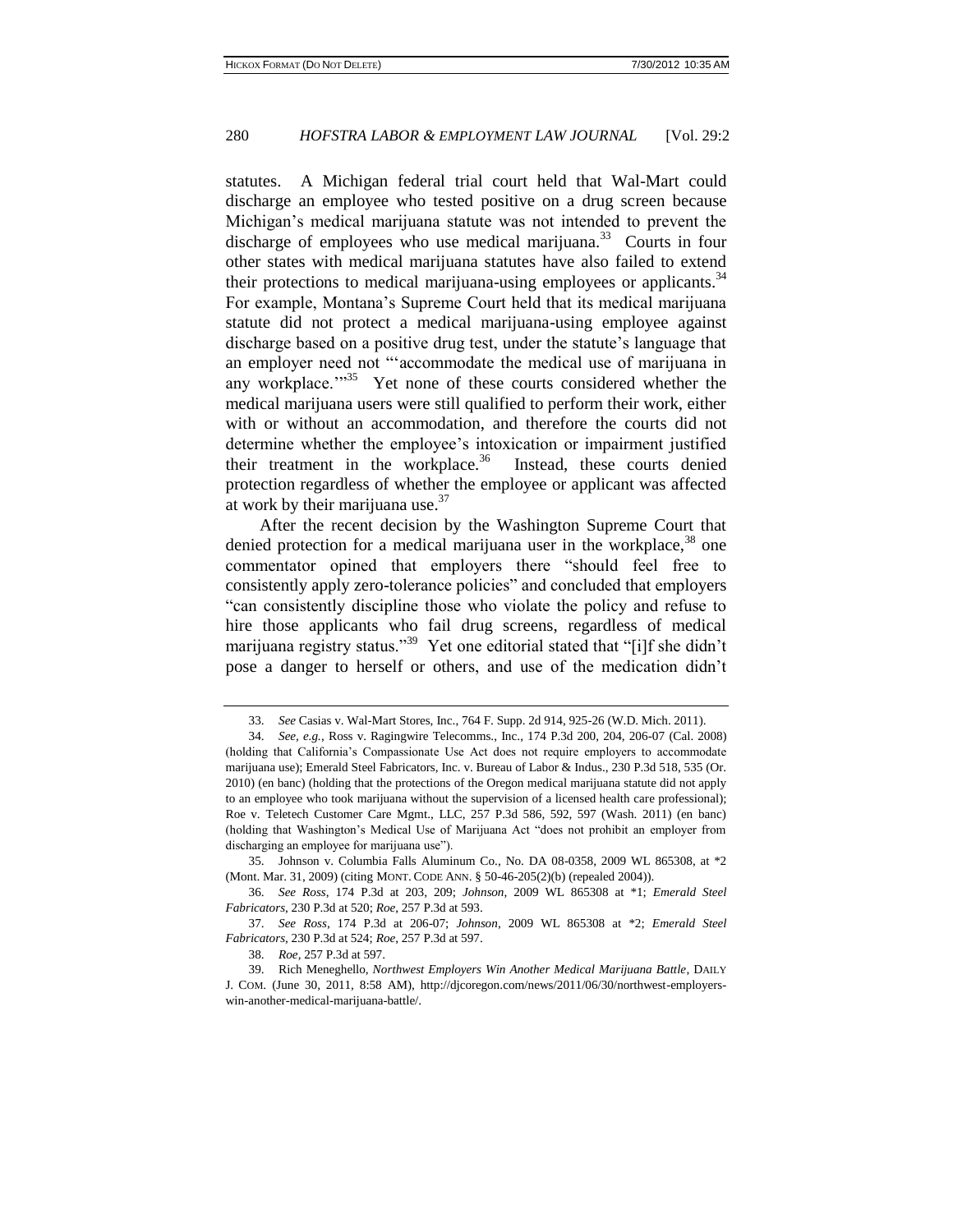impair her ability to do her job, her employer should have made an effort to make this situation work.<sup> $340$ </sup> These comments highlight the tension inherent in medical marijuana statutes that prohibit prosecution for use, but do not explicitly protect employees against adverse action based on a positive drug test.

#### *B. Duty to Accommodate*

Many medical marijuana users qualify as a person with a disability or a debilitating condition under state protections against discrimination.<sup>41</sup> States' protections against discrimination based on disability also provide for a right to reasonable accommodation.<sup>42</sup> This right to accommodation for employees with disabilities must be reconciled with these states' medical marijuana statutes, which indicate that employers need not accommodate the use of marijuana in the workplace or medical marijuana users who are intoxicated in the workplace.<sup>43</sup>

Given the overall right to accommodations for employees and applicants with disabilities, the specific statement in these statutes and bills that an employer need not accommodate medical marijuana users

<sup>40.</sup> *High Court Ruling on Medical Pot Won't Provide Enough Answers*, WALLA WALLA UNION-BULL. (Mar. 1, 2011), http://union-bulletin.com/stories/2011/03/01/high-court-ruling-onmedical-pot-won-t-provide-enough-answers.

<sup>41.</sup> *See, e.g.*, *Ross*, 174 P.3d at 203; *Emerald Steel Fabricators*, 230 P.3d at 520; *Roe*, 257 P.3d at 589; Ari Lieberman & Aaron Solomon, Note, *A Cruel Choice: Patients Forced to Decide Between Medical Marijuana and Employment*, 26 HOFSTRA LAB. & EMP. L.J. 619, 631 (2009).

<sup>42.</sup> *See, e.g.*, ARIZ. REV. STAT. ANN. § 41-1463(E) (2011) (making it unlawful to deny employment opportunities to a job applicant or employee who is an otherwise qualified individual if the denial is based on the need of the covered entity to make reasonable accommodation to the physical or mental impairment of the applicant or employee); COLO. REV. STAT. § 24-34-402(1)(a) (2008); MICH. COMP. LAWS ANN. § 37.1210(1) (West 2002) (providing a duty to accommodate unless accommodation causes undue hardship); OR. REV. STAT. ANN. § 659A.112(2)(e) (2007) (saying that it is discriminatory for employer to deny employment if denial is based on the need of the employer to make reasonable accommodation to the physical or mental impairments of the employee or applicant); R.I. GEN. LAWS § 28-5-7(1)(iv) (2004) (making it discriminatory to refuse to reasonably accommodate an employee's or prospective employee's disability unless the employer can demonstrate that the accommodation would pose a hardship on the employer's program, enterprise, or business); VT. STAT. ANN. tit 21, § 495d (West 2007) (stating that a "qualified individual with a disability" includes individual with a disability who is capable of performing essential functions of for which individual is being considered with reasonable accommodation to the disability).

<sup>43.</sup> *See, e.g.*, COLO. CONST. art. XVIII, § 14(10)(b); ALASKA STAT. § 17.37.040(d)(1) (2010); ME. REV. STAT. ANN. tit. 22, § 2426(2)(B) (Supp. 2011); MICH. COMP. LAWS ANN. § 333.26427(c)(2) (West Supp. 2011); NEV. REV. STAT. ANN. § 453A.800(2) (West Supp. 2011); OR. REV. STAT. ANN. § 475.340(2) (West 2007); R.I. GEN. LAWS § 21-28.6-7(b)(2) (Supp. 2011); WASH. REV. CODE ANN. § 69.51A.060(4) (West 2007).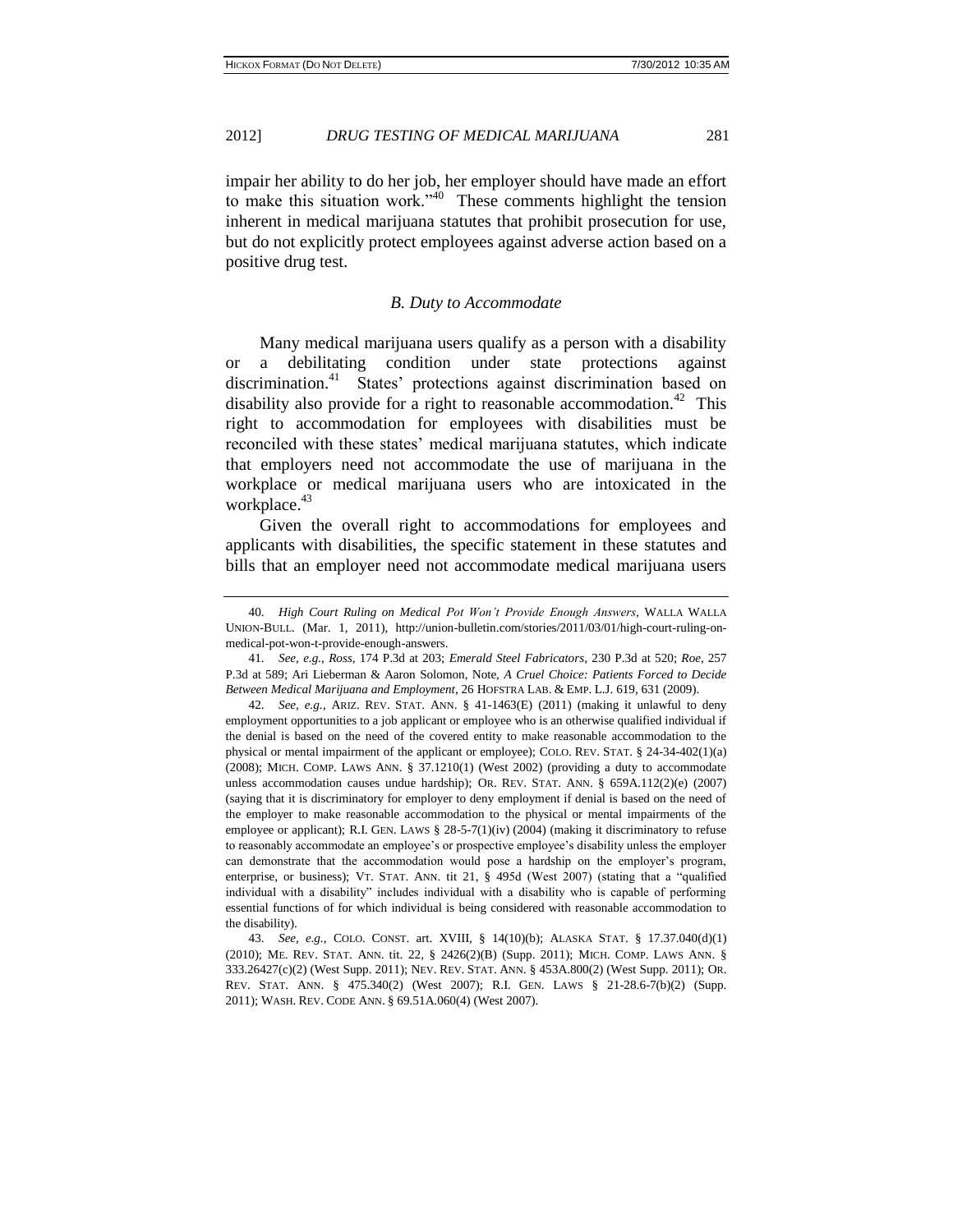under some circumstances suggests that their obligation to accommodate a medical marijuana user continues when that user is not intoxicated or under the influence at work. A medical marijuana user could argue that because a state's nondiscrimination law mandates a general rule that an employer must accommodate an employee's disability, a statement in a medical marijuana statute that an employer need not accommodate an employee's medical marijuana use at the jobsite does not excuse an employer from accommodating medical marijuana use outside of work.

Even if a general duty to accommodate medical marijuana users arises from state disability nondiscrimination statutes, an employer may assert that marijuana use outside of the workplace can affect the user's performance at work. Employers may be particularly concerned about the safety of the user and others. Disability nondiscrimination statutes recognize this concern.<sup>44</sup> Four states with medical marijuana statutes, Arizona, California, Maine, and Vermont, exclude from nondiscrimination protection those employees who pose a direct threat from their disability.<sup>45</sup> For example, Arizona defines "direct threat" as a "significant risk to the health or safety of others that cannot be eliminated by reasonable accommodation."<sup>46</sup> Likewise, Vermont's exclusion is limited to employees whose current alcohol or drug abuse would "constitute a direct threat to property or the safety of others."<sup>47</sup>

Similarly, three states' disability nondiscrimination protections do not extend to an employee who, because of his or her physical or mental disability, is unable to perform his or her job duties in a manner that would not endanger his or her health or safety or the health or safety of others even with reasonable accommodations.<sup>48</sup> The California Supreme Court determined that a medical marijuana user was not qualified for his position based on his marijuana use, but this decision was not based on his impairment at work.<sup>49</sup> Instead, the employer was not required to accommodate his employee's use of marijuana based on its illegality

<sup>44.</sup> *See* ARIZ. REV. STAT. ANN. § 41-1463(M) (2011); CAL. GOV'T CODE § 12940(a)(2) (West 2011); ME. REV. STAT. ANN. tit. 5, § 4573-A(1-B) (West 2002); VT. STAT. ANN. tit. 21, § 495d(6)(B) (West 2007).

<sup>45.</sup> ARIZ. REV. STAT. ANN. § 41-1463(M) (2011); CAL. GOV'T CODE § 12940(a)(2) (West 2011); ME. REV. STAT. ANN. tit. 5, § 4573-A(1-B) (West 2002); VT. STAT. ANN. tit. 21, § 495d(6)(B) (West 2007).

<sup>46.</sup> ARIZ. REV. STAT. ANN. § 41-1463(M) (2011).

<sup>47.</sup> VT. STAT. ANN. tit. 21, § 495d(6)(B) (West 2007).

<sup>48.</sup> CAL. GOV'T CODE § 12940(a)(2) (West 2011); ME. REV. STAT. ANN. tit. 5, § 4573-A(1- B) (West 2002); VT. STAT. ANN. tit. 21 § 495d(6)(A)-(B) (West 2007).

<sup>49.</sup> *See* Ross v. Ragingwire Telecomms., Inc., 174 P.3d 200, 209 (Cal. 2008) (Kennard, J., concurring and dissenting).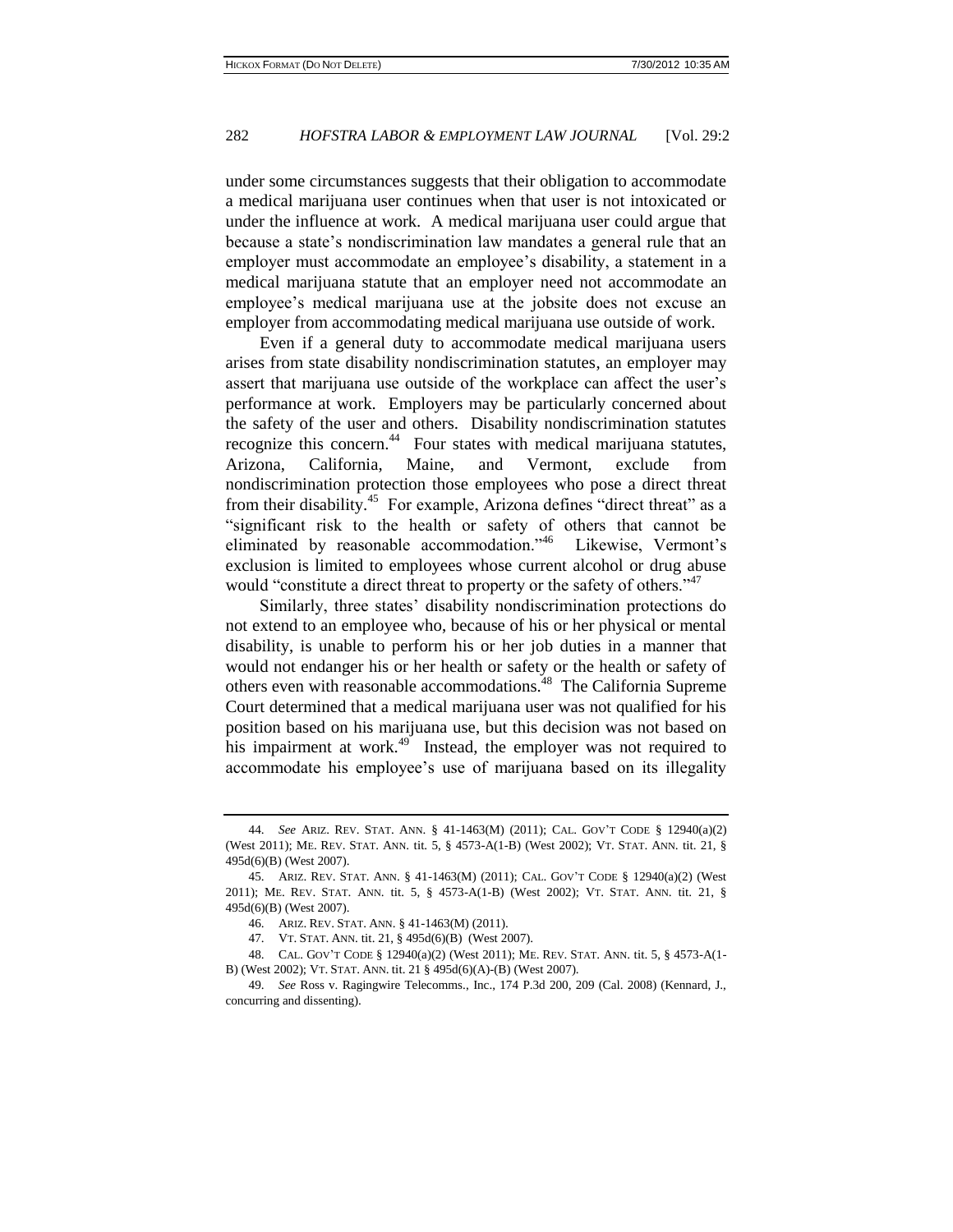under federal law, since California's nondiscrimination law for persons with disabilities specifically excludes current users of illegal substances as defined by federal law.<sup>50</sup>

Courts in Oregon and Rhode Island would likely rule similarly to the California Supreme Court's reasoning because their disability nondiscrimination statutes exclude current drug use, which is illegal under federal law.<sup>51</sup> Yet disability discrimination statutes in some other states with medical marijuana statutes do not specifically exclude users of drugs that are illegal under federal law.<sup>52</sup>

The duty of accommodation and the direct threat defense raise the question of when a medical marijuana user should be protected against discipline or discharge based on his or her marijuana use. More specifically, employers need clarity on whether or not a medical marijuana user is intoxicated or under the influence of marijuana. Research on the physical and cognitive effects of marijuana use provides some guidance about the general effects of marijuana, but gives much less guidance regarding its effects on workers. Likewise, drug test results tell an employer little about capacity to work.<sup>53</sup>

Much greater clarity comes from a review of case law interpreting criminal liability statutes and the intoxication exclusion in state workers' compensation programs. Using this type of analysis to focus on individual behavior, employers should be able to determine whether medical marijuana users can work in a particular position. At the same time, medical marijuana users who are already protected against prosecution for using marijuana would also enjoy some additional protection in the workplace.

# II. EFFECTS OF MARIJUANA USE ON EMPLOYEES

Research on the effects of illegal drug use tends to focus on specific symptoms and effects on the user's body, rather than the effect of those symptoms in a particular situation.<sup>54</sup> This section will review the scientific research regarding the effects of marijuana on cognitive

<sup>50.</sup> *Id.* at 205, 207.

<sup>51.</sup> OR. REV. STAT. ANN. § 659A.124(1) (West Supp. 2011); R.I. GEN. LAWS § 42-87- 1(6)(v)(A) (Supp. 2011).

<sup>52.</sup> *See, e.g.*, ARIZ. REV. STAT. ANN. § 41-1461(4) (2011).

<sup>53.</sup> *See infra* notes 86-90 and accompanying text.

<sup>54.</sup> *See, e.g.*, *Topics in Brief: Marijuana*, NAT'L INST. ON DRUG ABUSE (Dec. 2011), http://www.nida.nih.gov/tib/marijuana.html [hereinafter NAT'L INST. ON DRUG ABUSE] (discussing the physical effects of marijuana on the body).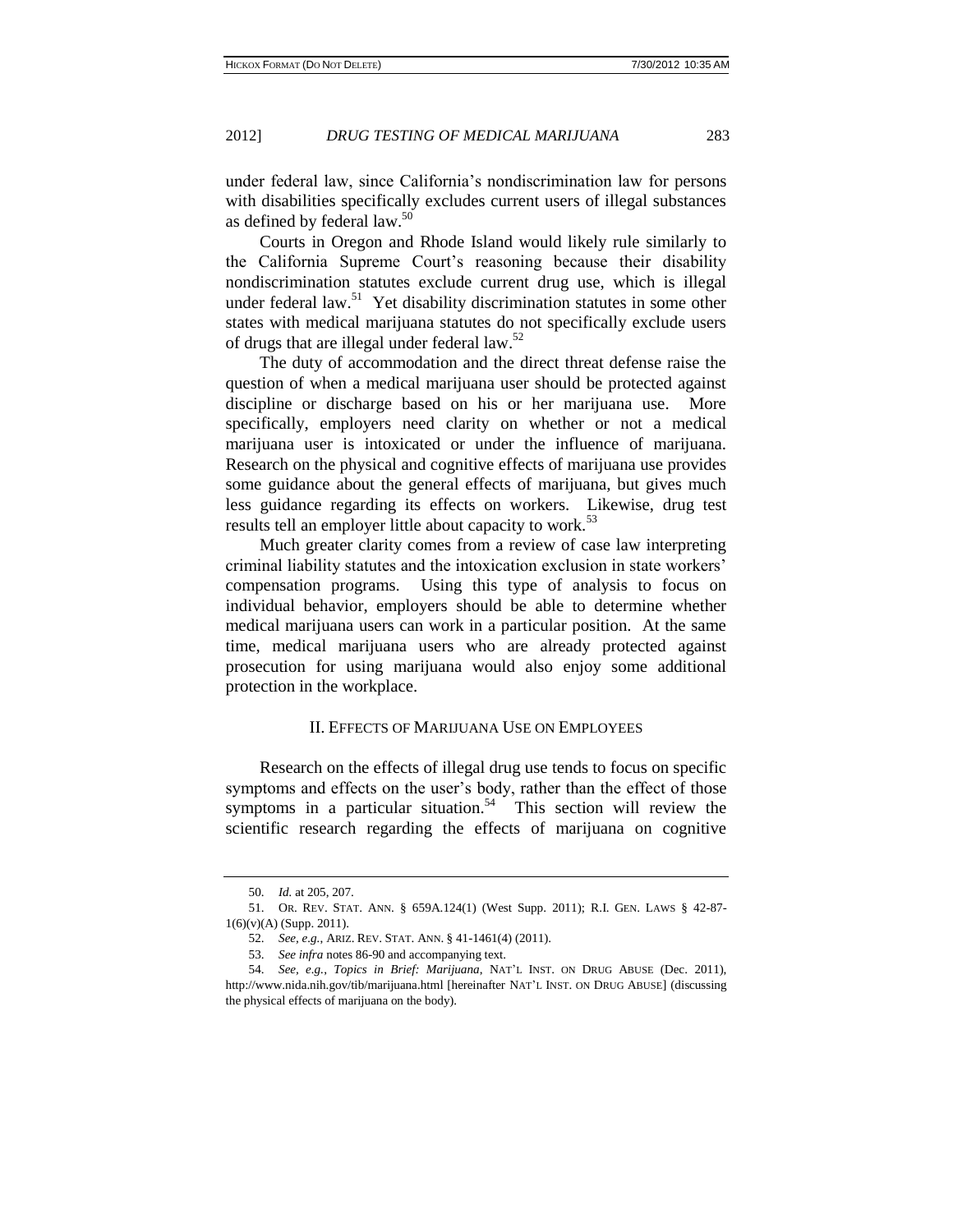processes and more specifically the extent to which marijuana use affects the user's ability to work. Understanding the limitations of this research is important to appreciating the limitations of employers' reliance on drug test results to determine whether an employee is intoxicated or under the influence at work. This research also provides some insight into when an employee may pose a direct threat to themselves or others, or when they may not be otherwise qualified for the position.

Generally, the Diagnostic and Statistical Manual of Mental Disorders IV (DSM-IV) defines cannabis intoxication resulting from marijuana use as including "[c]linically significant maladaptive behavioral or psychological changes (e.g., impaired motor coordination, euphoria, anxiety, sensation of slowed time, impaired judgment, social withdrawal) that developed during, or shortly after, cannabis use."<sup>55</sup> A diagnosis of cannabis intoxication depends on two (or more) of the following signs:

(1)conjunctival injection

(2)increased appetite

(3)dry mouth

 $(4)$ tachycardia<sup>56</sup>

The National Institute on Drug Abuse explains that tetrahydrocannabinol (THC), the main psychoactive ingredient in marijuana, binds to cannabinoid (CB) receptors, which are found in high concentrations in areas that influence pleasure, memory, thought, concentration, sensory and time perception, appetite, pain, and movement coordination.<sup>57</sup> For this reason, marijuana can have wide ranging effects, including:

Impaired short-term memory (memory of recent events)—making it hard to learn and retain information, particularly complex tasks

Slowed reaction time and impaired motor coordination—throwing off

<sup>55.</sup> AM. PSYCHIATRIC ASS'N, DIAGNOSTIC AND STATISTICAL MANUAL OF MENTAL DISORDERS  $238$  (4<sup>th</sup> ed. 2000) [hereinafter DSM-IV].

<sup>56.</sup> *Id.*

<sup>57.</sup> NAT'L INST. ON DRUG ABUSE, *supra* note 54.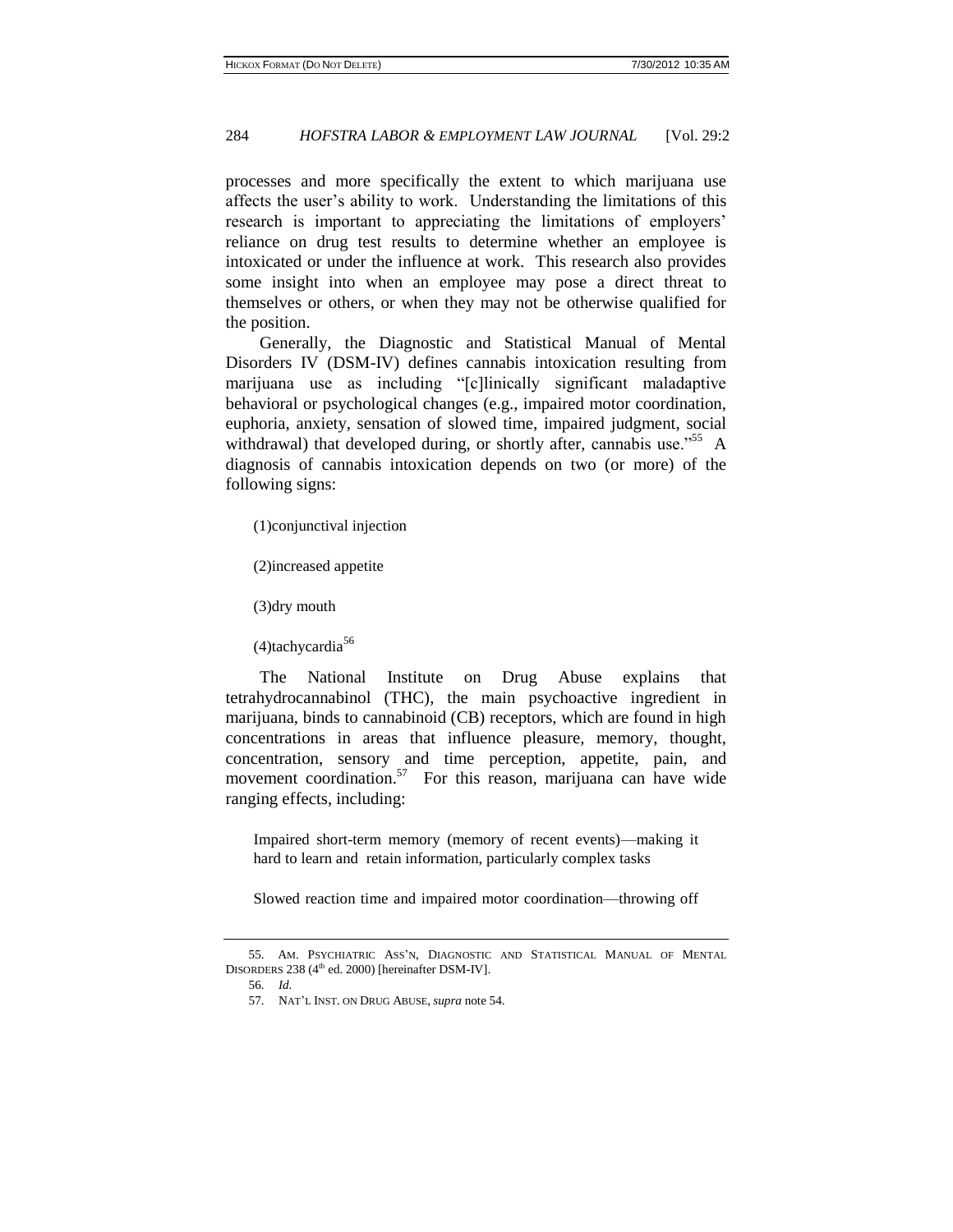athletic performance, impairing driving skills, and increasing the risk of injuries

Altered judgment and decision making . . . []

Increased heart rate by 20-100% . . . []

Altered mood—euphoria, calmness, or in high doses, anxiety, paranoia<sup>5</sup>

Some researchers have documented effects of marijuana that could contribute to a decline in cognitive function. A Toronto study, for example, concluded that regular cannabis users performed significantly poorer than nonusers on measures of information processing speed, working memory, executive functions, and visuospatial perception, and were twice as likely as nonusers to be classified as globally cognitively impaired.<sup>59</sup> Along the same lines, another study found that cannabis users had comparative deficits on verbal fluency, visual recognition, delayed visual recall, and short- and long-interval prospective memory, but there were no differences for immediate visual recall, suggesting that "memory acquisition is not compromised."<sup>60</sup>

In contrast to these studies, other research suggests that the effects of marijuana use on cognitive function are not significant. A review of forty articles led one expert to conclude that there was no consistent evidence for "persisting effects of nonacute cannabis use on the central nervous system, as reflected by alteration in neuropsychological performance."<sup>61</sup> Only twenty-two of the forty reviewed studies reported at least some subtle impairment. $62$  Poorer performance in the attention/working memory domain was the most commonly observed impairment, while a significant deficit in the motor domain or the forgetting domain were seen in less than 40% of the studies. $63$  Further, "[l]ess than one-third of studies concluded a detrimental effect of cannabis when assessing the perceptual/motor (28%),

<sup>58.</sup> *Id.*

<sup>59.</sup> Kimia Honarmand et al., *Effects of Cannabis on Cognitive Function in Patients with Multiple Sclerosis*, 76 NEUROLOGY 1153, 1156 (2011).

<sup>60.</sup> Sue [McHale](http://www.ncbi.nlm.nih.gov/pubmed?term=%22McHale%20S%22%5BAuthor%5D) & Nigel [Hunt,](http://www.ncbi.nlm.nih.gov/pubmed?term=%22Hunt%20N%22%5BAuthor%5D) *Executive Function Deficits in Short-Term Abstinent Cannabis Users*, 23 HUM. P[SYCHOPHARMACOLOGY](javascript:AL_get(this,%20) 409, 413 (2008).

<sup>61.</sup> Rau[l Gonzalez](http://www.ncbi.nlm.nih.gov/pubmed?term=%22Gonzalez%20R%22%5BAuthor%5D) et al., *Nonacute (Residual) Neuropsychological Effects of Cannabis Use: A Qualitative Analysis and Systematic Review*, 42 J. CLINICAL PHARMACOLOGY 48S, 48S (2002).

<sup>62.</sup> *Id.* 

<sup>63.</sup> *See id.* at 50S.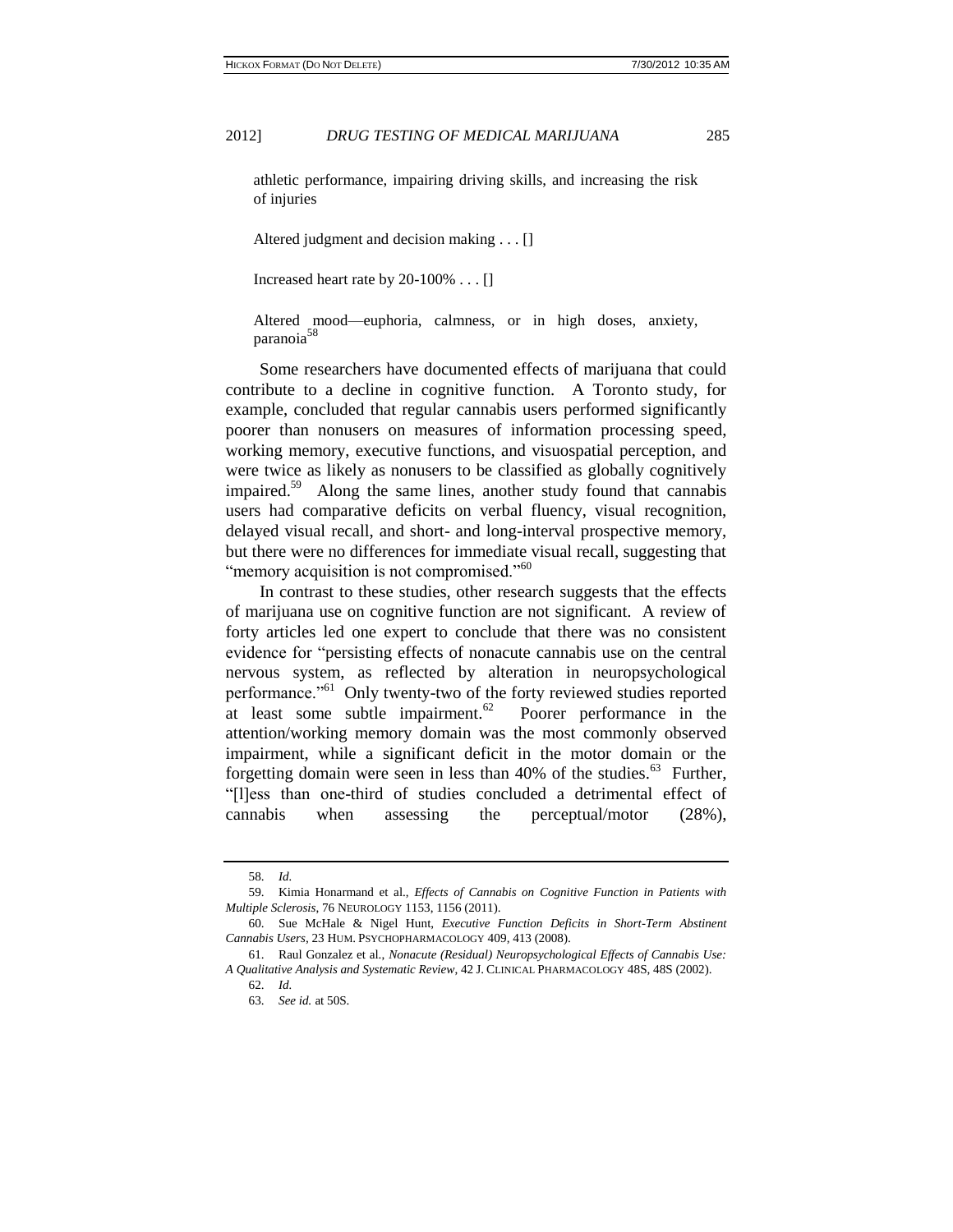abstraction/executive (27%), simple reaction time (27%), learning (7%), and verbal  $(7%)$  domains."<sup>64</sup>

Researchers have concluded that the effects of marijuana use on cognitive functions are inconsistent and depend on numerous factors.<sup>65</sup> As early as 1971, a study found that age, education, experience with the drug, gender and mood, as well as user expectations, all impacted the effects of marijuana use.<sup>66</sup> Another more recent study suggests that the effects of marijuana on cognitive performance vary based on the manner in which the marijuana is smoked. $67$ 

Dosage is one important factor affecting the cognitive effects of marijuana.<sup>68</sup> Memory and learning problems caused by heavy marijuana smoking persist for at least a week after cessation of use of the drug, but they appear to resolve completely within a month, a NIDA-supported study shows.<sup>69</sup> These researchers found a clear relationship between lower test scores and higher levels of marijuana residues in urine at the beginning of the study, but no relationship between test scores and total lifetime marijuana use.<sup>70</sup> It has also been noted that decreases in productivity or performance levels are directly correlated with the quantity of marijuana consumed, as well as the complexity of the task.<sup>71</sup>

Frequency of use may also be significant.<sup>72</sup> The cognitive effects of marijuana may be more significant among infrequent marijuana users compared to frequent users, perhaps due to increases in tolerance.<sup>73</sup> In contrast, another psychiatric study found that "regular cannabis users [were] significantly more prone to cognitive and perceptual distortions

69. Pope, *Neuropsychological Performance*, *supra* note 68, at 909, 914.

70. *Id.*

<sup>64.</sup> *Id.* 

<sup>65.</sup> *See supra* text accompanying notes 63-66.

<sup>66.</sup> MARIJUANA AND THE WORKPLACE 6-7 (Charles R. Schwenk & Susan L. Rhodes eds., 1999) [hereinafter MARIJUANA AND THE WORKPLACE].

<sup>67.</sup> *Id.* at 18.

<sup>68.</sup> *See generally* Harrison G. Pope, Jr. et al., *Neuropsychological Performance in Long-Term Cannabis Users*, 58 ARCHIVES GEN. PSYCHIATRY 909, 915 (2001) [hereinafter Pope, *Neuropsychological Performance*] (noting that evidence shows that heavy marijuana users experience some cognitive deficits days or even weeks after stopping use); Harrison G. Pope, Jr. & Deborah Yurgelun-Todd, *The Residual Cognitive Effects of Heavy Marijuana Use in College Students*, 275 J. AM. MED. ASS'N 521, 526-27 (1996) [hereinafter Pope, *The Residual Cognitive Effects*] (presenting differences in cognitive effects among light and heavy users).

<sup>71.</sup> John H. Kagel, Raymond C. Battalio, & C.G. Miles, *Marihuana and Work Performance: Results from an Experiment*, *in* MARIJUANA AND THE WORKPLACE, *supra* note 66, at 25, 39.

<sup>72.</sup> *See* CARL L. HART & CHARLES KSIR, DRUGS, SOCIETY & HUMAN BEHAVIOR 367 (14th ed. 2011) (stating that the acute effects of marijuana on the performance of frequent smokers are less dramatic than on infrequent marijuana smokers).

<sup>73.</sup> *Id.*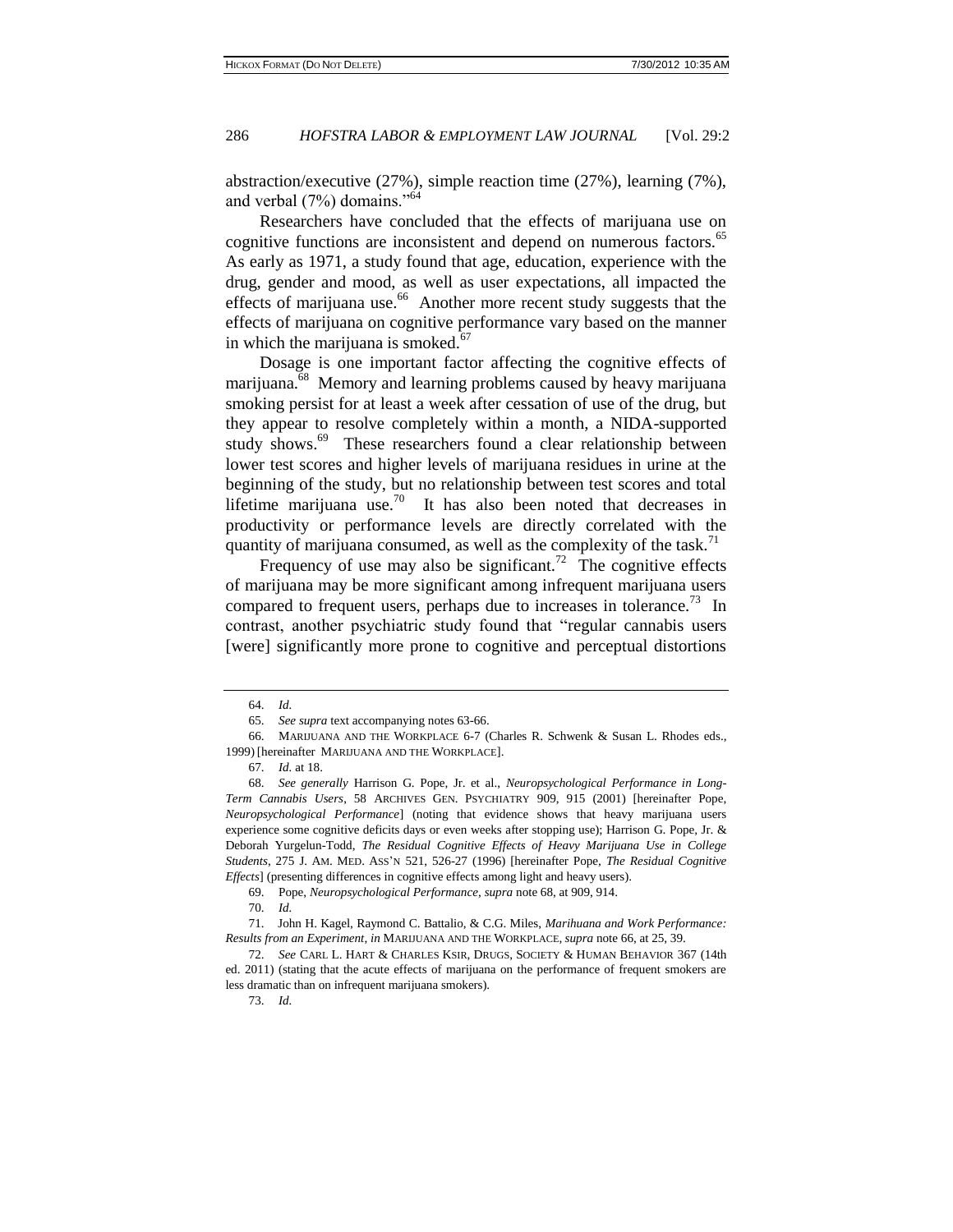as well as disorganization . . . [compared to] non-regular users and those who have never used."<sup>74</sup> An earlier study showed that heavy users (smoking an average of ninety-four joints a week) scored worse than light users (averaging eleven joints per week) on twenty-four of the thirty-five neurocognitive tests, even after twenty-eight days of abstinence.<sup>75</sup> The measures on which heavy users had comparative deficits included memory, executive functioning, and manual dexterity.<sup>76</sup> On some tests, the quantity of marijuana used accounted for more than half the variance in test scores.<sup>77</sup> These studies demonstrate that marijuana users who only use marijuana to manage pain on an infrequent basis may not exhibit the cognitive effects seen in more frequent users.

Even the effects of long term use of marijuana may not be as significant as some suppose. One study found "minimal effects on episodic and spatial working memory of near-daily smokers."<sup>78</sup> A separate study found neuropsychological tests administered to current heavy cannabis users showed few significant differences between the users and controls on cognitive test measures, which suggested to the researchers that cannabis-associated cognitive deficits are reversible and related to recent cannabis exposure rather than irreversible and related to cumulative lifetime use.<sup>79</sup> Generally, then, most medical experts agree that the length of time over which marijuana is used may influence its effects on cognitive function.

These studies suggest that a medical marijuana user who takes moderate doses and does not necessarily use marijuana for long periods of time may not suffer the same cognitive effects that have been documented among more frequent, long term users.

#### *A. Length of Influence*

Employers addressing medical marijuana users in the workplace may be particularly concerned about how long the effects of marijuana use continue. According to the DSM IV, intoxication from herbal

<sup>74.</sup> Jason Schiffman et al., *Symptoms of Schizotypy Precede Cannabis Use*, 134 PSYCHIATRY RES. 37, 37 (2005).

<sup>75.</sup> Karen Bolla, et al., *Dose-Related Neurocognitive Effects of Marijuana Use*, 59 NEUROLOGY 1337, 1337 -38, 1340 (2002).

<sup>76</sup>*. See id.* at 1341.

<sup>77.</sup> *See id.*

<sup>78.</sup> Carl L. Hart et al., *Neurophysiological and Cognitive Effects of Smoked Marijuana in Frequent Users*, 96 PHARMACOLOGY, BIOCHEMISTRY & BEHAV. 333, 337 (2010).

<sup>79.</sup> Pope, *Neuropsychological Performance*, *supra* note 68, at 914.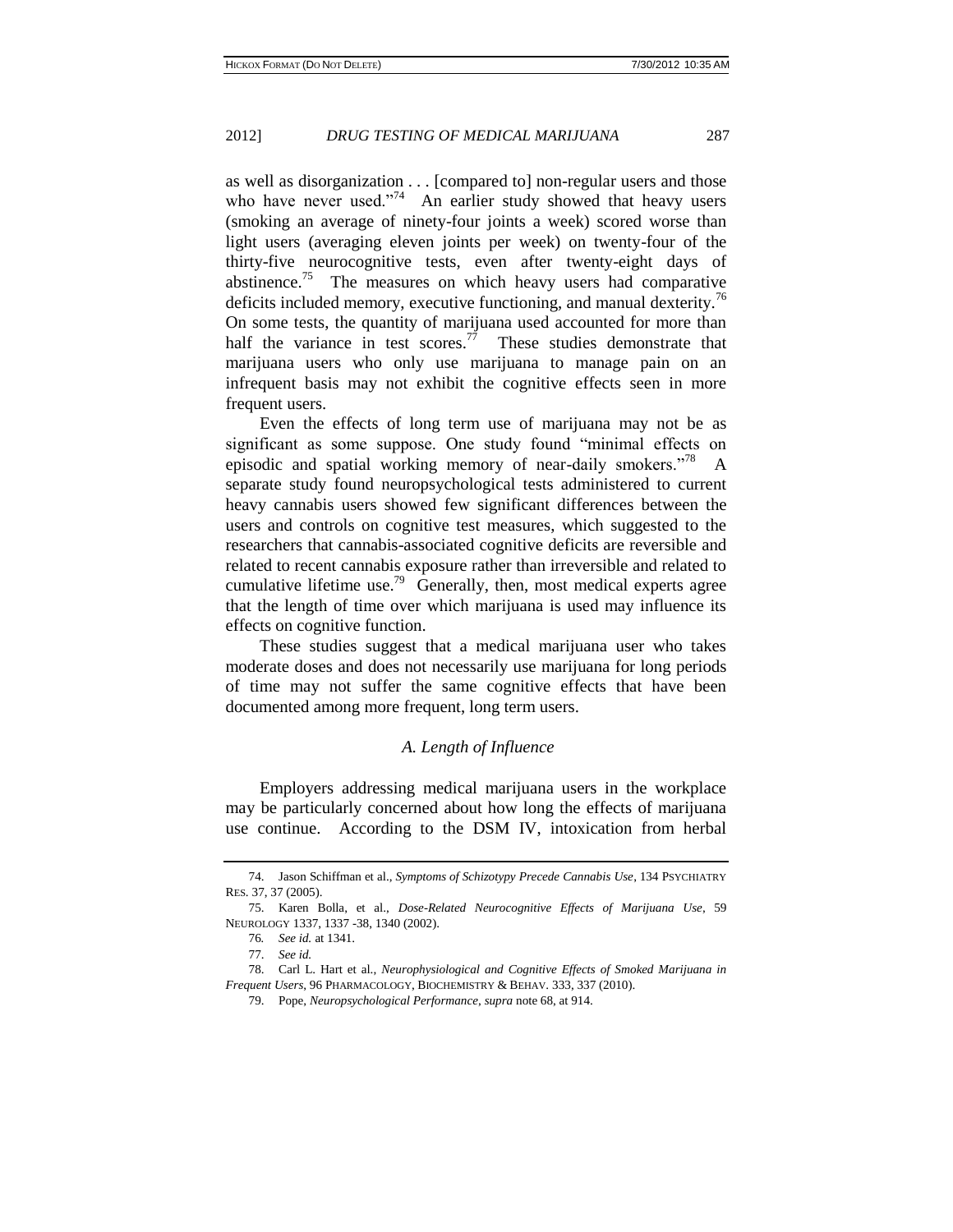marijuana use develops within minutes if the cannabis is smoked, while taking a few hours to develop if ingested orally. $80$  The effects of herbal marijuana generally last two to four hours.<sup>81</sup> Cannabinoids taken orally are absorbed more slowly, and the peak effects do not occur until about ninety minutes after ingestion. $82$  The effects of orally ingested cannabinoids can persist for at least three to five hours.<sup>83</sup> The limited length of these effects contrast sharply with the detectable presence of cannabinoids through urine testing, discussed in the following section.

Research shows that any effect of marijuana use on work performance may be short-lived. One work performance study showed that the effects of marijuana use last at most for several hours.<sup>84</sup> In a second study, marijuana use increased response times during task performance, but affected short term memory.<sup>85</sup> Yet these effects peaked fifteen minutes after smoking.<sup>86</sup> Another study on the depersonalization effects of marijuana that could affect motivation to work showed that the effect peaked at approximately thirty minutes after smoking with the user returning to the baseline within two hours. $87$ 

Although some research has reported subjective feelings of the effects of marijuana on the day following its use, most conclude that "[t]he few objective measures that purport to show decrements attributable to the consumption of marijuana a day earlier are suggestive at best."<sup>88</sup> Studies also show that when the user's intoxicated state is over, there is little evidence that the ability to recall prior events is

<sup>80.</sup> DSM-IV, *supra* note 55, at 237.

<sup>81.</sup> *See* U.S. DEP'T OF TRANSP. NAT'L HIGHWAY TRAFFIC SAFETY ADMIN., DRUGS AND HUMAN PERFORMANCE FACT SHEETS (2004), *available* [http://www.nhtsa.dot.gov/people/injury/research/job185drugs/index.htm.](http://www.nhtsa.dot.gov/people/injury/research/job185drugs/index.htm)

<sup>82.</sup> *See* DSM-IV, *supra* note 55, at 237; HART & KSIR, *supra* note 72, at 366; Ruth C. Stern & J. Herbie DiFonzo, *The End of the Red Queen's Race: Medical Marijuana in the New Century*, 27 QUINNIPIAC L. REV. 673, 704 (2009) (citing LYNN ZIMMER & JOHN P. MORGAN, MARIJUANA MYTHS MARIJUANA FACTS 19 (1997)).

<sup>83.</sup> ROBERT JULIEN, A PRIMER OF DRUG ACTION 338 (7th ed. 1995).

<sup>84.</sup> John H. Kagel, Raymond C. Battalio, & C.G. Miles, *Marihuana and Work Performance: Results from an Experiment*, *in* MARIJUANA AND THE WORKPLACE, *supra* note 66, at 25, 39.

<sup>85.</sup> Hart et al., *supra* note 78, at 336.

<sup>86.</sup> *See id.*

<sup>87.</sup> *See* Roy J. Mathew et al., *Depersonalization After Marijuana Smoking*, 33 BIOLOGICAL PSYCHIATRY 431, 433-35 (1993).

<sup>88.</sup> UNDER THE INFLUENCE?: DRUGS AND THE AMERICAN WORK FORCE 114 (Jasques Normand, Richard O. Lempert, & Charles P. O'Brien eds., 1994) [hereinafter UNDER THE INFLUENCE?] (citing Jerome A. Yesavage et al., *Carry-Over Effects of Marijuana Intoxication on Aircraft Pilot Performance: A Preliminary Report*, 142 AM. J. PSYCHIATRY 1325 (1985) and Von Otto Leirer et al., *Marijuana Carry-Over Effects on Aircraft Pilot Performance*, 62 AVIATION, SPACE & ENVTL. MED. 221 (1991)) .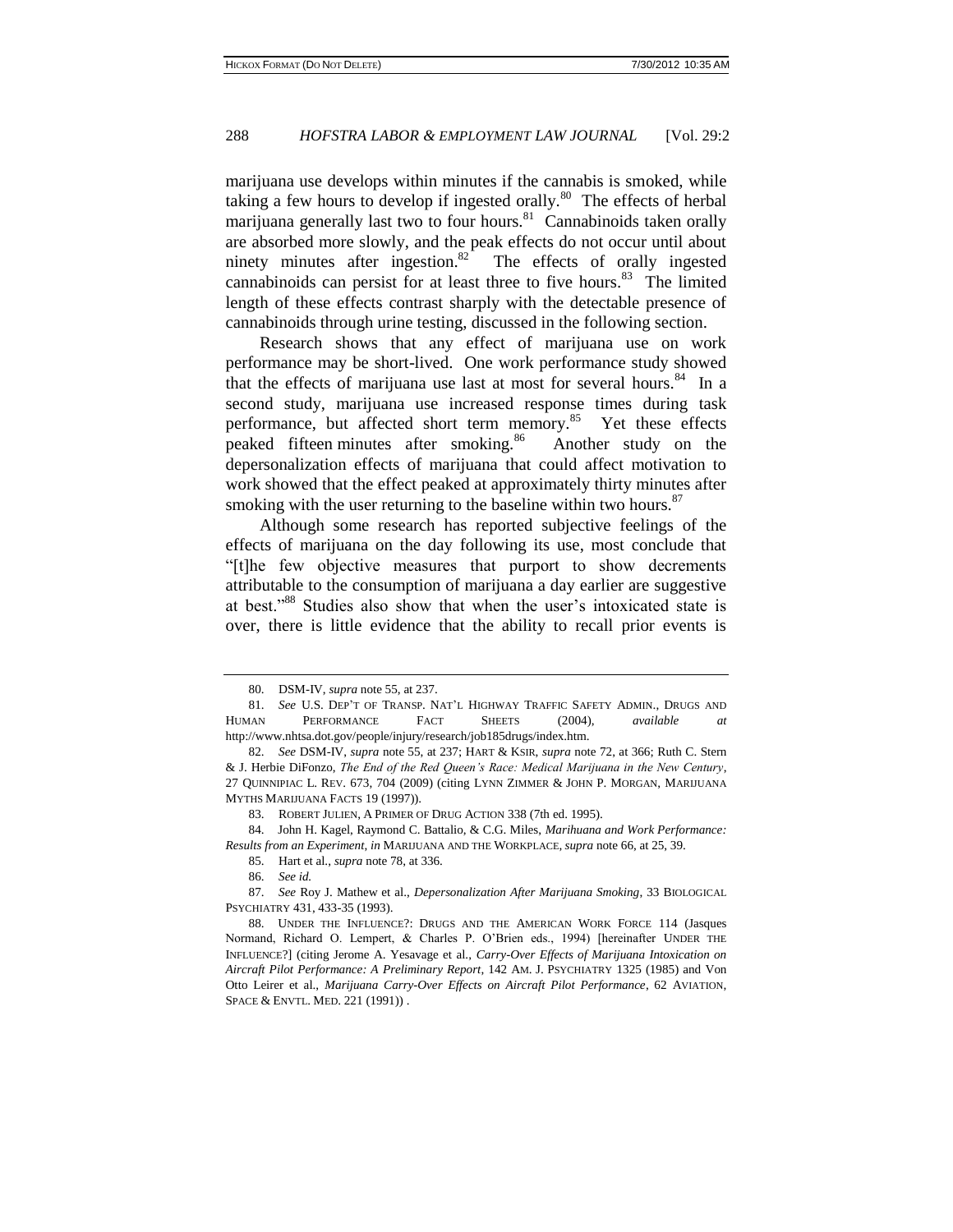affected.<sup>89</sup> Brain imaging studies also show the limited time of the effects of marijuana use among frequent users who had abstained for twenty-five days, there were no measurable differences in cognitive performance compared to non-users.<sup>90</sup> Among prolonged and heavy users of marijuana, studies have not shown any systematic decrements in mental activities that would suggest any long-term impairment of brain or cerebral function and cognition.<sup>91</sup>

As with the general effects of marijuana, the length of the effect varies among users. Generally, experts have concluded that smoking marijuana seems to have variable effects, with inconsistent decrements on performance. $92$  Factors that can affect the speed of activation and deactivation include the user's weight, gender, age, and mental state. $93$ 

This line of research demonstrates that the effects of marijuana use vary considerably based on individual user characteristics. In addition, chronic users may experience significantly different effects than occasional users. The research does agree, however, that regardless of these individual differences, the effects of marijuana use almost always dissipate after a period of a few hours. This limited time frame supports reliance on something more than a positive drug test result to make important decisions about the employment of medical marijuana users.

#### *B. Effects on Work*

Many employers assume that marijuana use by employees will

92. *See* MARIJUANA AND THE WORKPLACE, *supra* note 66, at 47 (discussing that marijuana use is a highly idiosyncratic experience that effects people differently, and that marijuana may have different effects on job performance for women and men).

93. Matthew C. Rappold, Note, *Criminal Law—Evidence of Inactive Drug Metabolites in DUI Cases: Using a Proximate Cause Analysis to Fill the Evidentiary Gap Between Prior Drug Use and Driving Under the Influence*, 32 U. ARK. LITTLE ROCK L. REV. 535, 543-44 (2010) (citing Kimberly S. Keller, *Sobering up* Daubert*: Recent Issues Arising in Alcohol-Related Expert Testimony*, 46 S. TEX. L. REV. [111, 124 \(2004\)\)](http://www.lexisnexis.com.proxy2.cl.msu.edu/lnacui2api/mungo/lexseestat.do?bct=A&risb=21_T11957584229&homeCsi=143889&A=0.039403412484821376&urlEnc=ISO-8859-1&&citeString=46%20S.%20Tex.%20L.%20Rev.%20111,at%20124&countryCode=USA) (explaining additional factors used in Specific Extrapolation to determine blood alcohol content).

<sup>89.</sup> DAVID M. GRILLY, DRUGS AND HUMAN BEHAVIOR 244 (1989).

<sup>90.</sup> HART & KSIR, *supra* note 72, at 368.

<sup>91.</sup> GRILLY, *supra* note 89, at 245. *See also* Leo Hollister, *Health Aspects of Cannabis*, 38 PHARMACOLOGICAL REVS. 1, 8 (1986) (discussing recent studies that have refuted previous claims of marijuana causing brain atrophy); Gerry Jager et al., *Long-Term Effects of Frequent Cannabis Use on Working Memory and Attention: An fMRI Study*, 185 PSYCHOPHARMACOLOGY 358, 358 (2006) ("No evdidence was found for long-term deficits in working memory and selective attention in frequent cannabis users after 1 week of abstinence."); Jeffrey Schaeffer et al., *Cognition and Long-Term Use of Ganja (Cannabis)* 213 SCI. 465 (1981) ("Generally, investigators have concluded that heavy and prolonged use has not led to impairment of mental and cognitive brain functions consistent with brain or cerebral dysfunction.").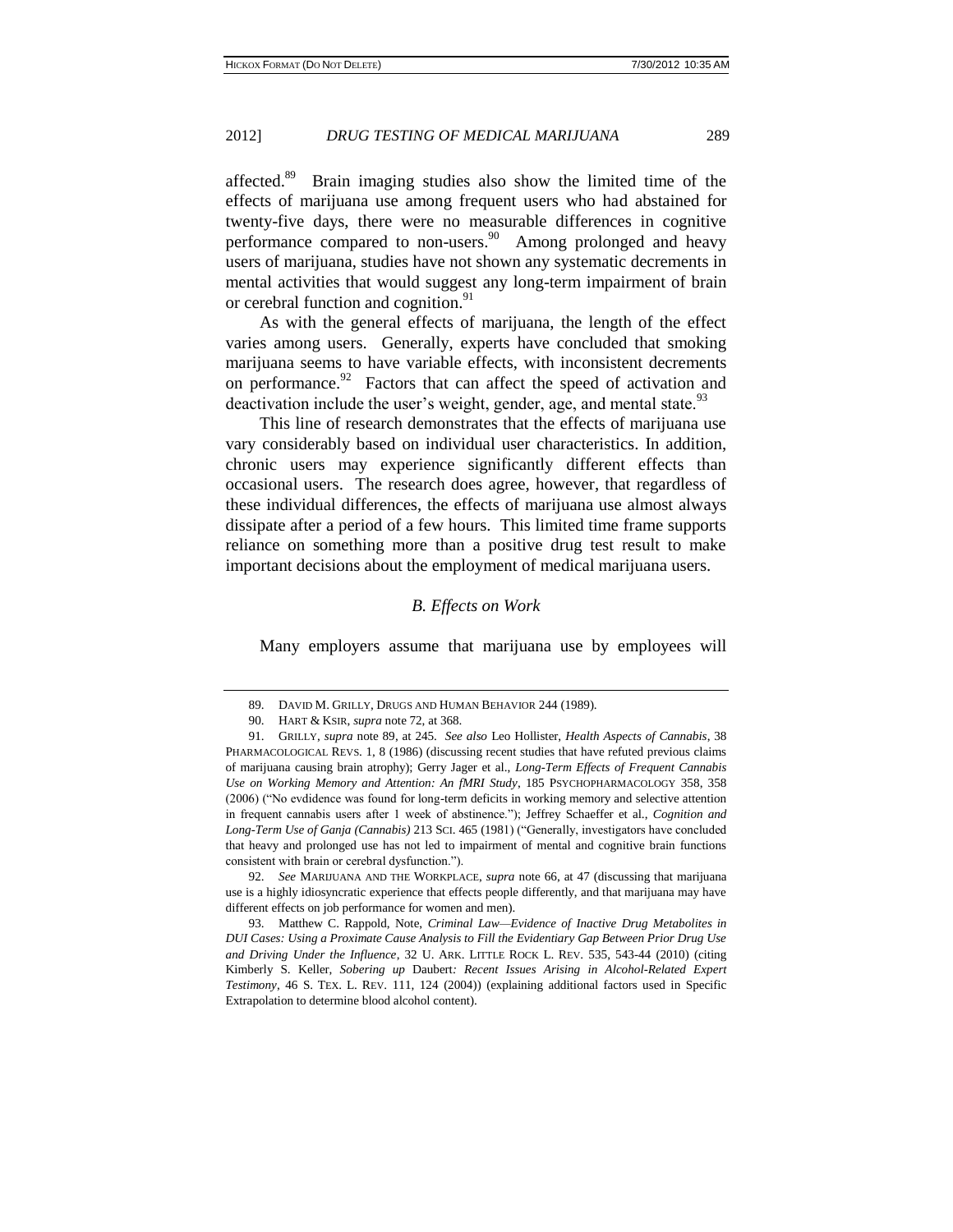affect their work, but not all research supports this assumption. At a minimum, the research shows that the effects of marijuana on the ability to work vary significantly across marijuana users and the type of work involved.

Some studies have not recognized differences in effects across users, perhaps because all drug users were placed in just one category. This approach fails to acknowledge the differences between true abusers of controlled substances and those who use them for health-related reasons. According to the American Council for Drug Education, for instance, substance abusers, compared to non-abusing coworkers, are "ten times more likely to miss work[,] 3.6 times more likely to be involved in on-the-job accidents[,] . . . five times more likely to file a worker's compensation claim[,] 33% less productive[, and are] responsible for health care costs that are three times as high."<sup>94</sup> This study may not be relevant to the effects of marijuana for an employee using limited amounts for medical purposes.

Looking more specifically at marijuana use, a Health and Human Services Survey found that among full time workers, behavior varied between those who had used marijuana in the past month and those who had not.<sup>95</sup> In considering absenteeism, the survey found that 16.1% of recent marijuana users had missed two or more days of work in the past month due to illness or injury, compared to  $11.2\%$  for non-users.<sup>96</sup> Similarly, 16.9% of the marijuana users had skipped one or more days of work in past month, compared to 8.3% of the non-users.  $97$  These results may not apply to medical marijuana users because chronic dependence or abuse was more strongly associated with a greater risk for absenteeism than was substance use per se.<sup>98</sup>

Other research does not establish that marijuana use has a significant impact on work. Studies that focus directly on the effects of marijuana use on work have demonstrated that not all people experience a sharp decrease in productivity.<sup>99</sup> Looking specifically at drug testing, many studies have failed to find a definitive link between drug testing

<sup>94.</sup> *Why Worry about Drugs and Alcohol in the Workplace*?, AM. COUNCIL FOR DRUG EDUC., http://www.acde.org/employer/DAwork.htm (last visited May 12, 2012).

<sup>95.</sup> *See* Sharon L. Larson et al., *Worker Substance Use and Workplace Policies and Programs*, U.S. DEP'T HEALTH & HUMAN SERVS. (June 2007), http://www.oas.samhsa.gov/work2k7/work.htm#6.1.

<sup>96.</sup> *Id.*

<sup>97.</sup> *Id.*

<sup>98.</sup> *See id.*

<sup>99.</sup> *See* MARIJUANA AND THE WORKPLACE, *supra* note 66, at 20-21.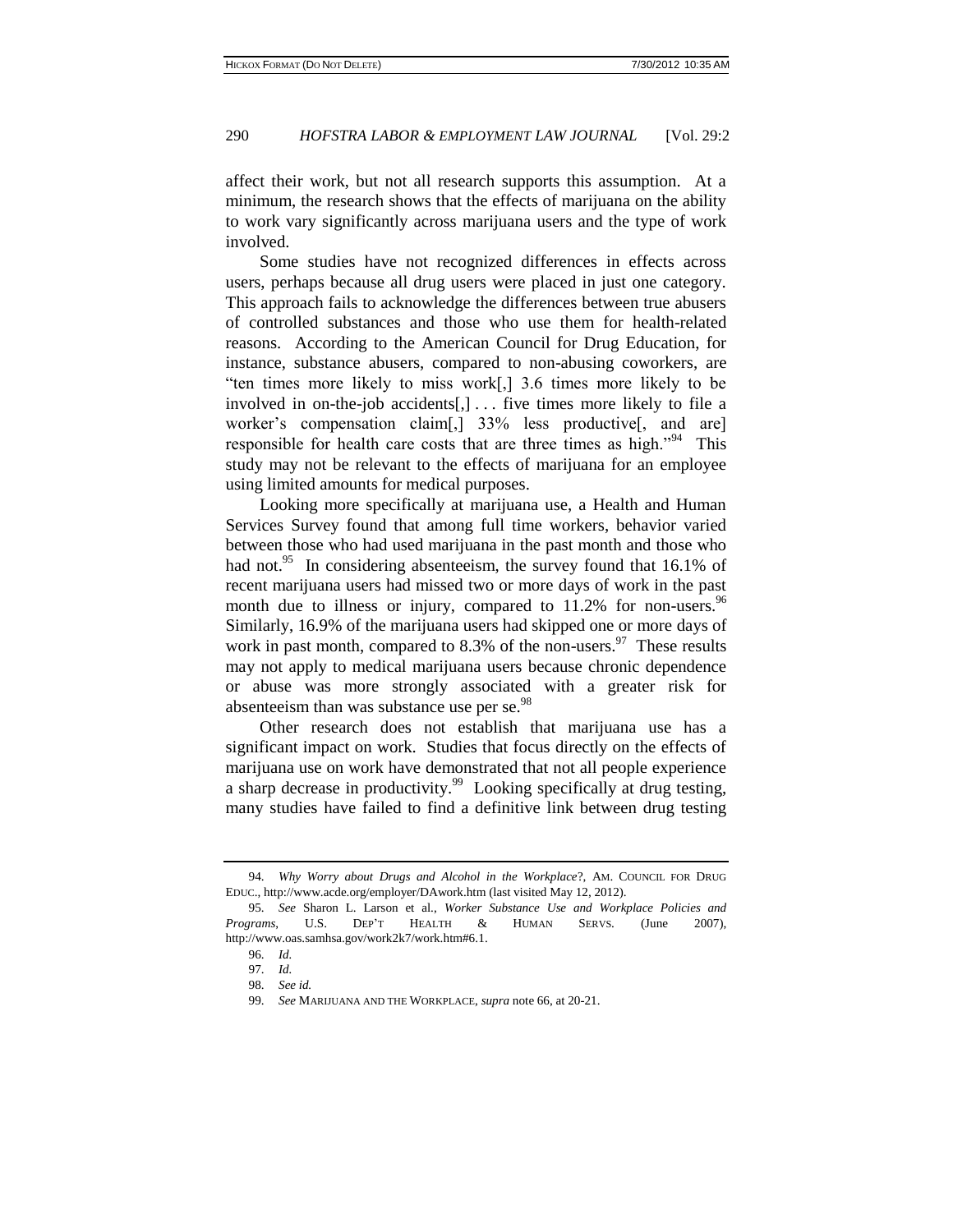and organizational gains in safety or productivity.<sup>100</sup> For example, a prominent study of the military found that those "using only marijuana were significantly less likely than other drug users to report productivity loss."<sup>101</sup> In fact, the probability of productivity loss for marijuana users was 12%, compared to 28% for other drug users, and 14% to 48% for alcohol users.<sup>102</sup>

These studies led to the conclusion by one group of experts that those using only marijuana were far less likely than other drug users to report a loss in productivity.<sup>103</sup> In particular, researchers found no relationship between marijuana and productivity in a ninety-eight day controlled study; instead, marijuana use was associated with a statistically significant increase in output per hour.<sup>104</sup> Along the same lines, research has shown a weak relationship between a positive preemployment screen for marijuana and job suitability.<sup>105</sup>

Similar to concerns about performance, employers may believe that medical marijuana users are more likely to engage in criminal activity. Yet this belief is not supported by current research.<sup>106</sup> Instead, researchers have found that cannabis use may tend to suppress criminal behavior, because of the mild lethargy that is induced during its use.<sup>107</sup>

At the very least, research shows that the impact of marijuana use varies considerably across workers. One expert concluded that marijuana use is a "highly idiosyncratic experience that has different

<sup>100.</sup> *See* Debra R. Comer, *A Case Against Workplace Drug Testing*, 5 ORG. SCI. 259, 260 (1994). *See also* Russell Cropanzano & Mary Konovsky, *Drug Use and its Implications for Employee Drug Testing*, *in* 11 RESEARCH IN PERSONNEL AND HUMAN RESOURCES MANAGEMENT 207, 245 (Gerald R. Ferris ed.,1993); Michael M. Harris & Laura L. Heft, *Alcohol and Drug Use in the Workplace: Issues, Controversies, and Directions for Future Research*, 18 J. MGMT. 239, 248, 250 (1992); Frank J. Thompson et al., *Drug Testing in the Federal Workplace: An Instrumental and Symbolic Assessment*, 51 PUB. ADMIN. REV. 515, 519-20 (1991).

<sup>101.</sup> Robert M. Bray et al., *Drug and Alcohol Use in the Military Workplace: Findings from the 1988 Worldwide Survey*, *in* 2 DRUGS IN THE WORKPLACE: RESEARCH AND EVALUATION DATA 25, 37 (Steven W. Gust et al. eds.,1990).

<sup>102.</sup> *See id.* at 37 fig.5.

<sup>103.</sup> *See id.* at 37 ("Those using only marijuana were significantly less likely than other drug users to report productivity loss.").

<sup>104.</sup> John H. Kagel et al., *Marihuana and Work Performance: Results from an Experiment*, 15 J. HUM. RESOURCES 373, 374, 384 tbl.2, 386 (1980).

<sup>105.</sup> *See* Michael A. McDaniel, *Does Pre-Employment Drug Use Predict On-the-Job Sustainability?*, *in* MARIJUANA AND THE WORKPLACE, *supra* note 66 at 97, 106.

<sup>106.</sup> *See* GRILLY, *supra* note 89, at 246 (discussing findings that show low doses of marijuana have little effect on aggression and moderate to high doses tend to inhibit aggression); JULIEN, *supra* note 83, at 350-52 (citing commissions over the past 100 years concluding that marijuana is "not the demon it is often perceived to be" and positing that cannabis may actually suppress criminal behavior).

<sup>107.</sup> JULIEN, *supra* note 83, at 350. *See* GRILLY, *supra* note 89, at 246.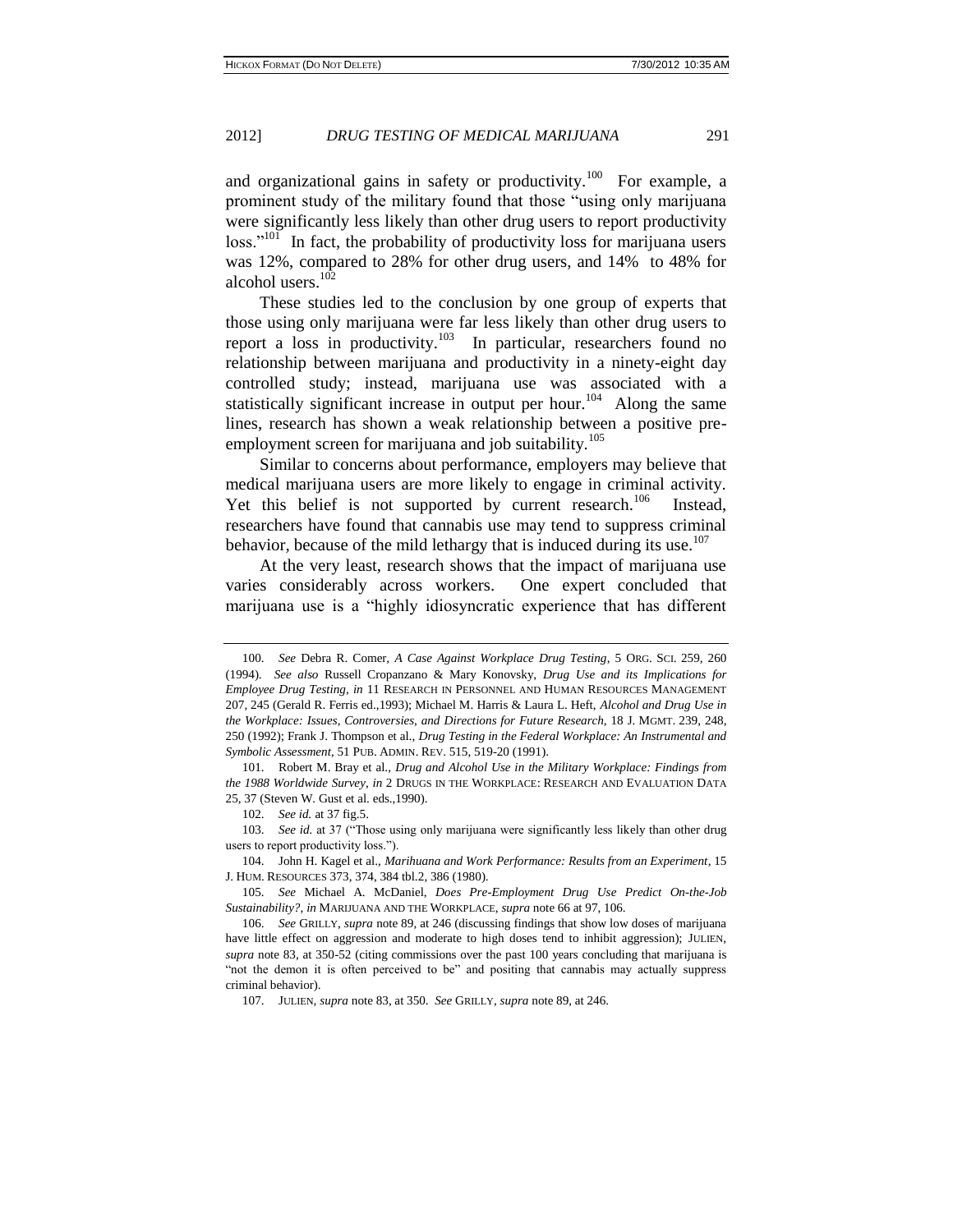effects on different people."<sup>108</sup> This led to a recommendation that "the goal of policy would be to identify those individuals for which illicit drug use does become problematic."<sup>109</sup> Likewise, another work productivity study found that the effects on number of hours worked after smoking marijuana varied as a function of individual subject and/or situational characteristics.<sup>110</sup>

The effect of drug use on performance is heavily dependent on a variety of factors, including the amount of the drug consumed, the frequency of usage, and the degree of addiction.<sup>111</sup> Other factors such as setting and expectation, as well as motivation to perform well, may affect a marijuana user's performance.<sup>112</sup> One researcher noted that studies showing the effect of drug use on performance must be interpreted with caution, in part because drug users differ from non-users in many respects, and therefore other personal characteristics may be causing absenteeism and performance issues.<sup>113</sup> He concluded that the "empirical evidence of a relationship between drug usage and industrial accidents or performance problems is inconclusive."<sup>114</sup>

Experience also establishes the potential beneficial effects of marijuana use. One insurance expert has noted that "if there is a benefit to using medical marijuana and workers can return to the job more quickly, then overall there might be a reduction in the combined medical expense and wage replacement costs."<sup>115</sup> This expert points out that the "key is getting a worker back on the job as quickly as possible, 'as long as he can perform safely and productively."<sup>116</sup> Further ""as long as the use of medical marijuana is kept in a medical environment that is closely monitored by a qualified medical professional,' this should be no different than the use of any other drug."<sup>117</sup>

At best, the research on the effects of marijuana use by employees is inconclusive. Effects certainly vary depending on the amount used,

109. *Id.*

114. *Id.*

<sup>108.</sup> Robert Kaestner, *The Effect of Illicit Drug Use on the Labor Supply of Young Adults*, 29 J. HUM. RESOURCES 126, 145 (1994).

<sup>110.</sup> *See* Kagel, *supra* note 104, at 389.

<sup>111.</sup> *See* Scott Macdonald et al., *The Limitations of Drug Screening in the Workplace*, 132 INT'L LAB. REV. 95, 101 (1993) [hereinafter Macdonald, *Limitations of Drug Screening*].

<sup>112.</sup> GRILLY, *supra* note 89, at 243.

<sup>113.</sup> Macdonald, *Limitations of Drug Screening*, *supra* note 111, at 102.

<sup>115.</sup> Michael J. Moody, *Medical Marijuana: A Burning Question*, THE ROUGH NOTES COMPANY, INC., http://www.roughnotes.com/rnmagazine/2011/may2011/2011\_05p104.htm (last visited May 13, 2012).

<sup>116.</sup> *Id.*

<sup>117.</sup> *Id.*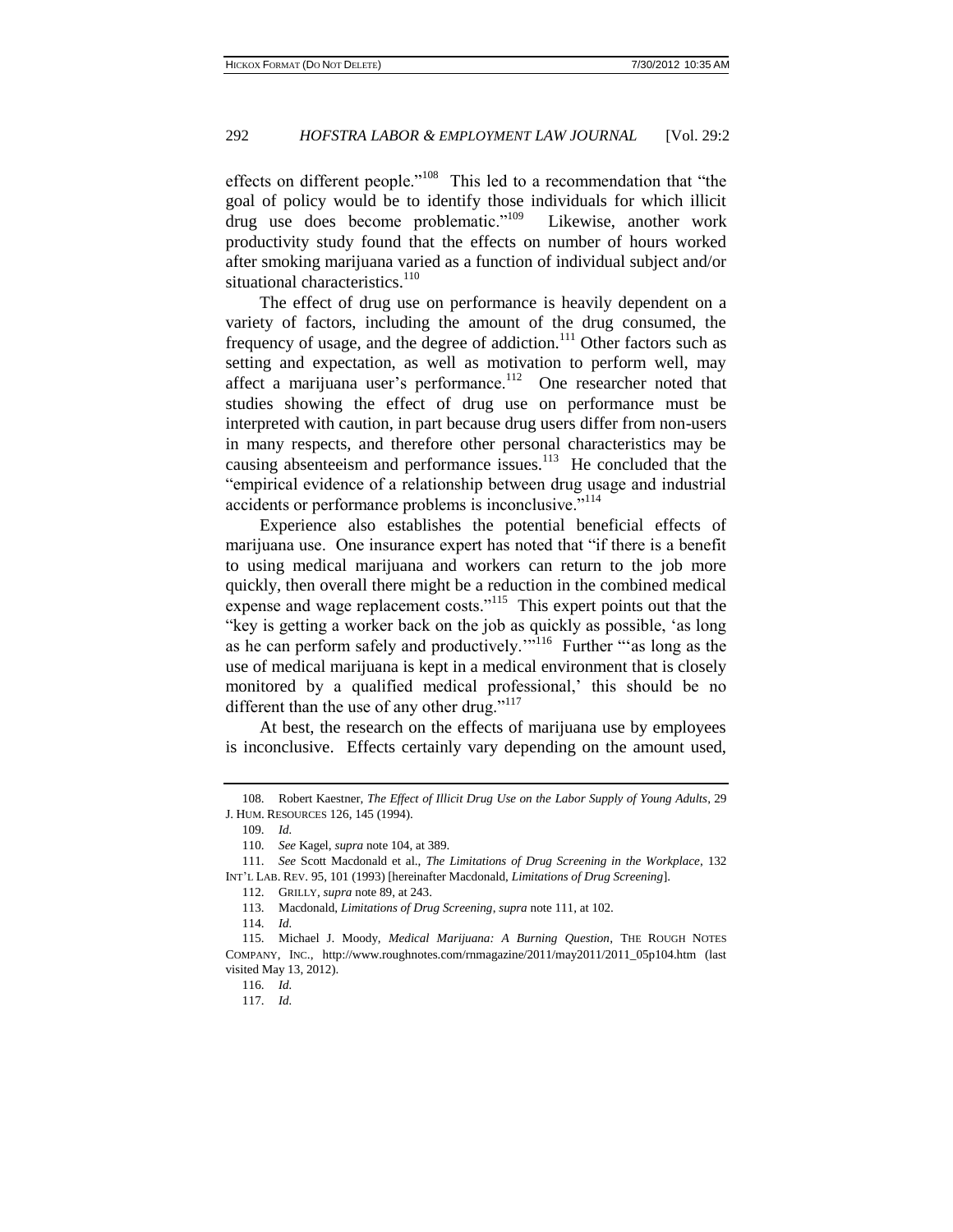frequency of use and the personal characteristics of the user. In addition, controlled marijuana use may improve productivity by addressing medical concerns for which it is intended. Therefore, employers should be cautious in screening or discharging employees based solely on a positive drug screen, without other evidence of an effect on work performance.

#### *C. Accidents & Injuries*

Employers often justify excluding drug users from the workplace based on fears that users will cause accidents or other injuries.<sup>118</sup> Yet the research testing this relationship is not definitive. Rather, most epidemiological studies show little evidence that marijuana users are more likely to be involved in a driving accident compared to nonusers. $^{119}$ 

Some research does show that employees who have tested positive for illicit drug use were significantly more likely to have a reportable  $accident.<sup>120</sup>$  A study of postal employees found that those who tested positive for marijuana prior to hire had 55% more industrial accidents and 85% more injuries.<sup>121</sup> Employers' concerns also are supported by a study of fatal truck accidents by the National Safety Transportation Board in 1990, which revealed that only one third of the drivers tested positive for illicit drugs (including 13% testing positive for  $\mu$ marijuana).<sup>122</sup> Drug impairment was determined to be a factor in over  $90\%$  of the cases in which the driver tested positive.<sup>123</sup> Another study found that employees testing positive for marijuana use were 1.55 times more likely to have an accident at work compared to those not testing positive.<sup>124</sup> In addition, laboratory studies using driving simulators have been more likely to find an effect on abilities from marijuana use.<sup>125</sup>

<sup>118.</sup> *See infra* notes 122-27 and accompanying text.

<sup>119.</sup> HART & KSIR, *supra* note 72, at 374.

<sup>120.</sup> Dennis J. Crouch et al., *A Critical Evaluation of the Utah Power and Light Company's Substance Abuse Management Program: Absenteeism, Accidents and Costs*, *in* DRUGS IN THE WORKPLACE: RESEARCH AND EVALUATION DATA 169, 170 (Steven W. Gust & J. Michael Walsh eds., 1989).

<sup>121.</sup> Craig Zwerling et al., *The Efficacy of Preemployment Drug Screening for Marijuana and Cocaine in Predicting Employment Outcomes*, 264 J. AM. MED. ASS'N 2639, 2643 (1990).

<sup>122.</sup> NAT'L TRANSP. SAFETY BD., SS-90/01, SAFETY STUDY: FATIGUE, ALCOHOL, OTHER DRUGS, AND MEDICAL FACTORS IN FATAL-TO-THE-DRIVER HEAVY TRUCK CRASHES (1990), *available at* http://www.ntsb.gov/safety/safetystudies/SS9001.html.

<sup>123.</sup> *Id*.

<sup>124.</sup> *See* Zwerling, *supra* note 121, at 2642 tbl.4.

<sup>125.</sup> *See* HART & KSIR, *supra* note 71, at 374; J.G. Ramaekers et al., *Dose Related Risk of*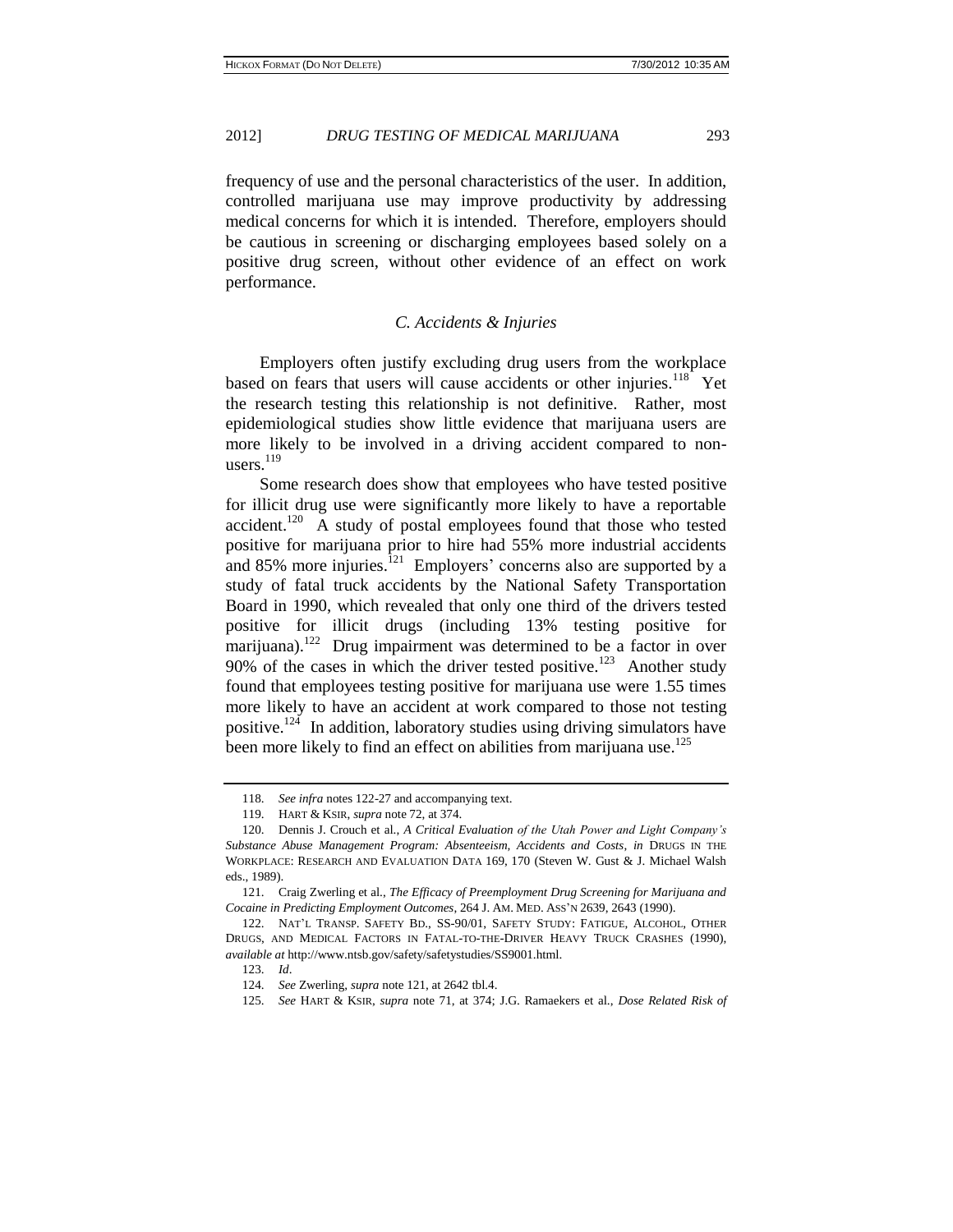Other research has shown that acute marijuana intoxication affects a wide range of tasks associated with driving.<sup>126</sup> One study in Australia found that cannabis use has a significant impairing effect on driving when used alone, as evidenced by the presence of cannabis as the sole psychoactive drug in an increasing number of road fatalities.<sup>127</sup> Yet this study noted that the effects were mainly limited to a four hour period following use.<sup>128</sup> Similarly, a Canadian study has found that cannabis use diminishes driving faculties and had a marginally significant association with an elevated risk of collision, but the hypothesis that driving under the influence of cannabis positively related to aggressive driving was not corroborated.<sup>129</sup>

Not all research, however, supports employers' concerns about accidents caused by marijuana use by employees. For lower doses of cannabis in particular, the only effect documented has been the tendency to drive slower, with some users showing an improvement in driving.<sup>130</sup> In one study of workplace accidents, there was no significant relationship between the occurrence of on the job accidents and testing positive for marijuana metabolites on a pre-employment drug test, even when controlling for job category.<sup>131</sup> In line with this research, a study of accidents under the oversight of the Federal Railroad Administration found that "only a small proportion of cannabinoid use" was positively associated with railroad accidents.<sup>132</sup> Similarly, a study of employees in Canada found such an insignificant relationship between drug use and accidents that the study concluded that drug-testing in the workplace was

*Motor Vehicle Crashes after Cannabis Use*, 73 DRUG & ALCOHOL DEPENDENCE 109, 113-14 (2004).

<sup>126.</sup> MARIJUANA AND THE WORKPLACE, *supra* note 66, at 19-20 (citing a variety of studies showing effects on hand-eye coordination, reaction time, and spatial and temporal judgments).

<sup>127.</sup> *See* Carl J. O'Kane et al., *Cannabis and Driving: A New Perspective*, 14 EMERGENCY MED. 296, 296 (2002).

<sup>128.</sup> *Id.* at 297.

<sup>129.</sup> *See* Isabell[e Richer & Jacques](http://www.ncbi.nlm.nih.gov/pubmed?term=%22Richer%20I%22%5BAuthor%5D) [Bergeron,](http://www.ncbi.nlm.nih.gov/pubmed?term=%22Bergeron%20J%22%5BAuthor%5D) *Driving Under the Influence of Cannabis: Links with Dangerous Driving, Psychological Predictors, and Accident Involvement*, 41 ACCIDENT ANALYSIS & PREVENTION 299, 304-05 (2009).

<sup>130.</sup> *See* HINDRIK W.J. ROBBE & JAMES F. O'HANLON, U.S. DEP'T TRANSP. NAT'L HIGHWAY TRAFFIC SAFETY ADMIN., DOT HS 808078, MARIJUANA AND ACTUAL DRIVING PERFORMANCE 46 (1993) [hereinafter ROBBE & O'HANLON]; Harry Klonoff, *Marijuana and Driving in Real-Life Situations*, 186 SCI. 317, 321 tbl.3 (1974).

<sup>131.</sup> Jacques Normand et al., *An Evaluation of Preemployment Drug Testing*, 75 J. APPLIED PSYCHOL. 629, 635 (1990).

<sup>132.</sup> David E. Moody et al., *Mandatory Post-Accident Drug and Alcohol Testing for the Federal Railroad Administration: A Comparison of Results for Two Consecutive Years*, *in* 2 DRUGS IN THE WORKPLACE: RESEARCH AND EVALUATION DATA 79, 92 (Steven W. Gust et al. eds., 1990).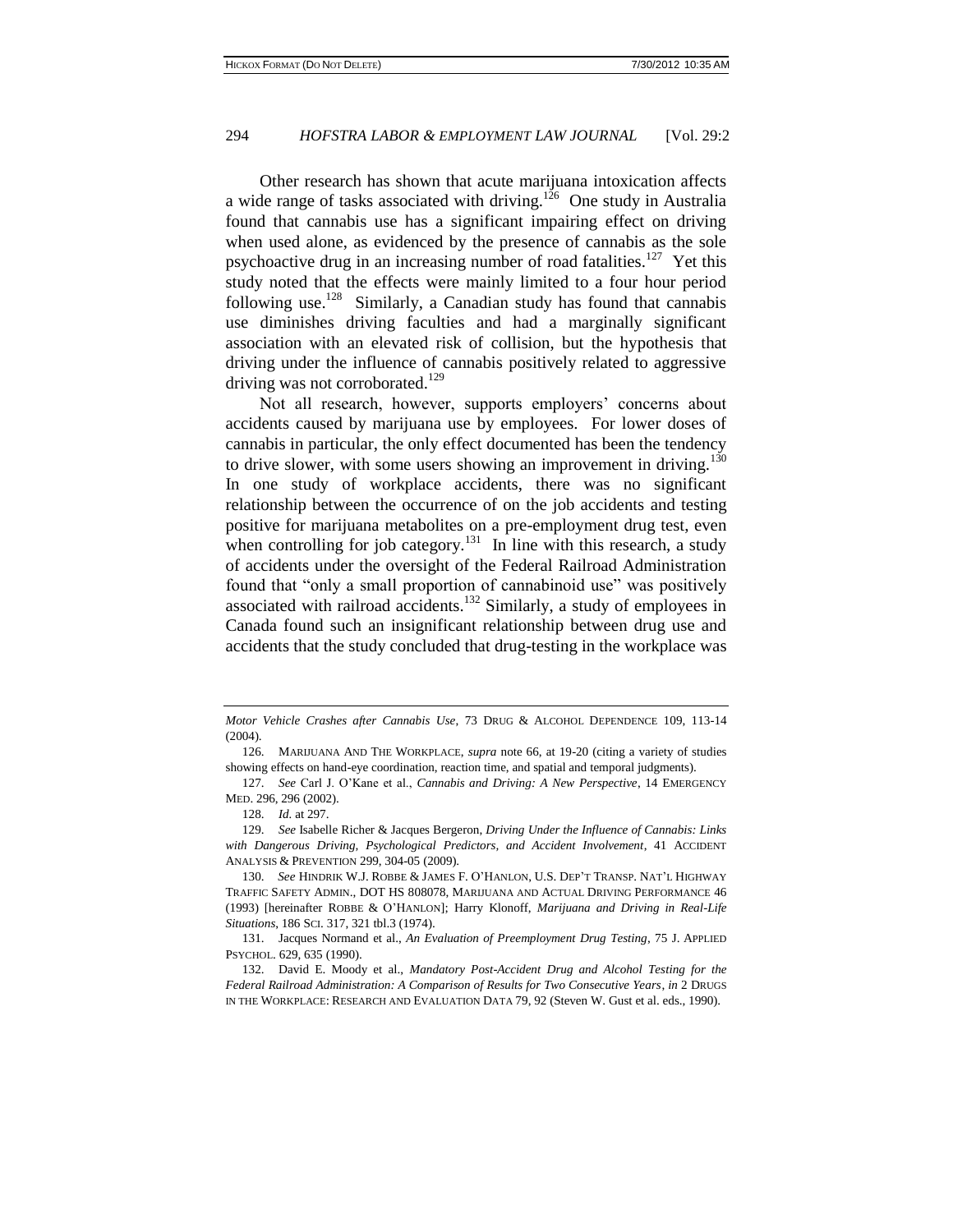not "empirically justifiable."<sup>133</sup>

Factors other than marijuana use may have a much greater influence on workplace safety. One study suggested as early as 1993 that factors showing a generally deviant character, job structure, and job attitude were significantly more relevant than drug use to the occurrence of accidents in low risk jobs.<sup>134</sup> Even in high risk jobs, where substance use was associated with higher accident rates, variables measuring general deviance, job structure, and job attitude were also strongly associated with on-the-job accidents.<sup>135</sup> These results led the researchers to conclude that substance use "did not add significantly to the prediction of accidents in either the high- or low-risk groups after controlling for other personal, deviance, and work-environment factors<sup>"136</sup>

In line with these research findings, the National Research Council committee noted that any observed link between drug use and accidents or work behavior could be spurious, due to common causation by the trait of deviance.<sup>137</sup> The committee offered this hypothesis: "deviance may be a better explanation than impairment of the links between alcohol and other drug use and undesirable work behavior. If so, confronting deviant behaviors and attitudes may be a more effective strategy than narrow antidrug programs for both preventing workplace decrements and treating poorly performing workers."<sup>138</sup>

If studies linking drug usage and safety issues do not control for deviance, then those studies may have little significance for medical marijuana users who may not carry a deviant personality trait.

Regarding driving specifically, the Department of Transportation research has shown that the use of marijuana only causes a "moderate degree of driving impairment," which was found to be related to the THC dose consumed.<sup>139</sup> The impairment was not considered exceptional compared to the effects of medicinal drugs and alcohol, and

<sup>133.</sup> Scott Macdonald, *The Role of Drugs in Workplace Injuries: Is Drug Testing Appropriate?,* 25 J. DRUG ISSUES 703, 717 (1995).

<sup>134.</sup> *See* Melvin L. Holcom et al., *Employee Accidents: Influences of Personal Characteristics, Job Characteristics, and Substance Use in Jobs Differing in Accident Potential*, 24 J. SAFETY RES. 205, 206, 215 tbl.4 (1993). Factors used to measure a deviant lifestyle included having parents or other family members with substance abuse problems, associating with problematic or substance-using peers, having higher levels of depression, and attending religious services less frequently. *Id.* at 215 tbl.4.

<sup>135.</sup> *Id.* at 216.

<sup>136.</sup> *Id.* at 218.

<sup>137.</sup> *See* UNDER THE INFLUENCE?, *supra* note 88, at 133.

<sup>138.</sup> *Id.*

<sup>139.</sup> ROBBE & O'HANLON, *supra* note 130, at II.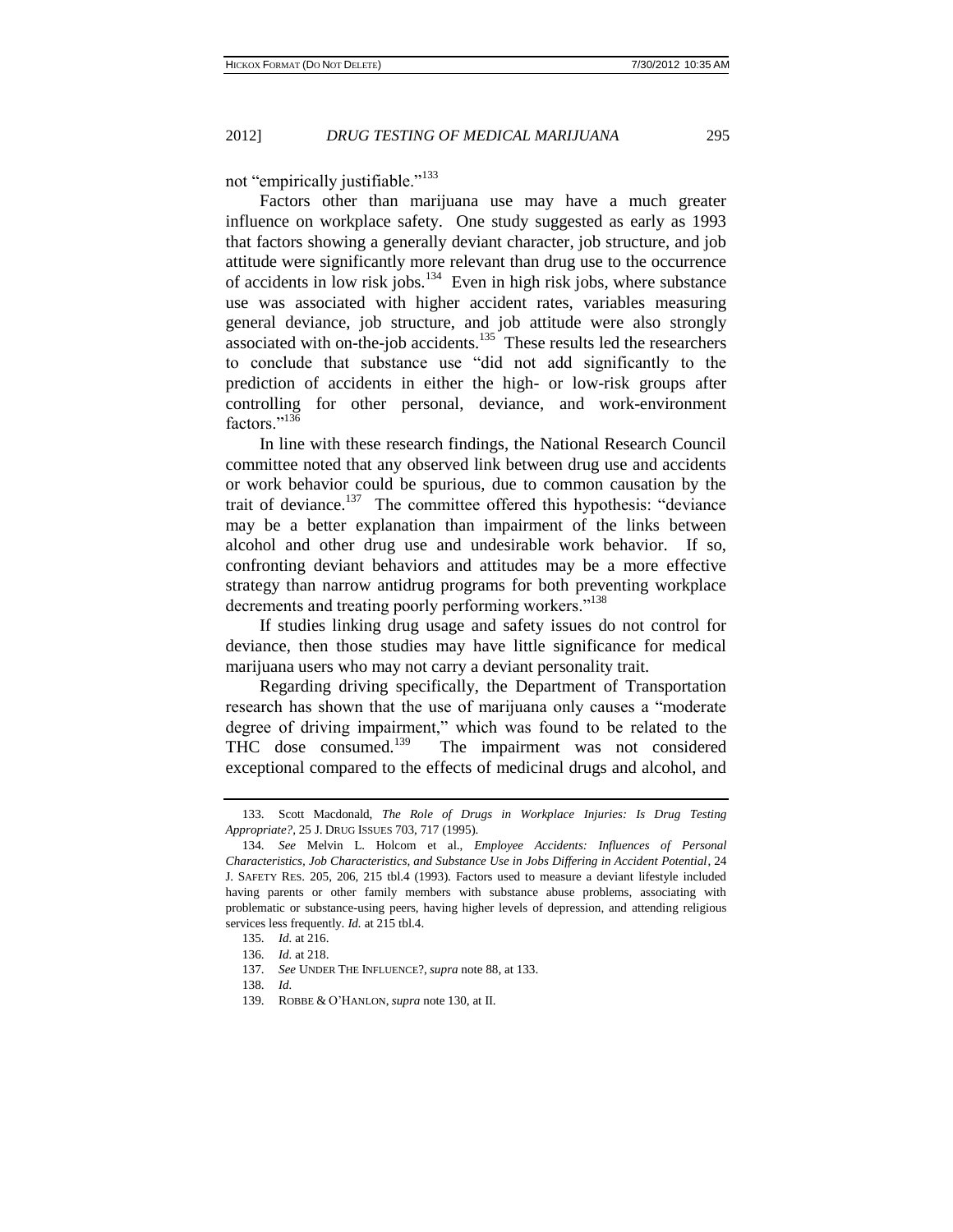the adverse effects of THC on driving performance were described as "relatively small."<sup>140</sup> Similarly, a study on the association between psychoactive drug use and motor vehicle accidents requiring hospitalization found no increased risk of road trauma for drivers exposed to cannabis. $141$  A third study concluded that there was insufficient evidence to support the use of drug and alcohol testing of occupational drivers as a means to prevent injuries.<sup>142</sup>

These studies suggest that a policy barring medical marijuana users from driving positions may be both over and under inclusive. A policy against driving by anyone who tests positive for marijuana may be too broad in that some medical marijuana users may not suffer any negative effects on their ability to drive. Such a policy would also be under inclusive, since many other factors beyond the use of marijuana, such as risk-taking personality, fatigue, and alcohol use can have as much, if not more, of an effect on an employee's ability to drive safely.

Medical research provides some limited guidance on when a medical marijuana user should be considered "intoxicated" or "impaired." Cognitive functions may be affected for short periods of time after use.<sup>143</sup> This research, however, also makes it clear that the effects of marijuana use vary considerably based on the amount used, the frequency of use, and the individual's body makeup.<sup>144</sup> In addition, the impact on the ability to work even when the person is feeling the effects of marijuana use may be limited to positions that require quick reaction to unexpected events or the ability to perform complex tasks.<sup>145</sup> Therefore, this research supports an individual approach to medical marijuana users in the workplace, depending on their level of usage and its effects on them individually.

#### III. TESTING FOR IMPAIRMENT

Many employers administer drug tests to applicants and employees as a hiring screen or a basis for discipline or discharge, and most

<sup>140.</sup> *Id.*

<sup>141.</sup> K. L. L. Movig et al., *Psychoactive Substance Use and the Risk of Motor Vehicle Accidents*, 36 ACCIDENT ANALYSIS & PREVENTION 631, 634-35 (2004) (finding no association between exposure to cannabis and road accidents).

<sup>142.</sup> Clodagh M. Cashman et al., *Alcohol and Drug Screening of Occupational Drivers for Preventing Injury*, *in* COCHRANE DATABASE OF SYSTEMATIC REVIEW 2 (2009).

<sup>143.</sup> *See* discussion *supra* Part II.

<sup>144.</sup> *Id.*

<sup>145.</sup> *Id.*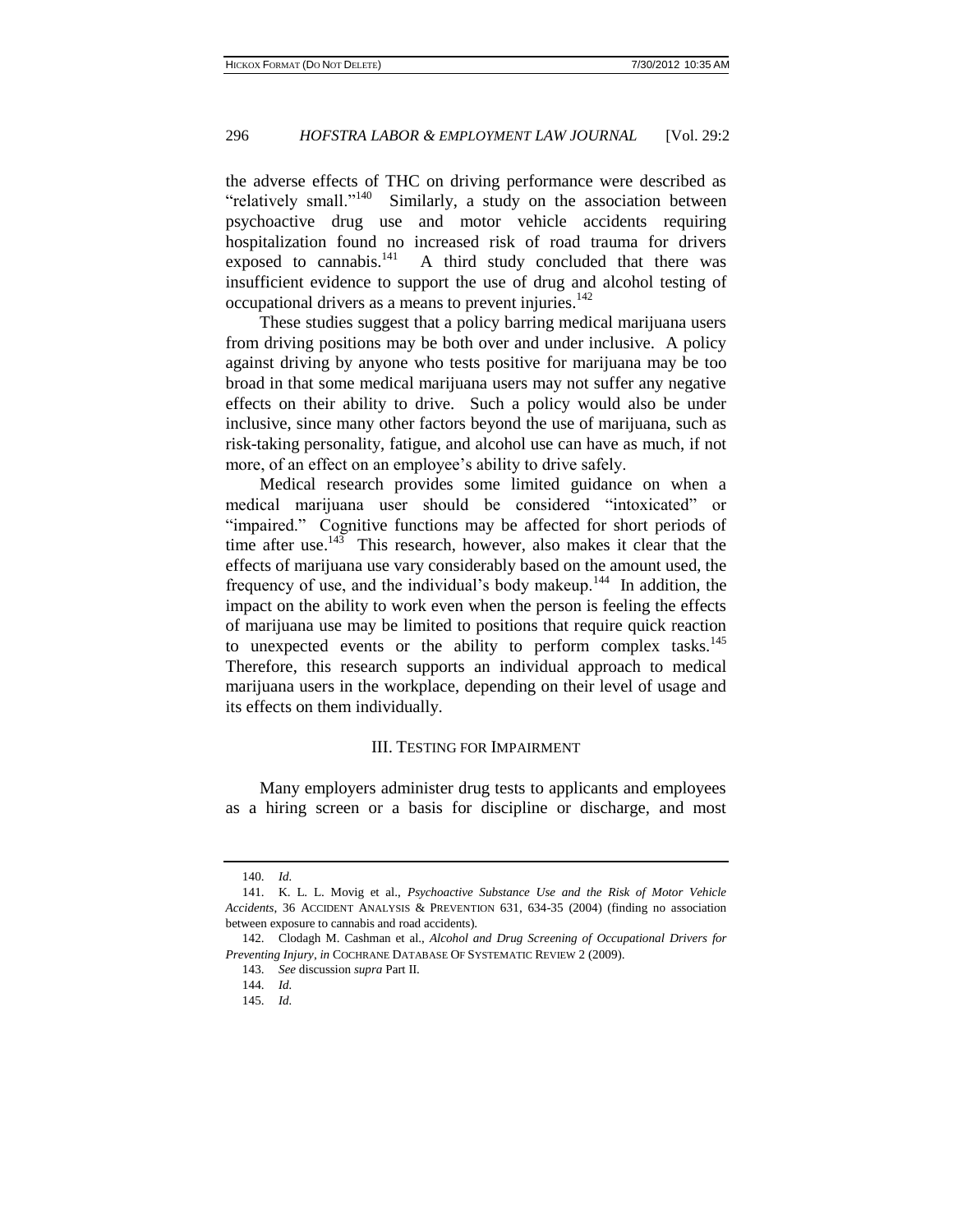employers respond to a positive drug test with discharge.<sup>146</sup> Marijuana is one of the controlled substances typically screened in a drug test. $147$ This reliance on testing has continued despite the limited evidence of the effects of marijuana use on the ability to work as outlined above. Moreover, experts continue to agree that a positive drug test has no connection to a person's impairment for the reasons explained below. Some employers also rely on drug tests without the procedural safeguards recommended, including review of results by a medical review officer.<sup>148</sup> For the reasons discussed below, employers should, at most, use a drug test as a preliminary mechanism to determine if someone is fit to work, and follow up with the methods outlined in the following section that more accurately determine whether someone is intoxicated or under the influence.

The reliance on drug testing continues to be widespread among employers, despite its limitations. A survey conducted by the Society for Human Resource Management (SHRM) in March 2011 revealed that 57% of the responding employers conduct drug testing on all job candidates, and another 10% require testing of candidates for selected jobs.<sup>149</sup> The same employers responded that 36% conduct drug testing of current employees. $150$  The most common reason for post-employment testing was involvement in a workplace accident, followed by 47% who conduct random testing of current employees.<sup>151</sup> These results are consistent with earlier American Management Association surveys showing the widespread use of drug testing by employers.<sup>152</sup> Among employers in the SHRM survey, 84% used urine testing analyzed in a lab, and  $24\%$  used instant result urine testing.<sup>153</sup>

<sup>146.</sup> *See* KENNETH D. TUNNELL, PISSING ON DEMAND: WORKPLACE DRUG TESTING AND THE RISE OF THE DETOX INDUSTRY 53 (2004).

<sup>147.</sup> *See* HART & KSIR, *supra* note 72, at 72.

<sup>148.</sup> *See* discussion *infra* pp. 303.

<sup>149.</sup> *Drug Testing Efficacy SHRM Poll*, SOC'Y FOR HUMAN RESOURCE MGMT. 1, 7 (Sept. 7, 2011), http://www.shrm.org/Research/SurveyFindings/Articles/Pages/lDrugTestingEfficacy.aspx [hereinafter SHRM Poll].

<sup>150.</sup> *Id.* at 9.

<sup>151.</sup> *Id.* at 12.

<sup>152.</sup> *See AMA 2004 Workplace Testing Survey: Medical Testing*, AM. MGMT. ASS'N (Sept. 3, 2003), http://www.amanet.org/training/articles/2004-Medical-Testing-Survey-17.aspx (showing that nearly 63% of the surveyed U.S. companies require medical testing of current employees or new hires and that 47.5% of the surveyed companies require medical testing of newly hired personnel or applicants).

<sup>153.</sup> SHRM Poll, *supra* note 149, at 21*.* Another author notes that 82.1% of employers used urine tests, 12.9% tested blood, 1.1% tested hair and .9% used performance testing. *See* TUNNELL, *supra* note 146, at 39.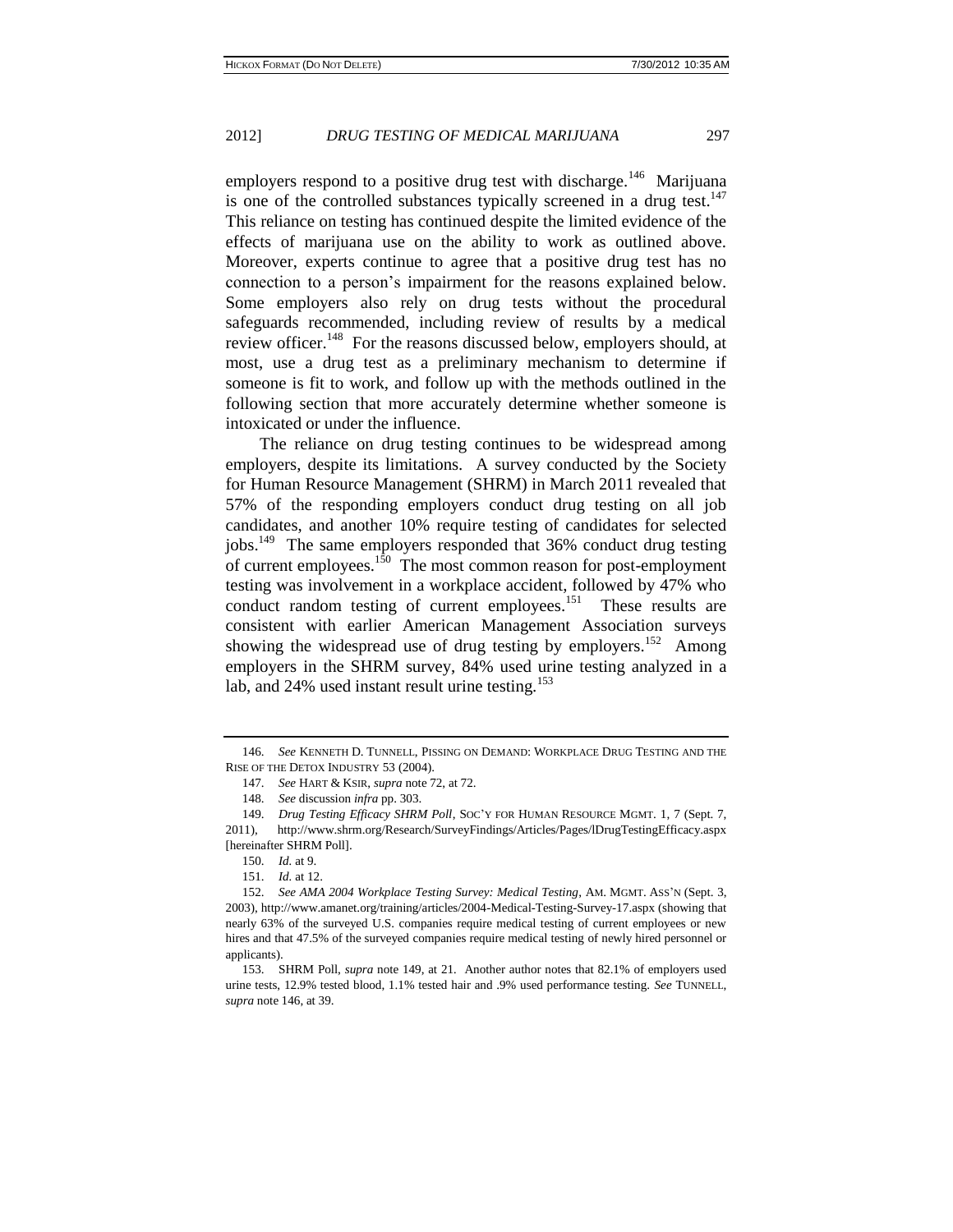From the employee perspective, a national study conducted in 2010 found that an estimated 54 million full time workers reported some type of drug testing by their employers.<sup>154</sup> Among those employees, 42.9% reported testing for drug or alcohol use during the hiring process, and 29.6% reported random drug testing of current employees.<sup>155</sup> Larger employers (500+ employees) are more likely to conduct random testing than smaller ones.<sup>156</sup> The highest prevalence of applicant testing was reported among employees in protective service (76.2%) and transportation and material-moving (73.3%), followed by production occupations (63.1%) and installation, maintenance and repair  $(57.4\%)$ .<sup>157</sup> Random testing was most common in-transportation and material moving (62.9%) and protective service (61.8%), followed by installation, maintenance and repair (42%), and production occupations  $(40.9\%)$ <sup>158</sup> While employer drug testing continues to be prevalent, positive test results continue to decline, as shown by a reduction in the positive test rate for marijuana from 2.5% in 2005 to 2.0% in 2009.<sup>159</sup>

Why has drug testing continued to be so prevalent among employers? Two basic explanations were offered in 1994 that may still hold true: immorality and restoring the image of control.<sup>160</sup> Illegal drug use has traditionally been seen as immoral and irrational, both because of its illegality and its threat to the moral order of organizations.<sup>161</sup> Similarly, other researchers have theorized that accidents involving drug-using employees can be attributed at least in part to deviant aspects such as social nonconformity, criminal behavior, and other behaviors indicating social maladjustment, rather than their drug use alone.<sup>162</sup> Because of its irrationality, organizations may perceive that employee

<sup>154.</sup> SHARON L. LARSEN ET AL., DEP'T HEALTH & HUMAN SERVS. – SUBSTANCE ABUSE & MENTAL HEALTH SERVS. ADMIN., DHHS PUBLICATION NO. SMA 07-4273, WORKER SUBSTANCE USE AND WORKPLACE POLICIES AND PROGRAMS 45 (June 2007), *available at* http://oas.samhsa.gov/wor7k2k7/work.pdf.

<sup>155.</sup> *Id.* at 46.

<sup>156.</sup> *See id.* at 55.

<sup>157.</sup> *Id.* at 47.

<sup>158.</sup> *Id.* at 54.

<sup>159.</sup> *U.S. Worker Use of Prescription Opiates Climbing, Shows Quest Diagnostics Drug Testing Index*, PR NEWSWIRE (Sept. 16, 2010), http://www.prnewswire.com/news-releases/usworker-use-of-prescription-opiates-climbing-shows-quest-diagnostics-drug-testing-index-103057759.html.

<sup>160.</sup> *See* J. Michael Cavanaugh & Pushkala Prasad, *Drug Testing as Symbolic Managerial Action: In Response to "A Case Against Workplace Drug Testing*," 5 ORG. SCI. 267, 269 (1994).

<sup>161.</sup> *Id.* at 268-69.

<sup>162.</sup> Holcom, *supra* note 134, at 206-07.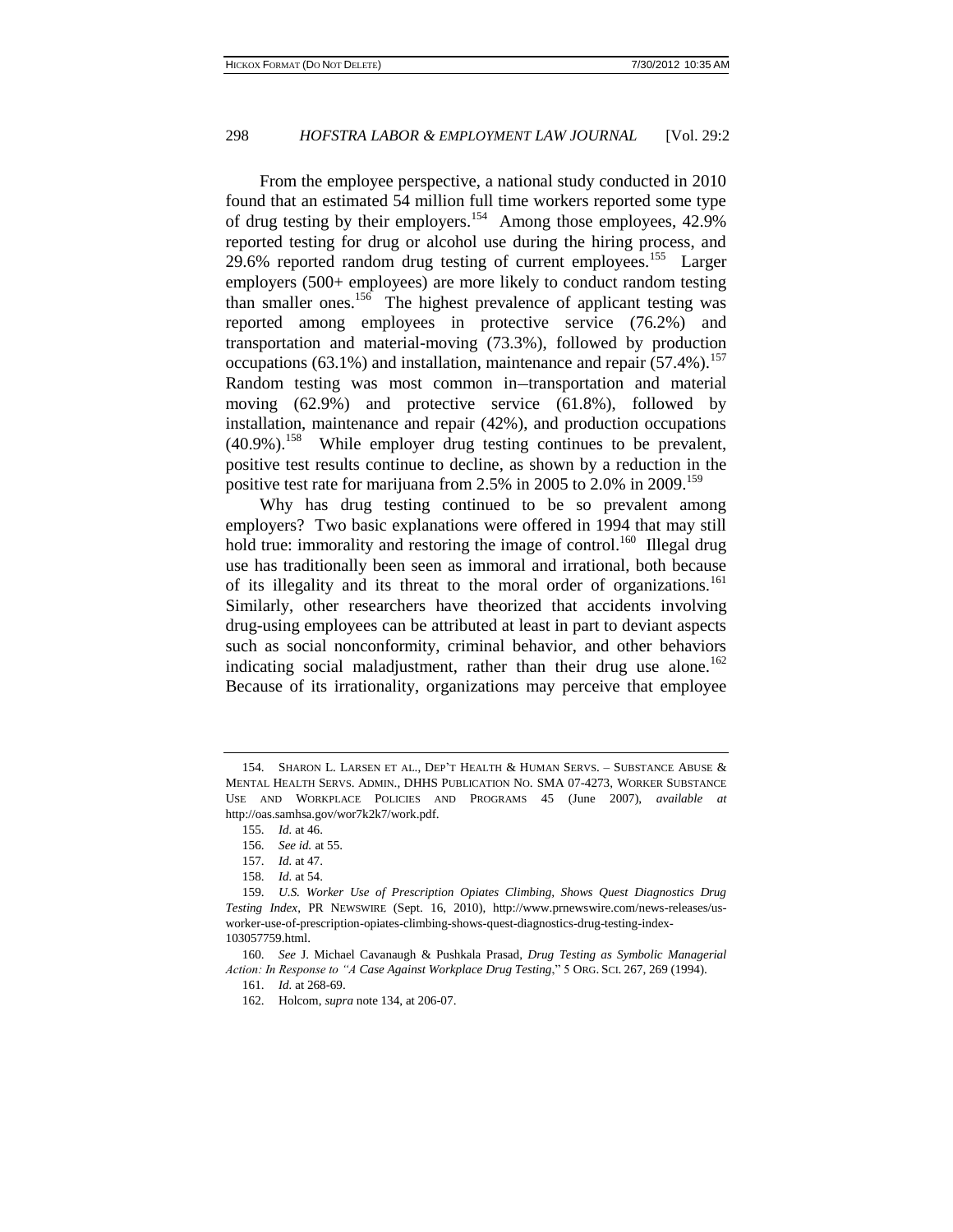drug use does not correspond to customary management responses.<sup>163</sup> For this reason, employers may turn to drug testing as a symbolic yet seemingly objective way to address the irrationality and immorality of drug use by employees.<sup>164</sup>

Even though this rationale may explain the popularity of drug testing in general, it does not necessarily support drug testing as applied to medical marijuana users. First, medical marijuana use should not be considered irrational or immoral because its use is based on a physician's recommendation and conforms with the criminal statutes in states which have adopted medical marijuana protections. Secondly, medical marijuana use does not necessarily threaten the moral fabric of the employer's organization. In fact, the use of marijuana for medical purposes may promote more productivity among its users because it addresses at least some of their medical issues which may have inhibited performance in the past. Lastly, medical marijuana users do not necessarily exhibit the other social nonconformity characteristics associated with workplace accidents because they are using marijuana in controlled amounts for a specific medical purpose.

#### *A. Drug Testing's Limitations*

Despite its popularity, drug testing does not provide an employer with information about an employee's intoxication or impairment at work.<sup>165</sup> Most drug tests, including the most commonly used urine test, fail to prove that a person is under the influence of or impaired by a drug.<sup>166</sup> As early as 1994, one critic explained that that "[a] urine test cannot ascertain the quantity of a drug consumed, the time of consumption, or its effect on the user." $167$  For this reason, even the manufacturer of the EMIT test has warned that the test "does not indicate intoxication" and that "[t]he psychoactive effects of marijuana and hashish do not correlate with urinary metabolite levels obtained by any method."<sup>168</sup>

<sup>163.</sup> *See* Cavanaugh & Prasad, *supra* note 160, at 268-69.

<sup>164.</sup> *See id.* at 269.

<sup>165.</sup> TUNNELL, *supra* note 146, at 54.

<sup>166.</sup> *Id. See also* M.R. Levine & W.P. Rennie, *Pre-Employment Urine Testing of Hospital Employees: Future Questions and Review of Current Literature,* 61 OCCUPATIONAL & ENVTL. MED. 318, 319 (2004) ("[T]he presence of a banned substance does not mean that cognitive impairment is present or clinical performance is impacted."); Mark P. Stevens & James R. Addison, *Interface of Science & Law in Drug Testing*, 23 CHAMPION 18, 18 (1999).

<sup>167.</sup> Comer, *supra* note 100, at 261.

<sup>168.</sup> KEVIN ZEESE, DRUG TESTING LEGAL MANUAL § 3.25 (2nd ed., 1996).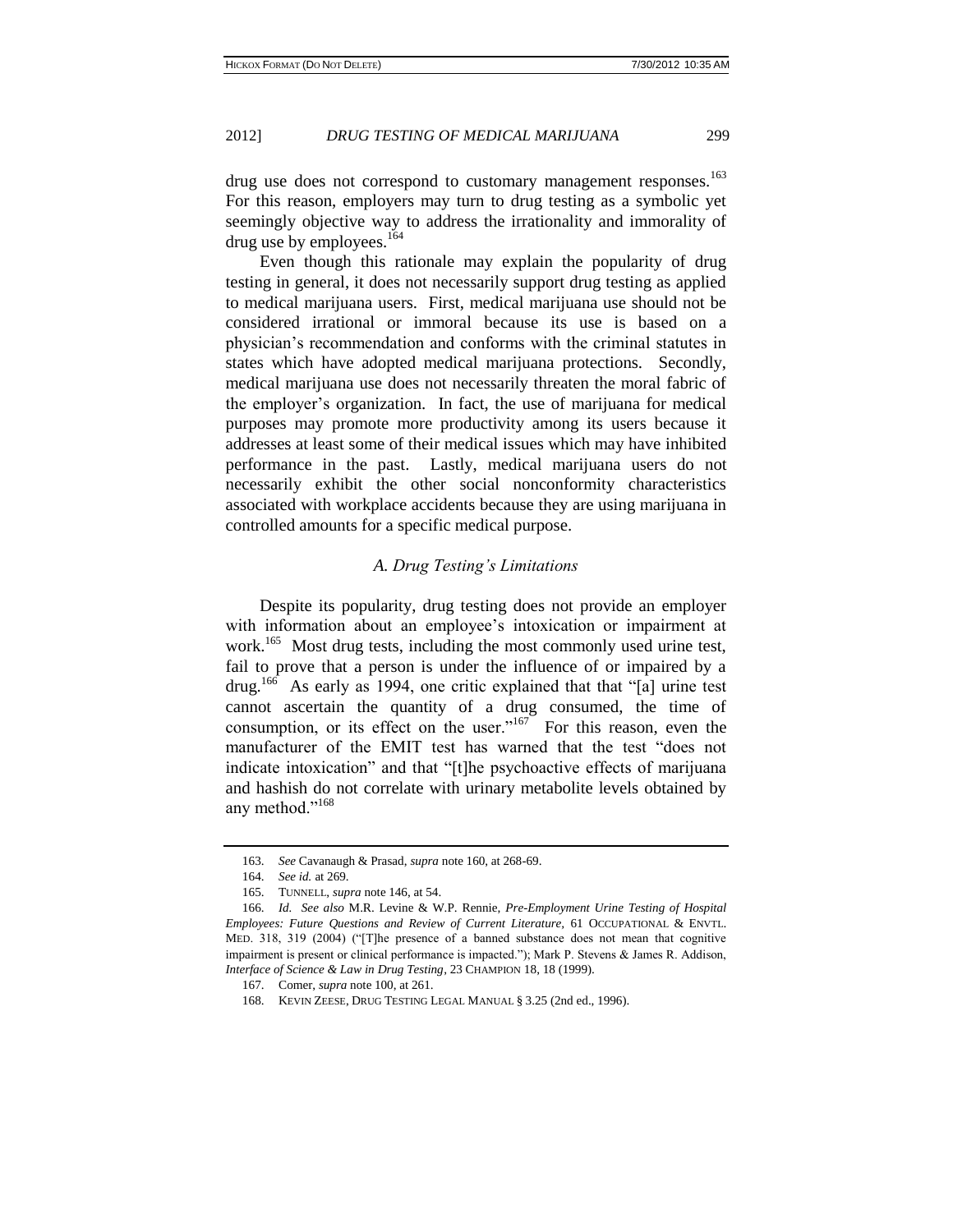One expert explains that it is "virtually impossible to detect impairment level through any examination of drug metabolites in urine" because individual metabolic rates differ.<sup>169</sup> The limitations of drug testing led the Ontario Court of Appeal to hold that both urine and saliva test results were not admissible because those tests could not establish an employee's impairment.<sup>170</sup> Along this same line of reasoning, the Ontario Human Rights Commission has recommended that "[d]rug and alcohol testing should be limited to determining actual impairment of an employee's ability to perform or fulfill the essential duties or requirements of the job. It should not be directed towards simply identifying the presence of drugs or alcohol in the body." $171$ 

#### 1. Lack of Connection to Impairment

A positive urine test establishes nothing more than some prior use or exposure to the controlled substance, and should not be used as evidence of current intoxication or impairment. $172$  As one expert explained, "[w]e cannot . . . assign particular behavioral consequences to the presence of  $[camabis]$  metabolites in the urine."<sup>173</sup> A medical review officer stated back in 1994 that "[t]he presence of drug metabolites in the urine correlates poorly with any immediate impairment of the individual being tested."<sup>174</sup> Drug tests are inaccurate indicators of impairment because most of the metabolites detected with a

<sup>169.</sup> TUNNELL, *supra* note 146, at 54. *See also* EDITH BEAULIEU ET. AL., REPORT OF THE MAINE COMMISSION TO EXAMINE CHEMICAL TESTING OF EMPLOYEES 21 (1986) ("Science is presently incapable of relating urine concentration levels of substances of abuse, or their metabolites, with actual impairment.").

<sup>170.</sup> Entrop v. Imperial Oil Ltd., (2000) 50 O.R. 3d 18, para. 99 (Can. Ont. C.A.). *See also*  Graeme McFarlane, *Human Rights & Workplace Woes: The Perils of Impairment Testing*, HR VOICE (July 18, 2010), http://www.hrvoice.org/human-rights-workplace-woes-the-perils-ofimpairment-testing/.

<sup>171.</sup> ONT. HUMAN RIGHTS COMM'N, POLICY ON DRUG AND ALCOHOL TESTING (2009), *available at*

http://www.ohrc.on.ca/sites/default/files/attachments/Policy\_on\_drug\_and\_alcohol\_testing.pdf.

<sup>172.</sup> Stevens & Addison, *supra* note 166, at 20. *See also* NAT'L INST. OF DRUG ABUSE, URINE TESTING FOR DRUGS OF ABUSE 87 (Richard L. Hawks & C. Nora Chiang eds., 1986), *available at* http://archives.drugabuse.gov/pdf/monographs/73.pdf; ZEESE, *supra* note 168, at § 3.25; Nachman Brautbar, *Intoxication, Drugs of Abuse Testing & Forensics Application*, ENVIRONMENTALDISEASES.COM,

http://www.environmentaldiseases.com/article\_intoxication\_forensics.html (last visited May 13, 2012).

<sup>173.</sup> UNDER THE INFLUENCE?, *supra* note 88, at 114.

<sup>174.</sup> D. Kim Broadwell, *The Evolution of Workplace Drug Screening: A Medical Review Officer's Perspective*, 22 J. L. MED. & ETHICS, 240, 241 (1994).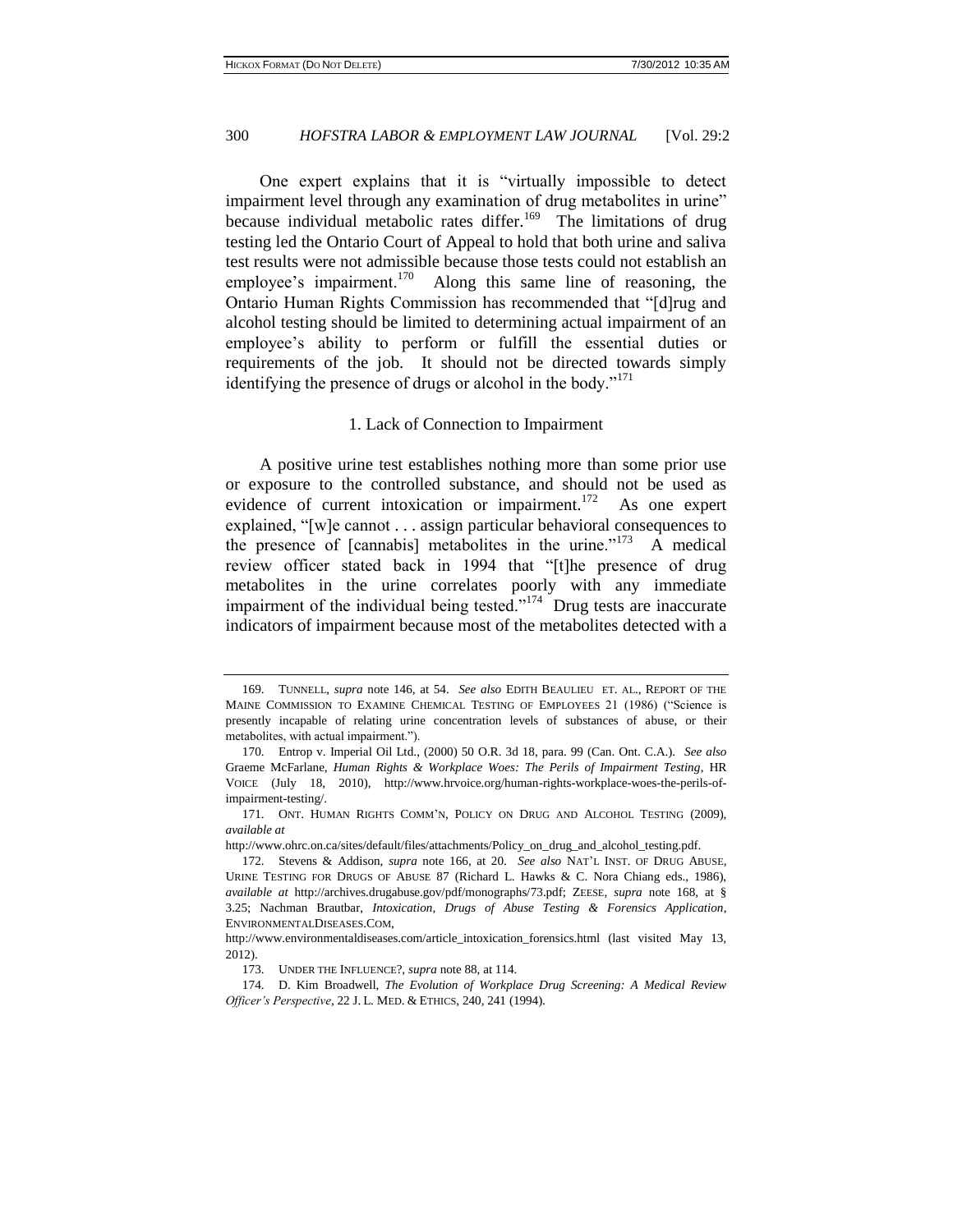urine test are not "pharmacologically active," and only establishing past drug use as "[t]here is no reliable evidence that urine drug and metabolite concentrations correlate with behavior."<sup>175</sup> In fact, very recent ingestion that can cause impairment will not always result in a positive drug test because the drug has not metabolized.<sup>176</sup>

A drug test will be positive for marijuana long after the effects described in the previous section have dissipated.<sup>177</sup> This is because metabolites from marijuana have a half-life of fifty hours, so that after one week,  $25-30\%$  of the metabolites may remain in the body.<sup>178</sup> Consequently, urine will contain marijuana metabolites for as long as three to four weeks after an employee's last use.<sup>179</sup> Experts with the Mayo Clinic estimate that herbal marijuana use can be detected for up to one week after a single use, for as long as ten to fifteen days after daily use, and as long as forty-six days after cessation of long-term use.<sup>180</sup> Even a proponent of drug testing admits in his "how to" guide that a positive result on a urinalysis "cannot be used to prove intoxication or impaired performance" because "[i]nert drug metabolites may appear in urine for several days (or weeks depending upon the drug) without [being] related [to] impairment."<sup>181</sup>

A recent review considered whether drug testing for marijuana was justified in the workplace.<sup>182</sup> The experts concluded that urine tests have "poor validity and low sensitivity" if used for the purpose of identifying employees posing a safety risk in the workplace.<sup>183</sup> Evidence also failed to show that use of urinalysis has had a meaningful impact on workplace injury or accident rates.<sup>184</sup>

As this research demonstrates, drug tests tell an employer little

<sup>175.</sup> UNDER THE INFLUENCE?, *supra* note 88, at 193.

<sup>176.</sup> TUNNELL, *supra* note 146, at 54; Zeese, *supra* note 168, § 3.25.

<sup>177.</sup> *See* TUNNELL, *supra* note 145, at 54 (stating that chronic users who discontinue drug use for several days may still test positive on a drug test).

<sup>178.</sup> HART & KSIR, *supra* note 72, at 364.

<sup>179.</sup> TUNNELL, *supra* note 146, at 39 (citing Anita Timrots, U.S. Dep't of Justice, *Fact Sheet: Drug Testing in the Criminal Justice System*, DRUGS AND CRIME DATA (Mar. 1992), https://www.ncjrs.gov/pdffiles/dtest.pdf). *See also* JULIEN, *supra* note 83, at 340.

<sup>180.</sup> Karen E. Moeller et al., *Urine Drug Screening: Practical Guide for Clinicians*, 83 MAYO CLINIC PROC. 66, 67 tbl.2, 71 (2008), *available at*  http://download.journals.elsevierhealth.com/pdfs/journals/0025-6196/PIIS0025619611611208.pdf.

<sup>181.</sup> JOHN J. FAY, THE DRUG-FREE WORKPLACE: HOW TO GET THERE AND STAY THERE 135 (2000).

<sup>182.</sup> Scott Macdonald et al., *Testing for Cannabis in the Work-Place: A Review of the Evidence*, 105 ADDICTION 408 (2010).

<sup>183.</sup> *See id.* at 408.

<sup>184.</sup> *Id.*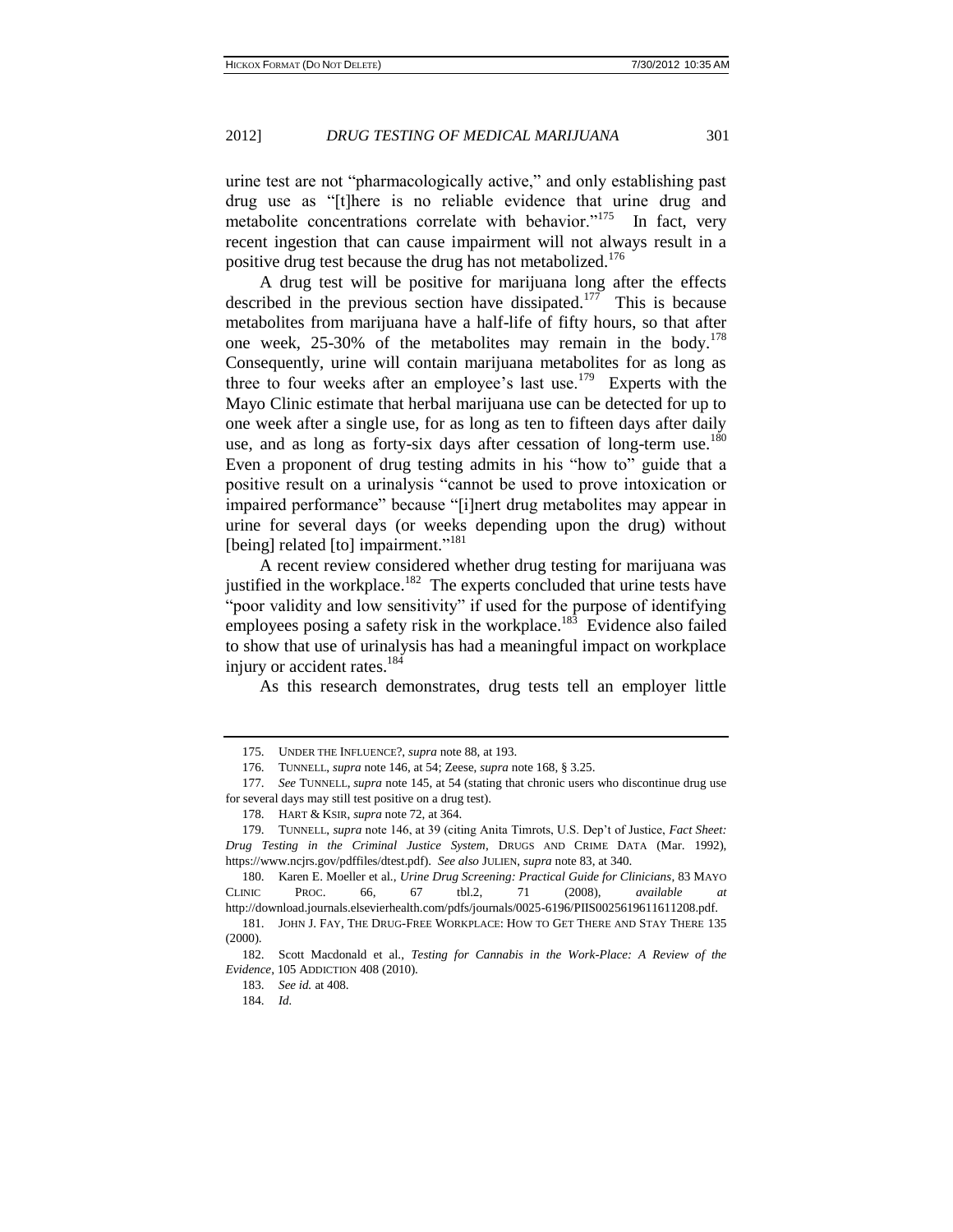more than the fact that at some time in the past, an applicant or employee has used a controlled substance that triggers a similar reaction in the body. An employer learns nothing about impairment or intoxication from a positive drug test result. For a medical marijuana user, this means that even if their marijuana use has absolutely no effect on their functioning at work, they may still test positive on a drug test and face the consequences imposed by their employer because of a positive test result.

#### 2. Need to Standardize Drug Testing

Many employers' substance abuse policies are vague as to coverage, procedural details, implementation and confidentiality.<sup>185</sup> This lack of standardization is particularly concerning for medical marijuana users. Many employers are not required to and therefore may not use confirmatory tests or a medical review officer,<sup>186</sup> which undermines the reliability and significance of their test results.<sup>187</sup>

The initial screening test typically used, the immunossay test, frequently results in false positives because the test often cannot distinguish one type of drug from another.<sup>188</sup> In addition, the immunossay test cannot indicate the amount of drug that has been detected.<sup>189</sup> For these reasons, experts agree that the results of an immunoassay test must be confirmed by an alternative testing technique.<sup>190</sup> Toxicologists have explained that confirmatory tests must be used to "identify unequivocally and quantitate one or more of the metabolites of THC  $\dots$ <sup>5,191</sup> Regulations covering the transportation industry and Department of Health & Human Services (DHHS) require

<sup>185.</sup> Levine & Rennie, *supra* note 166, at 322.

<sup>186.</sup> *See* TUNNEL, *supra* note 146, at 40 (stating that 48% of companies relying on urinalysis drug testing use medical review officers to analyze test results and compare them to individual employees' medical condition and history).

<sup>187.</sup> *See* discussion *infra* pp. 310-315.

<sup>188.</sup> *See* Stevens & Addison, *supra* note 166, at 19-21 (charting a variety of drugs, including alcohol, and the different lengths of time that can pass between ingestion and testing positive). A study conducted in 1983 on urine samples, found that 66.5% of the test results were reported to be false positives, for reasons including passive inhalation, improper laboratory procedures, contaminated laboratory equipment, mixed up samples, and cross-reactivity with other legal drugs. *Id.* at 20.

<sup>189.</sup> *See id.* at 19.

<sup>190.</sup> ZEESE, *supra* note 168, at §§ 2.2, 3.4.

<sup>191.</sup> Arthur J. McBay et al., Letter to the Editor, *Urine Testing for Marijuana Use*, 249 J. AM. MED. ASS'N 881, 881 (1983). *See also* ZEESE, *supra* note 168, at § 3.4 (noting the need for confirmation testing).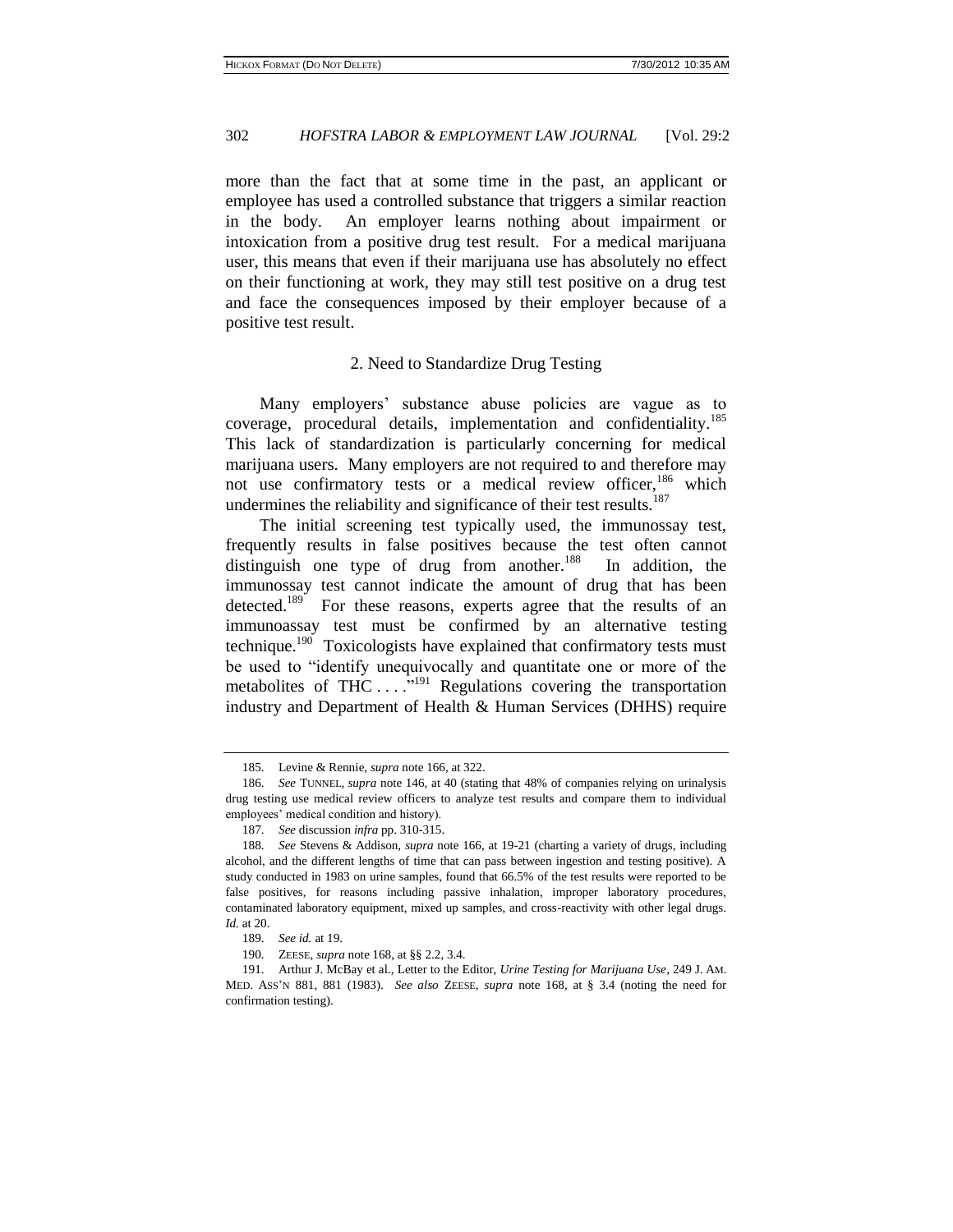the use of a confirmatory specimen validity test.<sup>192</sup> Yet these DHHS guidelines are designed to determine whether an employee has used marijuana at all, not the level of impairment.<sup>193</sup>

The lack of a medical review officer (MRO) as part of the process also weakens the reliability of test results. DHHS Guidelines require review of test results by an MRO.<sup>194</sup> This MRO evaluation should include contacting the urine donor of a positive test "to determine if there is any legitimate medical explanation for the positive result;" and if so, the result is reported as negative.<sup>195</sup>

MRO's are particularly important for those who test positive because of a prescribed medication or medical marijuana use.<sup>196</sup> Researchers have noted that it is "essential" for medical review officers to "be an authority of the pitfalls of urine drug tests."<sup>197</sup> Federal transportation regulations and DHHS guidelines require that the medical review officer confirm a positive test result for marijuana, offering the person an opportunity to present a legitimate medical explanation for the positive test result. $198$ 

Despite the importance of using MRO's, many employers skip this step. One researcher found that among companies that do not use nationally certified labs, only 48% of those using urinalysis also use a medical review officer to analyze findings.<sup>199</sup> As early as 1994, it was noted that the absence of medical review of positive drug test results was a "source of legal liability and problems for companies and laboratories."<sup>200</sup>

Some states impose similar standards on any drug testing required of employees, recognizing the importance of standardization. Yet, of the thirty-four states that place some limits on the administration of drug testing for employees, only six require the involvement of a medical review officer.<sup>201</sup> Five other states require employers to use certified or

<sup>192.</sup> 49 C.F.R. § 40.89 (2009); Department of Health and Human Services: Mandatory Guidelines for Federal Workplace Drug Testing Programs, 73 Fed. Reg. 71,858, 71,861 (Nov. 25, 2008) [hereinafter DHHS Mandatory Guidelines].

<sup>193.</sup> DHHS Mandatory Guidelines, 73 Fed. Reg. at 71,861.

<sup>194.</sup> *See id.* at 71,858, 71,867-68,71,871,71,892-93, 71,900.

<sup>195.</sup> *Id.* at 71,900.

<sup>196.</sup> *See* Levine & Rennie, *supra* note 166, at 321-22.

<sup>197.</sup> *Id.* at 322.

<sup>198.</sup> *See* 49 C.F.R. § 40.129; DHHS Mandatory Guidelines, *supra* note 192, 71,880 (noting the cutoff concentrations for drug testing of various drugs).

<sup>199.</sup> TUNNEL *supra* note 146, at 40.

<sup>200.</sup> Broadwell, *supra* note 174, at 241.

<sup>201.</sup> *See* FLA. STAT. ANN. § 440.102(5)(h) (West 2009); IDAHO CODE ANN. § 72-1706(1) (2006); IOWA CODE ANN. § 730.5(7)(g) (West 2003); MD. CODE ANN. HEALTH-GEN. § 17-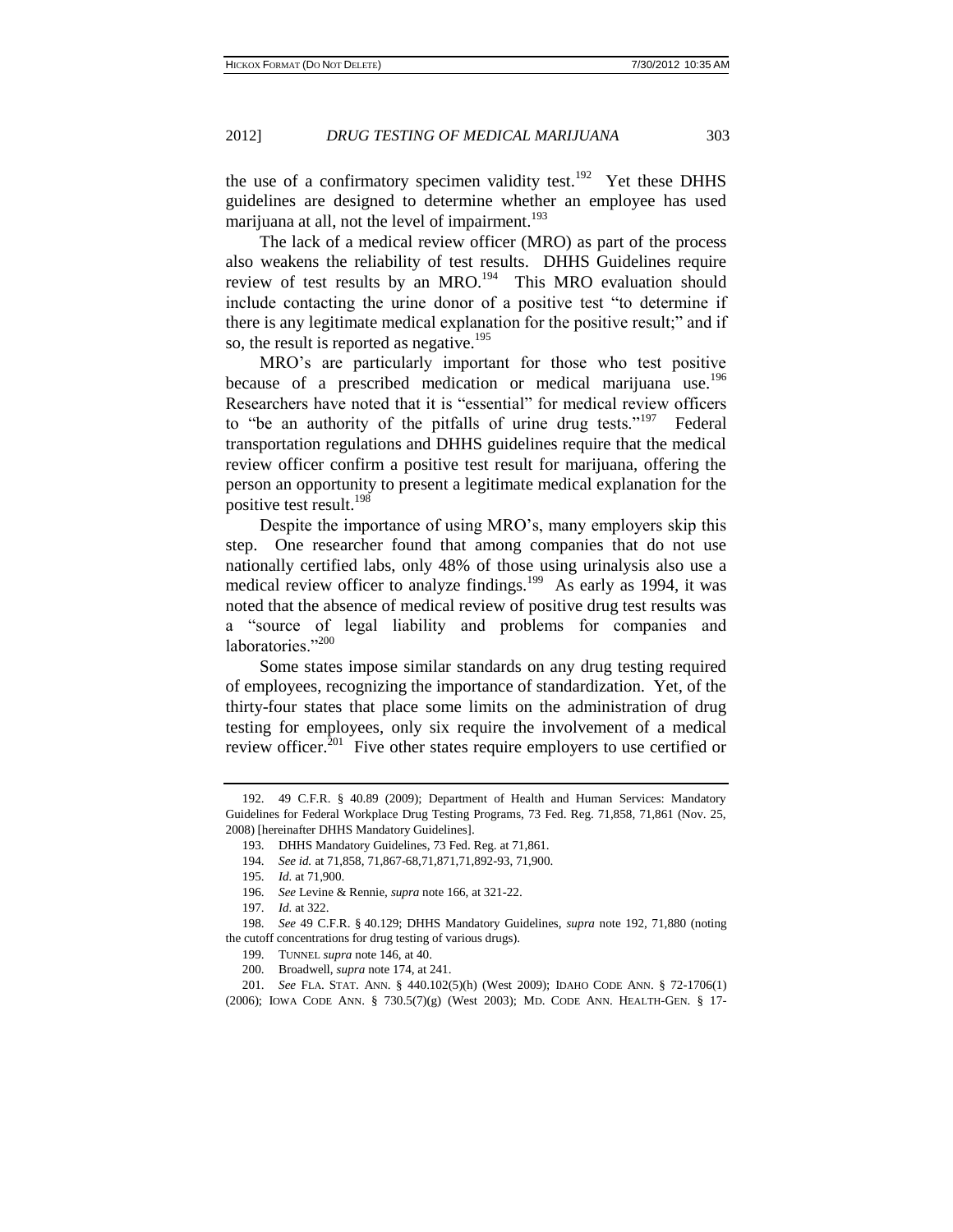approved laboratories,  $202$  which should include a medical review officer's involvement under federal standards.

Some states provide an applicant or employee with an opportunity to explain a positive drug test, even if a medical review officer is not required. For example, the Minnesota drug testing law requires employers to adopt a policy that allows any employee or applicant to "explain a positive test result on a confirmatory test . . . .<sup>203</sup> The Minnesota employer can then ask about medications that the person is taking, or "any other information relevant to the reliability of, or explanation for, a positive test result."<sup>204</sup> Other states, such as Alabama, Alaska, Arizona, Idaho, Iowa, and Maine also provide an opportunity for the employee to explain a positive test result. $^{205}$ 

These states' regulations provide some assurance to applicants and employees who use medical marijuana that they will not be automatically rejected or discharged based on a positive drug test. Outside of these states, private employers are free to purchase and administer various drug tests on their own. If they choose to test on site without using a certified laboratory, there is no requirement that a confirmatory test be used. They can also take an adverse action against an employee without the input of a medical review officer. This means that a medical marijuana user may have no opportunity to take a confirmatory test or explain a positive test result to a medical review officer. Instead, the test would be reported as positive, and the employer can respond as they see fit.

#### *B. Impairment Testing*

As an alternative to drug testing, impairment testing provides employers with pertinent information about an employee's fitness to work. Impairment from marijuana use may continue beyond the period in which the user experiences the subjective effects, including a feeling of intoxication. Yet studies have shown that impairment will still be

<sup>214(</sup>j)(1)-(2) (West 2009); VT. STAT. ANN. tit. 21, § 514(9), (11) (West 2007); N.Y. COMP. CODES R. & REGS. tit. 16 § 262.109 (Supp. 2011).

<sup>202.</sup> CAL. BUS. & PROF. CODE § 1206(a)(15) (West 2003); LA. REV. STAT. ANN. § 49:1005(A) (2003); ME. REV. STAT. ANN. tit. 26, § 683(6) (2007); N.C. GEN. STAT. § 95-231(1) (2012); UTAH CODE ANN. § 34-38-6(6)(b)(ii) (2011).

<sup>203.</sup> MINN. STAT. ANN. § 181.952(5) (West 2006).

<sup>204.</sup> *Id.* § 181.953(6)(b).

<sup>205.</sup> *See* ALA. CODE § 25-5-335(c)(2)(b) (2008); ALASKA STAT. § 23.10.620(b)(9) (2010); ARIZ. REV. STAT. ANN. § 23-493.04(A)(9) (1995); IDAHO CODE ANN. § 72-1706(1) (2006); IOWA CODE ANN. § 730.5(7)(c)(2) (West 2003); ME. REV. STAT. ANN. tit. 26, § 683(8)(B) (2007).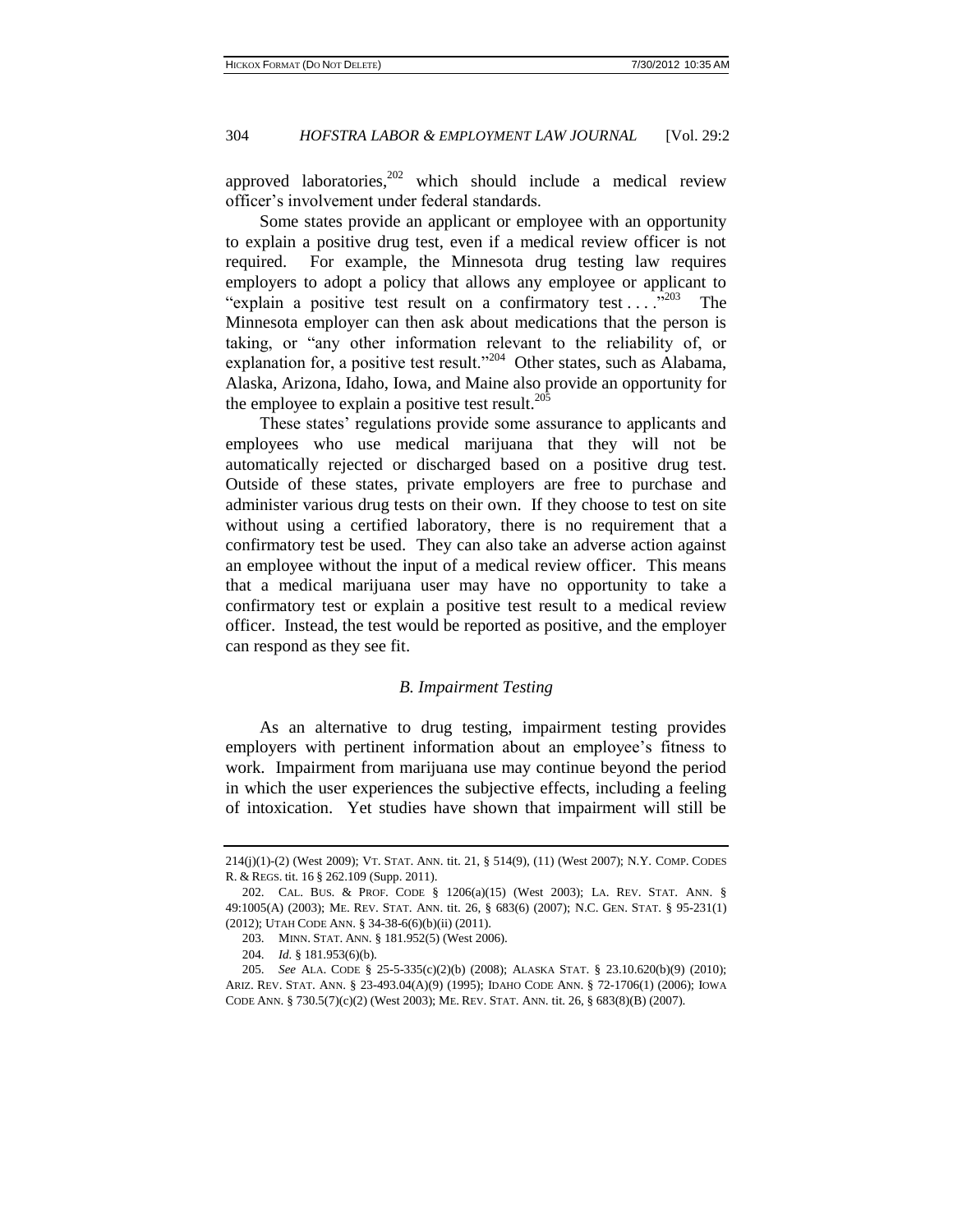apparent to a trained observer.<sup>206</sup>

Beyond direct observation, impairment tests provide a way for employers to determine an employee's readiness to work. In contrast to traditional drug tests used by most employers, impairment tests provide much more accurate information about an employee's ability to work. These tests are used to measure basic cognitive functions to determine if an employee is too impaired to work.<sup>207</sup> According to Lewis Maltby, president of the National Workrights Institute, impairment tests measure a worker's current state.<sup>208</sup>

As early as 1994, performance and skills testing was available to employers.<sup>209</sup> Skills tests can assess reaction time and coordination, providing immediate results. $^{210}$  One human resources article recommends impairment testing because employees "can be tested for signs of current impairment," and such testing is "directly related to job performance."<sup>211</sup> Similarly, human resources experts George Bohlander and Scott Snell offer impairment testing as a viable alternative to drug testing.<sup>212</sup> They explain that impairment can be measured by requiring that an employee keep a cursor on track during a computer simulation, or with evaluation of eye movements.<sup>213</sup>

Because of the limitations of drug test results, Bohlander and Snell recommend focusing on psychomotor functioning rather than relying on drug testing to prevent accidents at work.<sup>214</sup> Further, according to Robert MacCoun, "[p]sychologists and ergonomic specialists have developed a wide variety of valid psychomotor tests, and many are already in use in the military and other 'mission-critical'

208. *Id.*

209. *See* Comer, *supra* note 100, at 263.

210. *Id.*

<sup>206.</sup> Jerome H. Jaffe, *Drug Addiction and Drug Abuse*, *in* GOODMAN AND GILMAN'S THE PHARMACOLOGICAL BASIS OF THERAPEUTICS, 522, 551 (Alfred Goodman Gilman et. al. eds., 8th ed. 1990).

<sup>207.</sup> Jonathan Katz, *Impairment Tests as a Drug-Screen Alternative*, INDUSTRYWEEK (Feb. 17, 2010), http://www.industryweek.com/articles/impairment\_tests\_as\_a\_drug-

screen\_alternative\_21074.aspx.

<sup>211.</sup> *Impairment Tests: An Alternative to Drug-Testing in the Workplace*, HR.COM (Feb. 22, 2001), http://hr.com/en/communities/benefits/impairment-tests—an-alternative-to-drug-testingi\_eacuzt03.html.

<sup>212.</sup> GEORGE BOHLANDER & SCOTT SNELL, MANAGING HUMAN RESOURCES 580 (15th ed. 2010).

<sup>213.</sup> *Id.*

<sup>214.</sup> *See id.* (noting that impairment testing measures an employee's alertness for work, and identifies employees who are impaired because of problems a drug test cannot spot, such as fatigue, stress, and alcohol use).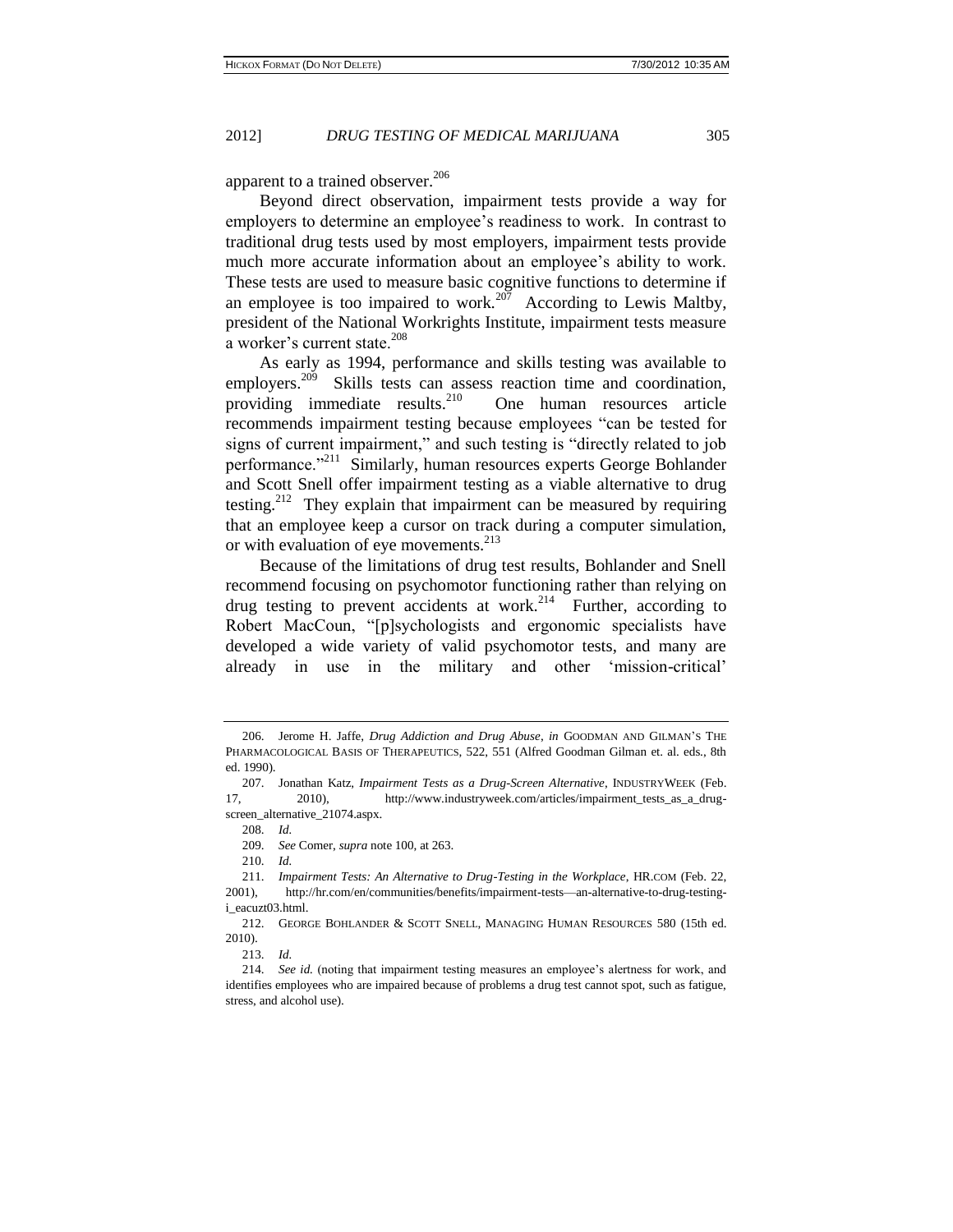organizations."<sup>215</sup>

MacCoun also notes that "[t]he private sector has also begun to recognize the potential advantages of directly testing impaired psychomotor performance."<sup>216</sup> There are a number of valid psychomotor tests that reliably measure impulsivity, sensation-seeking, and self-control.<sup>217</sup> MacCoun explains that "[t]he criminal deviance framing also distorts thinking about the effective management of risk. It focuses attention on use, but it distracts us from more direct ways of identifying safety risks, like routine psychomotor testing and mental health screening."<sup>218</sup>

Some employers have reported a decline in accidents after adopting the use of impairment tests. As early as 1992, organizations using performance tests reported that these tests were more effective and efficient than drug tests.<sup>219</sup> In a study of fourteen employers that used impairment testing, 100% reported that their experience was successful, and 82% found that such testing improved safety.<sup>220</sup> For example, a construction company reported a decrease in accidents of 50-75%, and a petroleum products distributer reported a 50% decrease in accidents after using impairment testing. $221$ 

These limited studies demonstrate the appropriateness of employers at least considering alternatives to drug testing as a means to determine whether workers are able to work. More studies may be needed to justify an employer's investment in impairment testing as an alternative to drug testing. That investment may be worthwhile, since impairment testing can indicate whether an employee is capable of working safely even if a drug screen might be negative, while protecting those employees who may be using controlled substances legally and are still

<sup>215.</sup> Robert J. MacCoun, *Testing Drugs Versus Testing for Drug Use: Private Risk Management in the Shadow of Criminal Law*, 56 DEPAUL L. REV. 507, 520 (2007) (citing U.S. FED. MOTOR CARRIER SAFETY ADMIN., U.S. DEP'T OF TRANSP., INDIVIDUAL DIFFERENCE AND THE "HIGH RISK" COMMERCIAL DRIVER (2004), *available at* http://www.fmcsa.dot.gov/factsresearch/research-technology/tech/high-risk-commercial-driver.htm).

<sup>216.</sup> MacCoun, *supra* note 215, at 520. In 1995, only 7% of worksites used performance testing. Tyler D. Hartwell et al., *Workplace Alcohol Testing Programs: Prevalence and Trends*, 121 MONTHLY LAB. REV. 27, 32 tbl.4 (1998).

<sup>217.</sup> MacCoun, *supra* note 215, at 520.

<sup>218.</sup> *Id.* at 537.

<sup>219.</sup> *See* Laurie McGinley, *Workplace: 'Fitness' Exams Help to Measure Worker Acuity*, WALL ST. J., Apr. 21, 1992, at B1.

<sup>220</sup>*. Impairment Testing – Does it Work?,* NAT'L WORKRIGHTS INST. (Feb. 4, 2011), http://workrights.us/?products=impairment-testing-does-it-work.

<sup>221.</sup> *Id.*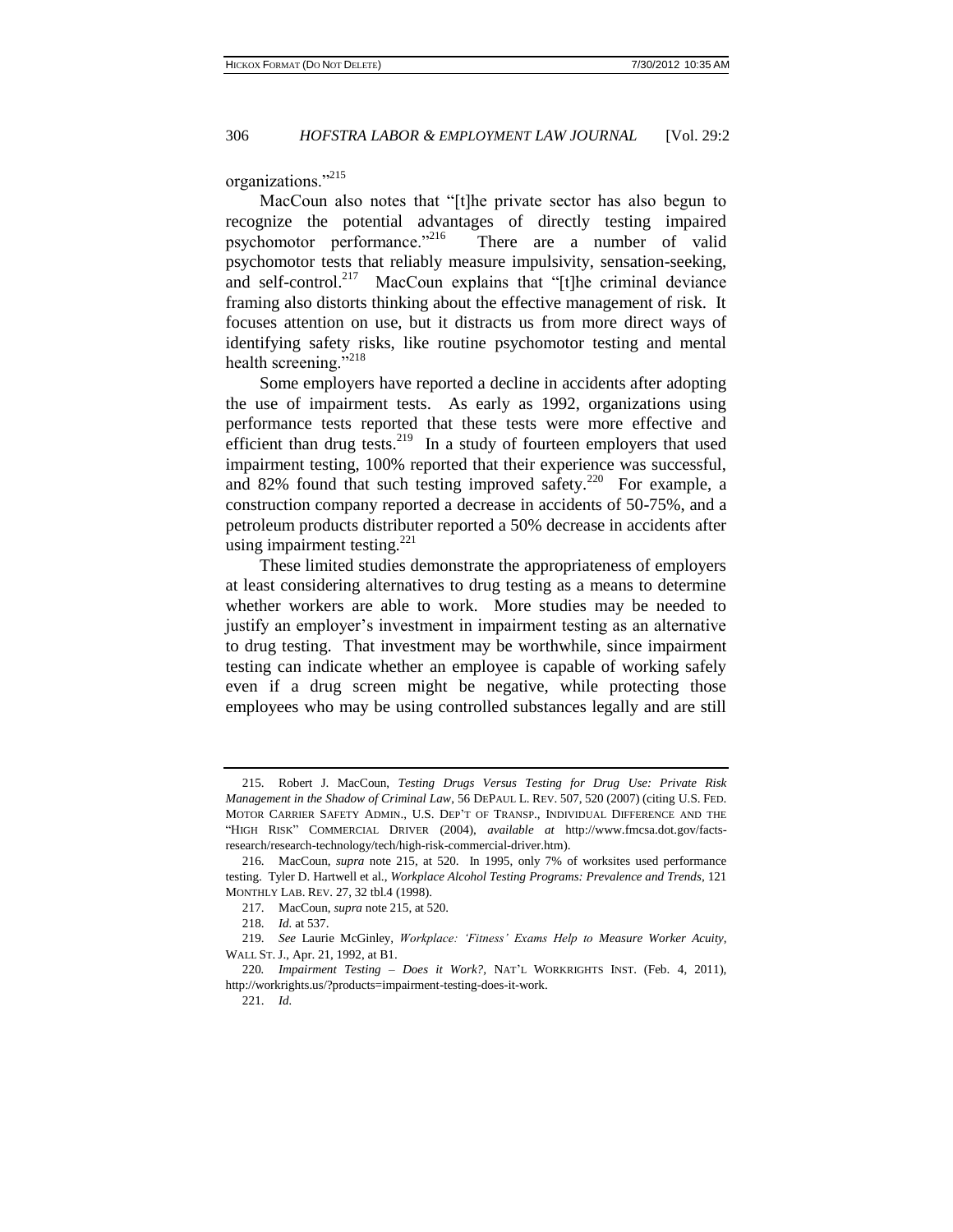fully capable of working. $^{222}$ 

# IV. RECOGNIZING INTOXICATION OR IMPAIRMENT IN CRIMINAL CASES

If a drug test does not tell an employer when an employee or applicant is under the influence of marijuana, then what should an employer do? The research on intoxication or impairment resulting from the use of marijuana, as outlined in Part II of this article, provides limited insight into the specific effects of those substances on a person's ability to function. But this research does not give employers clear guidance as to when an employee or applicant can or cannot safely perform the job duties. Instead, employers can look to practices already in place in criminal law and workers' compensation claims. Close observation combined with individualized impairment testing, at least among medical marijuana users, will allow employers to determine who can perform safely and effectively.

Criminal statutes by necessity define intoxication or impairment to support conviction for an offense based on performing an activity such as driving while intoxicated or under the influence.<sup>223</sup> Some states give some weight to a positive drug test in making this determination.<sup>224</sup> Yet most states do not allow criminal prosecution based on a positive drug test alone. This approach in the criminal system points out the limitations of relying on a positive drug test alone to determine when a person is intoxicated or under the influence.

Employers often rely on criminality to justify taking adverse actions against applicants or employees who use controlled substances. $225$  In supporting the denial of unemployment compensation benefits for an employee who tested positive on a drug test, one court explained that the employer could base its decision on taking "a stand against illegal conduct by its employees."<sup>226</sup> Similarly, one expert noted that "[c]riminal law facilitates the intrusive exercise of use testing in

<sup>222.</sup> *See supra* Part III.

<sup>223.</sup> *See, e.g.*, N.Y. VEH. & TRAF. LAW §§ 1192(2), (2-a) (McKinney 2009).

<sup>224.</sup> *See, e.g.*, MISS. CODE. ANN. § 63-11-5 (West 2011) ("Any person who operates a motor vehicle upon the public highways, public roads and streets of this state shall be deemed to have given his consent . . . to a chemical test or tests of his breath for the purpose of determining alcohol concentration.").

<sup>225.</sup> *See* Stephen M. Fogel, Gerri L. Kornblut & Newton P. Porter, *Survey of the Law on Employee Drug Testing*, 42 U. MIAMI L. REV. 553, 563 (1988) ("[E]mployers will ordinarily take adverse action against employees who have tested positive for illicit drug use.").

<sup>226.</sup> Dolan v. Svitak, 527 N.W.2d 621, 624, 626 (Neb. 1995).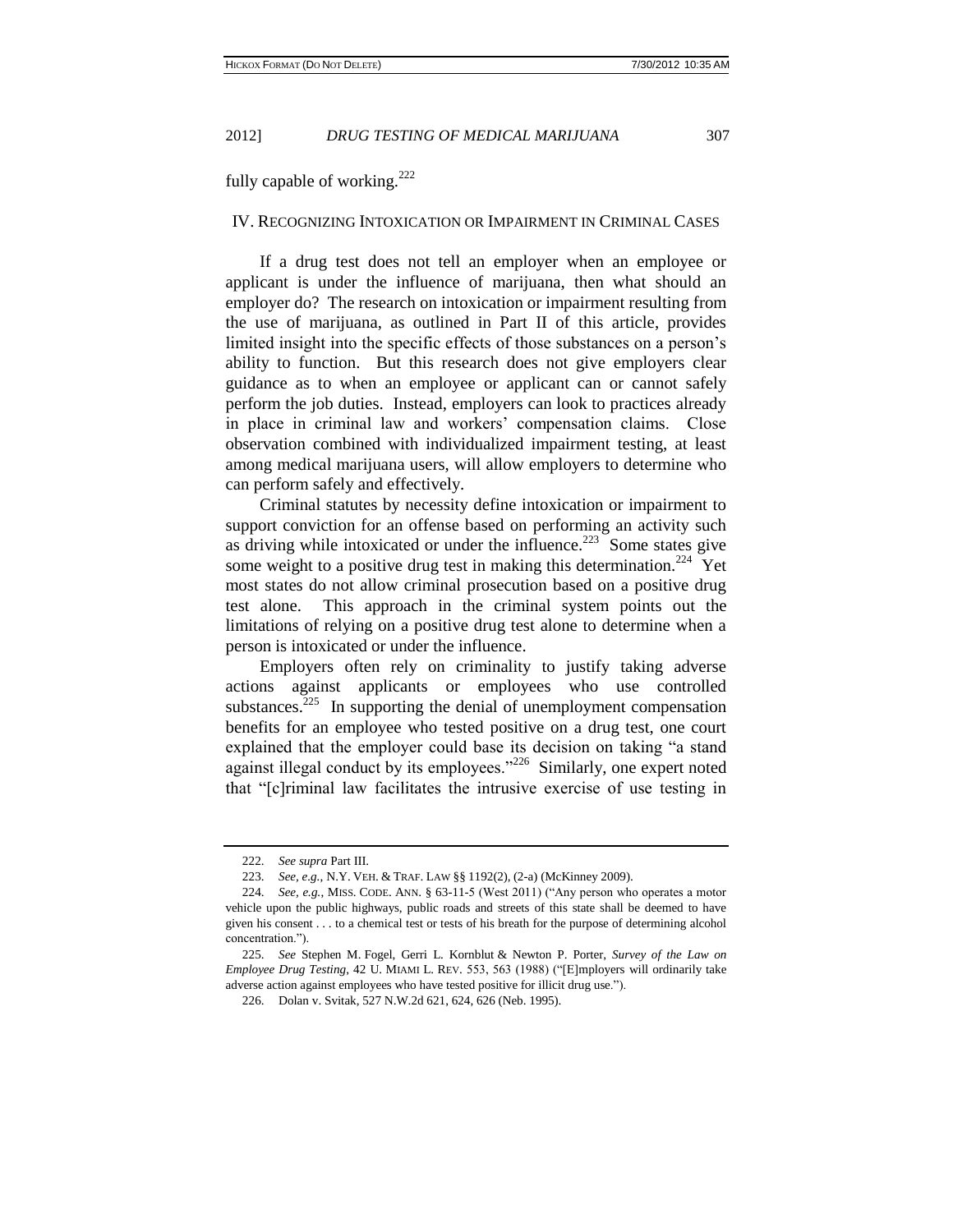workplaces."<sup>227</sup> He goes on to state that "[a] preference for drug testing over psychomotor testing suggests that use testing is really about drug control rather than safety."<sup>228</sup> In locations where medical marijuana use is no longer prosecuted, this justification is no longer viable. Yet the analysis of marijuana use in the criminal arena can provide some insight into the appropriate oversight of medical marijuana users by employers.

Some criminal statutes adopt a fairly absolute approach to illegal substance use, but even in these "per se" liability states, the effects have been moderated in the application of these statutes. Most states, however, will not base criminal liability on the results of a test for an illegal substance alone.<sup>229</sup> Instead, conviction must be supported by actual behavior that demonstrates the effects of the controlled substance on the criminal defendant.<sup>230</sup>

#### *A. Limitations of Test Results in Per Se States*

Some criminal statutes addressing intoxication appear to rely quite heavily on drug test results. Seventeen states have adopted "per se" criminal liability for driving under the influence of drugs, which allows a presumption of impairment if a person tests positive for "any detectable amount of an illegal substance in his or her body."<sup>231</sup> For example, in both Ohio and Nevada, it is illegal to drive with the presence of specific amounts of prohibited substances in one's system.<sup>232</sup> Like these states,

<sup>227.</sup> Robert MacCoun, *Testing Drugs Versus Testing for Drug Use: Private Risk Management in the Shadow of Criminal Law,* 56 DEPAUL L. REV. 507, 508 (2007).

<sup>228.</sup> *Id.* at 521.

<sup>229.</sup> *See, e.g.*, WYO. STAT. ANN. § 31-5-233(d) (West 2011) ("Subsection (c) of this section shall not be construed as limiting the introduction of any other competent evidence bearing upon the question of whether the person was under the influence of alcohol, including tests obtained more than two (2) hours after the alleged violation.").

<sup>230.</sup> *See, e.g.*, R.I. GEN. LAWS ANN. § 31-27-2(b)(1) (West 2011) ("Proof of guilt under this section may also be based on evidence that the person charged was under the influence of intoxicating liquor, drugs, toluene, or any controlled substance . . . .").

<sup>231.</sup> *See* J. MICHAEL WALSH, A STATE-BY-STATE ANALYSIS OF LAWS DEALING WITH DRIVING UNDER THE INFLUENCE OF DRUGS 1 (2009); *see also* ARIZ. REV. STAT. ANN. [§ 28-](http://www.lexisnexis.com.proxy1.cl.msu.edu/lnacui2api/mungo/lexseestat.do?bct=A&risb=21_T12177190449&homeCsi=270077&A=0.3166391066137123&urlEnc=ISO-8859-1&&citeString=AZCODE%2028-1381&countryCode=USA) [1381\(A\)\(3\)](http://www.lexisnexis.com.proxy1.cl.msu.edu/lnacui2api/mungo/lexseestat.do?bct=A&risb=21_T12177190449&homeCsi=270077&A=0.3166391066137123&urlEnc=ISO-8859-1&&citeString=AZCODE%2028-1381&countryCode=USA) (Supp. 2011); DEL. CODE ANN[. tit. 21 § 4177\(a\)\(6\)](http://www.lexisnexis.com.proxy1.cl.msu.edu/lnacui2api/mungo/lexseestat.do?bct=A&risb=21_T12177190449&homeCsi=270077&A=0.3166391066137123&urlEnc=ISO-8859-1&&citeString=21%20DECODE%204177&countryCode=USA) (West Supp. 2011); GA. C[ODE](http://www.lexisnexis.com.proxy1.cl.msu.edu/lnacui2api/mungo/lexseestat.do?bct=A&risb=21_T12177190449&homeCsi=270077&A=0.3166391066137123&urlEnc=ISO-8859-1&&citeString=GACODE%2040-6-391&countryCode=USA) ANN. [§ 40-6-391\(a\)\(6\)](http://www.lexisnexis.com.proxy1.cl.msu.edu/lnacui2api/mungo/lexseestat.do?bct=A&risb=21_T12177190449&homeCsi=270077&A=0.3166391066137123&urlEnc=ISO-8859-1&&citeString=GACODE%2040-6-391&countryCode=USA) (2011); 625 ILL. COMP. STAT. ANN. 5 / 11-501(a)(6) (West 2008); IND. CODE ANN. § 9-30-5-1(1)(c) (West 2004); IOWA CODE ANN[. § 321J.2\(1\)\(c\)](http://www.lexisnexis.com.proxy1.cl.msu.edu/lnacui2api/mungo/lexseestat.do?bct=A&risb=21_T12177190449&homeCsi=270077&A=0.3166391066137123&urlEnc=ISO-8859-1&&citeString=IACODE%20321J.2&countryCode=USA) (West 2005); MICH. C[OMP](http://www.lexisnexis.com.proxy1.cl.msu.edu/lnacui2api/mungo/lexseestat.do?bct=A&risb=21_T12177190449&homeCsi=270077&A=0.3166391066137123&urlEnc=ISO-8859-1&&citeString=MICODE%20257.625&countryCode=USA). LAWS ANN[. § 257.625\(8\)](http://www.lexisnexis.com.proxy1.cl.msu.edu/lnacui2api/mungo/lexseestat.do?bct=A&risb=21_T12177190449&homeCsi=270077&A=0.3166391066137123&urlEnc=ISO-8859-1&&citeString=MICODE%20257.625&countryCode=USA) (West 2006); MINN. STAT. ANN. [§ 169A.20\(1\)\(2\)](http://www.lexisnexis.com.proxy1.cl.msu.edu/lnacui2api/mungo/lexseestat.do?bct=A&risb=21_T12177190449&homeCsi=270077&A=0.3166391066137123&urlEnc=ISO-8859-1&&citeString=MNCODE%20169A.20&countryCode=USA) (West 2006); NEV. REV. STAT. ANN. § 484C.110(3) (West Supp. 2011); N.C. GEN. STAT. ANN[. § 20-138.1\(a\)\(3\)](http://www.lexisnexis.com.proxy1.cl.msu.edu/lnacui2api/mungo/lexseestat.do?bct=A&risb=21_T12177190449&homeCsi=270077&A=0.3166391066137123&urlEnc=ISO-8859-1&&citeString=NCCODE%2020-138.1&countryCode=USA) (2012); OHIO REV. CODE ANN[. § 4511.19\(A\)\(1\)\(a\)](http://www.lexisnexis.com.proxy1.cl.msu.edu/lnacui2api/mungo/lexseestat.do?bct=A&risb=21_T12177190449&homeCsi=270077&A=0.3166391066137123&urlEnc=ISO-8859-1&&citeString=OHCODE%204511.19&countryCode=USA) (West 2008); [75 P](http://www.lexisnexis.com.proxy1.cl.msu.edu/lnacui2api/mungo/lexseestat.do?bct=A&risb=21_T12177190449&homeCsi=270077&A=0.3166391066137123&urlEnc=ISO-8859-1&&citeString=75%20PACODE%203802&countryCode=USA)A. CONS. STAT. ANN. § [3802\(d\)\(](http://www.lexisnexis.com.proxy1.cl.msu.edu/lnacui2api/mungo/lexseestat.do?bct=A&risb=21_T12177190449&homeCsi=270077&A=0.3166391066137123&urlEnc=ISO-8859-1&&citeString=75%20PACODE%203802&countryCode=USA)1) (West 2006); R.I. GEN. LAWS [§ 31-27-2\(b\)\(2\)](http://www.lexisnexis.com.proxy1.cl.msu.edu/lnacui2api/mungo/lexseestat.do?bct=A&risb=21_T12177190449&homeCsi=270077&A=0.3166391066137123&urlEnc=ISO-8859-1&&citeString=RICODE%2031-27-2&countryCode=USA) (2010); UTAH CODE ANN[. § 41-6a-517\(2\)](http://www.lexisnexis.com.proxy1.cl.msu.edu/lnacui2api/mungo/lexseestat.do?bct=A&risb=21_T12177190449&homeCsi=270077&A=0.3166391066137123&urlEnc=ISO-8859-1&&citeString=UTCODE%2041-6A-517&countryCode=USA) (LexisNexis 2010); VA. CODE ANN[. § 18.2-266\(](http://www.lexisnexis.com.proxy1.cl.msu.edu/lnacui2api/mungo/lexseestat.do?bct=A&risb=21_T12177190449&homeCsi=270077&A=0.3166391066137123&urlEnc=ISO-8859-1&&citeString=VACODE%2018.2-266&countryCode=USA)iii) (2009); WIS. STAT. ANN[. § 346.63\(1\)\(a\)](http://www.lexisnexis.com.proxy1.cl.msu.edu/lnacui2api/mungo/lexseestat.do?bct=A&risb=21_T12177190449&homeCsi=270077&A=0.3166391066137123&urlEnc=ISO-8859-1&&citeString=WICODE%20346.63&countryCode=USA) (West 2005).

<sup>232.</sup> *See* NEV. REV. STAT. ANN. § 484C.110(3) (West Supp. 2011); *see also* OHIO REV. CODE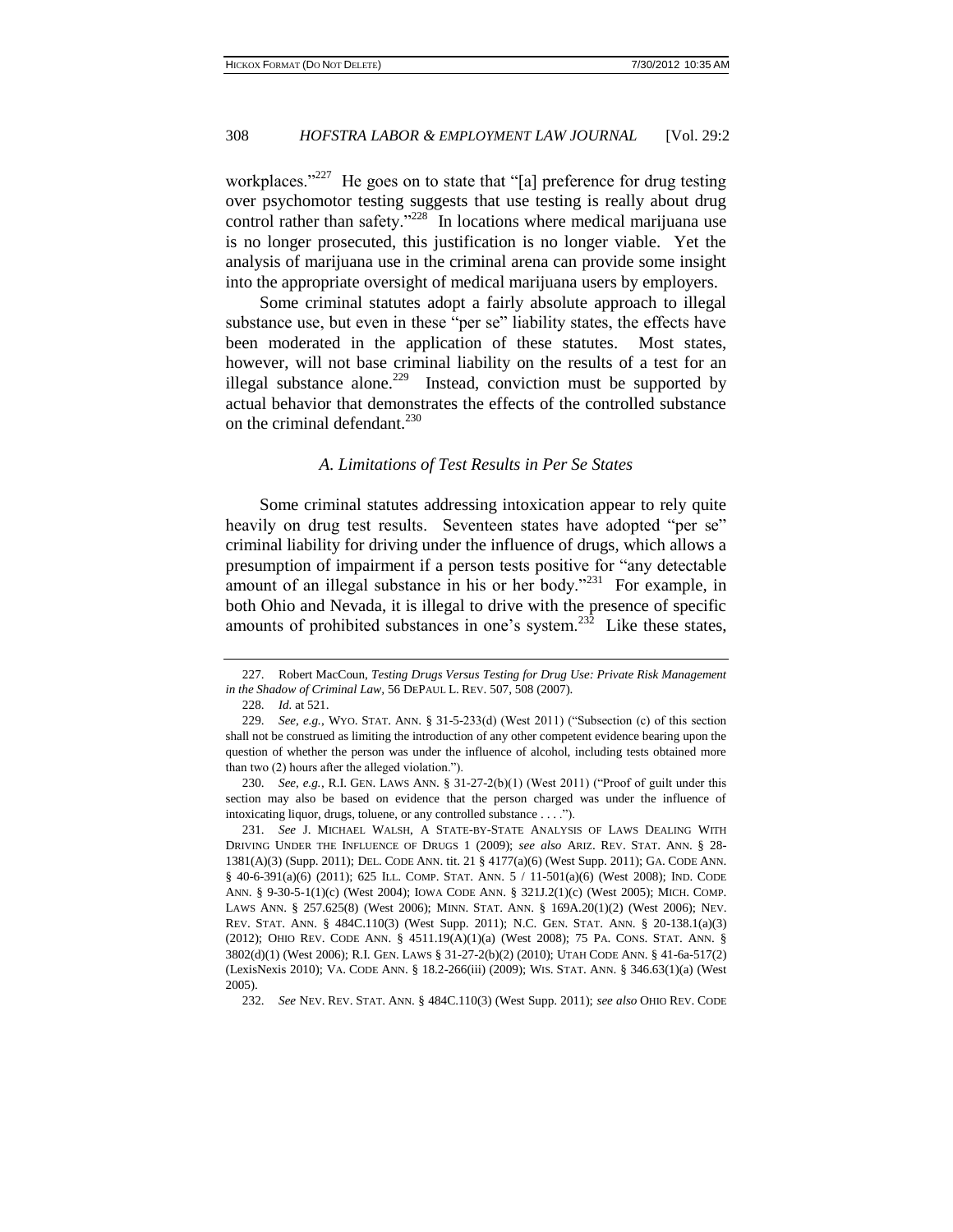Michigan's criminal code punishes drivers who test positive for "any amount of controlled substance" listed in the Public Health Code.<sup>233</sup>

In reviewing these statutes that criminalize behavior based on drug test results alone, some experts have argued that a positive test result for drug metabolites is insufficient evidence to prove a driving under the influence charge beyond a reasonable doubt, and reporting that test result will prejudice the defendant.<sup>234</sup> Courts arguably should consider the lack of influence of an inactive metabolite on the body or mind of the defendant.<sup>235</sup>

Perhaps these experts' opinions have influenced the outcome in numerous recent state court decisions that have refused to allow convictions based on the presence of metabolites alone, even in states with per se liability. Several states have distinguished between the presence of a controlled substance and the mere presence of metabolites, which shows only some past use of such a substance.

For instance, in applying Michigan's criminal statute to marijuana users, the Michigan Supreme Court held that 11-carboxy-THC in a criminal defendant's blood by itself is not a Schedule I controlled substance and therefore its presence cannot support a criminal charge. $236$ Michigan's Public Health Code lists marijuana as a Schedule I controlled substance, $^{237}$  and marijuana is defined to include all parts of the *Canabis* plant that cause a "high."<sup>238</sup> This Court followed the lead of the federal courts, which had never held that 11-carboxy-THC is a controlled substance.<sup>239</sup> Federal courts had reasoned that "the purpose of banning marijuana was to ban the euphoric effects produced by THC." $240$ 

The Michigan Supreme Court overturned a criminal conviction based on the presence of metabolites alone because the metabolites resulting from previous marijuana use did not meet any of the criteria for classifying a substance as a schedule one controlled substance.<sup>241</sup> This criteria includes:

ANN. § 4511.19(A)(1)(b)-(j) (West 2008).

<sup>233.</sup> MICH. COMP. LAWS ANN. § 257.625(8) (West 2006).

<sup>234.</sup> Rappold, *supra* note 93, at 563-64.

<sup>235.</sup> *See* EDWARD L. FIANDACH, HANDLING DRUNK DRIVING CASES § 2.8 (2008) (providing an example of a direct examination where "pharmacological activity" was defined as affecting, altering or influencing either the functioning of the brain or different organs in the body).

<sup>236.</sup> *See* People v. Feezel, 783 N.W.2d 67, 81 (Mich. 2010).

<sup>237.</sup> MICH. COMP. LAWS ANN. § 333.7212(1)(c) (West Supp. 2011).

<sup>238.</sup> People v. Riddle, 237 N.W.2d 491, 493 (Mich. 1975).

<sup>239.</sup> *See Feezel*, 783 N.W.2d at 81.

<sup>240.</sup> United States v. Sanapaw, 366 F.3d 492, 495 (7th Cir. 2004) (citing United States v. Walton, 514 F.2d 201, 202 (D.C. Cir. 1975)).

<sup>241.</sup> *Feezel*, 783 N.W.2d at 83, 86.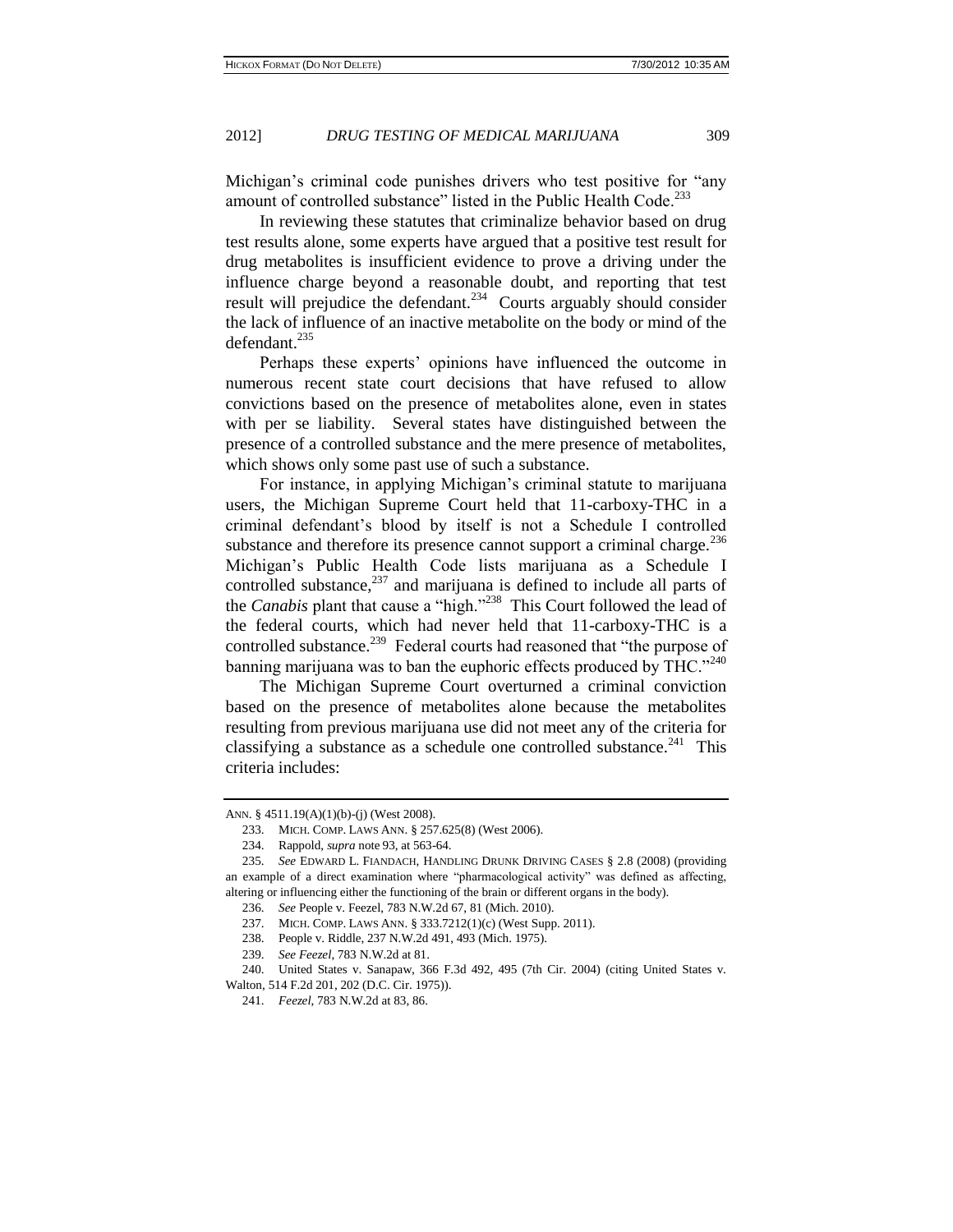- (a) The actual or relative potential for abuse;
- (b) The scientific evidence of its pharmacological effect, if known;
- (c) The state of current scientific knowledge regarding the substance;
- (d) The history and current pattern of abuse;
- (e) The scope, duration, and significance of abuse;
- (f) The risk to the public health;

(g) The potential of the substance to produce psychic or physiological dependence liability; and

(h) Whether the substance is an immediate precursor of a substance already controlled under this article.<sup>242</sup>

Significantly, the Michigan Supreme Court also noted that if metabolites provided the basis for criminal conviction, "individuals who use marijuana for medicinal purposes will be prohibited from driving long after the person is no longer impaired."  $243$  In that case, experts had testified that, on average, the metabolite could remain in a person's blood for eighteen hours and in a person's urine for up to four weeks.<sup>244</sup> Consequently, a broader application of the state's criminal statute to include persons with inactive metabolites in their bodies would defy "practicable workability given its tremendous potential for arbitrary and discriminatory enforcement."<sup>245</sup>

A Michigan Supreme Court's 2010 decision has been applied to exclude evidence of the presence of a marijuana metabolite in a decedent's blood to support the defense that the decedent caused the accident.<sup>246</sup> The Court of Appeals of Michigan in *People v. Dienhert* reasoned that without "evidence that the decedent had smoked marijuana on the day of the accident or that the amount of marijuana in her system directly affected her ability to operate her vehicle with due care," the evidence of metabolites "was irrelevant and only marginally probative of

<sup>242.</sup> *Id.* at 82.

<sup>243.</sup> *Id.* at 85.

<sup>244.</sup> *Id.*

<sup>245.</sup> *Id.*

<sup>246.</sup> People v. Dienhert, No. 285489, 2010 WL 3155054, at \*8 (Mich. Ct. App. Aug. 10, 2010), *leave to appeal denied*, 794 N.W.2d 47 (Mich. 2011).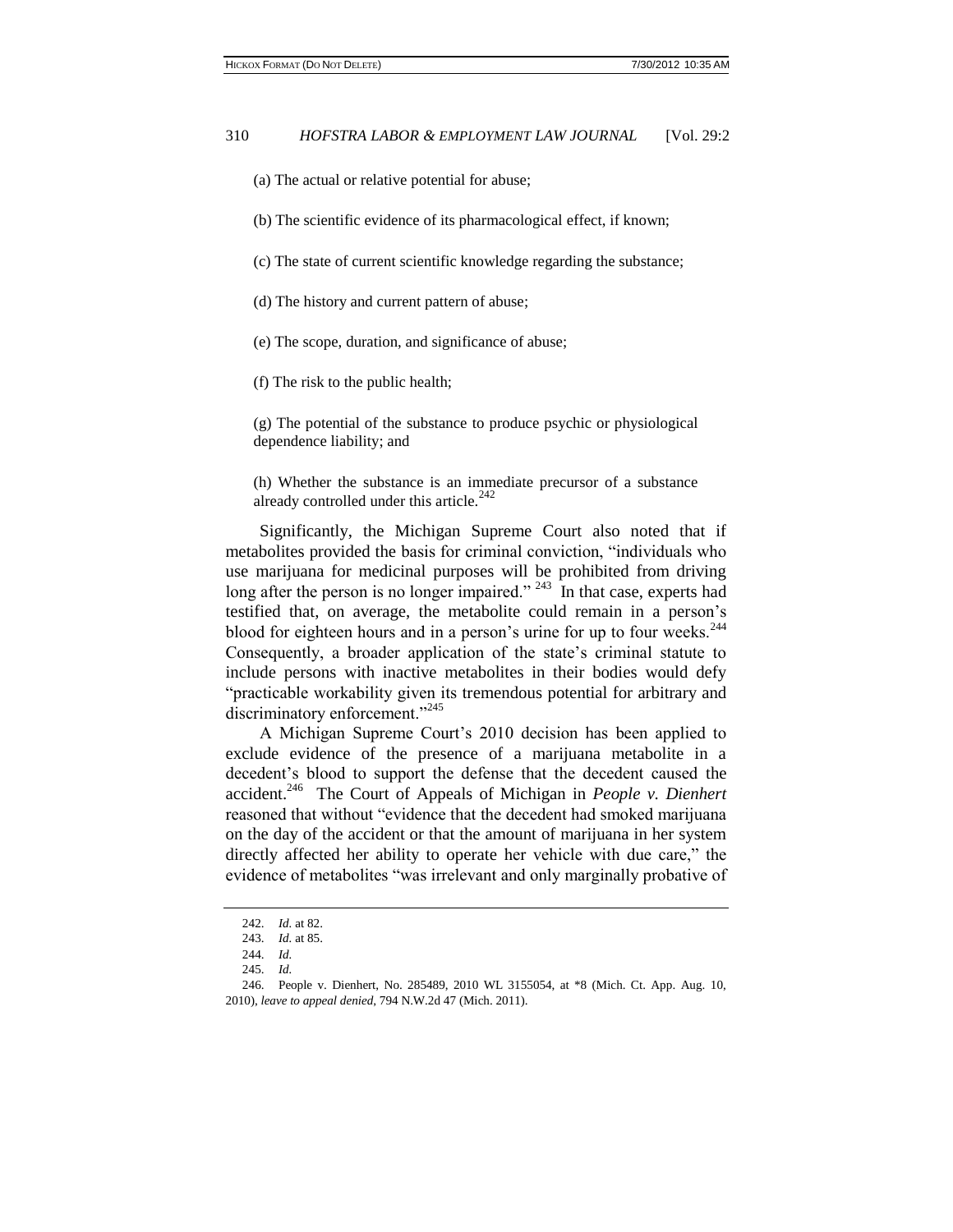whether she operated her vehicle with due care."<sup>247</sup> Under this narrower definition under Michigan's criminal code, a conviction cannot necessarily be based on any amount of THC in a defendant's system.<sup>248</sup> This logic has been followed by Michigan's lower courts.

Courts in at least five other states have followed the Michigan Supreme Court's reasoning. The Idaho Supreme Court held that a person's license could not be suspended based on a positive drug test alone because the metabolite was not a controlled substance, is not "intoxicating," and "only indicates that at some time in the past a person used marijuana."<sup>249</sup> Similarly, the Supreme Court of Kentucky and an Oklahoma Court of Appeals both have held that the presence of cocaine or marijuana metabolites in the urine of a defendant cannot be admitted to establish impairment to support criminal charges.<sup>250</sup> The Supreme Court of Kentucky based the inadmissibility decision on witnesses' acknowledgement that "the urine test indicated absolutely nothing about whether [the defendant] was impaired at the time of the accident."<sup>251</sup>

Using similar reasoning, the North Carolina Supreme Court and Utah Supreme Court have refused to uphold a conviction for possession of marijuana based on the presence of marijuana metabolites alone.<sup>252</sup> The North Carolina Supreme Court explained that "a positive urinalysis indicating the presence of marijuana metabolites alone is not substantial evidence sufficient to prove that defendant knowingly and intentionally possessed marijuana."<sup>253</sup>

Like these other "per se" states, Arizona generally allows conviction based on a positive drug screen. Yet an Arizona appellate court allowed testimony by an expert who relied on drug test results because his opinion was not solely based on the drug test.<sup>254</sup> That expert also considered the recency of the marijuana ingestion, police reports

<sup>247.</sup> *Id.*

<sup>248.</sup> *See* People v. Barkley, No. 283458, 2010 WL 5094404, at \*2 (Mich. Ct. App. Dec. 14, 2010); *see also* People v. Malik, No. 293397, 2010 WL 3155181, at \*2 (Mich. Ct. App. Aug. 10, 2010), *leave to appeal denied*, 794 N.W.2d 615 (Mich. 2011) ("the evidence of the presence of THC in defendant's system is still relevant in determining whether he was operating his motor vehicle while intoxicated.").

<sup>249.</sup> Reisenauer v. State, 188 P.3d 890, 892-93 (Idaho 2008).

<sup>250.</sup> *See* Burton v. Commonwealth, 300 S.W.3d 126, 137-38 (Ky. 2009); *see also* Clark v. Turner, 99 P.3d 736, 743 n.3 (Okla. Civ. App. 2004) ("The urine screen did not demonstrate that defendant was under the influence of marijuana . . . .").

<sup>251.</sup> *Burton*, 300 S.W.3d at 138.

<sup>252.</sup> *See* State v. Harris, 646 S.E.2d 526, 528 (N.C. 2007); *see also* State v. Ireland, 133 P.3d 396, 401-02 (Utah 2006).

<sup>253.</sup> *Harris*, 646 S.E.2d at 530.

<sup>254.</sup> *See* State v. Lucero, 85 P.3d 1059, 1064 (Ariz. Ct. App. 2004).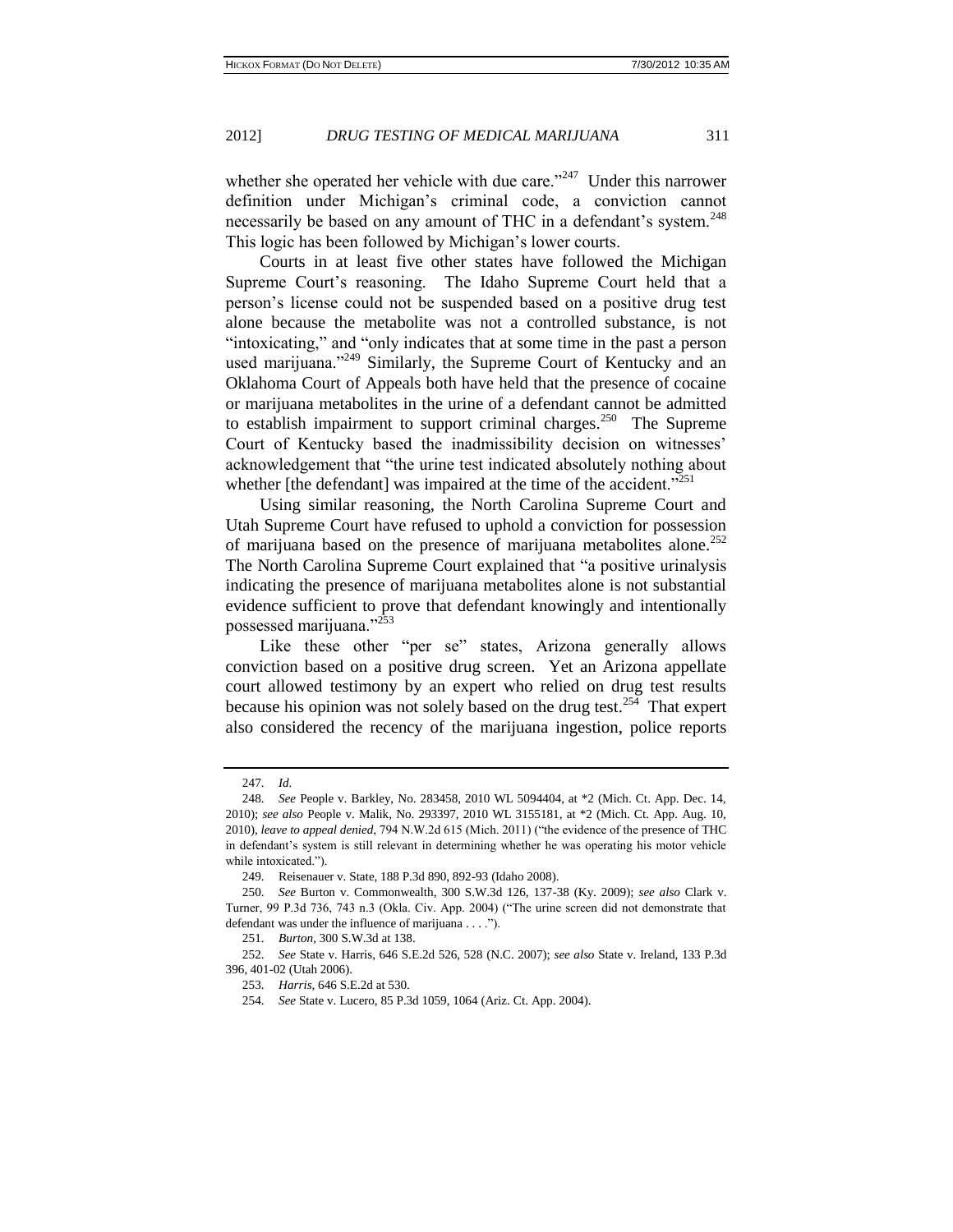regarding his behavior, and studies regarding the effects of marijuana on driving for up to three hours.<sup>255</sup> Similarly, in another per se state, an Indiana criminal court explained that it is not possible to determine the amount of marijuana present based on a drug test alone because "everyone reacts differently to the ingestion of substances and each person's body processes substances differently. Further, there is no accepted agreement as to the quantity of a controlled substance needed to cause impairment."<sup>256</sup>

The state court decisions outlined above prevent criminal conviction based on a positive drug test that only shows the presence of metabolites, even in states where criminal codes allow for convictions based on drug test results alone. These courts have recognized that a positive drug test alone, without corroborating evidence that show intoxication, does not support a criminal conviction. Moreover, the probative value of introducing such a positive test result is outweighed by the punitive effect on the defendant.

#### *B. Focus on Effects*

Most states do not have "per se" driving under the influence of drug criminal prohibitions.<sup>257</sup> Instead, a majority of states require proof beyond a mere drug test to show that the driver was "under the influence."<sup>258</sup> An expert on driving under the influence in California explained that "[s]imply determining that the arrested driver has marijuana in his or her bloodstream does not give officers sufficient evidence that the drug impaired his or her driving."<sup>259</sup>

These states focus on the effects of the use of the controlled substance on the driver, rather than convicting based on the presence of the drug or its metabolites alone. Arkansas' statute, for example, considers whether a driver's "reactions, motor skills, and judgment are substantially altered," which causes "a clear and substantial danger of physical injury or death."<sup>260</sup> Similarly, "under the influence" has been defined by a New Jersey court as "a substantial deterioration or

<sup>255.</sup> *Id.*

<sup>256</sup>*.* Shepler v. State*,* 758 N.E.2d 966, 969 (Ind. Ct. App. 2001); *see also* State v. Phillips, 873 P.2d 706, 708 (Ariz. Ct. App. 1994).

<sup>257.</sup> *See* Charles R. Cordova, Jr., Note, *DWI and Drugs: A Look at Per Se Laws for Marijuana*, 7 NEV. L.J. 570, 571 (2007).

<sup>258.</sup> WALSH, *supra* note 231, at 1.

<sup>259.</sup> Vincent Howard, *Driving Under The Influence of Medicinal Marijuana in California*, 52 ORANGE COUNTY LAWYER 16, 17 (2010).

<sup>260.</sup> ARK. CODE ANN. § 5-65-102(2) (2005).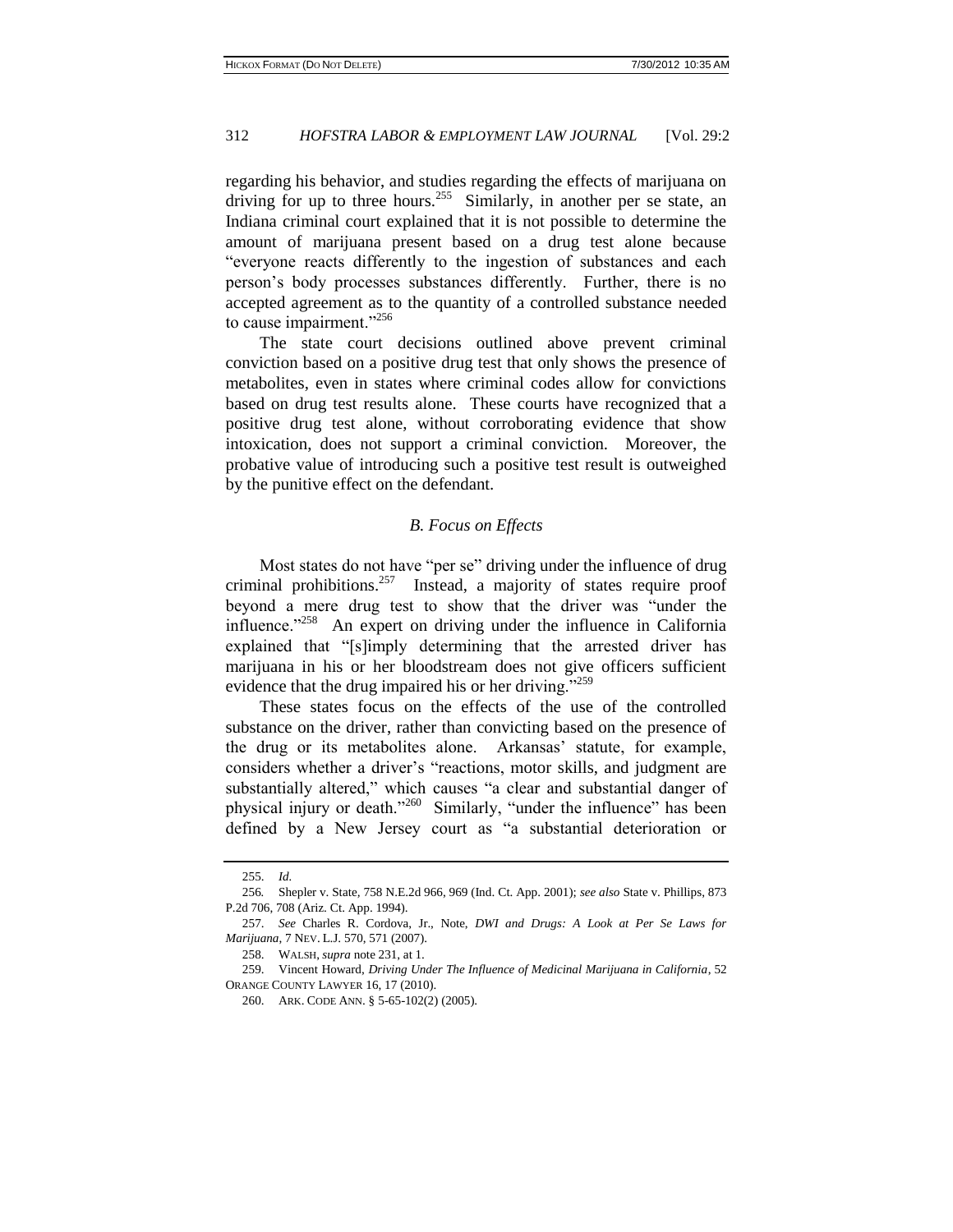diminution of the mental faculties or physical capabilities of a person . . . due to intoxicating liquor, narcotic, hallucinogenic or habit-producing drugs . . . [so] as to render such a person a danger to himself or any other persons on the highway."<sup>261</sup> Virginia and Minnesota similarly focus on the effects of the substance on the driver.<sup>262</sup>

In these states, a test result revealing metabolites is treated as circumstantial evidence of driving under the influence, which cannot be admitted by itself.<sup>263</sup> In other words, the presence of a metabolite is probative of whether the criminal defendant was under the influence of a controlled substance "at some point in the past."<sup>264</sup> Some experts even argue that the presence of metabolites helps to show that the person testing positive was not intoxicated at the time of the test because the body has had time to metabolize the controlled substance.<sup>265</sup> If there is other evidence of intoxication, then the test results may be admissible.<sup>266</sup>

These criminal statutes and the case law interpreting them demonstrate two things that are important for medical marijuana users in the workplace. First, the presence of metabolites alone, as demonstrated by a positive drug test, should not be interpreted as evidence of intoxication or being under the influence of marijuana. If this concept protects against criminal prosecution of those who have used marijuana as an illegal substance, then it certainly should protect medical marijuana users in the workplace who are protected against criminal prosecution for their use. Second, these criminal courts' reasoning demonstrate that intoxication can best be determined based on individual observation of the defendant's appearance and actions at the time of the alleged intoxication. Like the police, employers need training on what

<sup>261.</sup> State v. Franchetta, 925 A.2d 745, 748 (N.J. Super. Ct. App. Div. 2007) (citing State v. Baelor, 872 A.2d 1081, 1084 (N.J. Super. Ct. App. Div. 2005), *rev'd on other grounds*, 902 A.2d 226 (N.J. 2006)).

<sup>262.</sup> *See* VA. CODE ANN. § 18.2-266(iii) (2009); MINN. STAT. ANN[. § 169A.20\(1\)\(3\)](http://www.lexisnexis.com.proxy1.cl.msu.edu/lnacui2api/mungo/lexseestat.do?bct=A&risb=21_T12177190449&homeCsi=270077&A=0.3166391066137123&urlEnc=ISO-8859-1&&citeString=MNCODE%20169A.20&countryCode=USA) (West Supp. 2011). *See* also Cordova, *supra* note 257, at 588.

<sup>263.</sup> Rappold, *supra* note 93, at 539 (citing State v. Bealor, 902 A.2d 226, 231 (N.J. 2006); Buckles v. State, 830 P.2d 702, 706 (Wyo. 1992); Robinson v. State, 254 S.W.3d 750, 754 (Ark. Ct. App. 2007). *Cf*. Mace v. State, 944 S.W.2d 830, 832 (Ark. 1997) (laying out the definitions of "sufficient evidence" and "circumstantial evidence"); State v. McClain, 525 So. 2d 420, 421-23 (Fla. 1988).

<sup>264</sup>*.* Rappold, *supra* note 93, at 540 (citing *Franchetta*[, 925 A.2d at 747;](http://www.lexisnexis.com.proxy1.cl.msu.edu/lnacui2api/mungo/lexseestat.do?bct=A&risb=21_T12177791269&homeCsi=143889&A=0.7986090488271249&urlEnc=ISO-8859-1&&citeString=925%20A.2d%20745,at%20747&countryCode=USA) People v. McAfee, 104 P.3d 226, 228 (Colo. App. 2004); *McClain*[, 525 So. 2d at 422\).](http://www.lexisnexis.com.proxy1.cl.msu.edu/lnacui2api/mungo/lexseestat.do?bct=A&risb=21_T12177791269&homeCsi=143889&A=0.7986090488271249&urlEnc=ISO-8859-1&&citeString=525%20So.%202d%20420,at%20422&countryCode=USA)

<sup>265</sup>*.* Rappold, *supra* note 93, at 541, 543. *See* Fiandach, *supra* note 235, at § 2.8 (direct examination during which "pharmacological activity" was defined as affecting, altering or influencing either the functioning of the brain or different organs in the body); *see also Franchetta*, 925 A.2d at 749.

<sup>266.</sup> *See Franchetta*, 925 A.2d at 747-49.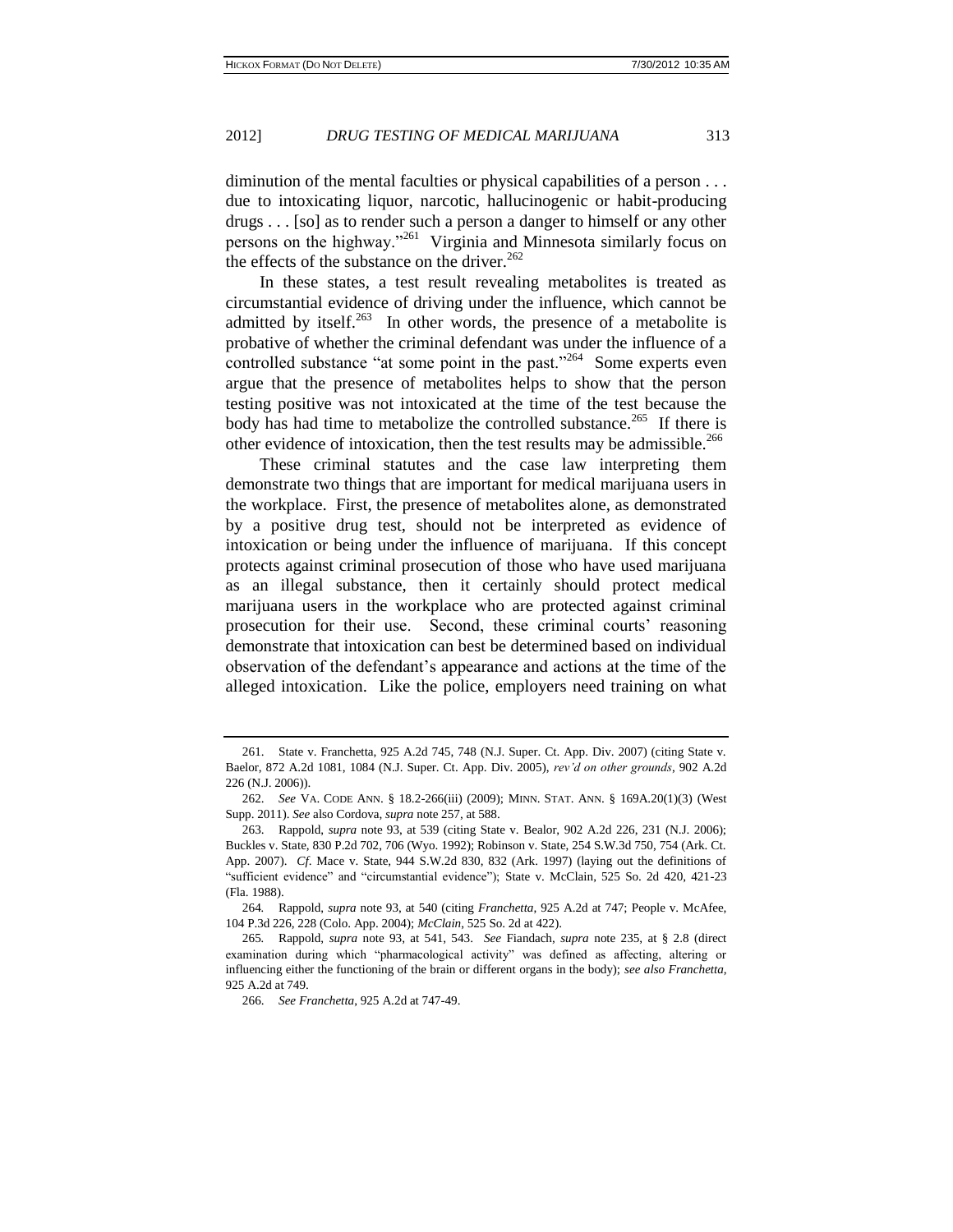characteristics indicate intoxication of an employee to prevent harm to that employee or others.

#### V. INTOXICATION AND WORKERS' COMPENSATION ELIGIBILITY

States' workers' compensation systems provide money and medical benefits for employees who are injured or become ill in connection with their work.<sup>267</sup> More specifically, an injury or illness generally is compensable if it arises out of and in the course of employment.<sup>268</sup> However, most state workers' compensation systems do not require compensation of employees if intoxication or impairment played a role in their injury or illness.<sup>269</sup> The statutes and the case law associated with these workers' compensation programs provide a wealth of guidance on determining whether a medical marijuana user is intoxicated or impaired. Using this same analysis that has been used for years in reviewing workers' compensation claims, employers can determine whether a medical marijuana user should be hired or allowed to stay on the job.

The relevant state workers' compensation language specifying when an employer is not required to fully compensate the employee can be found in Appendix A of this article. While all workers' compensation programs typically exclude benefits for an injury or death caused in whole or in part by the injured employee's intoxication, state courts differ in how they have determined whether an employee is intoxicated.<sup>270</sup> In particular, states vary as to which party has the burden of proving intoxication and what evidence helps them meet that burden.<sup>271</sup> Yet all of their analyses are helpful for employers and courts that are trying to determine whether a medical marijuana user is intoxicated at work.

<sup>267.</sup> *What is Workers' Compensation*, WORKERSCOMPENSATION.COM, http://www.workerscompensation.com/regulations/reference/content.php?ID=1010&state=new\_yor k&category=ER,EE (last visited May 20, 2012).

<sup>268.</sup> *See, e.g.*, MASS. GEN. LAWS ch. 152 § 26 (2011); OKLA. STAT. ANN. tit. 85 § 308(10) (West 2006). *See also* ARK. CODE ANN. § 11-9-101(b) (West 2009) (stating that a primary purposes of workers' compensation laws are to compensate all legitimately injured workers who suffer an injury or disease arising out of and in the course of their employment).

<sup>269.</sup> *See Alcohol or Drug Abuse,* 2 MODERN WORKERS COMP. § 115:18 (West 2011) ("Generally speaking, in order to effectively defeat a workers' compensation claim based on the intoxication of the employee, the employer has the burden of proving both of the following elements: (1) the employee was in fact intoxicated at the time of the accident. (2) the employee's intoxication was the substantial cause of the injuries sustained").

<sup>270.</sup> *See infra* notes 275-301 and accompanying text.

<sup>271.</sup> *See infra* notes 345-81 and accompanying text.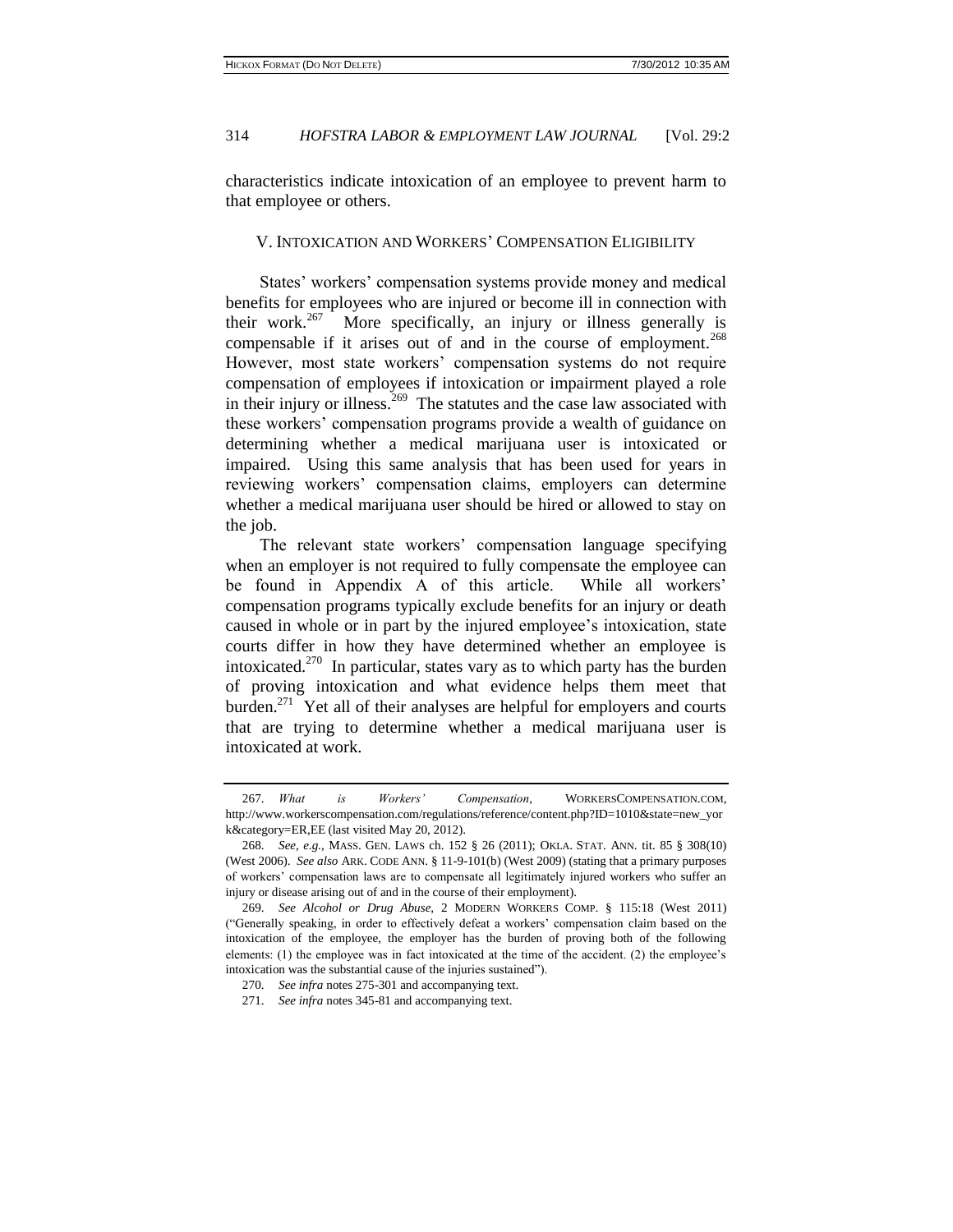The language of workers' compensation statutes provides little guidance on the question of whether a worker is intoxicated. Likewise, courts applying a state's workers' compensation statute have provided only broad definitions of "intoxication" to determine an employee's eligibility for benefits. In Alaska, for example, a court defined intoxication as "[a] condition of being drunk, having the faculties impaired by alcohol."<sup>272</sup> Similarly, a South Carolina court defined intoxication as "a condition that results from the use of a stimulant, which renders an employee impaired in his or her faculties to the extent that the employee is incapable of carrying on the accustomed work without danger to the employee."<sup> $273$ </sup> Like these courts, a Texas court defined intoxication as a situation where the "claimant did not have the normal use of [Jhis mental and physical faculties."<sup>274</sup> A Delaware court turned to Black's Law Dictionary for the definition of intoxication: "a situation where, by reason of drinking intoxicants, a party lacks the normal use of his physical or mental faculties, rendering him incapable of acting in the manner in which an ordinarily prudent and cautious man, using reasonable care, would act under the circumstances."<sup>275</sup>

None of these standard definitions provide much guidance to courts or to employers to determine when an employee should be denied workers' compensation benefits based on intoxication. But these definitions do place the focus appropriately on the conduct of the employee, rather than focusing on the presence of some remnant of alcohol or a controlled substance in the employee's system.

Courts reviewing workers' compensation claims typically rely on a combination of criminal liability standards and positive drug test results to determine whether an employer has established a presumption of intoxication that could defeat a claim.<sup>276</sup> Yet many states require compliance with certain procedural safeguards before an employer can rely on drug test results. $277$  In addition, that presumption may not be available if other surrounding circumstances suggest that the employee was not actually intoxicated at the time of the injury. Even if the employer establishes a presumption of intoxication, the employee will

<sup>272.</sup> Parris-Eastlake v. State, 26 P.3d 1099, 1103 (Alaska 2001) (citing Beebe v. Nabors Alaska Drilling, No. 613086, 1987 WL 95328, at \*2 (Alaska Workers' Comp. Bd. Feb. 13, 1987).

<sup>273.</sup> Jones v. Harold Arnold's Sentry Buick, Pontiac, 656 S.E.2d 772, 774 (S.C. Ct. App. 2008) (citing Reeves v. Carolina Foundry & Mach. Works, 9 S.E.2d 919, 921 (S.C. 1940)).

<sup>274.</sup> Sanchez v. State Office of Risk Mgmt., 234 S.W.3d 96, 101 (Tex. Ct. App. 2007).

<sup>275</sup>*.* Stewart v. Oliver B. Cannon & Son, Inc., 551 A.2d 818, 822 (Del Super. Ct. 1988).

<sup>276.</sup> *See infra* notes 281-301 and accompanying text.

<sup>277.</sup> *See infra* notes 302-17 and accompanying text.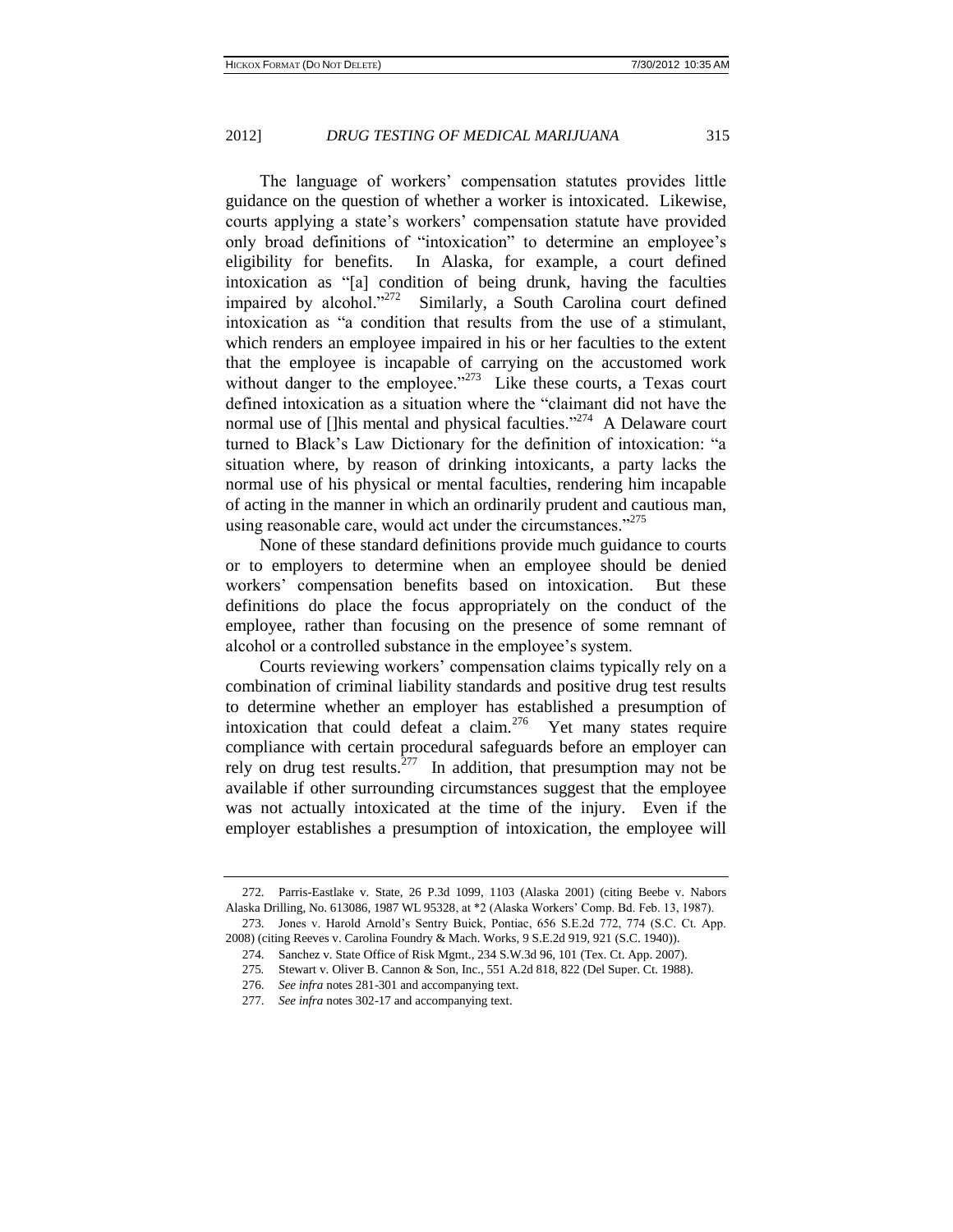still be given an opportunity to overcome that presumption based on the surrounding circumstances, such as observations of others and their ability to work prior to the injury.

#### *A. Criminal Definition*

Many courts reviewing workers' compensation claims look to criminal definitions of "intoxication" to determine if the claim should be denied.<sup>278</sup> Some states will typically deny a workers' compensation claim if the claimant clearly was in violation of criminal standard for intoxication at the time of the injury.<sup>279</sup> For example, an Indiana court denying a claim based on the use of a prescribed medication looked to the motor vehicle code's definition of intoxication to determine whether the claimant suffered "an impaired condition of thought and action and the loss of normal control of a person's faculties."<sup>280</sup> The claim was denied because the prescription caused an intoxicating effect, which contributed directly to the accident.<sup>281</sup> In states that follow this line of reasoning, courts will deny workers' compensation claims involving an employee who was under the influence of alcohol as defined by the state's criminal standards. Yet as outlined in Part IV of this article, even criminal liability may not follow without evidence that the use of a controlled substance affected the user's abilities.

Most states do not take such an absolute approach, even if the worker has potential criminal liability for intoxication. In these states, a workers' compensation claim will not be denied simply because testing shows that the person would have been in violation of the state's criminal standards for intoxication.<sup>282</sup> Instead, test results that may establish criminal liability are weighed against all other evidence of intoxication, just as occurs in a criminal case as described above.<sup>283</sup> The claim may still be denied, but only if substantial evidence supports the conclusion that the injury was caused by the injured employee's intoxication.<sup>284</sup>

These courts are using state criminal standards with a focus on the

<sup>278.</sup> *See, e.g.*, Jones ex rel. Jones v. Pillow Express Delivery, Inc., 908 N.E.2d 1211, 1214 (Ind. Ct. App. 2009).

<sup>279.</sup> *See, e.g.*, IND. CODE ANN. § 9-13-2-86 (West 2004);

<sup>280.</sup> *Pillow Express*, 908 N.E.2d at 1214 (citing IND. CODE ANN. § 9-13-2-86 (West 2004)).

<sup>281.</sup> *Pillow Express*, 908 N.E.2d at 1214.

<sup>282.</sup> *See, e.g.*, Poole v. Earp Meat Co., 750 P.2d 1000, 1003 (Kan. 1988).

<sup>283.</sup> *See, e.g.*, Smith v. Workers' Comp. Appeals Bd., 176 Cal.Rptr. 843, 849 (Cal. Ct. App. 1981).

<sup>284.</sup> *See id.*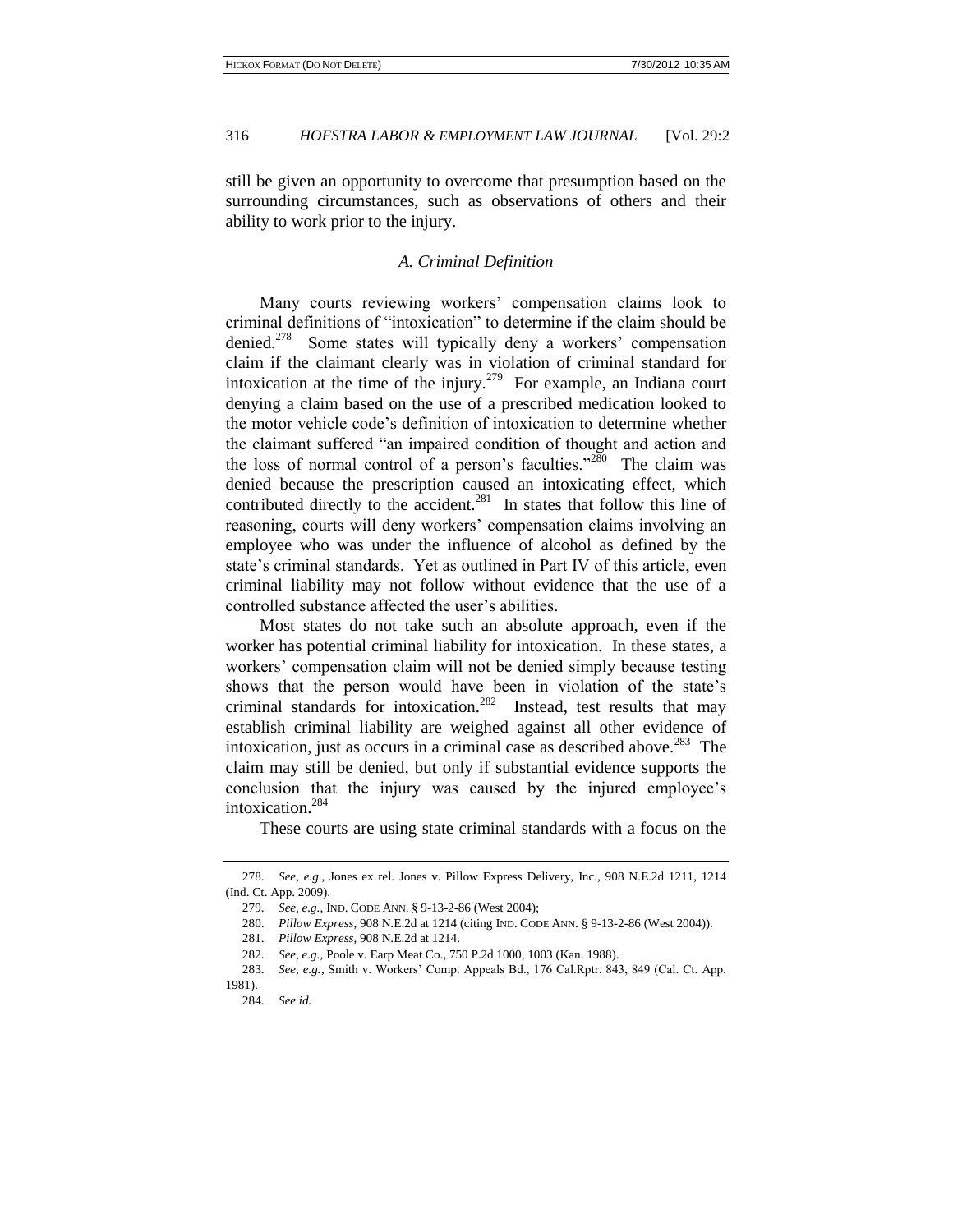actual effects of alcohol or a controlled substance on the driver.<sup>285</sup> Courts look beyond the results of a test for metabolites or alcohol in the blood and inquire into the person's actual behavior that would support or disprove intoxication.<sup>286</sup> This approach should be adopted by employers and courts who are trying to sort out the level of protection for medical marijuana users in the workplace because, like criminal standards, the legitimate concern for employers is whether the medical marijuana user truly poses a risk to the safety of themselves or others in the workplace.

#### *B. Evidence of Prior Drug Use*

Workers' compensation programs vary in the proof required to provide employers with a presumption of intoxication that would result in a denial of a claim. Claims for workers' compensation benefits can be denied in some states based on evidence of past drug use alone. These states provide employers with a presumption of intoxication based on a positive drug test result.<sup>287</sup> Yet in each of these states, the evidence of prior use is not determinative – the employee still has the opportunity to establish that the presumed intoxication did not cause the injury.<sup>288</sup>

Drug test results may not support a presumption of intoxication due to their limitations, which were outlined above in Part III. A. of this article. One Texas appellate court, for example, upheld the claim of an employee even though he tested positive for a cocaine metabolite.<sup>289</sup> That claim was supported by an expert toxicologist who opined that the test only proved previous ingestion of cocaine, not that the employee was "suffering from the effects of cocaine" at the time of the injury.<sup>290</sup>

Courts in other states similarly have required something more than simple proof of ingestion of an intoxicating substance to establish intoxication. In Georgia, for example, an employer was unable to

<sup>285.</sup> *Poole,* 750 P.2d at 1005. *See also* Driscoll v. Great Plains Mktg. Co., 322 N.W.2d 478, 479-80 (S.D. 1982); Lakeside Architectural Metals v. Indus. Comm'n, 642 N.E.2d 796, 801 (Ill. App. Ct. 1994) (citing Cnty. of Cook v. Indus. Comm'n, 532 N.E.2d 280, 283, 285 (Ill. App. Ct. 1988)); Manthey v. Charles E. Bernick, Inc., 306 N.W.2d 544, 547 (Minn. 1981) (citing [M](http://www.lexisnexis.com.proxy1.cl.msu.edu/lnacui2api/mungo/lexseestat.do?bct=A&risb=21_T12125728165&homeCsi=7841&A=0.9934112520225237&urlEnc=ISO-8859-1&&citeString=MINN.%20STAT.%20169.121&countryCode=USA)INN. STAT. ANN. [§ 169.121\(1\)](http://www.lexisnexis.com.proxy1.cl.msu.edu/lnacui2api/mungo/lexseestat.do?bct=A&risb=21_T12125728165&homeCsi=7841&A=0.9934112520225237&urlEnc=ISO-8859-1&&citeString=MINN.%20STAT.%20169.121&countryCode=USA) (West 2006)); [NAPA/Gen. Auto. Parts v. Whitcomb, 481 N.E.2d 1335,](http://www.lexisnexis.com.proxy2.cl.msu.edu/lnacui2api/mungo/lexseestat.do?bct=A&risb=21_T11853255437&homeCsi=6718&A=0.489848789127317&urlEnc=ISO-8859-1&&citeString=481%20N.E.2d%201335&countryCode=USA)  [1338-39 \(Ind. Ct. App. 1985\).](http://www.lexisnexis.com.proxy2.cl.msu.edu/lnacui2api/mungo/lexseestat.do?bct=A&risb=21_T11853255437&homeCsi=6718&A=0.489848789127317&urlEnc=ISO-8859-1&&citeString=481%20N.E.2d%201335&countryCode=USA)

<sup>286.</sup> *See Driscoll*, 322 N.W.2d at 479-80; *Lakeside Architectural Metals,* 642 N.E.2d at 801 (citing *Cnty. of Cook*, 532 N.E.2d. at 283, 285).

<sup>287.</sup> *See* LA. REV. STAT. ANN. § 23:1081(5) (2010); UTAH CODE ANN. § 34A-2- 302(4)(a)(i)(A) (LexisNexis 2010); GA. CODE ANN. § 34-9-17(b)(2) (2008).

<sup>288.</sup> *See infra* Appendix A for references to state workers' compensation standards.

<sup>289.</sup> Tex. Mut. Ins. Co. v. Havard, No. 01-07-00268-CV, 2008 LEXIS 1614, at \*12-13 (Tex. Ct. App. Mar. 6, 2008).

<sup>290.</sup> *Id.* at \*9, \*12.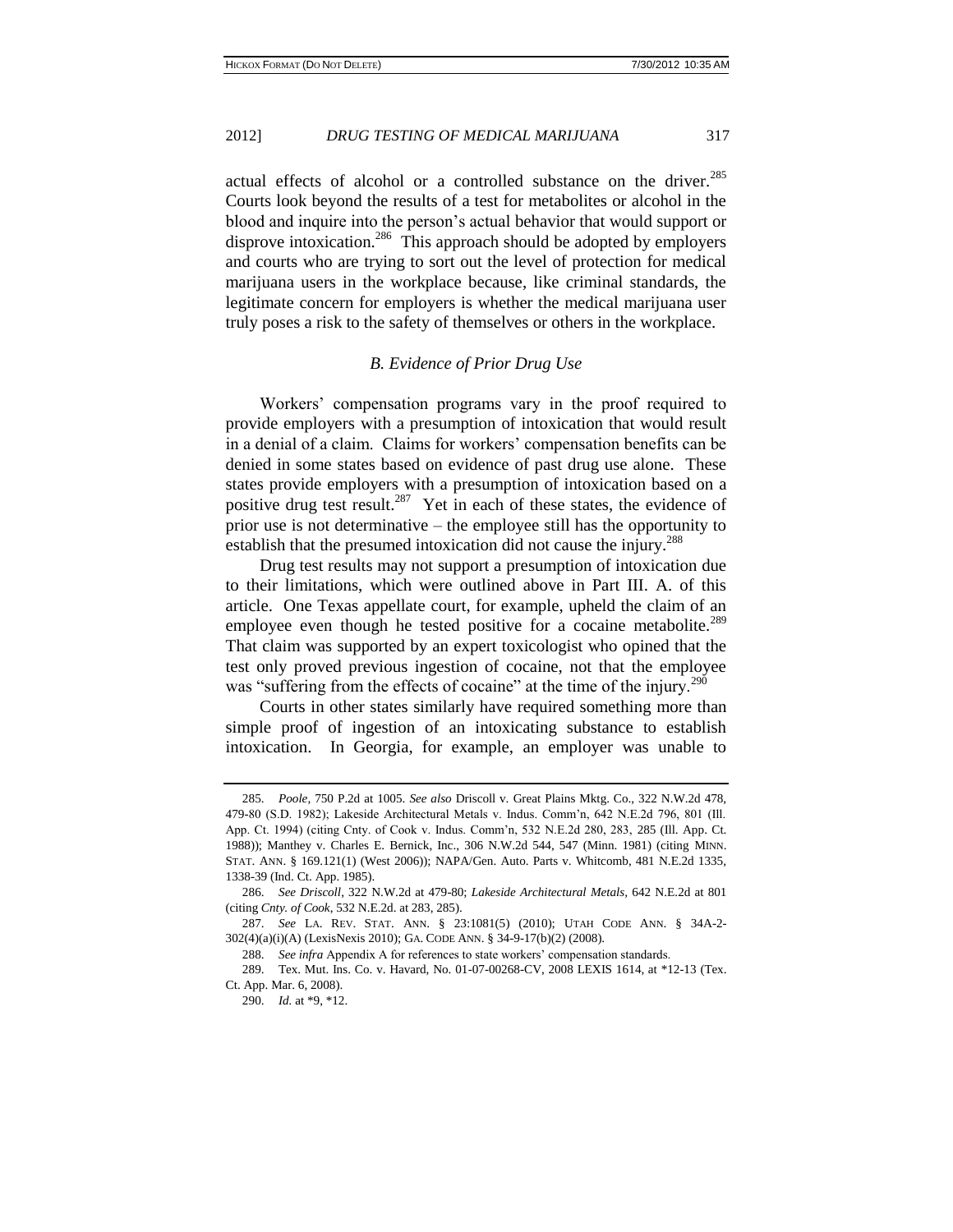establish the intoxication of employee who tested positive for cocaine after his injury, without "any evidence that [the employee's] behavior or conduct was visibly or noticeably affected by the presence of cocaine in his urine  $\ldots$  .  $^{3291}$  The court reasoned that "intoxication" means "something more than having merely ingested alcohol or drugs."<sup>292</sup>

The same reasoning has been applied to the consumption of marijuana.<sup>293</sup> For example, a Louisiana court approved the claim of an employee who tested positive for marijuana.<sup>294</sup> The court relied on an expert's opinion that the positive test showed no more than the fact that the employee had ingested marijuana sometime in the past thirty days; consequently he could not offer an opinion as to whether he was impaired at the time of the accident that caused his injury.<sup>295</sup>

Like Louisiana, North Carolina courts require some indication of impairment beyond positive test results on a drug screen to bar workers' compensation benefits.<sup>296</sup> One such claim was allowed, even though the employee tested positive for cannabinoids and opiates, because the test did not provide any levels of concentration for those substances.<sup>297</sup> The court explained that such a test did not address an employee's impairment and could not be used to show that the employee was impaired at the time of a workplace accident, based on the experts' opinions that a urine toxicology "does not provide an actual level for cannabinoid concentration" and "does not address impairment and therefore cannot be used to show impairment."<sup>298</sup>

These cases demonstrate that even in states allowing for a presumption of intoxication, courts may not grant such a presumption based on a positive drug test result alone. Instead, other evidence on the effects of the prior drug use must be presented to support the employer's intoxication defense.

<sup>291.</sup> Thomas v. Helen's Roofing Co., 404 S.E.2d 331, 333 (Ga. Ct. App. 1991).

<sup>292.</sup> *Id.* at 332. *See also* Hatley v. Lewiston Grain Growers, Inc., 522 P.2d 482, 484-85 (Idaho 1976) (evidence of drinking alcohol does not establish intoxication); Baggott v. S. Music, Inc., 496 S.E.2d 852, 855 (S.C. 1998) (consumption of less than one beer does not establish intoxication); Derouen v. Iberia Sugar Coop., Inc., 918 So. 2d 1157, 1162 (La. Ct. App. 2005) (no specific level of cocaine reported or expert testimony interpreting test result).

<sup>293.</sup> *See* Lakeside Architectural Metals v. Indus. Comm'n., 642 N.E.2d 796, 798, 801 (Ill. App. Ct. 1994); *see also* McCombs v. Workers' Comp. Appeal Bd., No. 268, 2008 LEXIS 430 at \*13 (Pa. Commw. Ct. July 3, 2008).

<sup>294.</sup> *See* Forrester v. New Orleans Iron Works, 869 So. 2d 216, 223-24 (La. Ct. App. 2004).

<sup>295.</sup> *Id.*

<sup>296.</sup> *See* Moore v. Sullbark Builders, Inc., 680 S.E.2d 732, 735 (N.C. Ct. App. 2009).

<sup>297.</sup> *See id.*

<sup>298.</sup> *Id.*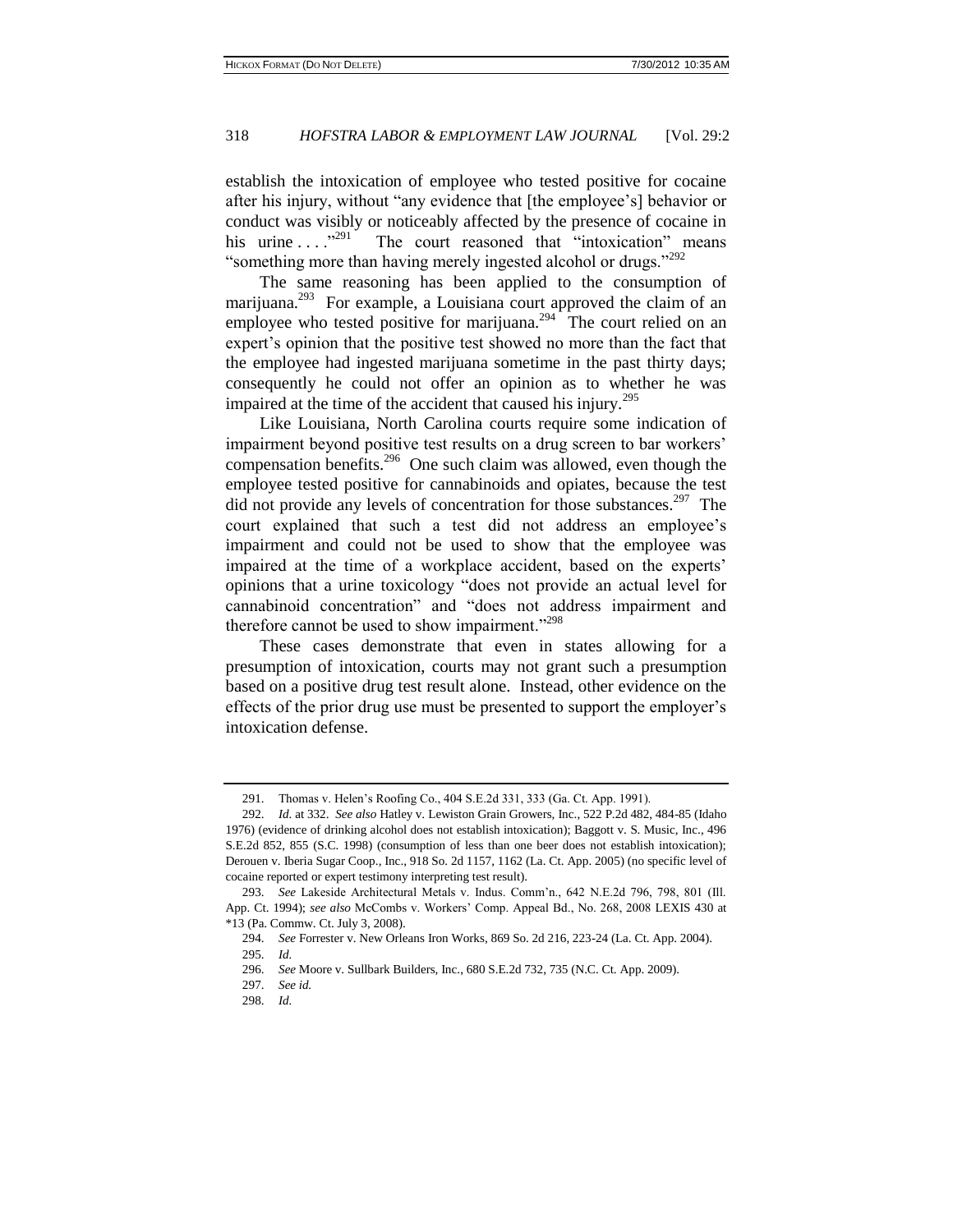#### 1. Standards for Drug Testing

The results of drug tests are used with caution by courts reviewing claims for workers' compensation benefits.<sup>299</sup> To provide the basis for the denial of a claim, many states require that the testing process meet certain standards to ensure the reliability of the results. This protection is often provided even if the state has not adopted standards for any drug testing used by employers, as described above in Part III. A.

Several states have adopted standards to ensure reliability of drug test results when used to determine eligibility for worker's compensation benefits. At least ten states provide specific procedural requirements for a drug test used to bar workers' compensation benefits. <sup>300</sup> Some of these standards include specific requirements for a test to be used as evidence of an employee's intoxication for the purposes of a workers' compensation defense.<sup>301</sup>

These states will not provide an employer with the presumption of intoxication defense for a workers' compensation claim if its testing does not meet the state's standards. For example, Alabama specifically allows an employer to require pre-employment drug tests.<sup>302</sup>-However, such tests must meet certain standards to ensure the reliability of the test

<sup>299.</sup> Note that in some states, a positive drug test result does not support disqualification from unemployment compensation benefits. *See* Stone Forest Indus., Inc. v. Emp't Div., 873 P.2d 474, 476 (Or. Ct. App. 1994) (positive drug test result does not disqualify discharged employee from benefits without proof that employee was under the influence of drugs at work); Weller v. Ariz. Dep't of Econ. Sec., 860 P.2d 487, 491-92 (Ariz. Ct. App. 1993) (positive drug test result alone does not show work-related misconduct); Crain v. Emp't Sec. Dep't Wash., 827 P.2d 344, 347 (Wash. Ct. App. 1992) (employee disqualified from unemployment compensation due to failed drug test in conjunction with adverse job performance); Blake v. Hercules, Inc., 356 S.E.2d 453, 455-56 (Va. Ct. App. 1987) (positive drug test result does not prove willful disregard of employer rules). In other states, a positive drug test result proves an intentional violation of drug-free work policies and disqualifies that worker from receiving unemployment compensation. *See* Farm Fresh Dairy, Inc. v. Blackburn, 841 P.2d 1150, 1152 (Okla. 1992) (employer not required to show on-the-job impairment when employee failed drug test); [Grace Drilling Co. v. Dir. of Labor, 790 S.W.2d 907,](http://www.lexisnexis.com.proxy2.cl.msu.edu/lnacui2api/mungo/lexseestat.do?bct=A&risb=21_T12829665476&homeCsi=6496&A=0.14546470720779847&urlEnc=ISO-8859-1&&citeString=31%20Ark.%20App.%2081&countryCode=USA)  [908-09 \(Ark. Ct. App. 1990\)](http://www.lexisnexis.com.proxy2.cl.msu.edu/lnacui2api/mungo/lexseestat.do?bct=A&risb=21_T12829665476&homeCsi=6496&A=0.14546470720779847&urlEnc=ISO-8859-1&&citeString=31%20Ark.%20App.%2081&countryCode=USA) (positive drug test result constitutes misconduct, deliberately violates employer's rules, and disqualifies employee from unemployment benefits); [Clevenger v. Nev.](http://www.lexisnexis.com.proxy2.cl.msu.edu/lnacui2api/mungo/lexseestat.do?bct=A&risb=21_T12829665476&homeCsi=6496&A=0.14546470720779847&urlEnc=ISO-8859-1&&citeString=105%20Nev.%20145&countryCode=USA)  [Emp't Sec. Dep't, 770 P.2d 866, 869 \(Nev. 1989\)](http://www.lexisnexis.com.proxy2.cl.msu.edu/lnacui2api/mungo/lexseestat.do?bct=A&risb=21_T12829665476&homeCsi=6496&A=0.14546470720779847&urlEnc=ISO-8859-1&&citeString=105%20Nev.%20145&countryCode=USA) (continual positive drug test results showed disregard of employer rules constituting misconduct in connection with work); [Eugene v. Adm'r,](http://www.lexisnexis.com.proxy2.cl.msu.edu/lnacui2api/mungo/lexseestat.do?bct=A&risb=21_T12829665476&homeCsi=6496&A=0.14546470720779847&urlEnc=ISO-8859-1&&citeString=525%20So.%202d%201185&countryCode=USA)  [Div. of Emp't Sec., H.D., 525 So. 2d 1185, 1187 \(La. Ct. App. 1988\)](http://www.lexisnexis.com.proxy2.cl.msu.edu/lnacui2api/mungo/lexseestat.do?bct=A&risb=21_T12829665476&homeCsi=6496&A=0.14546470720779847&urlEnc=ISO-8859-1&&citeString=525%20So.%202d%201185&countryCode=USA) (positive drug test result sufficient to deny benefits for misconduct connected with employment); [Overstreet v. Ill. Dep't of](http://www.lexisnexis.com.proxy2.cl.msu.edu/lnacui2api/mungo/lexseestat.do?bct=A&risb=21_T12829665476&homeCsi=6496&A=0.14546470720779847&urlEnc=ISO-8859-1&&citeString=168%20Ill.%20App.%203d%2024&countryCode=USA)  [Emp't Sec., 522 N.E.2d 185, 187 \(Ill. App. Ct. 1988\)](http://www.lexisnexis.com.proxy2.cl.msu.edu/lnacui2api/mungo/lexseestat.do?bct=A&risb=21_T12829665476&homeCsi=6496&A=0.14546470720779847&urlEnc=ISO-8859-1&&citeString=168%20Ill.%20App.%203d%2024&countryCode=USA) (positive tests for cocaine constituted deliberate violation of policy constituting disqualifying misconduct).

<sup>300.</sup> Georgia, Florida, Louisiana, Tennessee, Alabama, North Dakota, Tennessee, Utah, Colorado, and Ohio. *See infra* notes 305-08 and accompanying text.

<sup>301.</sup> *See infra* notes 305-08 and accompanying text.

<sup>302.</sup> *See* ALA. CODE. § 25-5-335(a)(1) (2007).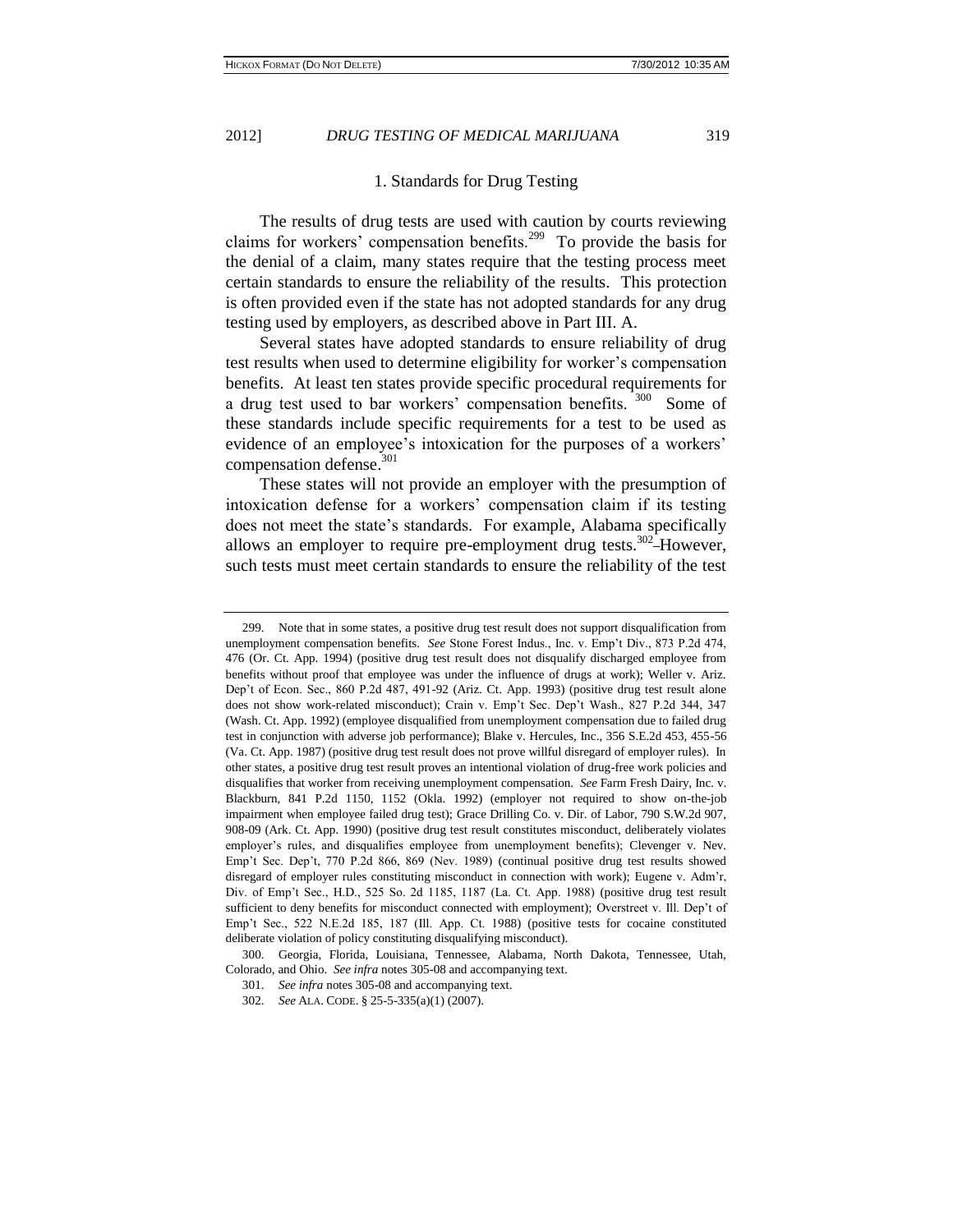results, including an opportunity for the applicant to present information that would explain a positive test result, and the use of gas chromatography/mass spectrometry confirmatory testing.<sup>303</sup> Similarly, in both Georgia and Florida, a positive drug test result supporting the employer's intoxication defense can only be based on a drug test that meets specific procedural requirements, including a confirmatory test by an approved laboratory.<sup>304</sup> Both Georgia and Florida courts have made it clear that the presumption of intoxication only applies if the testing was done in compliance with the statutory procedural requirements.<sup>305</sup>

Similarly, Louisiana's presumption of causation due to intoxication states that an employer can only rely on a test for use of a controlled substance that meets certain standards to protect the accuracy of the results, including an "opportunity for the employee to provide notification of any information which he considers relevant to the test, including identification of currently or recently used prescription or nonprescription drugs, or other relevant medical information" and the requirement of confirmatory testing.<sup>306</sup>

With respect to drug testing, employers have been advised to follow the U.S. Department of Health and Human Services, Substance Abuse and Mental Health Services Administration (SAMHSA) guidelines.<sup>307</sup> Private employers are not required to follow the Mandatory Guidelines for Federal Workplace Drug Testing (also called SAMHSA's guidelines).<sup>308</sup>Virginia, Colorado and Tennessee have referenced these guidelines in their limitations on the intoxication defense, requiring that such drug testing be conducted at SAMHSA-certified laboratories and under review of a medical review officer.<sup>309</sup> Of importance to medical marijuana users, Tennessee's statute specifically provides that an employee can contest or explain a positive result to a MRO.<sup>310</sup>

<sup>303.</sup> *See id.* at § 25-5-335(a)(1), (c), (f).

<sup>304.</sup> *See* GA. CODE ANN. § 34-9-415(a), (d)(8), (e)(1)(A) (Supp. 2011); FLA. STAT. ANN. § 440.09(7)(d) (West 2009). *See also* Jones v. Harold Arnold's Century Buick, Pontiac, 656 S.E.2d 772, 774 (S.C. Ct. App. 2008) (claim denied based on positive test for cocaine).

<sup>305.</sup> *See* Ga. Self-Insurers Guar. Trust Fund v. Thomas, 501 S.E.2d 818, 819 (Ga. 1998); Temp. Labor Source v. E.H., 765 So. 2d 757, 759 (Fla. Dist. Ct. App. 2000); Wright v. DSK Group, 821 So. 2d 455, 456 (Fla. Dist. Ct. App. 2002) (drug test given nine days after accident).

<sup>306.</sup> LA. REV. STAT. ANN. § 23:1081(8)-(9) (2010).

<sup>307</sup>*.* Gerald Calvasina, *Human Resource Management Policy and Practice Issues and Medical Marijuana*, 6

J. M[GMT](http://search.proquest.com.proxy1.cl.msu.edu/docview.lateralsearchlink_1:lateralsearch/sng/pubtitle/Journal+of+Management+and+Marketing+Research/$N?site=abicomplete&t:ac=847386567/130CC13DD2B552A3A9F/138&t:cp=maintain/resultcitationblocks). & MKTG. RES. 1 (2011).

<sup>308.</sup> *Id.*

<sup>309.</sup> *See* VA. CODE ANN. § 65.2-306(B) (2007); COLO. REV. STAT. ANN. § 8-42-112.5(1) (West 2003); TENN. COMP. R. & REGS. 0800-02-12-.08(1), (4) (2011).

<sup>310.</sup> TENN. COMP. R. & REGS. 0800-02-12-.10(3) (2011).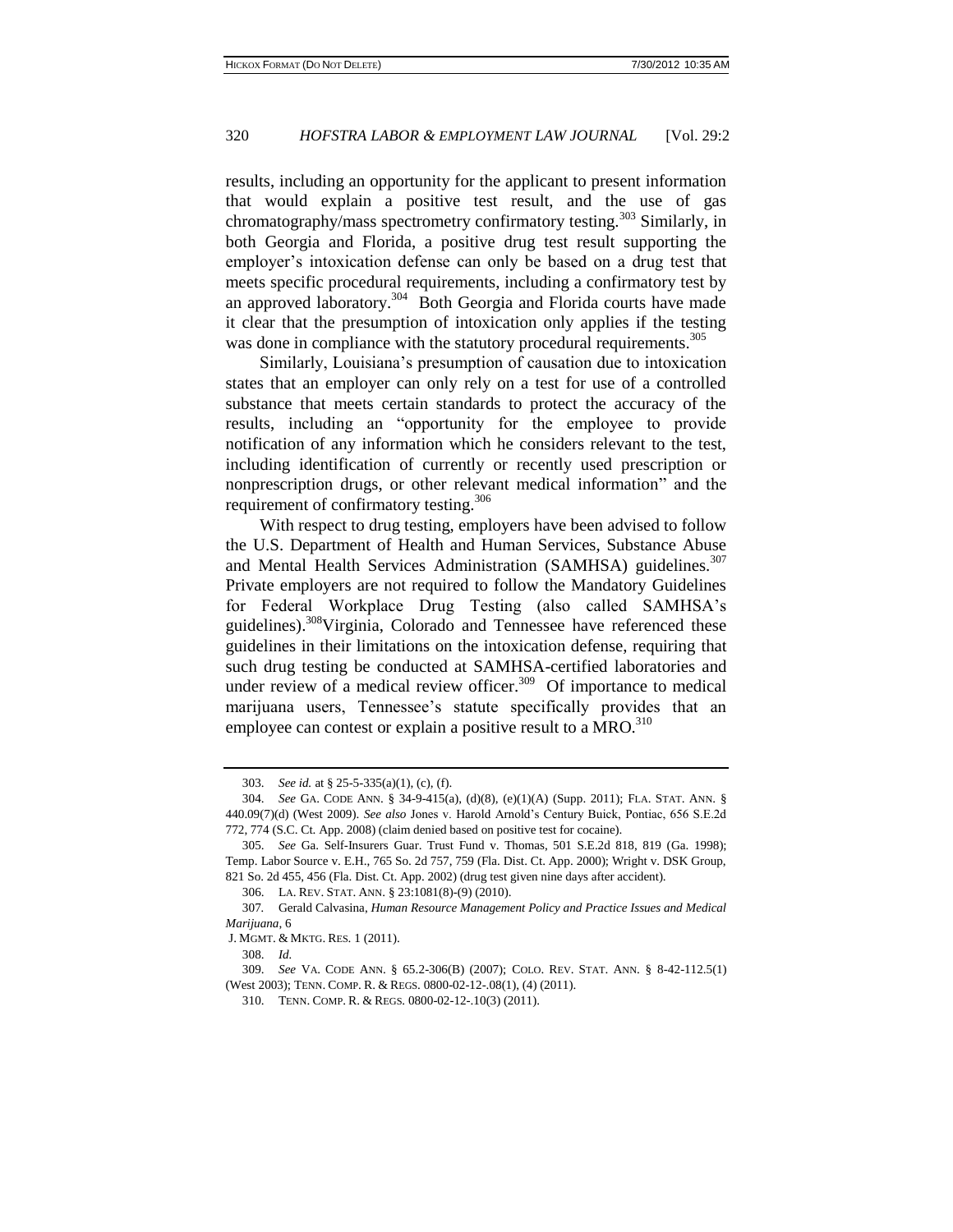In Tennessee as well as Alabama, New Mexico, and North Dakota, an intoxication defense is allowed based on a drug test that meets standards adopted for drug testing by the U.S. Department of Transportation.<sup>311</sup> If a test does not conform to these requirements, an employer cannot use the results to challenge an employee's claim for benefits.<sup>312</sup>

Some states limit the reliance on a drug test to support an intoxication defense without specific reference to federal guidelines. The Ohio and Kansas workers' compensation statutes only allow a presumption of influence under a controlled substance if the test is administered under certain conditions, such as when the employer has reasonable cause to suspect that the employee is under the influence of a controlled substance, or at the request of a police officer or licensed physician.<sup>313</sup> The Ohio statute even describes the facts which would support reasonable cause to conduct a test on an employee, including slurred speech, dilated pupils, changes in affect, dynamic mood swings, a pattern of abnormal conduct, erratic or aberrant behavior, or deteriorating work performance.<sup>314</sup> Similar to these statutory restrictions, several states' courts have refused to apply the intoxication defense to a workers' compensation claim if the test results suggesting intoxication cannot be validated.<sup>315</sup>

These standards demonstrate the importance attached to accurate testing and medical review in the workers' compensation realm. If testing does not meet these standards, then employers cannot rely on a positive drug test to defend against a claim for workers' compensation. It is noteworthy that even in states that do not regulate drug testing of employees in general, the intoxication defense for workers' compensation claims is only available if the drug testing relied upon meets these standards.

<sup>311.</sup> *See* TENN. COMP. R. & REGS. R. 0800-02-12-.08(4) (2011); ALA. CODE § 25-5-51 (2007); Smith v. N.D. Workers Comp. Bureau, 608 N.W.2d 250, 251-52 (N.D. 2000); N.M. STAT. ANN. § 52-1-12.1 (West 2006).

<sup>312.</sup> Nelson v. Homier Distrib. Co., 222 P.3d 690, 697 (N.M. Ct. App. 2009).

<sup>313.</sup> *See* OHIO REV. CODE ANN. § 4123.54(B)-(C) (West 2008); KAN. STAT. ANN. § 44- 501(b)(3)(A)-(F) (West Supp. 2011).

<sup>314.</sup> OHIO REV. CODE ANN. § 4123.54(C)(2) (West 2008).

<sup>315.</sup> *See* Parent v. Tetreault, 242 A.2d 67, 68 (N.H. 1968); [Worthington v. Dep't of Agric.](http://www.lexisnexis.com.proxy2.cl.msu.edu/lnacui2api/mungo/lexseestat.do?bct=A&risb=21_T11972626135&homeCsi=6496&A=0.8907026894275701&urlEnc=ISO-8859-1&&citeString=514%20A.2d%20311&countryCode=USA) [State Horse Racing Comm'n, 514 A.2d 311, 313 \(Pa. Commw. Ct. 1986\);](http://www.lexisnexis.com.proxy2.cl.msu.edu/lnacui2api/mungo/lexseestat.do?bct=A&risb=21_T11972626135&homeCsi=6496&A=0.8907026894275701&urlEnc=ISO-8859-1&&citeString=514%20A.2d%20311&countryCode=USA) [Erisco Indus. v. Workers'](http://www.lexisnexis.com.proxy1.cl.msu.edu/lnacui2api/mungo/lexseestat.do?bct=A&risb=21_T11941132842&homeCsi=9311&A=0.8364082300202969&urlEnc=ISO-8859-1&&citeString=955%20A.2d%201065&countryCode=USA)  [Comp. Appeal Bd., 955 A.2d 1065, 1067 \(Pa. Commw. Ct. 2008\).](http://www.lexisnexis.com.proxy1.cl.msu.edu/lnacui2api/mungo/lexseestat.do?bct=A&risb=21_T11941132842&homeCsi=9311&A=0.8364082300202969&urlEnc=ISO-8859-1&&citeString=955%20A.2d%201065&countryCode=USA)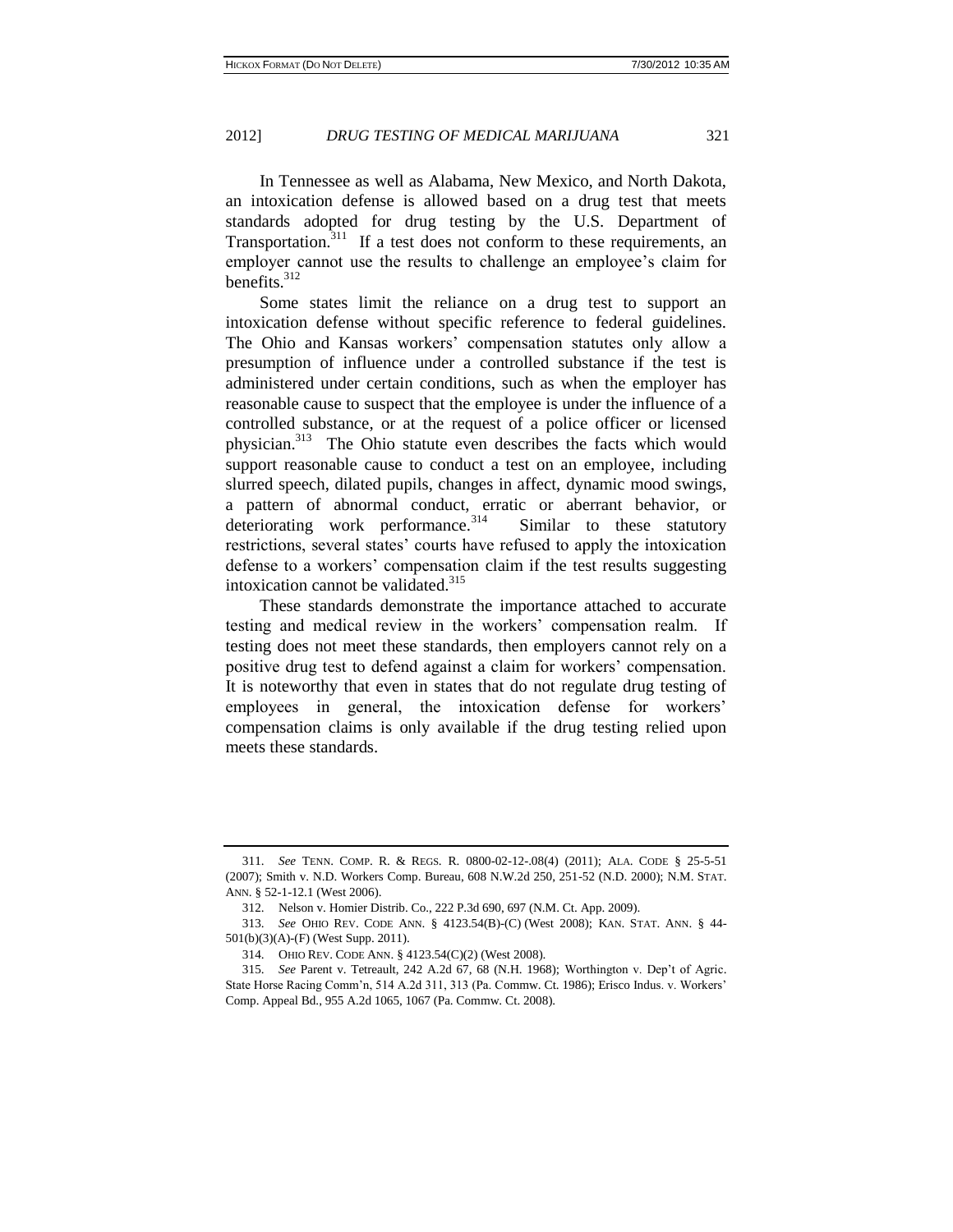#### 2. Evidence to Establish Significance of Drug Test Results

Many states also limit an employer's ability to rely solely on drug tests to support a presumption of intoxication in a workers' compensation claim.<sup>316</sup> Instead, the employer will need to present other evidence that helps establish that the employee's intoxication did in fact result in his or her injury. $317$ 

Most states will not deny a workers' compensation claim based on a positive drug test alone. Instead, an employer will need to combine a positive drug test result with other evidence to establish the effects of the drug use on the employee's abilities. For example, a Nebraska court upheld the denial of benefits for an employee whose test revealed 183 nanograms of marijuana metabolites after his injury.<sup>318</sup> That court relied heavily on medical testimony that his marijuana use would have caused changes in his "perception, defects in his judgment, and deterioration of his motor skills," as well as "alteration of mood, sensory perception, cognition, sensorium, motor incoordination, and self-perception," and would delay his "ability to react to or understand danger when operating" the machinery being used when he was injured, all with a "reasonable degree of medical certainty."<sup>319</sup>

A lack of evidence of the actual effects of a controlled substance can defeat an employer's intoxication defense. For example, an Oklahoma appellate court explained that "the legislature intended that the question of impairment to be decided 'objectively' on the basis of *all*  the surrounding circumstances and evidence bearing on an employee's condition and ability to work, including lay testimony."<sup>320</sup> That court upheld the employee's claim, despite a positive drug test, where the employee testified that he did not ingest any drugs on the day of the injury, he was not impaired or under the influence, he was not taken off duty during the three to four hours of work prior to the injury, and there was an alternative explanation for the accident.<sup>321</sup>

Like Oklahoma, South Dakota courts typically look beyond basic drug test results. For example, a court denied a claim of an employee

<sup>316.</sup> *See, e.g.*, Bayard Drilling v. Martin, 986 P.2d 530, 531 (Okla. Civ. App. 1999).

<sup>317.</sup> *See, e.g.*, Banks v. Midwest Padding, L.L.C., No. A-06-074, 2006 LEXIS 154, at \*10 (Neb. Ct. App. Aug. 29, 2006).

<sup>318.</sup> *Id.* at \*4.

<sup>319.</sup> *Id.* at \*4-5.

<sup>320.</sup> *Bayard Drilling*, 986 P.2d at 531.

<sup>321.</sup> *Id.* at 532. *But see* Newquist v. Hall Bldg. Prods., Inc., 100 P.3d 1060, 1063 (Okla. Civ. App. 2004) (claim denied based on the claimant's admission of past marijuana use).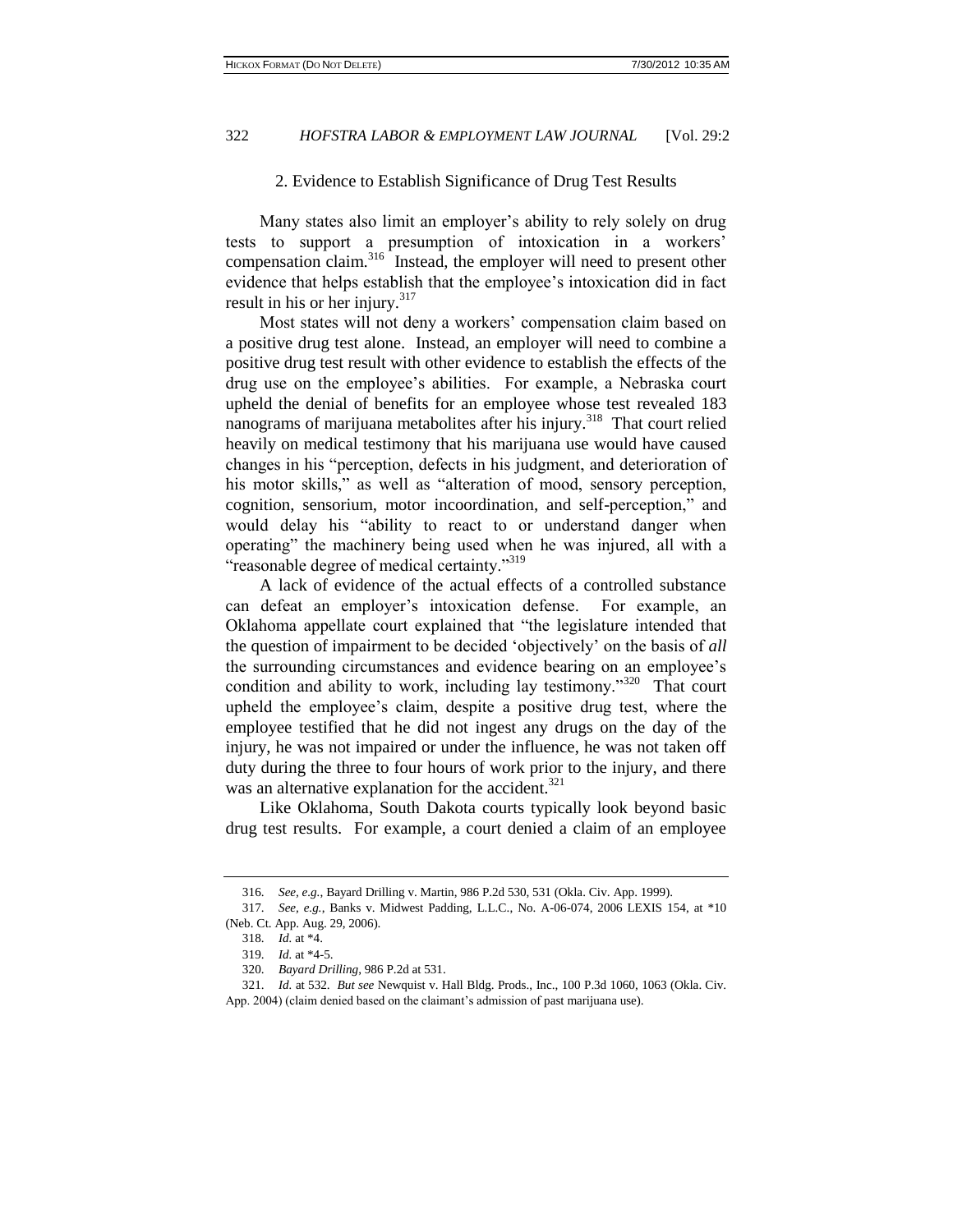who tested positive for marijuana and methamphetamine in part based on extensive expert testimony that impairment from smoking marijuana has been shown to exist for as long as forty-eight hours.<sup>322</sup> Also, evidence that marijuana affects the mental thought processes of the user, resulting in mental dullness and lack of attention to detail in the posteuphoric phase, which potentially affects driving skills.<sup>323</sup> Yet even the employer's expert agreed in this case that "impairment cannot be determined solely from a positive urine drug test," and instead based his opinion of impairment on "the known pharmacology of methamphetamine and marijuana, their known interactions and the effects they produce as well as the mechanics of [the employee's] accident, all combined with the positive test result."<sup>324</sup>

A second South Dakota court followed similar reasoning and upheld the claim of an employee who had admittedly smoked a significant amount of marijuana about twelve hours before his injury.<sup>325</sup> This claim was allowed despite the expert's testimony that the "impairment effects" period can last from twenty-four to forty-eight hours after use, and can potentially cause "diminishment of sequential thinking abilities, dullness in thought processing and activity, hand eye coordination, sensory skills, slowing cognitive processing and reaction time during complex tasks."<sup>326</sup> These effects of marijuana use were not necessarily related to the injury since an accident reconstructionist expert could not say that the accident would have been prevented if the employee would have reacted quicker.<sup>327</sup> Given this combination of testimony, the employer was unable to prove that the employee's intoxication proximately caused the accident and injury.<sup>328</sup>

Along the same line of reasoning, a claim in Oklahoma was denied because "all the surrounding circumstances and evidence . . . support[ed] the denial of benefits on the ground of drug impairment."<sup>329</sup> That court determined that a compensation claim could be denied based on impairment "'objectively' on the basis of *all* the surrounding circumstances and evidence bearing on an employee's condition and

<sup>322.</sup> Goebel v. Warner Transp., 612 N.W.2d 18, 23 (S.D. 2000).

<sup>323.</sup> *Id.*

<sup>324.</sup> *Id.* at 24.

<sup>325.</sup> VanSteenwyk v. Baumgartner Trees & Landscaping, 731 N.W.2d 214, 221, 223 (S.D. 2007).

<sup>326.</sup> *Id.*

<sup>327.</sup> *Id.* at 221.

<sup>328.</sup> *Id.* at 222.

<sup>329.</sup> Gilley v. Cent. Distribs., Inc., 993 P.2d 140, 142 (Okla. Civ. App. 1999).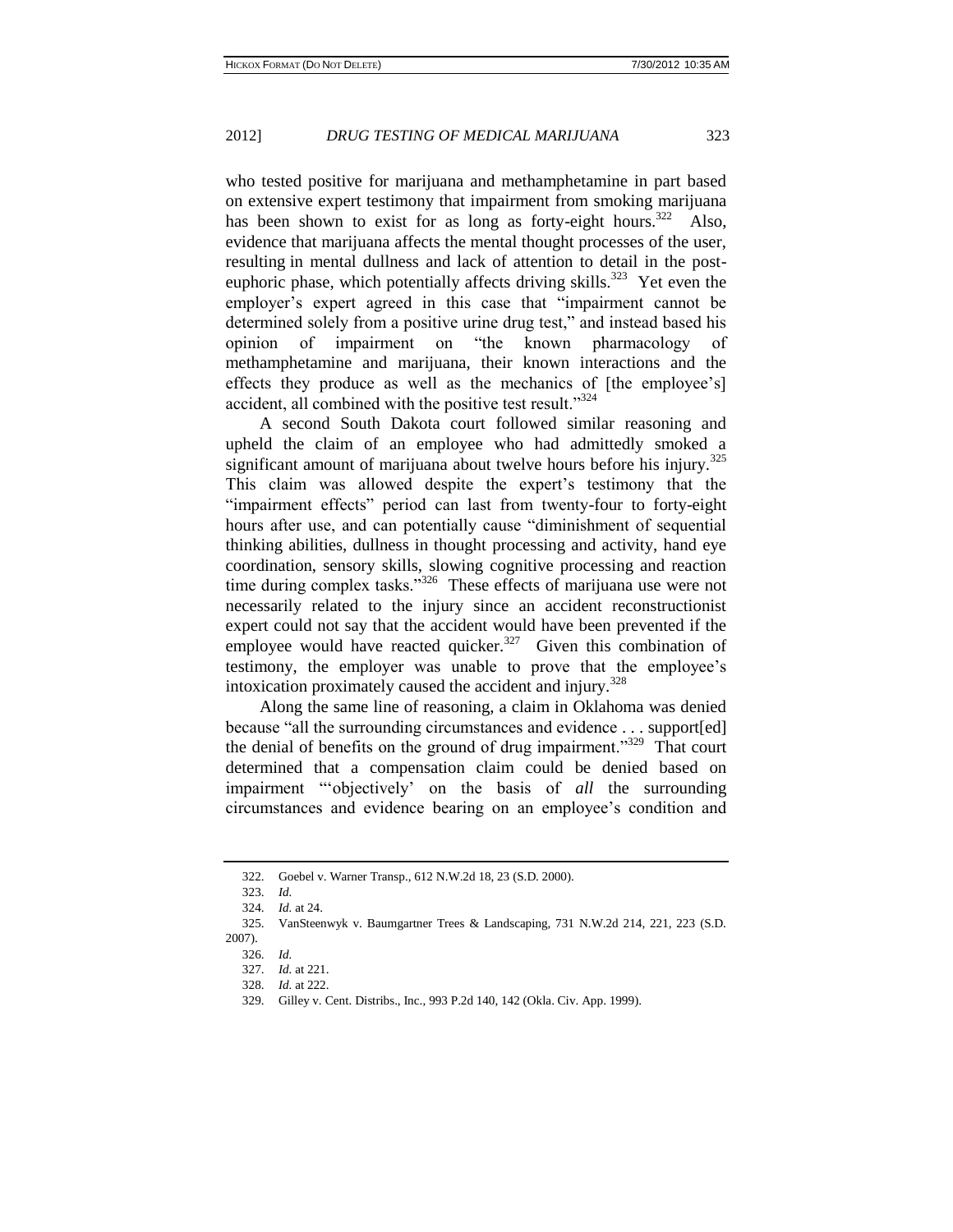ability to work, including lay testimony."<sup>330</sup>

These cases demonstrate the importance of individualized analysis to determine whether an employee who tests positive on a drug test was actually impaired or intoxicated at the time of the injury for which he or she seeks compensation. At a minimum, employers are required to provide expert testimony that establishes a significant link between a positive drug test and the harm that occurred.

#### 3. Drug Test Levels Should Not Be Determinative

Some state statutes include specific levels of drug and alcohol tests that will support a presumption of intoxication. This approach demonstrates the sometimes draconian results when strictly adhering to drug test results without considering the surrounding circumstances.

Kansas exemplifies the test-based approach of some workers' compensation programs. There, an employee is conclusively presumed to be impaired if a confirmatory test establishes that the employee has a level for marijuana metabolite at or above 15 ng/ml. $^{331}$  Kansas courts rely heavily on testing that shows the presence of drugs or alcohol in denying a workers' compensation claim based on the intoxication defense.

For example, a Kansas claimant who tested positive for marijuana was unsuccessful in overcoming a presumption of intoxication, despite a lack of credible evidence that he was acting erratically or unusually prior to his injury.<sup>332</sup> The employer had presented testimony from an addiction counselor and a toxicologist showing that "a person whose judgment and decision-making skills are impaired by marijuana would not display the typical overt signs of impairment."333 That court explained that "just because an employee does not display any erratic or unusual behavior does not mean that the employee's presumptive impairment would not have caused or contributed to the accident."334

Like Kansas, a North Dakota court relied on the levels shown in a drug test given after an employee's injury to maintain the denial of the claim based on intoxication.<sup>335</sup> Based on those levels, the court rejected

<sup>330.</sup> *Id.* at 141.

<sup>331.</sup> KAN. STAT ANN. § 44-501(b)(1)(C) (West Supp. 2011).

<sup>332.</sup> Wiehe v. Kissick Constr. Co., 232 P.3d 866, 879-80 (Kan. Ct. App. 2010).

<sup>333.</sup> *Id.* at 876.

<sup>334.</sup> *Id.*

<sup>335.</sup> *See* Smith v. North Dakota Workers Comp. Bureau, 608 N.W.2d 250, 252, 254 (N.D. 2000).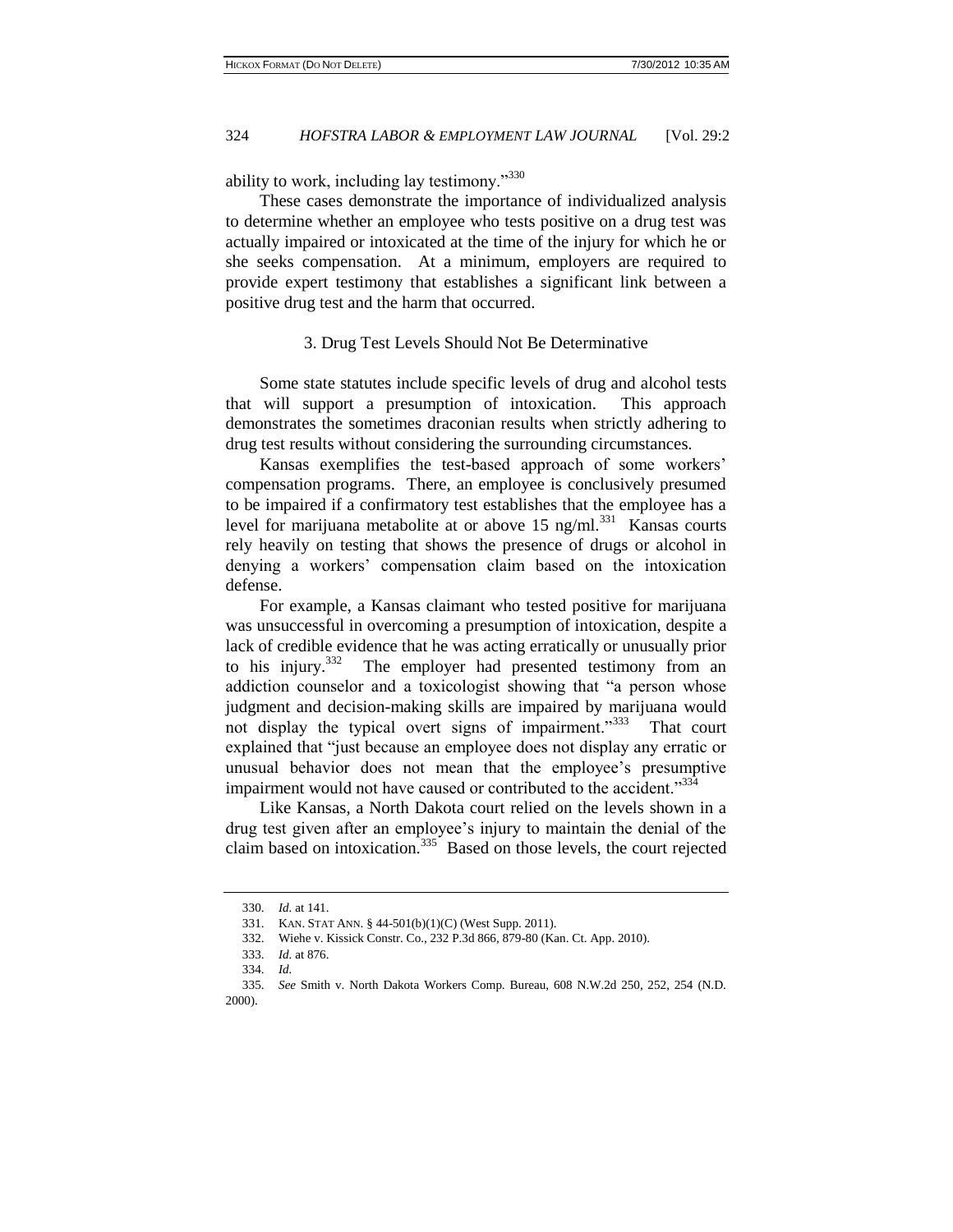the employee's explanation that using old prescription medications caused him to test positive because the levels were high for that type of  $use.<sup>336</sup>$ 

In line with Kansas and North Dakota, Ohio's statute specifically states that an injured employee is presumed to have been under the influence of a controlled substance if a drug test reveals specific levels of an illegal substance.<sup>337</sup> For marijuana, the presumption applies if the employee's gas chromatography mass spectrometry test shows cannabinoids at a level of more than  $15$  ng/ml of urine.<sup>338</sup>

In contrast to these states, courts in Arkansas have become less rigid in their reliance on drug test results in reviewing workers' compensation claims. In Arkansas, the presumption was applied against an employee where two experts testified that "[c]annabinoids detected in the first urine specimen were confirmed by gas chromatography-mass spectrometry showing a level greater than 200 ng/ml carboxy acid THC, the principle metabolite of marijuana."<sup>339</sup> Like the statutory standard used in Alabama, the expert relied on the cut-off level of 15 ng/ml used to confirm positive screening tests in federal programs as well as the lower cut off of 10 ng/ml used in many private programs.<sup>340</sup> Another Arkansas appellate court upheld the denial of a workers' claim by an employee who tested positive for THC metabolites, relying on the statutory presumption, despite expert testimony that the presence of metabolites could not be linked conclusively with impairment.<sup>341</sup>

Yet just five years later, another Arkansas appellate court upheld a claim awarded in favor of an admitted marijuana user who tested positive, based on expert testimony that the positive results may have been caused by medications, and testimony of coworkers that the injured employee did not appear to be under the influence of marijuana on the day of the injury. $342$ 

Like Arkansas, a claimant in Utah may not be denied based on the level of drugs found in their system. Utah provides that if the employee has a prescription for the controlled substance, then the employer will

<sup>336.</sup> *Id.* at 252.

<sup>337.</sup> OH. REV. CODE ANN. § 4123.54(B)(1)(b)-(c) (West 2011).

<sup>338.</sup> *Id.*

<sup>339.</sup> Weaver v. Whitaker Furniture Co., 935 S.W.2d 584, 586 (Ark. Ct. App. 1996).

<sup>340.</sup> *Id.* at 586. *See also* Wood v. West Tree Serv., 14 S.W.3d 883, 885 (Ark. Ct. App. 2000) (positive test for metabolites enough to create presumption supporting denial of claim).

<sup>341.</sup> *See* Brown v. Alabama Elec. Co., 959 S.W.2d 753, 755-56 (Ark. Ct. App. 1998); *see also* Graham v. Turnage Emp't [Grp., 960 S.W.2d 453, 455-56 \(Ark. Ct. App. 1998\)](http://www.lexisnexis.com.proxy2.cl.msu.edu/lnacui2api/mungo/lexseestat.do?bct=A&risb=21_T11852818350&homeCsi=4302&A=0.13098430344901835&urlEnc=ISO-8859-1&&citeString=60%20Ark.%20App.%20150&countryCode=USA) (claim denied despite expert testimony about lack of link between positive drug test and impairment).

<sup>342.</sup> *See* Epoxyn Prods., Inc., v. Padgett, 138 S.W.3d 118, 119-20 (Ark. Ct. App. 2003).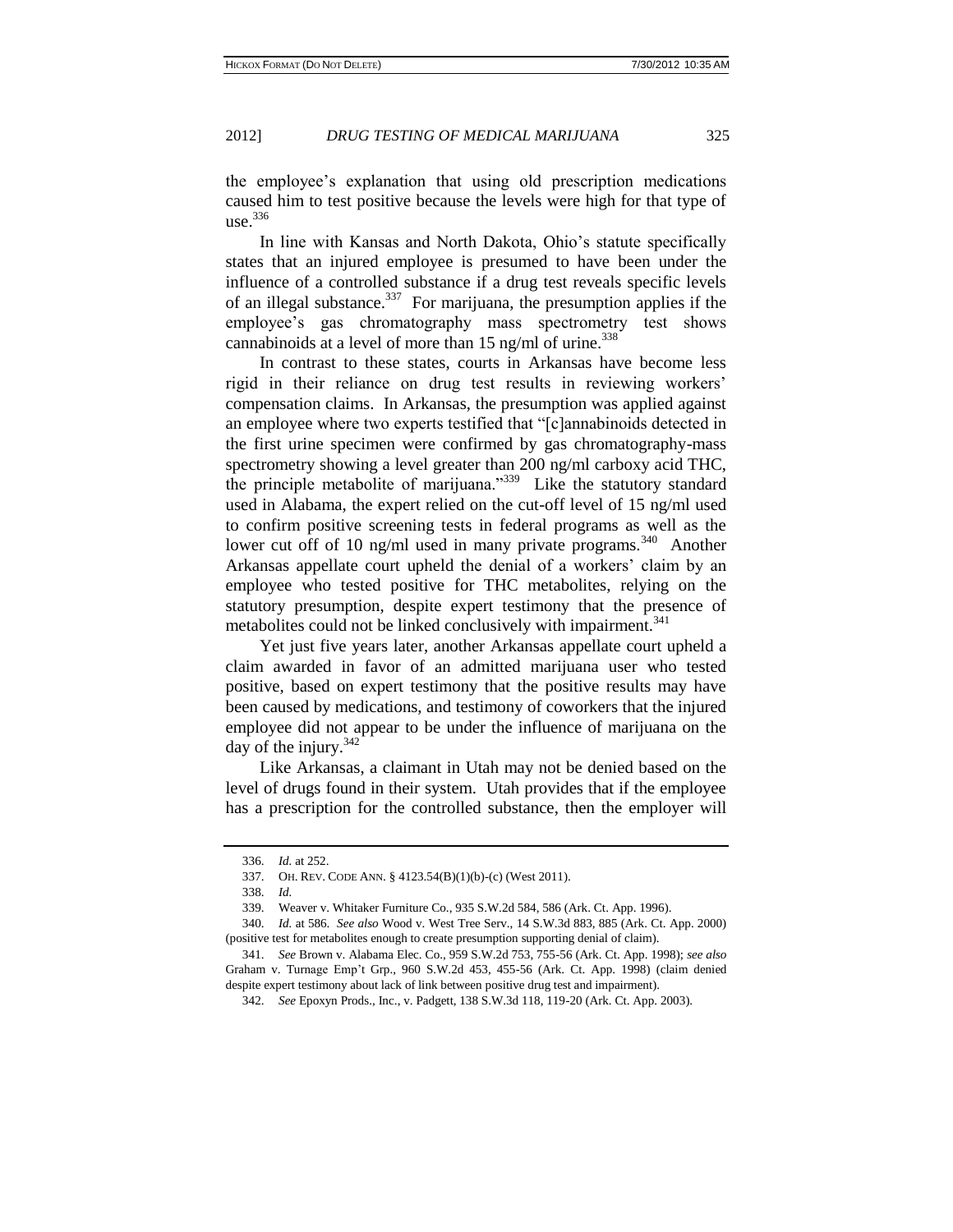not be entitled to the presumption of intoxication unless "the amount in the employee's system is consistent with the employee using the controlled substance intentionally: (i) in excess of prescribed therapeutic amounts; or (ii) in an otherwise abusive manner."<sup>343</sup>

These cases illustrate the limited role of drug test results alone in establishing that an employee was intoxicated at work. Even in these states where a presumption of intoxication may be based on test results alone, an employee can still rebut that presumption and establish that they were not intoxicated at the time of the injury or that intoxication did not play a role in the occurrence of the injury.<sup>344</sup>

#### *C. Surrounding Circumstances*

In many states, the circumstances surrounding an employee's injury may be used to support or deny a claim under the intoxication defense. Circumstances can include the potential causes of the injury aside from intoxication, observations of others at the workplace, and the ability of the employee to complete work duties at the time of alleged intoxication. These circumstances may undermine a presumption of intoxication that would support the denial of a claim, or may be sufficient to overcome a presumption of intoxication to establish that the intoxication was not the cause of the injury at work.

#### 1. Establishing a Presumption

Surrounding circumstances have sometimes been enough to establish intoxication despite the absence of drug test results that would otherwise establish intoxication. For example, a Kansas court considered evidence that the actions of the injured employee leading to the accident demonstrated an "extreme lack of judgment," and testimony linking that lack of judgment to his marijuana use, to support the denial of the claim.<sup>345</sup> This conclusion was reached despite testimony that the effects of marijuana used the previous day would not last long enough to affect the employee's actions, and an expert's opinion that there is "not a good correlation between marijuana concentrations in the blood and the [user's] impairment level."<sup>346</sup>

<sup>343.</sup> UTAH CODE ANN. § 34A-2-302(4)(a)(i)(B) (LexisNexis 2011).

<sup>344.</sup> *See infra* Part V.C.2.

<sup>345.</sup> Wiehe v. Kissick Const. Co., 232 P.3d 866, 877, 880 (Kan. Ct. App. 2010).

<sup>346.</sup> *Id.* at 879.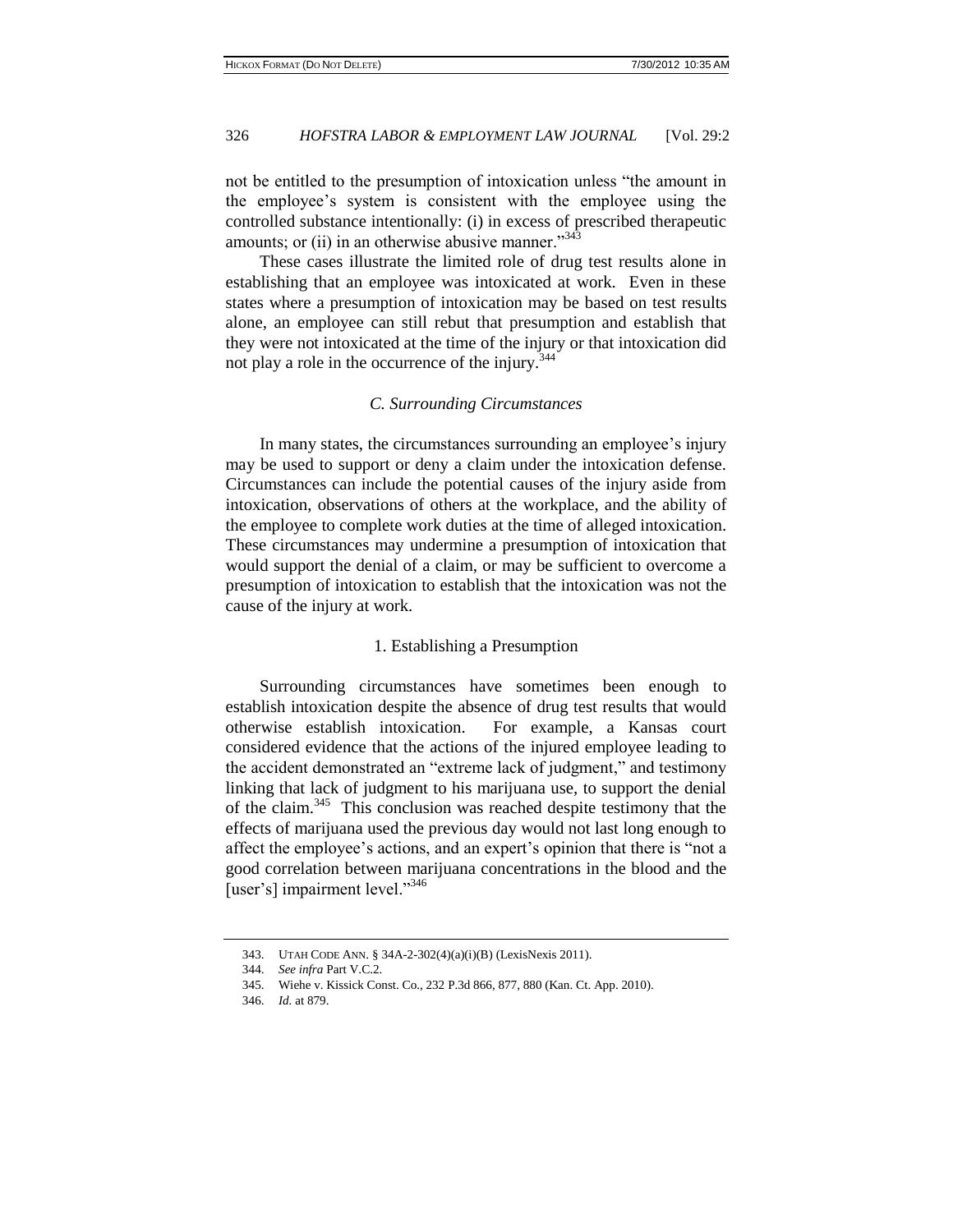Like this Kansas court's reasoning, a South Dakota court denied the claim of an employee who tested positive for methamphetamine and marijuana in part based on the "mechanics of the accident," which according to an expert toxicologist showed that the circumstances of the accident were consistent with others he had studied where methamphetamine use was a factor.<sup>347</sup> An earlier South Dakota court denied a claim of an employee who had consumed five to six beers before an automobile accident, based on similar testimony of the investigating sheriff that he was "one hundred times more likely to be involved in an accident than if he had nothing to drink."<sup>348</sup>

In line with the reasoning of these Kansas and South Dakota courts, a Wyoming court denied benefits for an employee whose blood had a significant alcohol level after his death.<sup>349</sup> The reviewing court relied on the opinion of the officer who came to the scene of the employee's accident that alcohol played a "major part" in the accident, based on the officer's experience with accidents, the road conditions, and the lack of evidence of evasive actions taken to avoid an object in the road.<sup>350</sup>

Even without a positive drug test, a presumption of intoxication may be based on the observations of others or the circumstances surrounding the injury. For example, an Indiana claim was denied based on testimony of coworkers and family as to the impairing effects of a prescription drug on a deceased employee.<sup>351</sup> Claims for workers' compensation benefits have similarly been denied based on definitions of intoxication from contract interpretation cases. For example, an Iowa court referenced the definition of "intoxication" from an insurance policy exclusion case, which had defined "under the influence of alcohol" as occurring when one or more of the following is true:

- (1) the person's reason or mental ability has been affected;
- (2) the person's judgment is impaired;
- (3) the person's emotions are visibly excited; and
- (4) the person has, to any extent, lost control of bodily actions or

<sup>347.</sup> Goebel v. Warner Transp.*,* 612 N.W.2d 18, 24-25, 28 (S.D. 2000).

<sup>348.</sup> Driscoll v. Great Plains Mktg. Co., 322 N.W.2d 478, 478-80 (S.D. 1982).

<sup>349.</sup> [Johnson v. State ex rel. Workers' Comp. Div., 911 P.2d 1054, 1062 \(Wyo. 1996\).](http://www.lexisnexis.com.proxy1.cl.msu.edu/lnacui2api/mungo/lexseestat.do?bct=A&risb=21_T11941442216&homeCsi=11012&A=0.14005568762139398&urlEnc=ISO-8859-1&&citeString=911%20P.2d%201054&countryCode=USA)

<sup>350.</sup> *Id.* at 1061.

<sup>351.</sup> Jones ex rel. Jones v. Pillow Express Delivery, Inc., 908 N.E.2d 1211, 1212-14 (Ind. Ct. App. 2009).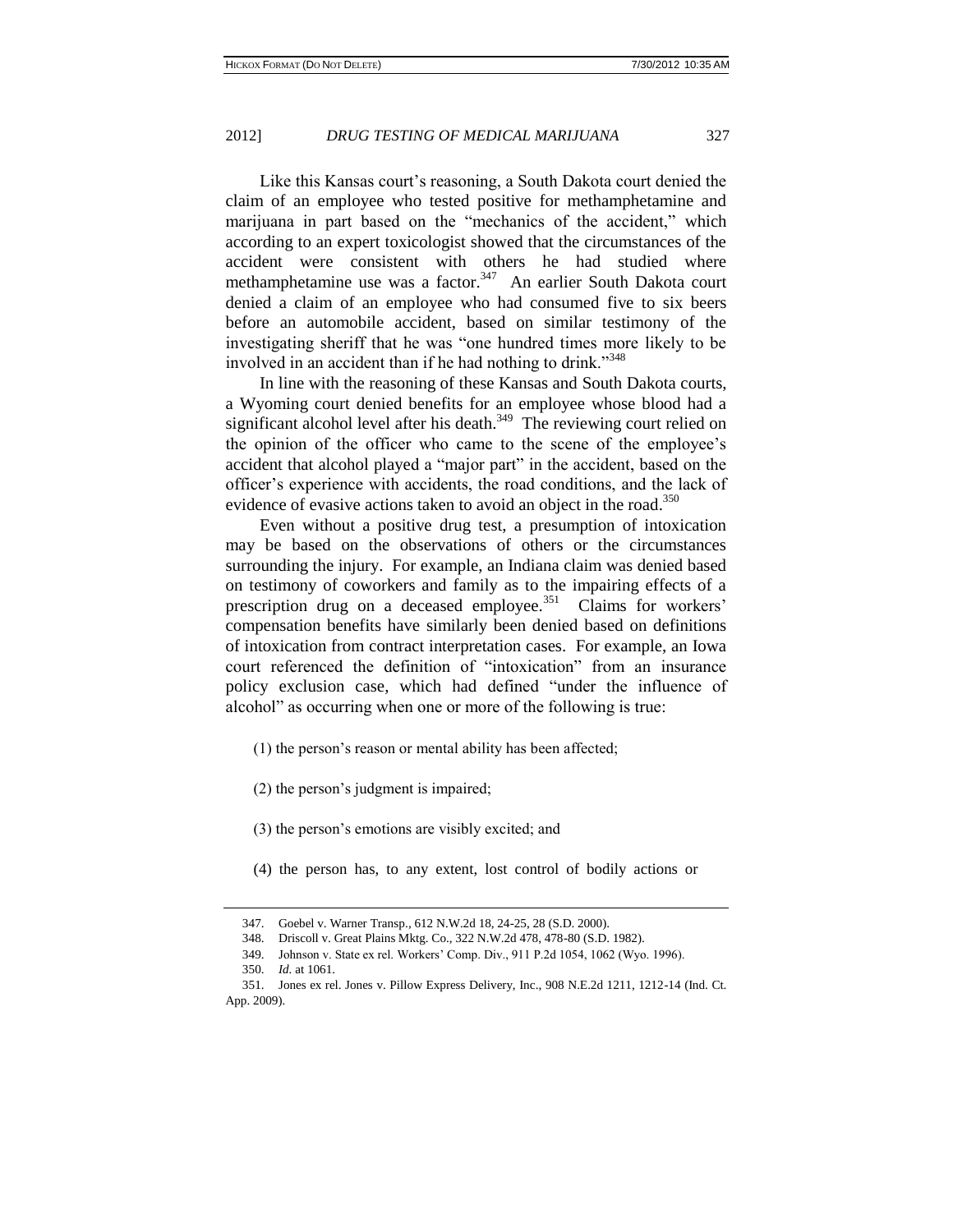#### motions.<sup>352</sup>

Using the definition above and the expert testimony from a toxicologist, an Iowa court denied benefits to an employee with a blood alcohol level of  $.094<sup>353</sup>$  Specifically, the toxicologist testified that the employee's "ability to perform his job would have been impaired by the level of alcohol in his blood.<sup>354</sup> The witness further testified that this level would impair his "reaction time, his visual acuity, his actual ability to see clearly and perceive the world about him."<sup>355</sup>

The aforementioned cases demonstrate that even if a positive drug test does not conclusively establish intoxication, other circumstances may establish the intoxication presumption. Courts often look to the employee's behavior and other surrounding circumstances to determine whether they were under the influence at the time of the injury, even if the test results are inconclusive.

#### 2. Overcoming a Presumption of Intoxication

States which allow an employer to defend a workers' compensation claim based on the injured employee's intoxication also allow that employee to rebut the employer's assertion by demonstrating that he or she was not intoxicated or that the alleged intoxication did not cause the injury.<sup>356</sup> This consideration of the observations of others and the person's ability to perform their work prior to the injury demonstrates an attention to individual circumstances surrounding the injury, rather than simply denying any claim made by an employee who tests positive on a drug test.

Evidence of intoxication, such as a positive drug test, may be sufficient to deny a claim if the injured employee fails to offer evidence to rebut the presumption of intoxication that arises from such a test result. For example, one Texas court held that a positive test for a high level of marijuana metabolites combined with an admission of past marijuana use was sufficient to sustain an intoxication defense.<sup>357</sup> The employer's expert had expressed his general opinion that a drug test

<sup>352.</sup> Garcia vs. Naylor Concrete Co., 650 N.W.2d 87, 90 (Iowa 2002) (citing Benavides v. J.C. Penney Life Ins. Co., 539 N.W.2d 352, 355 (Iowa 1995)).

<sup>353.</sup> *Garcia*, 650 N.W.2d at 90-91.

<sup>354.</sup> *Id.* at 90.

<sup>355.</sup> *Id.*

<sup>356.</sup> *See infra* Appendix A (listing a summary of state workers' compensation programs).

<sup>357.</sup> Adkins v. Tex. Mut. Ins. Co., No. 04-07-00750-CV, 2008 LEXIS 7696, at \*3, \*6 (Tex. Ct. App. Oct. 8, 2008).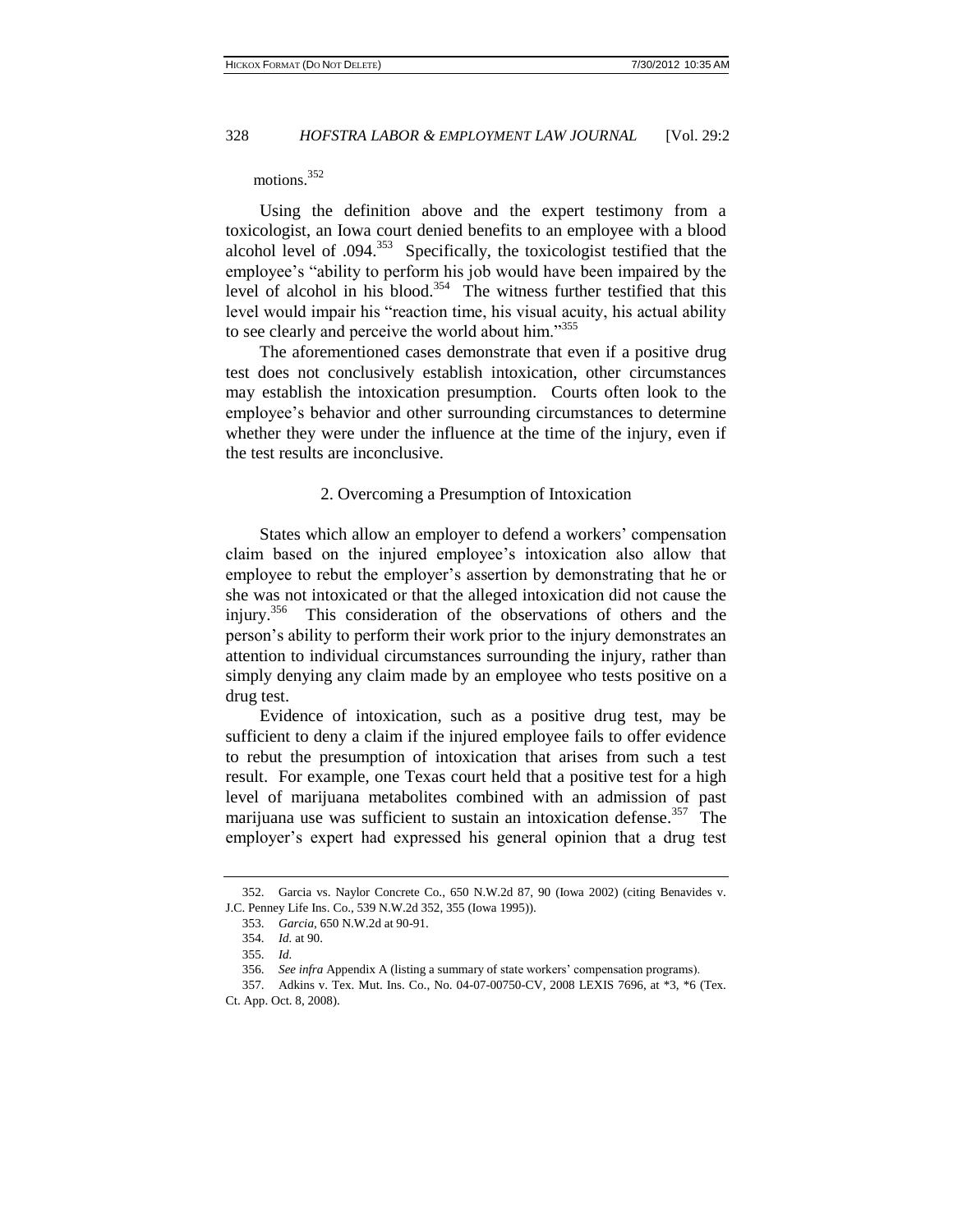"does not tell how impaired a person is," however in the case at hand, he found the level of marijuana metabolites compelling evidence of impairment.<sup>358</sup> His opinion regarding impairment in this particular case was sufficient, despite the absence of any particular level or test defined by statute that would establish intoxication, making the standard "relatively subjective."<sup>359</sup>

Many states provide an employee with the opportunity to overcome a presumption of intoxication based on evidence of their sober behavior.<sup>3 $\bar{60}$ </sup> In most areas, an employee can succeed in a claim if he or she can prove that he or she was not in fact intoxicated or that intoxication was not the cause of the accident. For example, Colorado requires clear and convincing evidence to overcome the presumption that the injury was due to the employee's intoxication.<sup>361</sup> If a necessary risk or danger of employment caused the injury in whole or at least in part, then many states will not bar a claim based on a positive drug test alone. $362$ 

#### a. Observed Behavior

Many workers' compensation claimants who test positive for illegal drug use have been able to receive benefits by overcoming the presumption of intoxication based on evidence from coworkers and supervisors that the employee did not appear to be under the influence of a controlled substance just prior to the injury.<sup>363</sup> For example, numerous

<sup>358.</sup> *Id.* at \*4.

<sup>359.</sup> *Id.* at \*5. *See also* Tex. Mut. Ins. Co. v. Havard, No. 01-07-00268-CV, 2008 LEXIS 1614, at \*7 (Tex. Ct. App. Mar. 6, 2008) (citing Am. Interstate Ins. Co. v. Hinson, 172 S.W.3d 108, 115 (Tex. Ct. App. 2005)).

<sup>360.</sup> *See* ARK. CODE ANN. 11-9-102(4)(B)(iv)(d) (2005); COL. REV. STAT. ANN. § 8-42- 112.5(1) (West 2003); FLA. STAT. ANN. 440.09(7)(b) (West 2009); LA. REV. STAT. ANN. § 23:1081(12) (2010); NEV. REV. STAT. ANN. § 616C.230(1)(c) (West Supp. 2011); TENN. CODE ANN. § 50-6-110(c)(1) (2008); UTAH CODE ANN. § 34A-2-302(4)(b)(ii) (LexisNexis 2011); VA. CODE ANN. § 65.2-306(B) (2007). *See also* Evans v. Hara's, Inc., 849 P.2d 934, 939 (Idaho 1993); Nalley v. Consol. Freightways, Inc., 282 N.W.2d 47, 50 (Neb. 1979); Tlumac v. High Bridge Stone, 902 A.2d 222, 225 (N.J. 2006); Willey v. Williamson Produce, 562 S.E.2d 1, 5 (N.C. Ct. App. 2002).

<sup>361.</sup> COL. REV. STAT. ANN. § 8-42-112.5(1) (West 2003).

<sup>362.</sup> *See, e.g.*, Grammatico v. Indus. Comm'n, 90 P.3d 211, 216 (Ariz. Ct. App. 2004), *aff'd*, 117 P.3d 786 (Ariz. 2005).

<sup>363.</sup> *See* Sys. Contracting Corp. v. Reeves, 151 S.W.3d 18, 20-21 (Ark. Ct. App. 2004); Ark. Elec. Coop. v. Ramsey, 190 S.W.3d 287, 289-92 (Ark. Ct. App. 2004); Ward v. Hickory Springs Mfg. Co., 248 S.W.3d 482, 486 (Ark. Ct. App. 2007); Stewart v. Oliver B. Cannon & Son, Inc., 551 A.2d 818, 822 (Del. Super. Ct. 1988); Whiting v. Advance Insulation Servs., 738 So. 2d 685, 687 (La. Ct. App. 1999); Moore v. Sullbark Builders, Inc., 680 S.E.2d 732, 735-36 (N.C. Ct. App. 2009)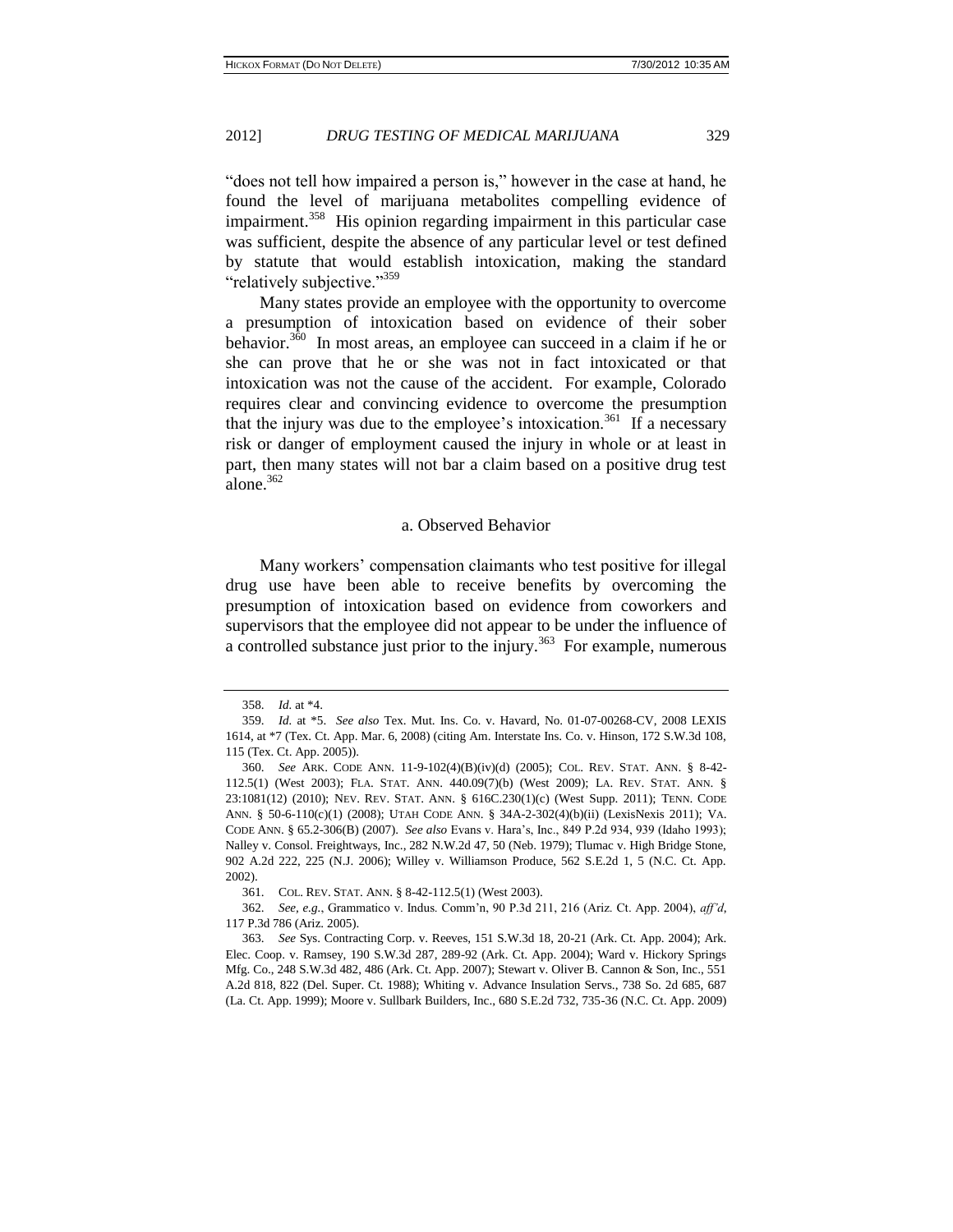Louisiana courts have upheld claims of employees who tested positive for marijuana at a significant level, based on consistent testimony that they did not appear to be impaired prior to the accident.<sup>364</sup> One Louisiana court even relied in part on general testimony that the injured employee was a "responsible, reliable worker."<sup>365</sup>

Like the Louisiana courts, Nebraska courts have refused to deny employees' claims based only on positive drug test results. For example, an employee received benefits even though he tested positive for methamphetamine, amphetamines, and marijuana, based on the court's opinion that "laboratory tests and physicians' opinions are not always sufficient to prove intoxication."<sup>366</sup> Two experts' opinions that the claimant's test levels demonstrated that he was under the influence at the time of injury were insufficient basis to deny the claim.<sup>367</sup> Instead, the court gave heavy consideration to the testimony of his coworkers regarding his lack of abnormal behavior prior to the injury, and the lack of any evidence "of objectively observable behavior or any other observance of plaintiff's physical body condition."<sup>368</sup>

A combination of observations from others and the ability to perform job duties has worked in favor of employees' workers' benefits

<sup>(</sup>finding no credible evidence that employee was under the influence on the day of the injury).

<sup>364.</sup> *See* Burrow v. Delta Container Corp., 923 So. 2d 158, 160-62 (La. Ct. App. 2005); *see also* Buxton v. Iowa Police Dep't, 952 So. 2d 922, 928-29 (La. Ct. App. 2007) (holding that testimony of coworkers and supervisor supported police officer's claim that he was not impaired); [Boise Cascade Corp. v. Dean, 767 So. 2d 76, 80](http://www.lexisnexis.com.proxy2.cl.msu.edu/lnacui2api/mungo/lexseestat.do?bct=A&risb=21_T11947851926&homeCsi=7256&A=0.9377488568093727&urlEnc=ISO-8859-1&&citeString=767%20So.%202d%2076,%2080&countryCode=USA) (La. Ct. App. 2000) (holding that employee satisfied his burden where numerous co-workers spoke or interacted with the employee on the day of the accident, no one found anything unusual about his behavior or thought he might be intoxicated, and expert testimony established length of time of real impairment from smoking marijuana as somewhere between five and six hours); *Whiting*, 738 So. 2d at 691 (affirming trial court decision that employer failed to establish intoxication defense where witnesses unanimously agreed that employee was not intoxicated); Sweeden v. Hunting Tubular Threading, Inc., 806 So. 2d 728, 729-30 (La. Ct. App. 2001) (holding employee satisfied his burden with his own testimony that he smoked marijuana two days before the accident, but not on the day of the accident, and by a supervisor's testimony that he did not appear to be impaired or under the influence at the time); [Bernard v. Cox Commc'n., Inc., 815 So. 2d 259, 266](http://www.lexisnexis.com.proxy2.cl.msu.edu/lnacui2api/mungo/lexseestat.do?bct=A&risb=21_T11853413004&homeCsi=7262&A=0.018470833220014526&urlEnc=ISO-8859-1&&citeString=815%20So.%202d%20259&countryCode=USA) (La. Ct. App. 2002) (holding that a lack of testimony that employee appeared impaired overcame presumption of intoxication based on testing positive for marijuana); [Gradney v. D.B.L. Drilling & Prod. Servs., 702 So. 2d 872, 8](http://www.lexisnexis.com.proxy2.cl.msu.edu/lnacui2api/mungo/lexseestat.do?bct=A&risb=21_T11853413004&homeCsi=7262&A=0.018470833220014526&urlEnc=ISO-8859-1&&citeString=702%20So.%202d%20872&countryCode=USA)74 (La. Ct. App. 1997) (finding employee's witnesses who saw him before and after accident helped him overcome presumption of intoxication).

<sup>365.</sup> Forrester v. New Orleans Iron Works, 869 So. 2d 216, 223 (La. Ct. App. 2004).

<sup>366.</sup> [Shriver v. Ervin Constr. Co., No. A-01-784, 2002 LEXIS 144,](http://www.lexisnexis.com.proxy2.cl.msu.edu/lnacui2api/mungo/lexseestat.do?bct=A&risb=21_T11854845166&homeCsi=7883&A=0.6707954976220802&urlEnc=ISO-8859-1&&citeString=2002%20Neb.%20App.%20LEXIS%20144&countryCode=USA) at \*2, \*9-10 (Neb. Ct. App. May 14, 2002).

<sup>367.</sup> *Shriver*, 2002 Neb. App. LEXIS 144, at \*4.

<sup>368.</sup> *Id.* at \*9. *See also* Tex. Mut. Ins. Co. v. Havard, No. 01-07-00268-CV, 2008 Tex. App. LEXIS 1614, at \*13 (Mar. 6, 2008) (holding that employee defeated employer's intoxication defense where coworker testified that employee did not appear to be intoxicated, despite testing positive for cocaine).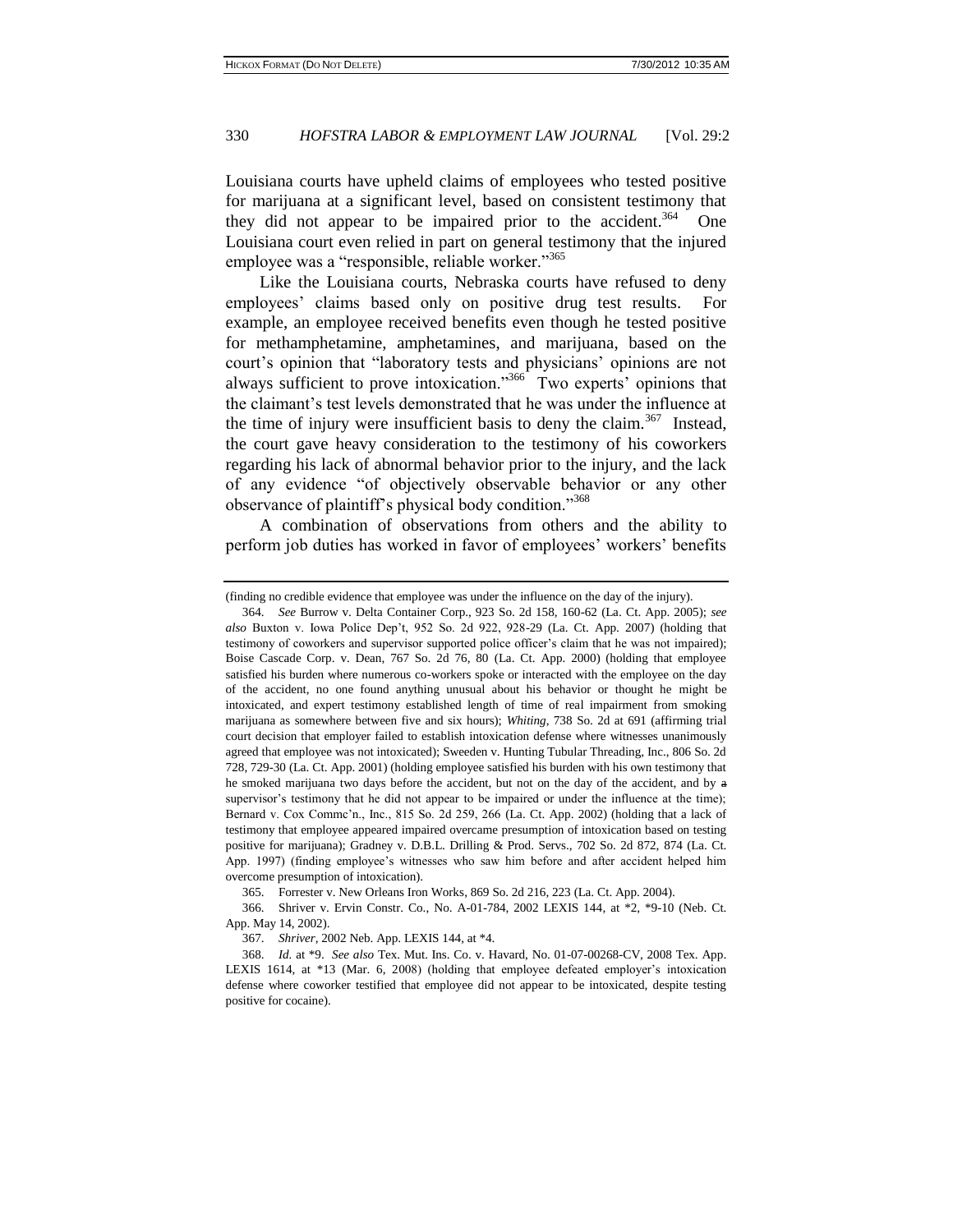claims. For example, a Nevada court upheld the claim of an injured employee, despite the presence of 747 ng/ml of marijuana metabolites, based on a coworker's testimony that the claimant "did not appear to be intoxicated, impaired, or under the influence of a controlled substance prior to the accident," and had "performed his job well and acted normally" that day.<sup>369</sup> This testimony was sufficient to overcome the opinion of an expert that metabolite levels "in excess of 100 ng/ml in urine, more likely than not, correlate to the presence of active THC in blood, which could cause impairment."<sup>370</sup>

In line with this Nevada decision, the Tennessee Supreme Court upheld the claim of an employee who tested positive for alcohol, methamphetamine and marijuana, despite expert testimony that those substances would have affected the employee's balance, dexterity, motor skills reaction time, judgment and perception. $371$  The claim was supported by testimony of the employee's supervisor and a coworker that they had not noticed any problems with the employee's work performance nor any behavior indicating that he was intoxicated or under the influence of drugs. $372$ 

These decisions demonstrate the importance of direct observation in determining whether an employee is under the influence of a controlled substance at work. At least in the workers' compensation context, a claim generally will not be denied if supervisors and coworkers did not observe unusual behavior demonstrating that the injured employee was affected by the use of a controlled substance prior to the injury.

#### b. Ability to Work

Like the observations of coworkers, evidence that the injured employee was performing his or her job duties adequately can defeat a defense that intoxication caused the injury. $373$  For example, the New

<sup>369.</sup> Desert Valley Constr. v. Hurley, 96 P.3d 739, 740-41 (Nev. 2004). *See also* Constr. Indus. Workers' Comp. Grp. v. Chalue, [74 P.3d 595,](http://www.lexisnexis.com.proxy1.cl.msu.edu/lnacui2api/mungo/lexseestat.do?bct=A&risb=21_T12073143711&homeCsi=144909&A=0.3564302454127035&urlEnc=ISO-8859-1&&citeString=74%20P.3d%20595&countryCode=USA) 598 (Nev. 2003) (finding claimant defeated presumption of intoxication where claimant's and foreman's testimony, along with hospital records, supported that claimant did not appear intoxicated).

<sup>370.</sup> *Desert Valley Constr.*, 96 P.3d at 740.

<sup>371.</sup> [Brewer v. Hartford, No. W2005-01147-WC-R3-CV, 2006 LEXIS 763,](http://www.lexisnexis.com.proxy1.cl.msu.edu/lnacui2api/mungo/lexseestat.do?bct=A&risb=21_T11941243487&homeCsi=10650&A=0.12398093890951012&urlEnc=ISO-8859-1&&citeString=2006%20Tenn.%20LEXIS%20763&countryCode=USA) at \*4-6 (Tenn. Aug. 30, 2006), *aff'd*, 2006 LEXIS 762 (Tenn. Aug. 30, 2006).

<sup>372.</sup> *Brewer*, 2006 LEXIS 763, at \*3-4. *See also* Campbell v. PML, Inc., No. W2008-01539- WC-R3-WC, 2009 LEXIS 68, at \*4 (Tenn. May 6, 2009) (finding observations of supervisor and coworker supported conclusion that he was not impaired at the time the injury occurred).

<sup>373.</sup> *See* Olson v. Felix, 146 N.W.2d 866, 867, 869 (Minn. 1966) (finding employee's intoxication was not the proximate cause of his own death where decedent had just completed a good grading job and exercised sound judgment within the scope of his employment prior to death);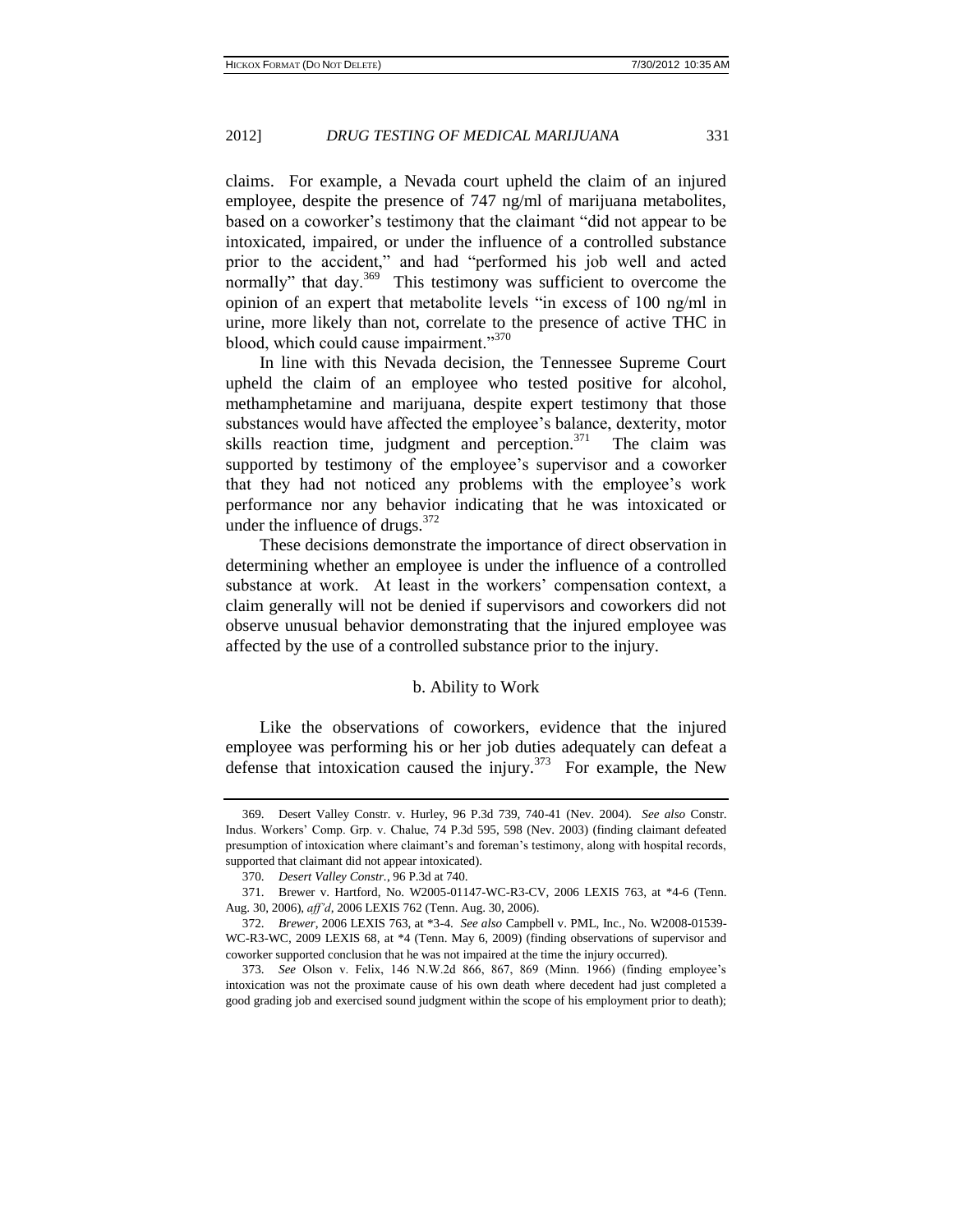Mexico Supreme Court upheld the claim of an employee, even though his blood alcohol level was above the limit for criminal liability if driving.<sup>374</sup> The employee had been driving and walking on top of a garbage truck as part of his job duties without incident for at least an hour before the accident, and his coworkers "did not notice a problem" with his demeanor.<sup>375</sup>

The New Mexico Supreme Court has also determined that an employee's injury was not occasioned by his intoxication where he had completed numerous work duties just prior to the accident, despite testing positive for a "high amount" of cocaine and a blood alcohol level of .079.<sup>376</sup> Along this same line of reasoning, an employee supported his claim with evidence that he did not appear intoxicated to his foreman and had worked successfully for a long period prior to his accident.<sup>377</sup> This testimony was enough to overcome the employee's failure to present an expert opinion to refute the employer's expert opinion that he was intoxicated based on the presence of 264 ng/ml of marijuana metabolites in his urine.<sup>378</sup>

Like New Mexico, Virginia courts have upheld a claim even though the injured employee had tested positive for alcohol following the injury.<sup>379</sup> That court relied on the employee's performance of his work duties for approximately six hours prior to the accident, including "activities which required significant hand-eye coordination and dexterity," appropriately communicating with co-workers and supervisors, and neat and legible completion of tally sheet entries.<sup>380</sup>

These decisions demonstrate that workers' compensation claimants may be successful despite allegations that they were intoxicated, if they

*see also* Manthey v. Charles E. Bernick, Inc., 306 N.W.2d 544, 547 (Minn. 1981) (holding that employee's intoxication did not proximately cause injury and death resulting from accident where employee showed no outward signs of intoxication as he performed work prior to accident).

<sup>374.</sup> Villa v. City of Las Cruces, [214 P.3d 1108, 1110 \(N.M. Ct. App. 2010\),](http://www.lexisnexis.com.proxy1.cl.msu.edu/lnacui2api/mungo/lexseestat.do?bct=A&risb=21_T12073448182&homeCsi=9088&A=0.3128398209078065&urlEnc=ISO-8859-1&&citeString=148%20N.M.%20668&countryCode=USA) *cert. denied*[, 243](http://www.lexisnexis.com.proxy1.cl.msu.edu/lnacui2api/mungo/lexseestat.do?bct=A&risb=21_T12073448182&homeCsi=9088&A=0.3128398209078065&urlEnc=ISO-8859-1&&citeString=243%20P.3d%20753&countryCode=USA)  [P.3d 753](http://www.lexisnexis.com.proxy1.cl.msu.edu/lnacui2api/mungo/lexseestat.do?bct=A&risb=21_T12073448182&homeCsi=9088&A=0.3128398209078065&urlEnc=ISO-8859-1&&citeString=243%20P.3d%20753&countryCode=USA) (N.M. 2010).

<sup>375.</sup> *Id.* at 1111.

<sup>376.</sup> Nelson v. Homier Distrib. Co., [222 P.3d 690, 696-97 \(N.M. Ct. App. 2009\).](http://www.lexisnexis.com.proxy1.cl.msu.edu/lnacui2api/mungo/lexseestat.do?bct=A&risb=21_T12073448182&homeCsi=9088&A=0.3128398209078065&urlEnc=ISO-8859-1&&citeString=147%20N.M.%20318&countryCode=USA) *See also* Chester Scaffolding, Inc. v. Hanley, 529 N.E.2d 1278, 1280 (Ohio Ct. App. 1987) (finding that employee's act of climbing 200 feet of scaffolding prior to injury showed lack of intoxication); Tex. Mut. Ins. Co. v. Havard, No. 01-07-00268-CV, 2008 LEXIS 1614, at \*9-10 (Tex. Ct. App. Mar. 6, 2008) (holding employee rebutted presumption of intoxication where employee had driven over thirty miles without incident prior to injury).

<sup>377.</sup> [Am. Interstate Ins. Co. v. Hinson, 172 S.W.3d 108, 112 \(Tex. Ct. App. 2005\).](http://www.lexisnexis.com.proxy1.cl.msu.edu/lnacui2api/mungo/lexseestat.do?bct=A&risb=21_T11941282129&homeCsi=10630&A=0.7419362707291953&urlEnc=ISO-8859-1&&citeString=172%20S.W.3d%20108&countryCode=USA)

<sup>378.</sup> *See id.* at 112, 120-21.

<sup>379.</sup> *See* Ball Lumber Co. v. Jones, No. 1716-94-2, 1995 LEXIS 375, at \*6-7 (Va. Ct. App. Apr. 18, 1995).

<sup>380.</sup> *Id.* at \*6. *See also* Foster v. Smithfield Packing Co., 79 O.W.C. 184 (Va. Workers' Comp. Comm'n Nov. 20, 2000) (positive test result alone does not prove intoxication).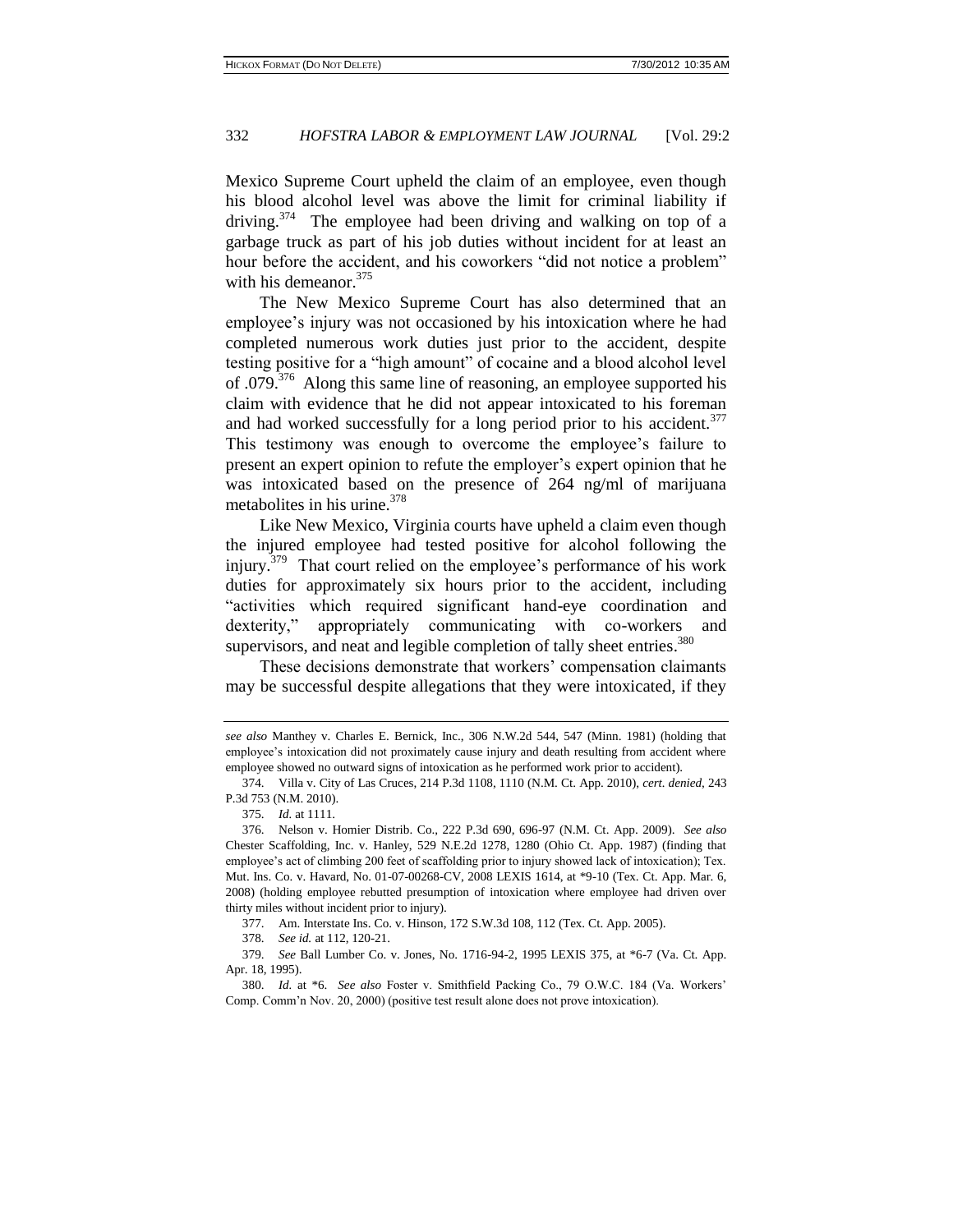can produce evidence that they were capable of performing their job duties and generally acting sober just prior to the time of the injury. Conversely, if such subjective evidence supports the employer's position that the employee was intoxicated at the relevant time, then the employee likely will not recover workers' compensation benefits.

Increasingly, courts will not deny workers' compensation benefits based on a positive drug test result alone.<sup>381</sup> Instead, expert testimony must establish the significance of that test result with respect to the person's ability to safely perform their work.<sup>382</sup> In addition, workers' compensation claimants are given an opportunity to establish that they were able to perform their duties and were not impaired at the time of their injury in order to defeat the employer's intoxication defense.<sup>383</sup> The same type of analysis should be applied to medical marijuana users in the workplace.

#### VI. CONCLUSION

Sixteen states allow the medical use of marijuana, while many more are considering the same type of legislation.<sup>384</sup> Yet these states have provided little or no protection for medical marijuana users in the workplace. Employers remain free in most medical marijuana states to discharge or refuse to hire a medical marijuana user regardless of whether their use would or has affected their ability to perform their work.<sup>385</sup>

For years, employers have relied heavily on urinalysis drug testing to make significant decisions about applicants and current employees.<sup>386</sup> These test results may tell an employer whether the tested person has ever used a controlled substance in the past. Employers have justified relying on these test results in part because they demonstrated the person's illegal past behavior, but that justification no longer applies to medical marijuana users in states that now allow their use for medical

<sup>381.</sup> *E.g.*, Nathaniel R. Boulton, *Establishing Causation in Iowa Workers' Compensation Law: An Analysis of Common Disputes Over the Compensability of Certain Injuries*, 59 Drake L. Rev. 463, 502 (2011) ("According to the statute, the intoxication defense is not proven by showing the employee was merely intoxicated at the time of the injury . . . .").

<sup>382.</sup> *See, e.g.*, *Ball Lumber Co.*, 1995 LEXIS 375, at \*6-7.

<sup>383.</sup> *See, e.g.*, [Am. Interstate Ins. Co. v. Hinson, 172 S.W.3d 108, 119-20 \(Tex. Ct. App.](http://www.lexisnexis.com.proxy1.cl.msu.edu/lnacui2api/mungo/lexseestat.do?bct=A&risb=21_T11941282129&homeCsi=10630&A=0.7419362707291953&urlEnc=ISO-8859-1&&citeString=172%20S.W.3d%20108&countryCode=USA)  [2005\)](http://www.lexisnexis.com.proxy1.cl.msu.edu/lnacui2api/mungo/lexseestat.do?bct=A&risb=21_T11941282129&homeCsi=10630&A=0.7419362707291953&urlEnc=ISO-8859-1&&citeString=172%20S.W.3d%20108&countryCode=USA) (finding a jury could reasonably conclude that claimant did not feel impaired and his testimony was sufficient to overcome expert testimony regarding test results).

<sup>384.</sup> *See* sources cited *supra* note 3 and accompanying text.

<sup>385.</sup> *See supra* Part I.

<sup>386.</sup> *See supra* Part III.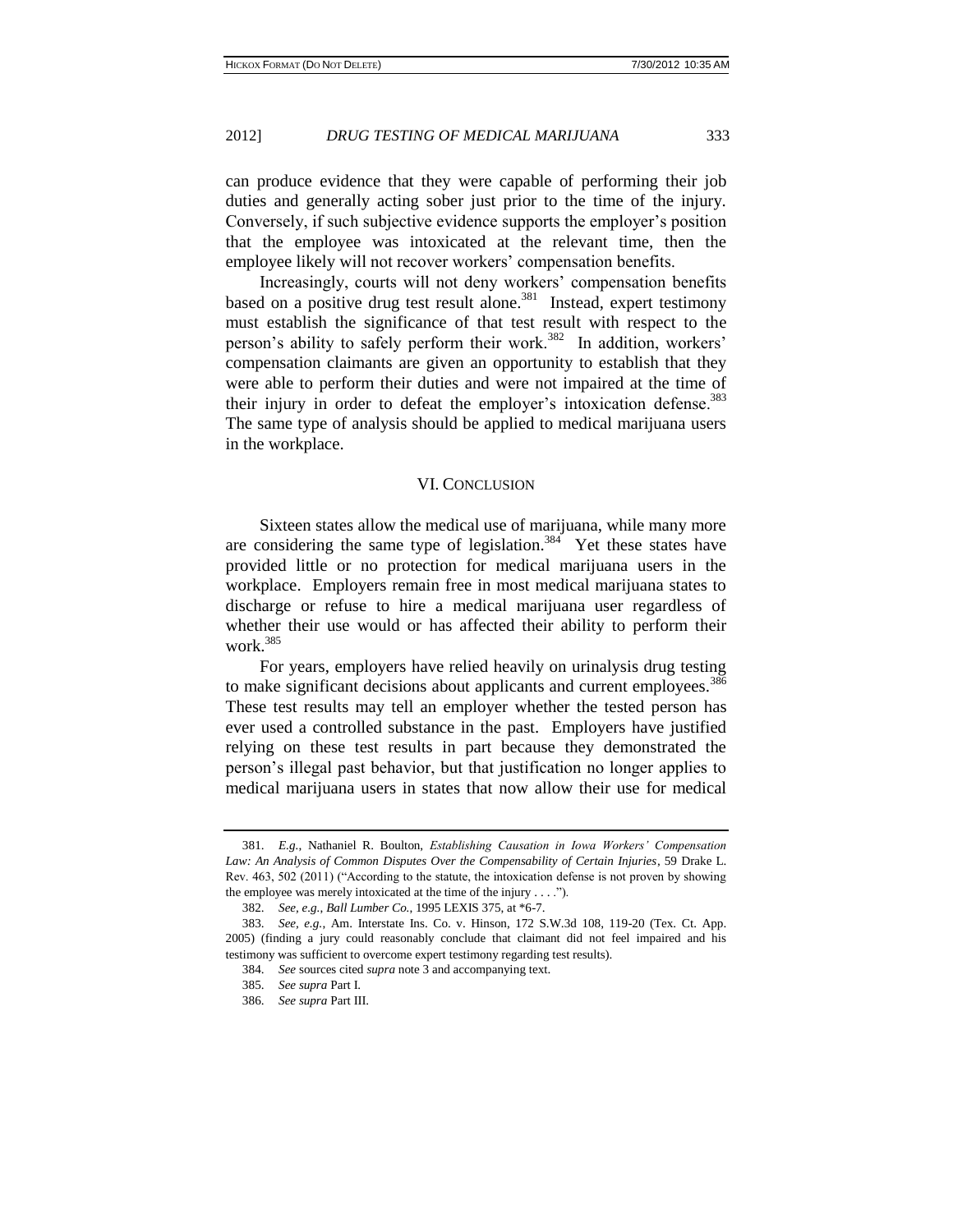purposes.

Even if no illegal behavior is indicated, employers may still believe that a positive drug test result provides some relevant information about the employee or applicant. Yet years of research established that a positive test result tells the employer nothing about the person's level of impairment or intoxication at the time of the test.<sup>387</sup> If a drug test does not provide relevant information about the employee's abilities, what should employers do to protect against the effects of drug use by it employees?

Employers and courts reviewing claims by medical marijuana users should look to the guidance that already exists on the question of intoxication. Criminal courts in some states will not convict based on the presence of metabolites detected by a drug test alone.<sup>388</sup> Instead, the person must exhibit some other signs of being affected by their use of a controlled substances to be guilty of driving a vehicle in violation of criminal laws which prohibit driving under the influence or while intoxicated.<sup>389</sup> Such an effect can be established by the person's appearance and/or their behavior. The approach of criminal courts is relevant to the employment setting since in both circumstances, the goal is the prevention of harmful behavior by the person who has ingested a controlled substance.

In addition to the criminal prosecutions, courts have significant experience in reviewing workers' compensation claims of persons who allegedly were intoxicated at the time of their workplace injury. Instead of simply denying any claim filed by a person who tested positive on a drug screen, courts look carefully at the entire body of evidence regarding the person's actions at work.<sup>390</sup> If the person did not act unusually, and was able to perform the duties of his or her position, then the workers' compensation claim is not denied.<sup>391</sup> The same reasoning should apply to medical marijuana users  $-$  if they are able to act appropriately and perform their job duties, then an employer should not discharge or reject them. Workers' compensation analysis is applicable to the concerns of employers of medical marijuana users since, in both instances, employers are seeking to avoid liability where harm is caused by an employee's intoxication or impairment.

In both criminal prosecutions and workers' compensation claims, it

<sup>387.</sup> *See* Rappold, *supra* note 93, at 563-64.

<sup>388.</sup> *See* discussion *supra* Part IV.A.

<sup>389.</sup> *See supra* text accompanying notes 252-254.

<sup>390.</sup> *See supra* text accompanying note 279.

<sup>391.</sup> *See supra* note 371 and accompanying text.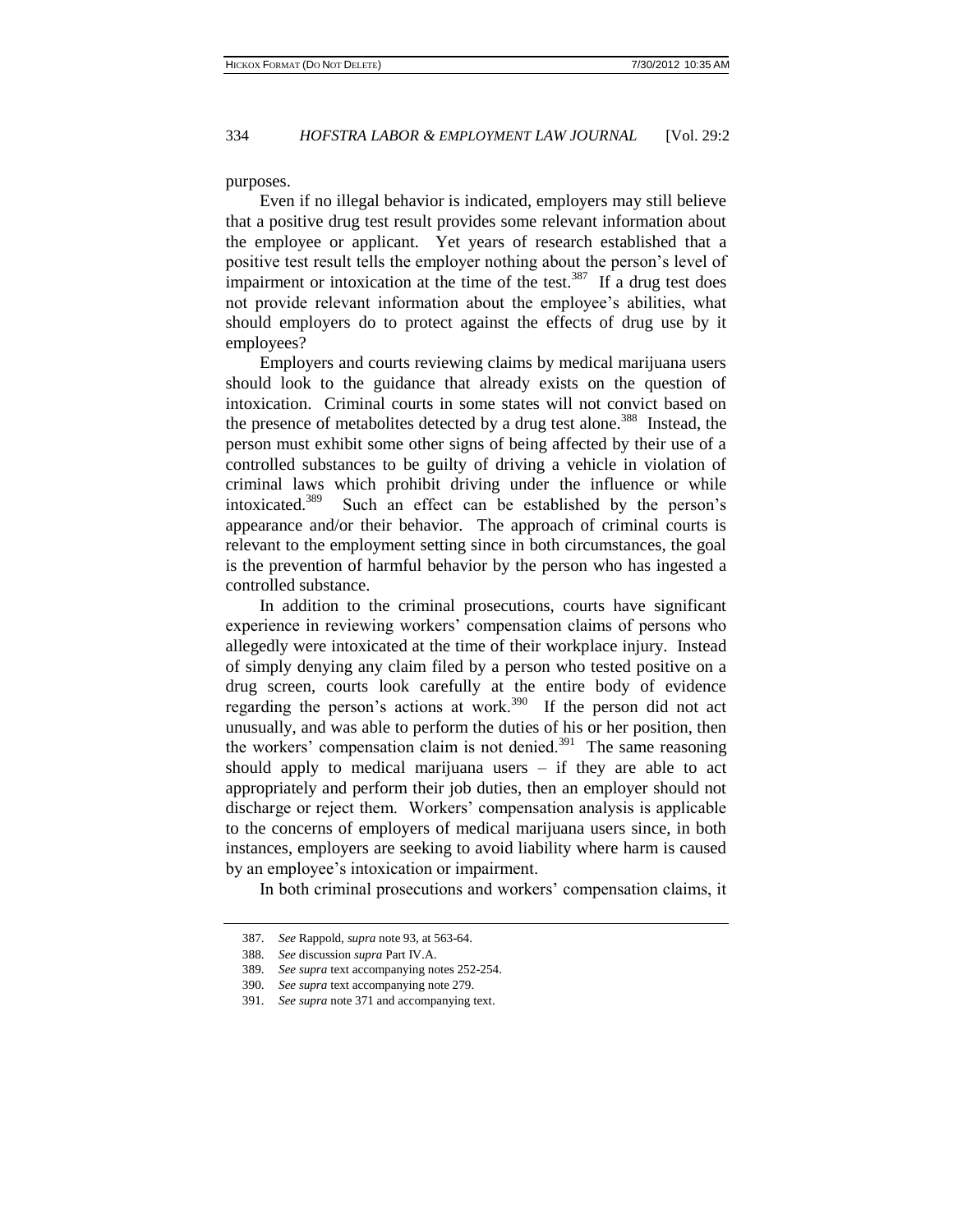must be established that the marijuana user was actually affected by their use of a controlled substance at the relevant time.<sup>392</sup> The same type of analysis should precede any decisions about the hiring or tenure of a medical marijuana user. If the evidence establishes that they can perform the duties of the position regardless of their off-duty use of marijuana, then they should not be discharged or rejected. If the person is truly affected by their marijuana use while at work, then the employer can refuse to hire or discharge them. Such an approach will address employers' concerns about safety and property loss. At the same time, a medical marijuana user will not lose an employment opportunity based on their use of marijuana for medical purposes, which their state legislature has determined is worthy of protection against criminal prosecution.

It must be acknowledged that the ability to observe behavior and the ability to perform work duties are more limited when considering applicants who are medical marijuana users. However, an employer can still discuss past behavior of such an applicant with a previous employer and ask the applicant's health care provider about the effects of medical marijuana. In a tight labor market, employers may not be compelled to take these extra steps. But if the medical marijuana user has a disability, the duty to accommodate may require employers to make such additional inquiries.

On a broader scale, the current practice of discharging and rejecting medical marijuana users in the workplace demonstrates the limitations of employers' heavy reliance on drug testing. Instead of telling employers which applicants or employees are impaired, a drug test can only tell the employer whether any substance in a person's system matches those screened in a drug test. It is one thing for employers to discharge or reject workers based on the presence of an illegal substance in a person's system, but when the ingestion of the substance is not illegal, the employers should focus on the person's actual abilities to perform the work in question in making an employment decision.

392. *See supra* Parts IV-V.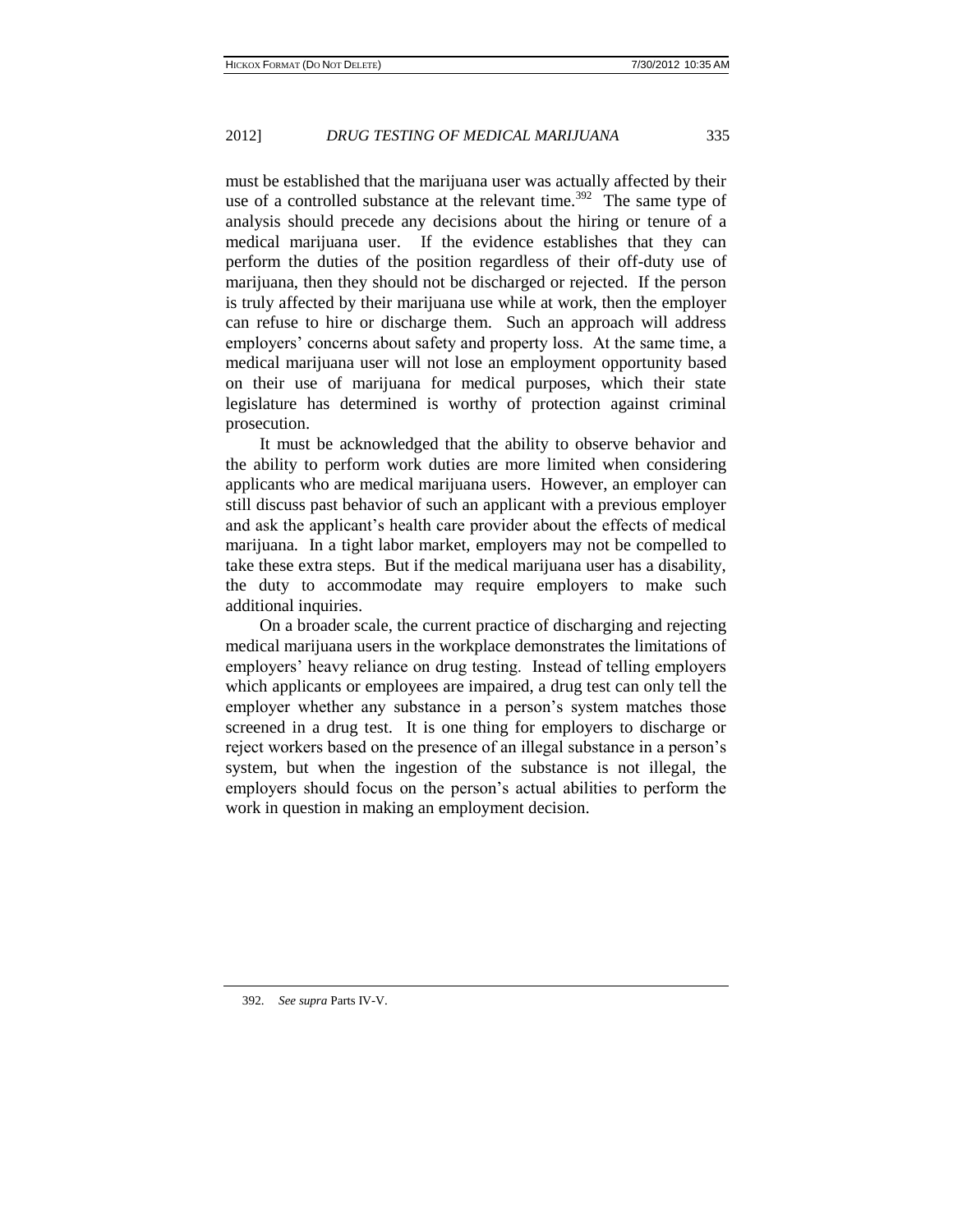# APPENDIX A

# *STATE STATUTES EXCLUDING WORKERS' COMPENSATION CLAIMANTS BASED ON INTOXICATION*

**Alabama**: "[I]njury or death was caused by the willful misconduct of the employee"<sup>393</sup> defined in part as "an accident due to the injured employee being intoxicated from the use of alcohol or being impaired by illegal drugs."<sup>394</sup>

**Alaska**: Injury "proximately caused by the employee being under the influence of drugs unless the drugs were taken as prescribed by the employee's physician."<sup>395</sup>

**Arkansas**: "Injury where the accident was substantially occasioned by the use of alcohol, illegal drugs, or prescription drugs used in contravention of physician's orders."<sup>396</sup>

**California**: "[I]njury is not caused by the intoxication, by alcohol or the unlawful use of a controlled substance, of the injured employee."397

**Colorado**: "Nonmedical benefits otherwise payable to an injured worker shall be reduced fifty percent where injury results from the presence in the worker's system, during working hours, of not medically prescribed controlled substances . . . . "<sup>398</sup>

**Connecticut**: "[C]ompensation shall not be paid when the personal injury has been caused by the willful and serious misconduct of the injured employee or by his intoxication."<sup>399</sup>

**Delaware**: "[I]njured as a result of employee's own intoxication."<sup>400</sup>

**District of Columbia**: "[I]njury to the employee was occasioned solely by his intoxication  $\dots$ ."<sup>401</sup>

**Florida**: "[I]njury was occasioned primarily by the intoxication of the employee; [or] by the influence of any drugs, barbiturates, or other stimulants not prescribed . . . . "<sup>402</sup>

<sup>393.</sup> ALA. CODE § 25-5-51 (2007).

<sup>394.</sup> *Id*.

<sup>395.</sup> ALASKA STAT. § 23.30.235(2) (2010).

<sup>396.</sup> ARK. CODE ANN. § 11-9-102(4)(B)(iv)(a) (West 2005 & Supp. 2011).

<sup>397.</sup> CAL. LAB. CODE § 3600(a)(4) (West 2011 & Supp. 2012).

<sup>398.</sup> COLO. REV. STAT. ANN. § 8-42-112.5(1) (West 2003).

<sup>399.</sup> CONN. GEN. STAT. ANN. § 31-284(a) (West 2011).

<sup>400.</sup> DEL. CODE ANN. tit. 19, § 2353(b) (West 2006 & Supp. 2011).

<sup>401.</sup> D.C. CODE § 32-1503(d) (2001).

<sup>402.</sup> FLA. STAT. ANN. § 440.09(3) (West 2009).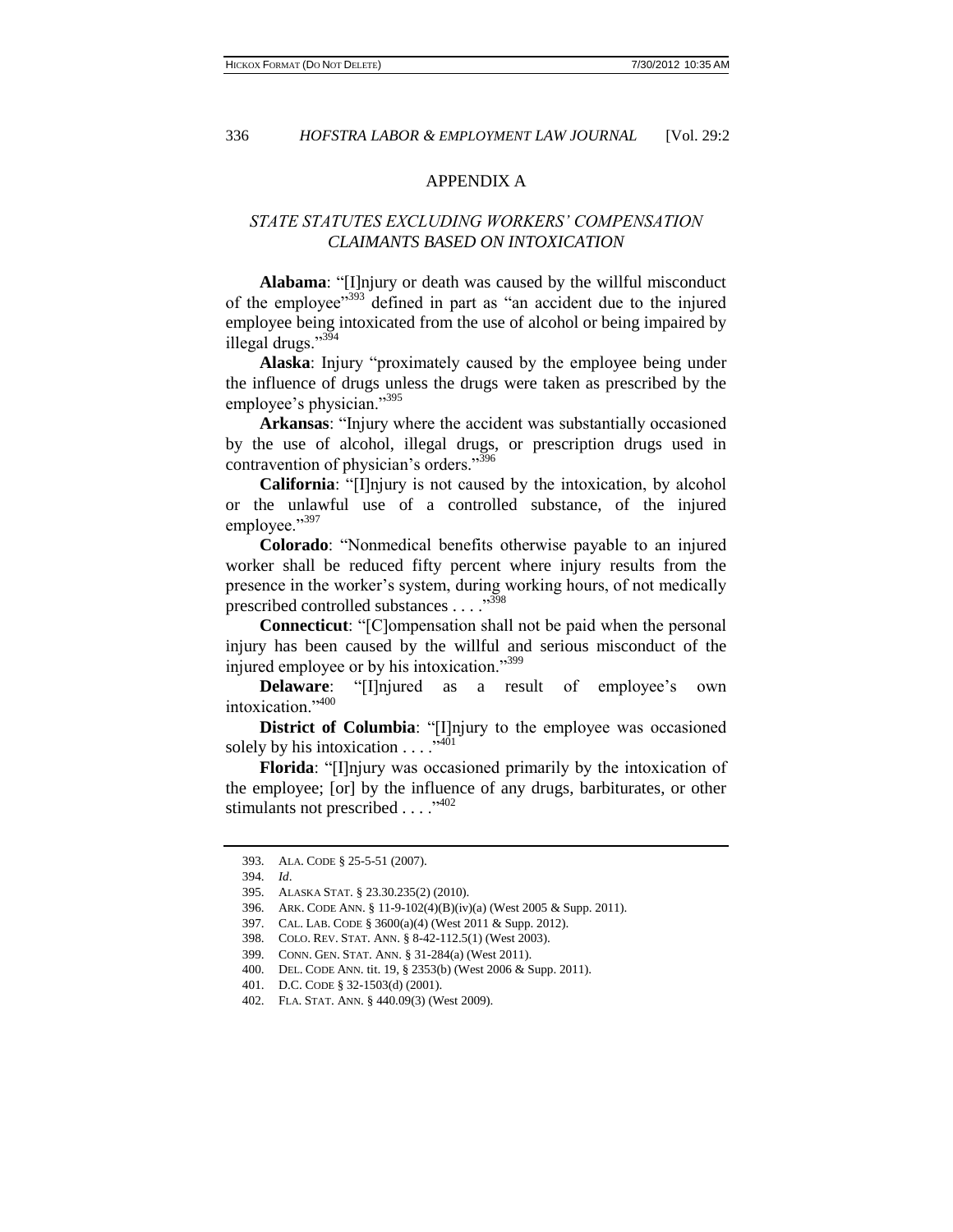**Georgia:** "[I]njury or death due to intoxication by alcohol or being under the influence of marijuana or a controlled substance, except as may have been lawfully prescribed by a physician for such employee and taken in accordance with such prescription."<sup>403</sup>

**Hawaii**: "[I]njury incurred by an employee by the employee's ... intoxication."<sup>404</sup>

**Idaho**: "If intoxication is a reasonable and substantial cause of an injury," defined as "under the influence of alcohol or controlled substances . . . .<sup>5405</sup>

**Indiana**: "[I]njury or death due to the employee's ... intoxication  $\ldots$ <sup>.,406</sup>

**Iowa**: "[I]njury caused . . . [b]y the employee's intoxication, which did not arise out of and in the course of employment but which was due to the effects of alcohol or another narcotic, depressant, stimulant, hallucinogenic, or hypnotic drug not prescribed by an authorized medical practitioner, if the intoxication was a substantial factor in causing the injury."<sup>407</sup>

**Kansas**: "[I]njury, disability or death was contributed to by the employee's use or consumption of alcohol or any drugs, chemicals or any other compounds or substances, including but not limited to, any drugs or medications which are available to the public without a prescription from a health care provider, prescription drugs or medications, any form or type of narcotic drugs, marijuana, stimulants, depressants or hallucinogens."<sup>408</sup>

**Kentucky**: "[I]njury, occupational disease, or death to the employee was proximately caused primarily by voluntary intoxication,"<sup>409</sup> defined as "intoxication caused by substances which the defendant knowingly introduces into his body, the tendency of which to cause intoxication he knows or ought to know, unless he introduces them pursuant to medical advice or under such duress as would afford a defense to a charge of crime." <sup>410</sup>

**Louisiana**: Injury caused "by the injured employee's intoxication at the time of the injury  $\dots$ ."<sup>411</sup>

<sup>403.</sup> GA. CODE ANN. § 34-9-17(b) (2008).

<sup>404.</sup> HAW. REV. STAT. § 386-3 (1993).

<sup>405.</sup> IDAHO CODE ANN. § 72-208(2) (2006 & Supp. 2011).

<sup>406.</sup> IND. CODE ANN. § 22-3-2-8 (West 2005).

<sup>407.</sup> IOWA CODE ANN. § 85.16(2) (West 2009).

<sup>408.</sup> KAN. STAT. ANN. § 44-501(b)(1)(A) (West Supp. 2011).

<sup>409.</sup> KY. REV. STAT. ANN. § 342.610(3) (LexisNexis Supp. 2011).

<sup>410.</sup> KY. REV. STAT. ANN. § 501.010(4) (LexisNexis Supp. 2011).

<sup>411.</sup> LA. REV. STAT. ANN. § 23:1081(1)(b) (2010).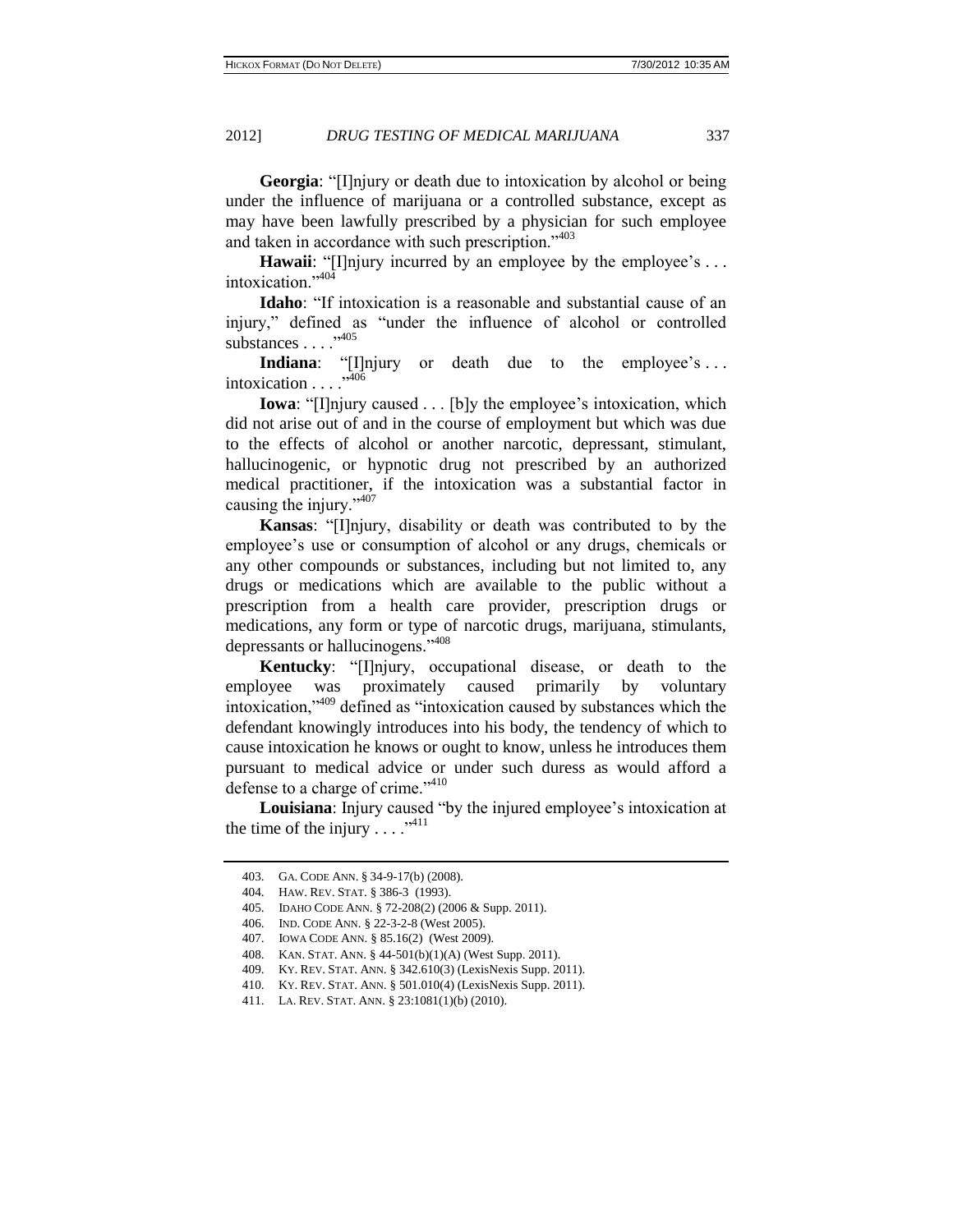**Maine**: "[I]njury or death resulted from the employee's intoxication while on duty." $412$ 

**Maryland**: "[A]ccidental personal injury, compensable hernia, or occupational disease . . . caused solely by the intoxication of the covered employee while on duty."<sup>413</sup>

**Massachusetts**: "[E]mployee is injured by reason of his serious and willful misconduct  $\ldots$  .  $^{3414}$ 

**Michigan**: "[E]mployee is injured by reason of his intentional and willful misconduct  $\ldots$  . . . . . 415

**Minnesota**: "[I]ntoxication of the employee is the proximate cause of the injury  $\ldots$ ." <sup>416</sup>

**Mississippi**: "[I]ntoxication of the employee was the proximate cause of the injury  $\dots$ ."<sup>417</sup>

**Missouri**: "[C]ompensation and death benefit provided for herein shall be reduced fifteen percent if the injury was sustained in conjunction with the use of alcohol or nonprescribed controlled  $drugs."$ <sup>418</sup> Benefits forfeited if "use of alcohol or nonprescribed controlled drugs in violation of the employer's rule or policy is the proximate cause of the injury  $\dots$ ."<sup>419</sup>

**Montana**: "[E]mployee's use of alcohol or drugs not prescribed by a physician is the major contributing cause of the accident."<sup>420</sup>

**Nebraska**: "[I]njured by reason of his or her . . . being in a state of intoxication  $\ldots$ <sup>3421</sup>

**Nevada**: "If the employee had any amount of a controlled substance in his or her system at the time of his or her injury for which the employee did not have a current and lawful prescription issued in the employee's name or that the employee was not using in accordance with provisions of chapter 453A of NRS, the controlled substance must be presumed to be a proximate cause unless rebutted by evidence to the contrary."  $422$ 

**New Hampshire**: "[I]njury to a worker which is caused in whole or

<sup>412.</sup> ME. REV. STAT. ANN. tit. 39, § 202 (2000) .

<sup>413.</sup> MD. CODE. ANN., LAB.& EMPL. § 9-506(c) (West 2008 & Supp. 2011).

<sup>414.</sup> MASS. GEN. LAWS ch. 152, § 27 (2011) .

<sup>415.</sup> MICH. COMP. LAWS § 418.305 (West 1999).

<sup>416.</sup> MINN. STAT. ANN. § 176.021 (West 2006).

<sup>417.</sup> MISS. CODE ANN. § 71-3-7(d) (West 2009).

<sup>418.</sup> MO. ANN. STAT. § 287.120(6)(1) (West 2005 & Supp. 2011).

<sup>419.</sup> § 287.120(6)(2).

<sup>420.</sup> MONT. CODE ANN. § 39-71-407(5) (2011).

<sup>421.</sup> NEB. REV. STAT. ANN. § 48-127 (LexisNexis 2007).

<sup>422.</sup> NEV. REV. STAT. ANN. § 616C.230(1)(d) (West Supp. 2011).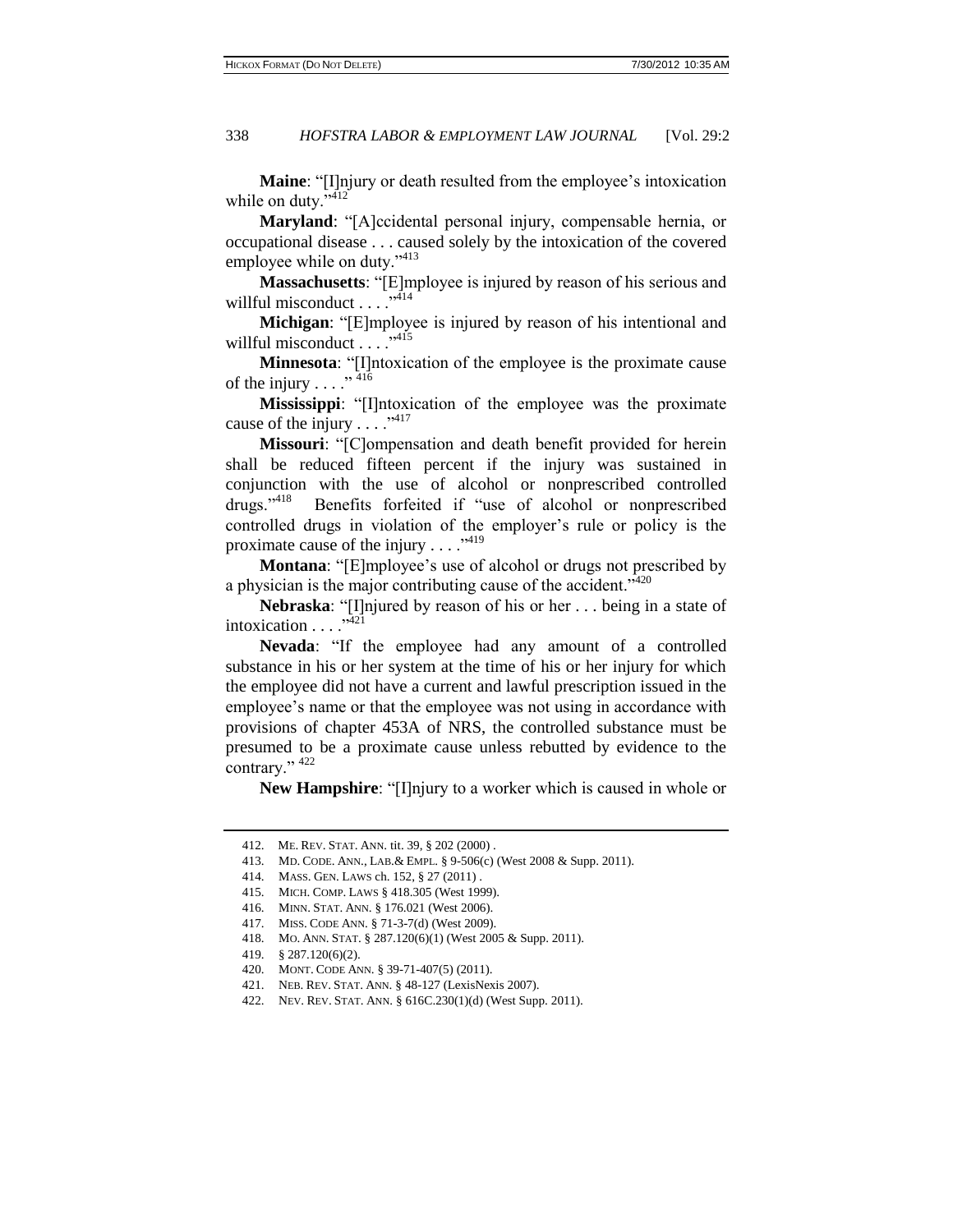in part by the intoxication  $\dots$ ."<sup>423</sup>

**New Jersey**: "[I]ntoxication or the unlawful use of controlled dangerous substances as defined in the [state criminal code], . . . is the natural and proximate cause of injury or death  $\dots$ .  $^{3424}$ 

**New Mexico**: "No compensation . . . [if] injury was occasioned by  $[emplovec's]$  intoxication<sup> $25$ </sup> or if injury was "occasioned solely by the person being under the influence of a depressant, stimulant or hallucinogenic drug as defined [under state criminal law,]... unless the drug was dispensed to the person upon ... prescription.<sup>3426</sup> Compensation reduced by 10% if use of drug was contributing cause of injury. $427$ 

**New York**: "[I]t shall be presumed . . . that injury did not result solely from the intoxication of the injured employee while on duty. $1428$ 

North Carolina: "[I]njury or death to the employee was proximately caused by his intoxication  $\dots$ ."<sup>429</sup>

North Dakota: "[I]njury caused by the use of intoxicants or the illegal use of controlled substances."<sup>430</sup>

**Ohio**: Injury "caused by the employee being intoxicated or under the influence of a controlled substance not prescribed by a physician where the intoxication or being under the influence of the controlled substance not prescribed by a physician was the proximate cause of the injury  $\ldots$  . . . . 431

**Oklahoma**: "[I]njury which occurs when an employee is using substances defined and consumed pursuant to [\[state's](http://www.lexisnexis.com.proxy1.cl.msu.edu/lnacui2api/mungo/lexseestat.do?bct=A&risb=21_T11941106747&homeCsi=9277&A=0.8108701801746353&urlEnc=ISO-8859-1&&citeString=63%20OKCODE%20465.20&countryCode=USA) criminal code], or is using or abusing alcohol or illegal drugs, or is illegally using chemicals . . . ."<sup>432</sup>

**Oregon**: "[M]ajor contributing cause [of injury] is demonstrated to be by a preponderance of the evidence the injured worker's consumption of alcoholic beverages or the unlawful consumption of any controlled substance  $\ldots$   $\cdot^{433}$ 

**Pennsylvania**: "[I]njury or death . . . caused by the employee's

426. *Id.* § 52-1-12.

- 429. N.C. GEN. STAT. § 97-12(1) (2011).
- 430. N.D. CENT. CODE § 65-01-02(10)(b)(3) (2010).
- 431. OHIO REV. CODE ANN. § 4123.54(A)(2) (West 2007 & Supp. 2011).
- 432. OKLA STAT. ANN. tit. 85, § 11(A)(3) (West 2006) (repealed 2011).

<sup>423.</sup> N.H. REV. STAT. ANN. § 281-A:14 (2010).

<sup>424.</sup> N.J. STAT. ANN. § 34:15-7 (West 2011).

<sup>425.</sup> N.M. STAT. ANN. § 52-1-11 (West 2011).

<sup>427.</sup> *Id.* § 52-1-12.1.

<sup>428.</sup> N.Y. WORKERS' COMP. LAW § 21(4) (McKinney 2005).

<sup>433.</sup> OR. REV. STAT. ANN. § 656.005(7)(b)(C) (West 2003 & Supp. 2011).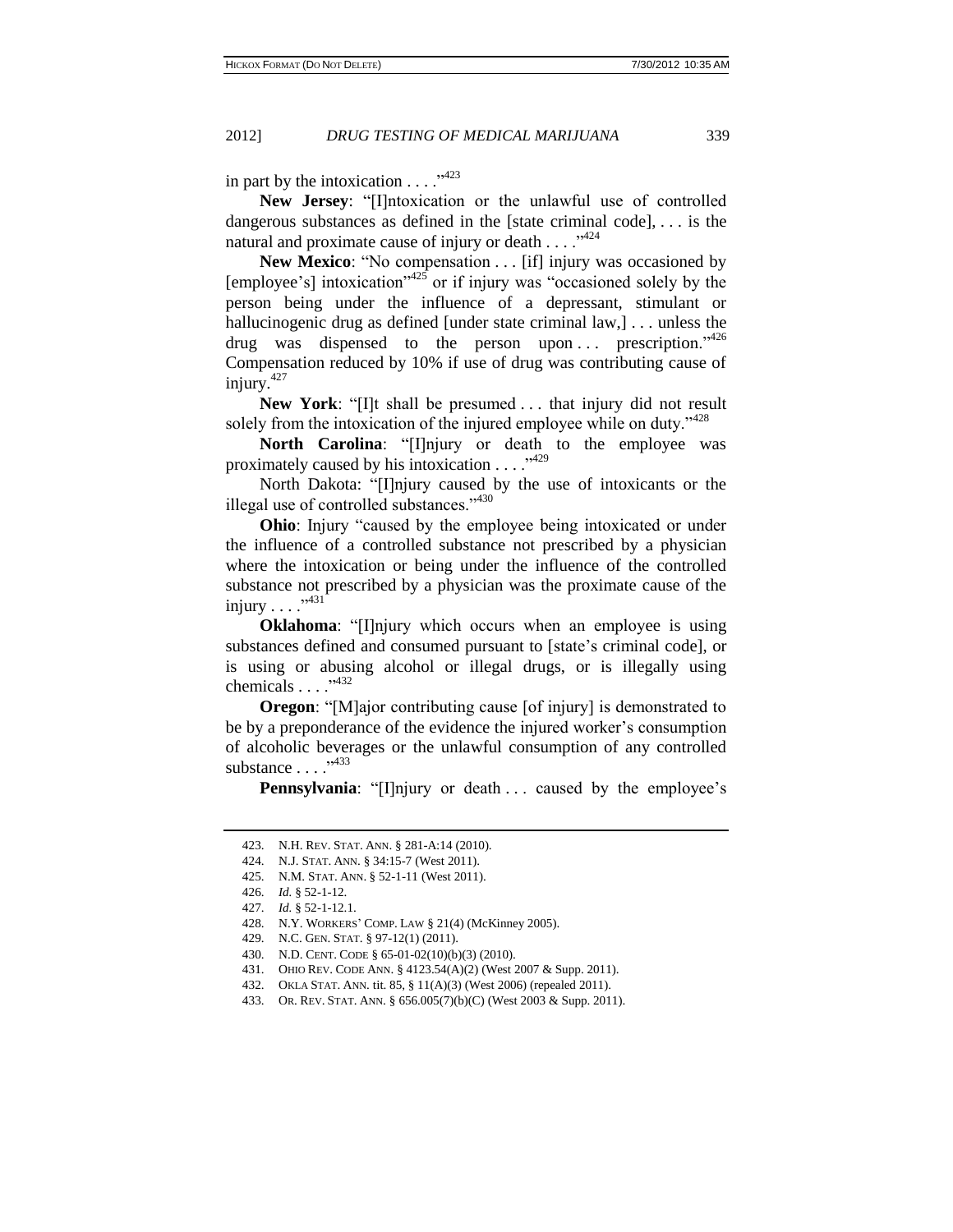violation of law, including, but not limited to, the illegal use of drugs[;] . . . no compensation shall be paid if the injury or death would not have occurred but for the employee's intoxication . . . ."<sup>434</sup>

**Rhode Island**: "[I]njury or death . . . resulted from his or her intoxication or unlawful use of controlled substances as defined in [the state criminal code]."435

**South Carolina**: "[I]njury or death was occasioned by the intoxication of the employee  $\dots$ <sup>3436</sup>

**South Dakota:** "[A]ny injury or death due to the employee's willful misconduct, including intentional self-inflicted injury, intoxication, illegal use of any schedule I or schedule II drug  $\ldots$ <sup>5437</sup>

**Tennessee**: "[I]njury or death due to the employee's ... intoxication or illegal drug usage . . . . "<sup>438</sup>

**Texas**: "[I]njury occurred while the employee was in a state of intoxication." 439

**Utah**: "[M]ajor contributing cause of the employee's injury is the employee's use of a controlled substance that the employee did not obtain under a valid prescription [or] intentional abuse of a controlled substance that the employee obtained under a valid prescription  $\dots$ <sup>5440</sup>

**Vermont**: "[I]njury caused by or during [the employee's] intoxication  $\ldots$  ."  $44\overline{1}$ 

**Virginia**: "[I]njury or death caused by the employee's intoxication."<sup>442</sup>

**West Virginia**: "[I]njury to or death to any employee caused by . . . the intoxication of the employee." <sup>443</sup>

**Wisconsin**: "[I]f injury results from the intoxication of the employee by alcohol beverages . . . or use of a controlled substance or a controlled substance . . . death benefit provided in this chapter shall be reduced 15% but the total reduction may not exceed \$15,000.<sup>1444</sup>

**Wyoming**: "Injury caused by [t]he fact the employee is intoxicated or under the influence of a controlled substance, or both, except any

<sup>434.</sup> 77 PA. CONS. STAT. ANN. § 431 (West 2011).

<sup>435.</sup> R.I. GEN. LAWS § 28-33-2 ( 2003).

<sup>436.</sup> S.C. CODE ANN. § 42-9-60 (Supp. 2010).

<sup>437.</sup> S.D. CODIFIED LAWS § 62-4-37 (2009).

<sup>438.</sup> TENN. CODE ANN. § 50-6-110(a) (2008).

<sup>439.</sup> TEX. LAB. CODE. ANN. § 406.032(1)(A) (West 2006).

<sup>440.</sup> UTAH CODE ANN. § 34A-2-302(3)(b)(i)-(ii) (LexisNexis 2011).

<sup>441.</sup> VT. STAT. ANN. tit. 21, § 649 (West 2007).

<sup>442.</sup> VA. CODE ANN. § 65.2-306(A)(3) (2007).

<sup>443.</sup> W. VA. CODE ANN. § 23-4-2(a) (West 2008).

<sup>444.</sup> WIS. STAT. ANN. § 102.58 (West 2010).